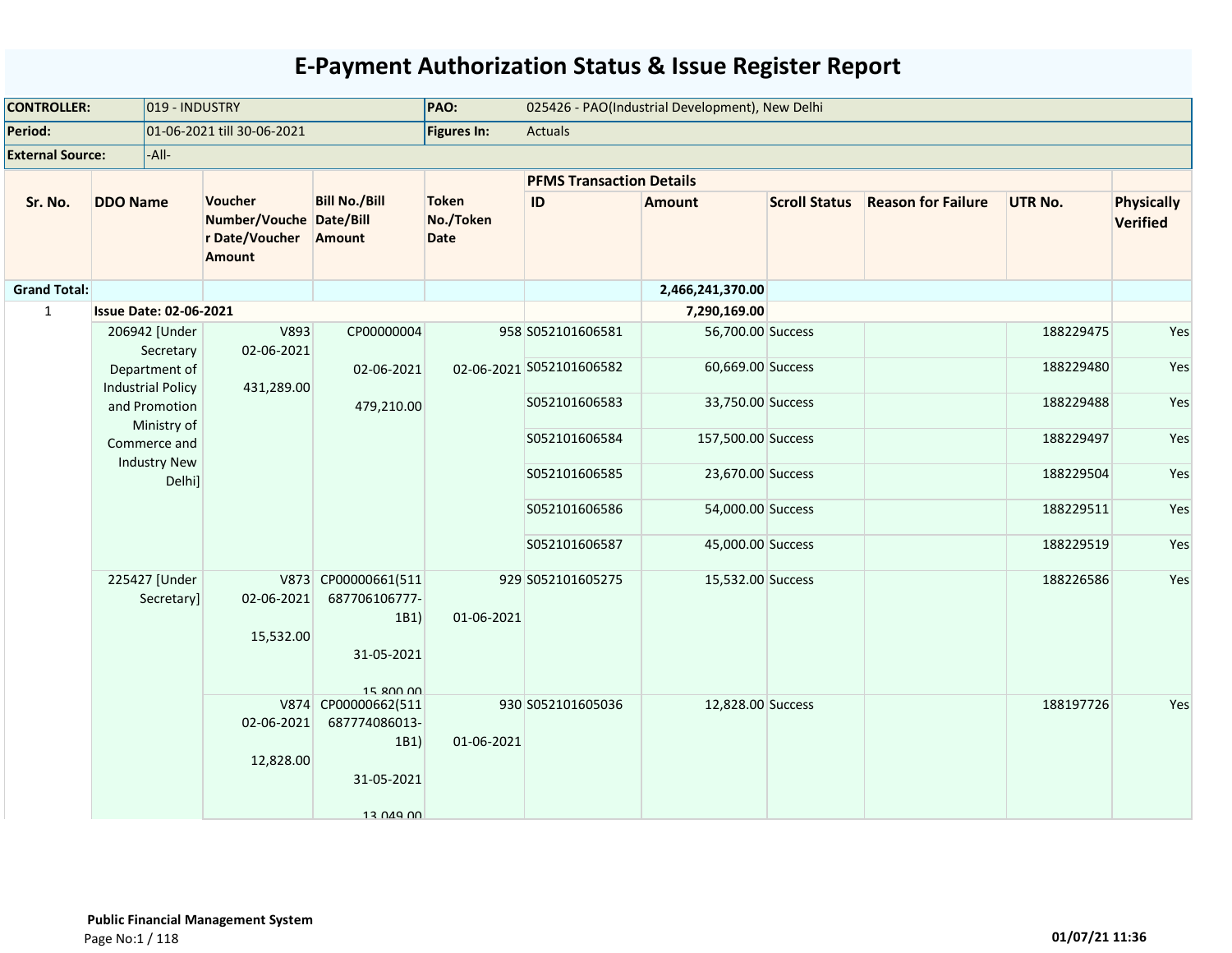| 02-06-2021<br>1,966.00  | V875 CP00000663(511<br>687775248739-<br>1B1)<br>31-05-2021<br>2.000.00         | 01-06-2021 | 931 S052101604822 | 1,966.00 Success  |  | 188209520 | Yes |
|-------------------------|--------------------------------------------------------------------------------|------------|-------------------|-------------------|--|-----------|-----|
| 02-06-2021<br>21,391.00 | V876 CP00000664(511<br>687776634672-<br>1B1)<br>31-05-2021<br>21 549 00        | 01-06-2021 | 932 S052101606096 | 21,391.00 Success |  | 188212436 | Yes |
| 02-06-2021<br>6,783.00  | V877 CP00000665(511<br>687743448339-<br>1B1)<br>31-05-2021<br>$6.899$ $00$     | 01-06-2021 | 933 S052101604937 | 6,783.00 Success  |  | 188226288 | Yes |
| 02-06-2021<br>24,409.00 | V878 CP00000667(511<br>687789303768-<br>1B1)<br>31-05-2021<br><b>24 830 00</b> | 01-06-2021 | 935 S052101604791 | 24,409.00 Success |  | 188209412 | Yes |
| 02-06-2021<br>2,458.00  | V879 CP00000670(511<br>687779535842-<br>1B1)<br>31-05-2021<br>250000           | 01-06-2021 | 938 S052101604844 | 2,458.00 Success  |  | 188209609 | Yes |
| 02-06-2021<br>11,010.00 | V880 CP00000671(511<br>687714935085-<br>1B1)<br>31-05-2021<br>11 200 00        | 01-06-2021 | 939 S052101605012 | 11,010.00 Success |  | 188212082 | Yes |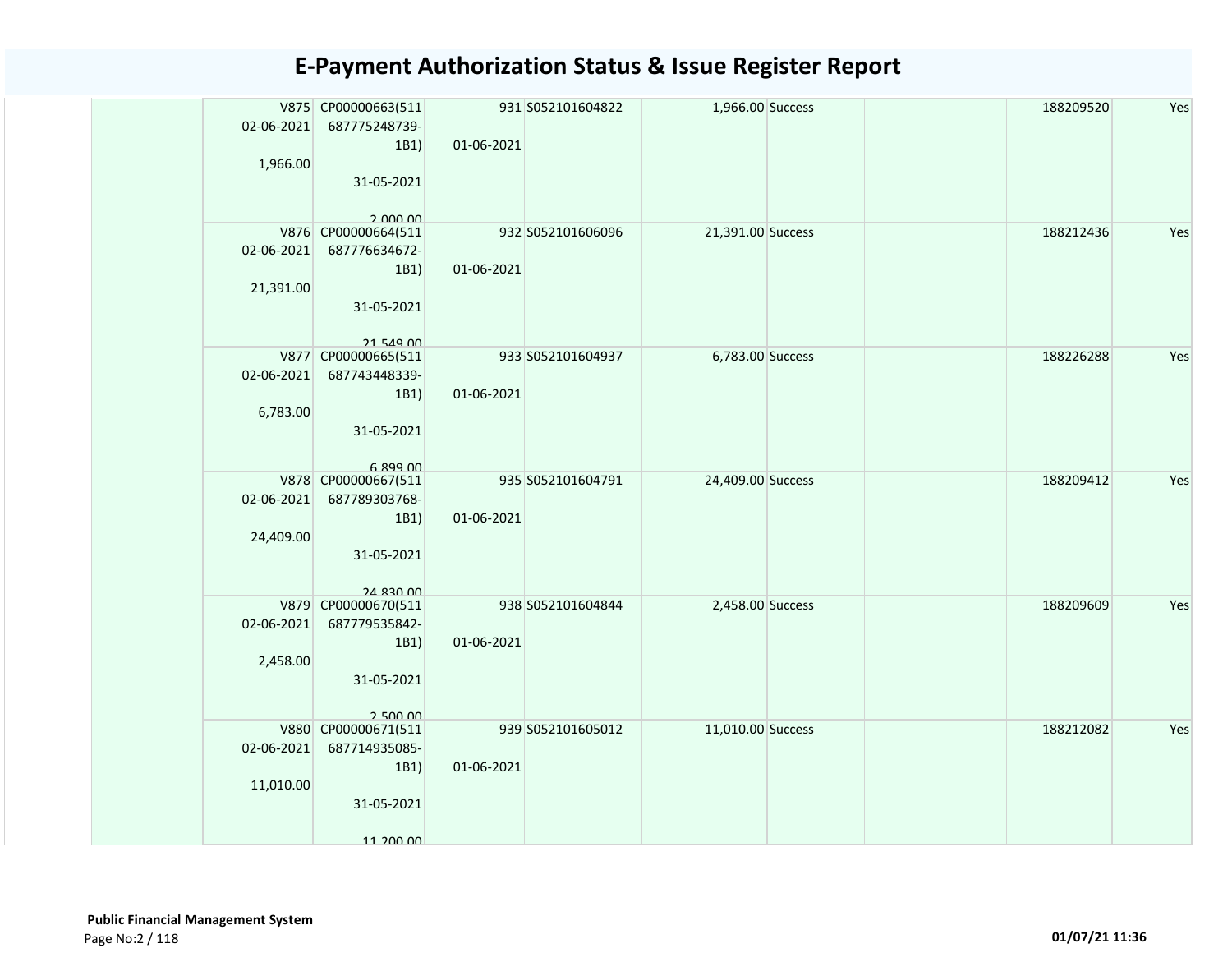| 02-06-2021<br>16,186.00 | V881 CP00000672(511<br>687785535860-<br>1B1<br>31-05-2021<br>16.500.00  | 01-06-2021 | 940 S052101605311 | 16,186.00 Success |  | 188226694 | Yes |
|-------------------------|-------------------------------------------------------------------------|------------|-------------------|-------------------|--|-----------|-----|
| 02-06-2021<br>16,186.00 | V882 CP00000673(511<br>687712367165-<br>1B1<br>31-05-2021<br>16 500 00  | 01-06-2021 | 941 S052101605425 | 16,186.00 Success |  | 188212320 | Yes |
| 02-06-2021<br>24,576.00 | V883 CP00000674(511<br>687704629965-<br>1B1<br>31-05-2021<br>25 000 00  | 01-06-2021 | 942 S052101606113 | 24,576.00 Success |  | 188226826 | Yes |
| 02-06-2021<br>2,949.00  | V884 CP00000675(511<br>687746460884-<br>1B1)<br>31-05-2021<br>3 UUU UU  | 01-06-2021 | 943 S052101604875 | 2,949.00 Success  |  | 188209860 | Yes |
| 02-06-2021<br>14,500.00 | V885 CP00000678(511<br>687706082482-<br>1B1)<br>31-05-2021<br>14 750 00 | 01-06-2021 | 946 S052101605084 | 14,500.00 Success |  | 188226485 | Yes |
| 02-06-2021<br>8,258.00  | V886 CP00000679(511<br>687723384508-<br>1B1<br>31-05-2021<br>8 400 00   | 01-06-2021 | 947 S052101604963 | 8,258.00 Success  |  | 188209972 | Yes |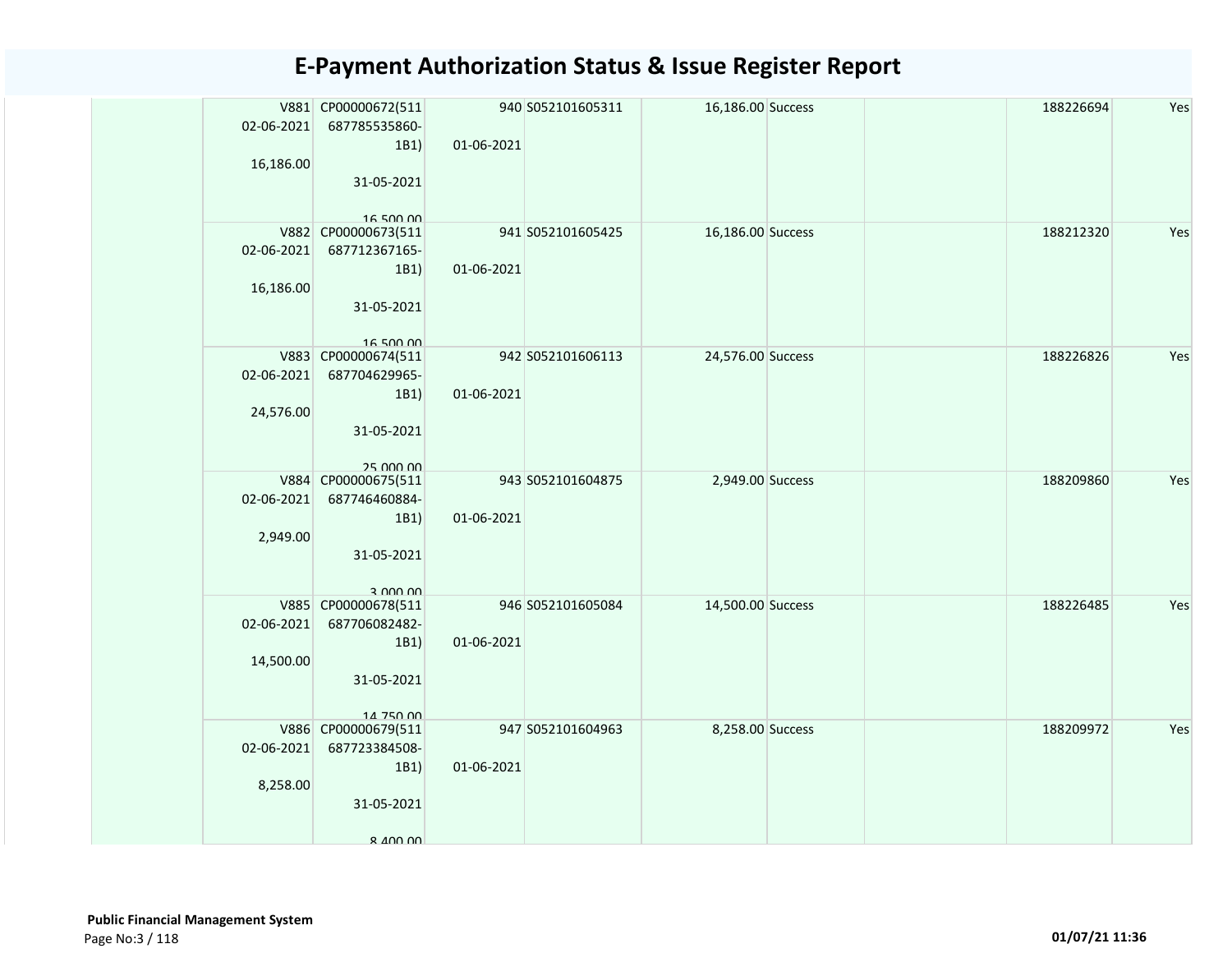|  | 02-06-2021                            | V887 CP00000680(511<br>687791399209-<br>1B1)                  | 01-06-2021    | 948 S052101605100        | 15,075.00 Success  |           | 188212200 | Yes |
|--|---------------------------------------|---------------------------------------------------------------|---------------|--------------------------|--------------------|-----------|-----------|-----|
|  | 15,075.00                             | 31-05-2021<br>15 249 00                                       |               |                          |                    |           |           |     |
|  | 02-06-2021<br>300,000.00              | V888 CP00000685(GPF<br>202106034)<br>01-06-2021               | 01-06-2021    | 952 S052101604775        | 300,000.00 Success |           | 188209303 | Yes |
|  |                                       | 300,000,00                                                    |               |                          |                    |           |           |     |
|  | 02-06-2021                            | V889 CP00000686(GPF<br>$_2$ 02106035)                         | 01-06-2021    | 953 S052101604744        | 200,000.00 Success |           | 188209212 | Yes |
|  | 200,000.00<br>02-06-2021<br>27,000.00 | 01-06-2021<br>200,000,00                                      |               |                          |                    |           |           |     |
|  |                                       | V891 CP00000688(EFR<br>2021060001)<br>01-06-2021<br>27 000 00 | 02-06-2021    | 960 S052101606390        | 27,000.00 Success  |           | 188212760 | Yes |
|  | V892<br>02-06-2021                    | CP00000691                                                    |               | 967 S052101606692        | 18,900.00 Success  |           | 188229626 | Yes |
|  | 247,094.00                            | 02-06-2021                                                    |               | 02-06-2021 S052101606693 | 18,900.00 Success  |           | 188229636 | Yes |
|  |                                       | 274,548.00                                                    |               | S052101606694            | 18,900.00 Success  |           | 188229642 | Yes |
|  |                                       |                                                               |               | S052101606695            | 36,000.00 Success  |           | 188229649 | Yes |
|  |                                       |                                                               | S052101606696 | 54,000.00 Success        |                    | 188229656 | Yes       |     |
|  |                                       |                                                               |               | S052101606697            | 54,000.00 Success  |           | 188229664 | Yes |
|  |                                       |                                                               |               | S052101606698            | 46,394.00 Success  |           | 188229669 | Yes |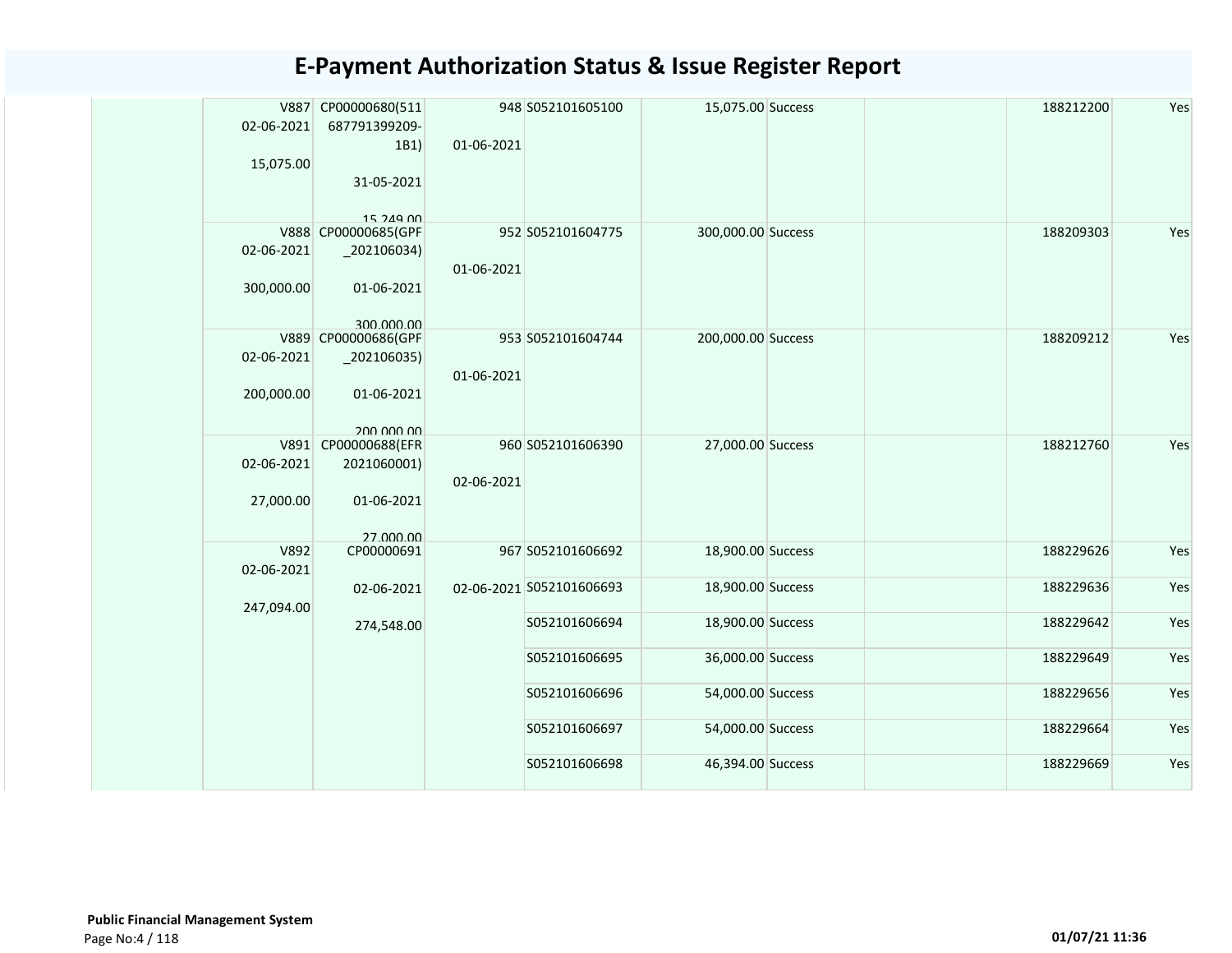| V894        | CP00000695 |            | 963 S052101606449        | 135,885.00 Success | 188229186 | Yes |
|-------------|------------|------------|--------------------------|--------------------|-----------|-----|
| 02-06-2021  |            |            |                          |                    |           |     |
|             | 02-06-2021 | 02-06-2021 |                          |                    |           |     |
| 135,885.00  | 135.885.00 |            |                          |                    |           |     |
| V895        | CP00000694 |            | 964 S052101606504        | 510,480.00 Success | 188229379 | Yes |
| 02-06-2021  |            |            |                          |                    |           |     |
|             | 02-06-2021 | 02-06-2021 |                          |                    |           |     |
| 510,480.00  | 520.898.00 |            |                          |                    |           |     |
| V896        | CP00000692 |            | 966 S052101606525        | 59,400.00 Success  | 188212859 | Yes |
| 02-06-2021  |            |            |                          |                    |           |     |
|             | 02-06-2021 |            | 02-06-2021 S052101606526 | 59,400.00 Success  | 188212862 | Yes |
| 469,800.00  | 522,000.00 |            | S052101606527            | 59,400.00 Success  | 188212869 | Yes |
|             |            |            |                          |                    |           |     |
|             |            |            | S052101606528            | 39,600.00 Success  | 188212876 | Yes |
|             |            |            | S052101606529            | 54,000.00 Success  | 188212883 | Yes |
|             |            |            | S052101606530            | 54,000.00 Success  | 188212886 | Yes |
|             |            |            | S052101606531            | 54,000.00 Success  | 188212891 | Yes |
|             |            |            | S052101606532            | 36,000.00 Success  | 188212899 | Yes |
|             |            |            | S052101606533            | 54,000.00 Success  | 188212904 | Yes |
| V897        | CP00000693 |            | 965 S052101606484        | 293,927.00 Success | 188229287 | Yes |
| 02-06-2021  |            |            |                          |                    |           |     |
|             | 02-06-2021 | 02-06-2021 |                          |                    |           |     |
| 293,927.00  | 299.926.00 |            |                          |                    |           |     |
| <b>V898</b> | CP00000201 |            | 971 S052101607161        | 44,806.00 Success  | 188231621 | Yes |
| 02-06-2021  |            |            |                          |                    |           |     |
|             | 19-04-2021 | 02-06-2021 |                          |                    |           |     |
| 44,806.00   | 44.806.00  |            |                          |                    |           |     |
|             |            |            |                          |                    |           |     |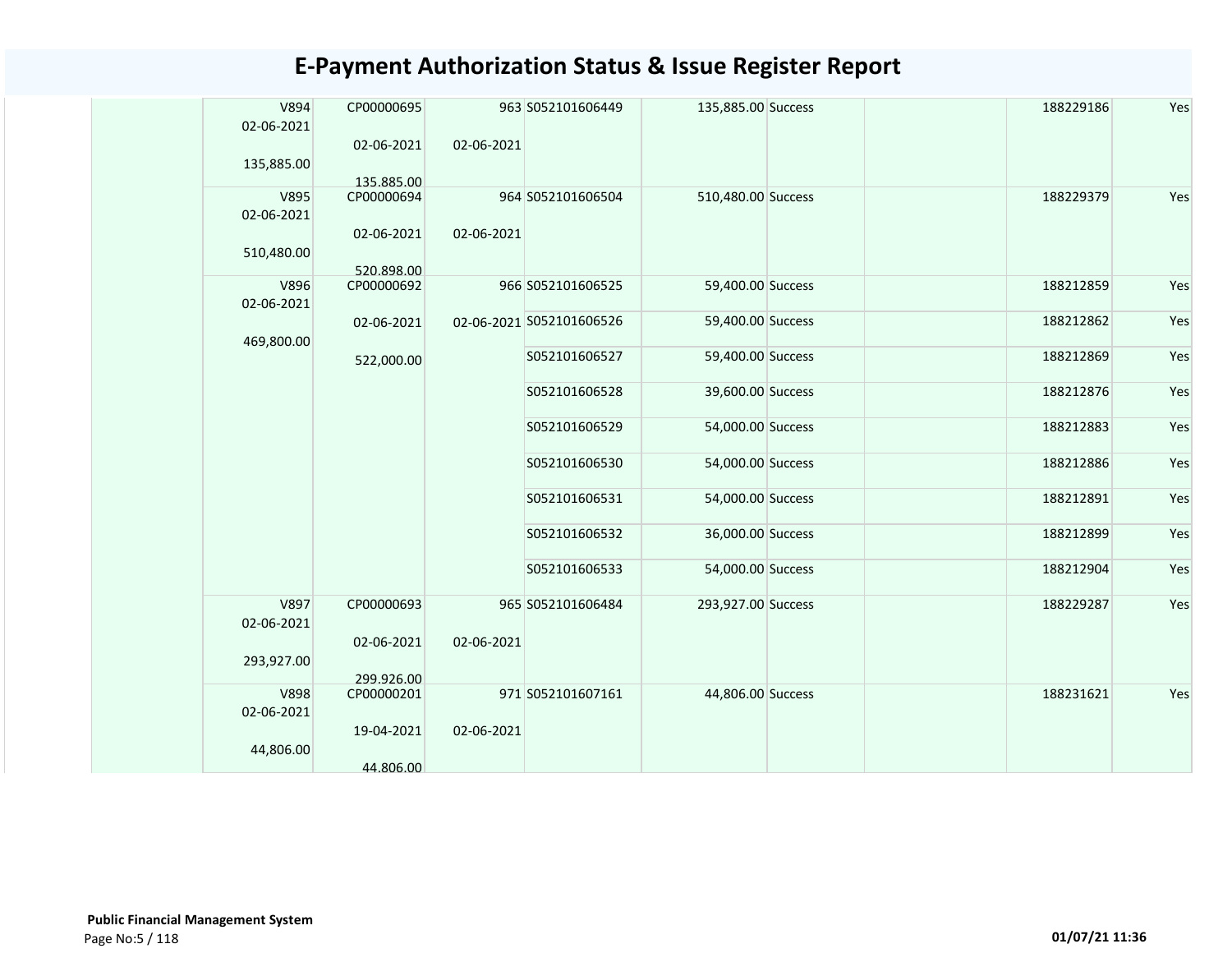| 02-06-2021<br>3,025.00         | V905 CP00000666(511<br>687702362265-<br>1B1)<br>31-05-2021                                                                                | 01-06-2021 | 934 S052101606218 | 3,025.00 Success  |  | 188226952 | Yes |
|--------------------------------|-------------------------------------------------------------------------------------------------------------------------------------------|------------|-------------------|-------------------|--|-----------|-----|
| 02-06-2021<br>2,949.00         | 3 047 00<br>V906 CP00000668(511<br>687738674579-<br>1B1)<br>31-05-2021<br>3.000,00                                                        | 01-06-2021 | 936 S052101606370 | 2,949.00 Success  |  | 188197806 | Yes |
| V907<br>02-06-2021<br>9,259.00 | CP00000669<br>31-05-2021<br>9.259.00                                                                                                      | 01-06-2021 | 937 S052101606883 | 9,259.00 Success  |  | 188231201 | Yes |
| 02-06-2021<br>11,959.00        | V908 CP00000676(511<br>687723625457-<br>1B1)<br>31-05-2021<br>12 165 00                                                                   | 01-06-2021 | 944 S052101606348 | 11,959.00 Success |  | 188212648 | Yes |
| 02-06-2021<br>4,128.00         | V909 CP00000677(511<br>687723364259-<br>1B1)<br>31-05-2021<br>419900                                                                      | 01-06-2021 | 945 S052101606339 | 4,128.00 Success  |  | 188212539 | Yes |
| 02-06-2021<br>8,258.00         | V910 CP00000681(511<br>687753061382-<br>1B1)<br>31-05-2021<br>$R$ $\triangle$ $\triangle$ $\triangle$ $\triangle$ $\triangle$ $\triangle$ | 01-06-2021 | 949 S052101604988 | 8,258.00 Success  |  | 188226381 | Yes |
| V912<br>02-06-2021             | CP00000690                                                                                                                                |            | 968 S052101606734 | 59,400.00 Success |  | 188214223 | Yes |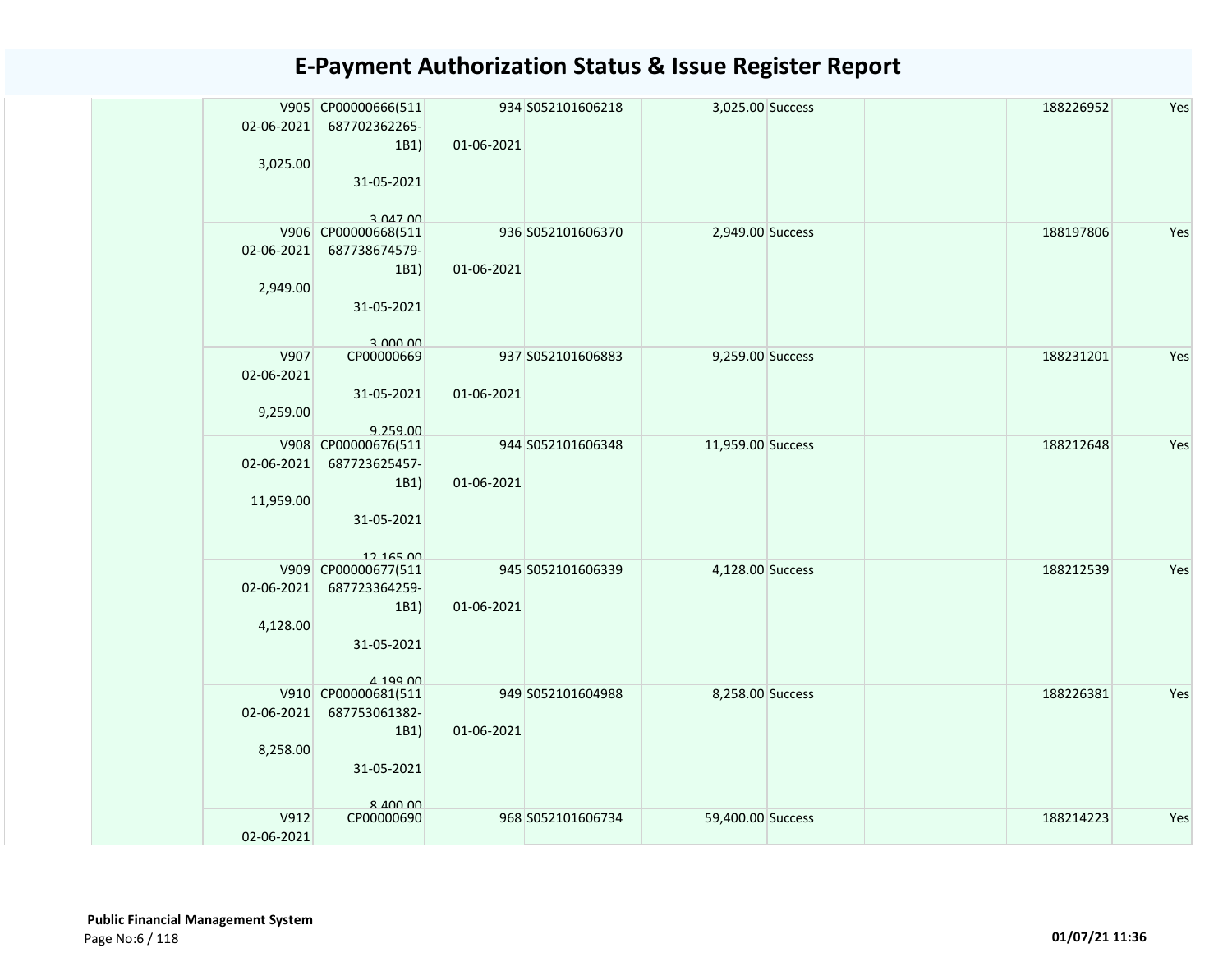|  | 926,280.00                         | 02-06-2021   |  | 02-06-2021 S052101606735 | 54,000.00 Success | 188214227         | Yes       |     |
|--|------------------------------------|--------------|--|--------------------------|-------------------|-------------------|-----------|-----|
|  |                                    | 1,029,200.00 |  | S052101606736            | 27,000.00 Success | 188214231         | Yes       |     |
|  |                                    |              |  | S052101606737            | 34,965.00 Success | 188214237         | Yes       |     |
|  |                                    |              |  | S052101606738            | 25,965.00 Success | 188214245         | Yes       |     |
|  |                                    |              |  | S052101606739            | 54,000.00 Success | 188214251         | Yes       |     |
|  |                                    |              |  | S052101606740            | 59,400.00 Success | 188214259         | Yes       |     |
|  |                                    |              |  | S052101606741            | 59,400.00 Success | 188214264         | Yes       |     |
|  |                                    |              |  | S052101606742            | 59,400.00 Success | 188214272         | Yes       |     |
|  |                                    |              |  | S052101606743            | 44,550.00 Success | 188214279         | Yes       |     |
|  |                                    |              |  |                          | S052101606744     | 54,000.00 Success | 188214288 | Yes |
|  |                                    |              |  |                          | S052101606745     | 54,000.00 Success | 188214315 | Yes |
|  |                                    |              |  |                          | S052101606746     | 54,000.00 Success | 188214324 | Yes |
|  |                                    |              |  | S052101606747            | 59,400.00 Success | 188214333         | Yes       |     |
|  |                                    |              |  | S052101606748            | 54,000.00 Success | 188214341         | Yes       |     |
|  | V913<br>02-06-2021<br>1,710,090.00 |              |  | S052101606749            | 59,400.00 Success | 188214351         | Yes       |     |
|  |                                    |              |  | S052101606750            | 54,000.00 Success | 188214357         | Yes       |     |
|  |                                    |              |  | S052101606751            | 59,400.00 Success | 188214368         | Yes       |     |
|  |                                    | CP00000689   |  | 969 S052101606771        | 45,000.00 Success | 188229778         | Yes       |     |
|  |                                    | 02-06-2021   |  | 02-06-2021 S052101606772 | 31,500.00 Success | 188229788         | Yes       |     |
|  |                                    | 1,900,100.00 |  | S052101606773            | 31,500.00 Success | 188229799         | Yes       |     |
|  |                                    |              |  | S052101606774            | 63,000.00 Success | 188229823         | Yes       |     |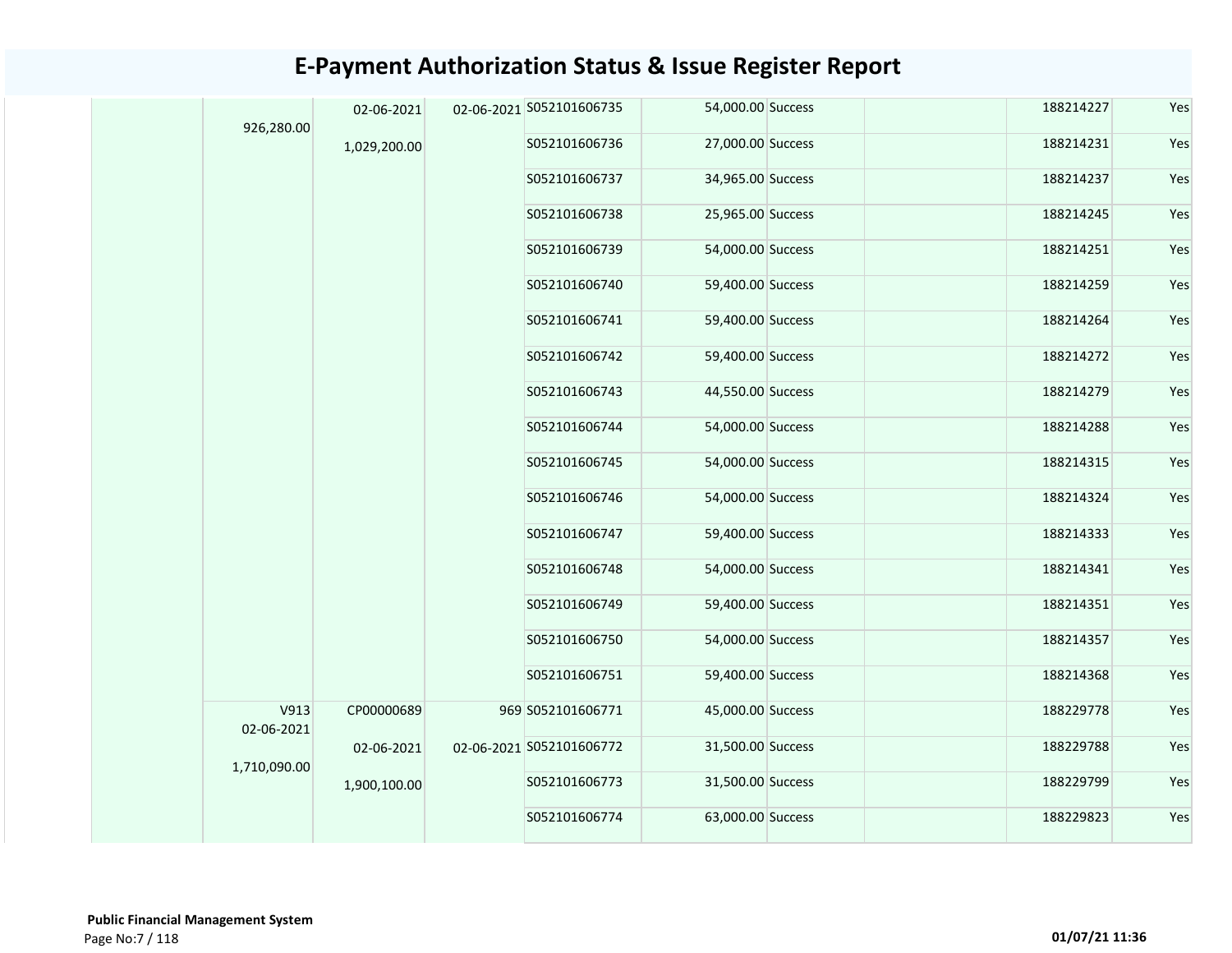|  | S052101606775 | 59,400.00 Success | 188229827 | Yes |
|--|---------------|-------------------|-----------|-----|
|  | S052101606776 | 59,400.00 Success | 188229837 | Yes |
|  | S052101606777 | 59,400.00 Success | 188229845 | Yes |
|  | S052101606778 | 59,400.00 Success | 188229850 | Yes |
|  | S052101606779 | 54,000.00 Success | 188229856 | Yes |
|  | S052101606780 | 54,000.00 Success | 188229859 | Yes |
|  | S052101606781 | 54,000.00 Success | 188229864 | Yes |
|  | S052101606782 | 54,000.00 Success | 188229869 | Yes |
|  | S052101606783 | 44,550.00 Success | 188229872 | Yes |
|  | S052101606784 | 54,000.00 Success | 188229880 | Yes |
|  | S052101606785 | 54,000.00 Success | 188229889 | Yes |
|  | S052101606786 | 54,000.00 Success | 188229897 | Yes |
|  | S052101606787 | 59,400.00 Success | 188229903 | Yes |
|  | S052101606788 | 54,000.00 Success | 188229906 | Yes |
|  | S052101606789 | 54,000.00 Success | 188229911 | Yes |
|  | S052101606790 | 54,000.00 Success | 188229914 | Yes |
|  | S052101606791 | 54,000.00 Success | 188229920 | Yes |
|  | S052101606792 | 54,000.00 Success | 188229925 | Yes |
|  | S052101606793 | 54,000.00 Success | 188229930 | Yes |
|  | S052101606794 | 54,000.00 Success | 188229938 | Yes |
|  | S052101606795 | 54,000.00 Success | 188229945 | Yes |
|  |               |                   |           |     |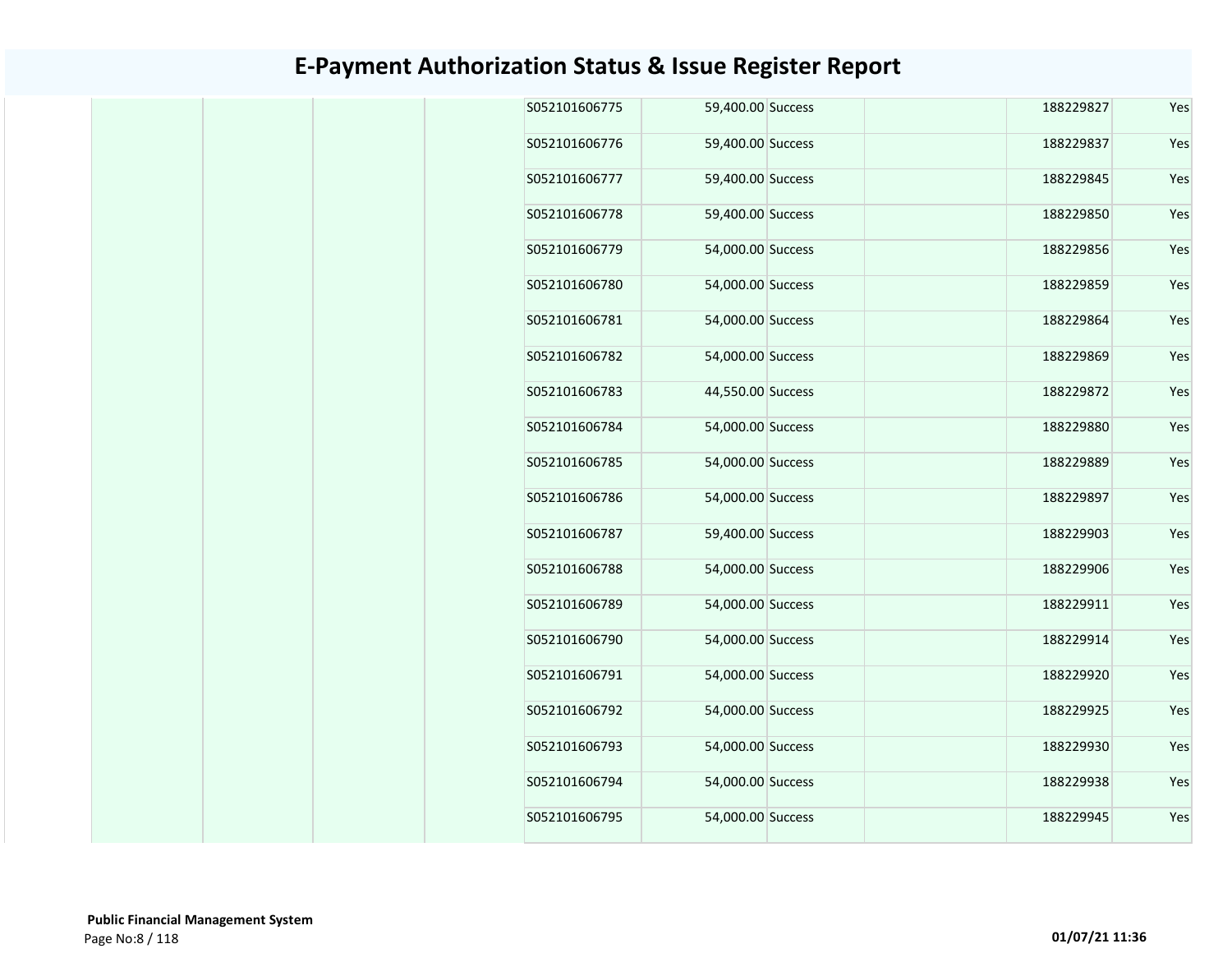|                    |                                |            | S052101606796            | 59,400.00 Success  | 188229951 | Yes |
|--------------------|--------------------------------|------------|--------------------------|--------------------|-----------|-----|
|                    |                                |            | S052101606797            | 54,000.00 Success  | 188229961 | Yes |
|                    |                                |            | S052101606798            | 52,740.00 Success  | 188229967 | Yes |
|                    |                                |            | S052101606799            | 54,000.00 Success  | 188229974 | Yes |
|                    |                                |            | S052101606800            | 54,000.00 Success  | 188229981 | Yes |
|                    |                                |            | S052101606801            | 54,000.00 Success  | 188229987 | Yes |
|                    |                                |            | S052101606802            | 59,400.00 Success  | 188229994 | Yes |
| V914<br>02-06-2021 | CP00000683                     |            | 951 S052101606614        | 1,963.00 Success   | 188214016 | Yes |
| 1,963.00           | 01-06-2021<br>1.963.00         | 01-06-2021 |                          |                    |           |     |
| V915<br>02-06-2021 | CP00000697                     |            | 961 S052101606634        | 45,604.00 Success  | 188214119 | Yes |
| 45,604.00          | 02-06-2021<br>47.204.00        | 02-06-2021 |                          |                    |           |     |
| V917               | CP00000200                     |            | 970 S052101615781        | 270,734.00 Success | 188631545 | Yes |
| 02-06-2021         | 19-04-2021                     | 02-06-2021 |                          |                    |           |     |
| 270,734.00         | 270.734.00                     |            |                          |                    |           |     |
| 02-06-2021         | V920 CP00000687(202<br>106001) |            | 972 S052101615597        | 39,653.00 Success  | 188631137 | Yes |
|                    |                                |            | 02-06-2021 S052101615598 | 40,653.00 Success  | 188631140 | Yes |
| 145,464.00         | 01-06-2021                     |            | S052101615599            | 65,158.00 Success  | 188631145 | Yes |
| V921               | 162 929 00<br>CP00000696       |            | 962 S052101615709        | 153,643.00 Success | 188636215 | Yes |
| 02-06-2021         |                                |            |                          |                    |           |     |
| 508,162.00         | 02-06-2021                     |            | 02-06-2021 S052101615710 | 61,875.00 Success  | 188636216 | Yes |
|                    | 564,624.00                     |            | S052101615711            | 54,000.00 Success  | 188636219 | Yes |
|                    |                                |            | S052101615712            | 54,000.00 Success  | 188636225 | Yes |
|                    |                                |            |                          |                    |           |     |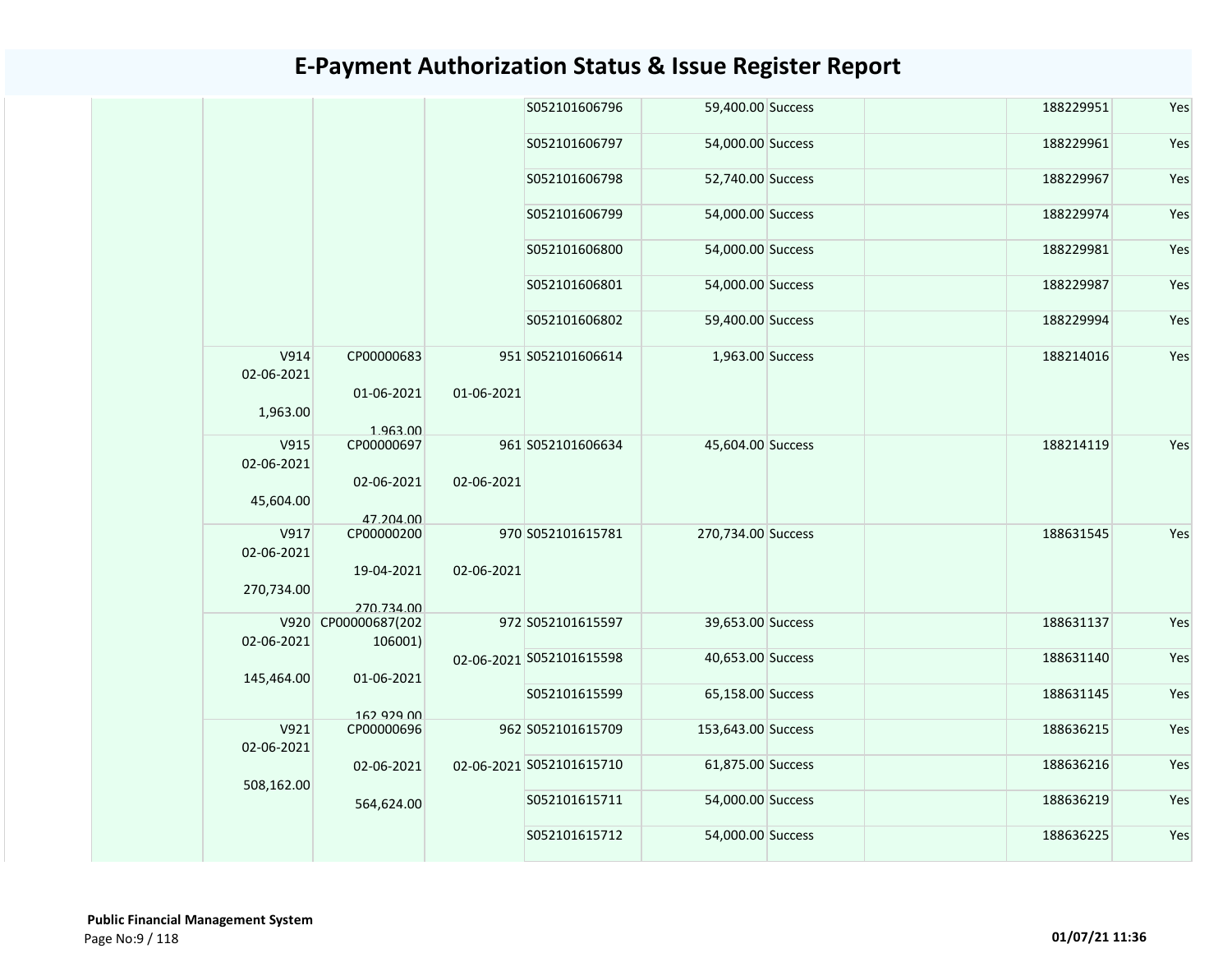|                             |                    |                                |            | S052101615713            | 54,000.00 Success  | 188636228 | Yes |
|-----------------------------|--------------------|--------------------------------|------------|--------------------------|--------------------|-----------|-----|
|                             |                    |                                |            | S052101615714            | 76,644.00 Success  | 188636235 | Yes |
|                             |                    |                                |            | S052101615715            | 54,000.00 Success  | 188636240 | Yes |
|                             | 02-06-2021         | V923 CP00000698(202<br>106003) |            | 959 S052101615564        | 56,454.00 Success  | 188631067 | Yes |
|                             | 331,639.00         | 02-06-2021                     |            | 02-06-2021 S052101615565 | 60,763.00 Success  | 188631073 | Yes |
|                             |                    |                                |            | S052101615566            | 71,474.00 Success  | 188631078 | Yes |
|                             |                    | 350,790.00                     |            | S052101615567            | 71,474.00 Success  | 188631085 | Yes |
| 225428 [Section<br>Officer] | V918               |                                |            | S052101615568            | 71,474.00 Success  | 188631091 | Yes |
|                             | 02-06-2021         | CP00000049                     |            | 974 S052101615775        | 169,406.00 Success | 188631446 | Yes |
|                             | 169,406.00         | 02-06-2021<br>175.907.00       | 02-06-2021 |                          |                    |           |     |
|                             | V919<br>02-06-2021 | CP00000046                     |            | 975 S052101615735        | 98,327.00 Success  | 188636290 | Yes |
|                             | 98,327.00          | 02-06-2021<br>102.100.00       | 02-06-2021 |                          |                    |           |     |
|                             | V922<br>02-06-2021 | CP00000047                     |            | 979 S052101615660        | 2,313.00 Success   | 188631252 | Yes |
|                             | 2,313.00           | 02-06-2021<br>2.313.00         | 02-06-2021 |                          |                    |           |     |
|                             | V924<br>02-06-2021 | CP00000051                     |            | 978 S052101615683        | 26,243.00 Success  | 188631353 | Yes |
|                             | 26,243.00          | 02-06-2021                     | 02-06-2021 |                          |                    |           |     |
|                             | V925<br>02-06-2021 | 26.243.00<br>CP00000050        |            | 977 S052101615671        | 22,520.00 Success  | 188631306 | Yes |
|                             | 22,520.00          | 02-06-2021<br>22.520.00        | 02-06-2021 |                          |                    |           |     |
|                             |                    |                                |            |                          |                    |           |     |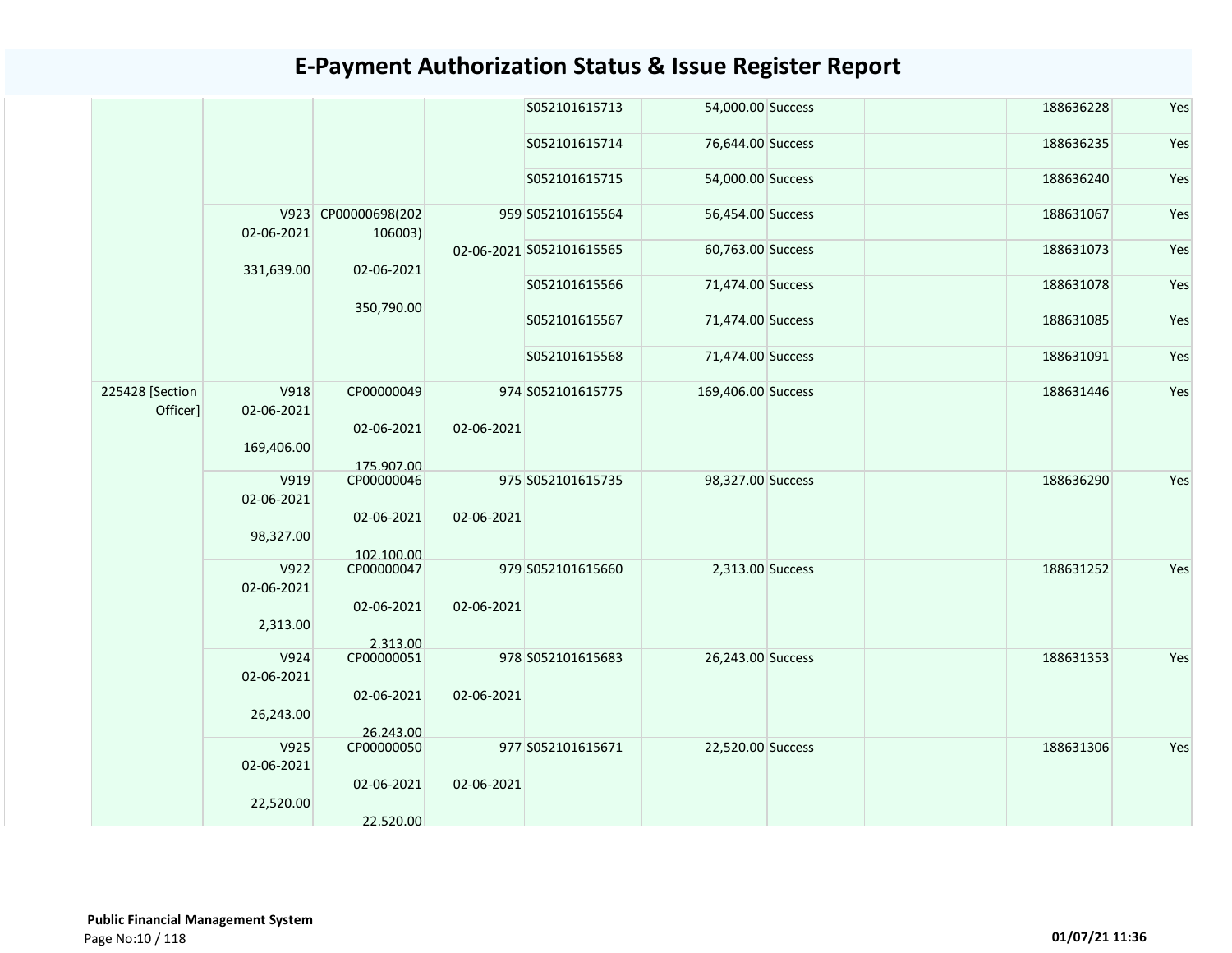|                   | V926<br>02-06-2021<br>1,795.00 | CP00000052<br>02-06-2021 | 02-06-2021 | 976 S052101615633 | 1,795.00 Success  |                | 188631201 | Yes |
|-------------------|--------------------------------|--------------------------|------------|-------------------|-------------------|----------------|-----------|-----|
|                   |                                | 1.795.00                 |            |                   |                   |                |           |     |
| 225429 [Section   |                                | V890 CP00000075(202      |            | 956 S052101606420 | 36,158.00 Success |                | 188229077 | Yes |
| Officer]          | 02-06-2021                     | 106001)                  |            |                   |                   |                |           |     |
|                   |                                |                          | 02-06-2021 |                   |                   |                |           |     |
|                   | 36,158.00                      | 01-06-2021               |            |                   |                   |                |           |     |
|                   |                                | 59 475 00                |            |                   |                   |                |           |     |
|                   | V903                           | CP00000070               |            | 927 S052101606910 | 3,971.00 Success  |                | 188231305 | Yes |
|                   | 02-06-2021                     |                          |            |                   |                   |                |           |     |
|                   |                                | 31-05-2021               | 01-06-2021 |                   |                   |                |           |     |
|                   |                                |                          |            |                   |                   |                |           |     |
|                   | 3,971.00                       |                          |            |                   |                   |                |           |     |
|                   |                                | 3.971.00                 |            |                   |                   |                |           |     |
|                   | V904                           | CP00000071               |            | 928 S052101606963 | 4,000.00 Success  |                | 188214482 | Yes |
|                   | 02-06-2021                     |                          |            |                   |                   |                |           |     |
|                   |                                | 31-05-2021               | 01-06-2021 |                   |                   |                |           |     |
|                   | 4,000.00                       |                          |            |                   |                   |                |           |     |
|                   |                                | 4.000.00                 |            |                   |                   |                |           |     |
|                   | V911                           | CP00000072               |            | 922 S052101607123 | 20,651.00 Success |                | 188214847 | Yes |
|                   | 02-06-2021                     |                          |            |                   |                   |                |           |     |
|                   |                                | 01-06-2021               | 01-06-2021 |                   |                   |                |           |     |
|                   | 20,651.00                      |                          |            |                   |                   |                |           |     |
|                   |                                | 20.651.00                |            |                   |                   |                |           |     |
|                   | V916                           | CP00000074               |            | 957 S052101606835 | 16,881.00 Success |                | 188231086 | Yes |
|                   | 02-06-2021                     |                          |            |                   |                   |                |           |     |
|                   |                                | 01-06-2021               | 02-06-2021 |                   |                   |                |           |     |
|                   | 16,881.00                      |                          |            |                   |                   |                |           |     |
|                   |                                | 16.881.00                |            |                   |                   |                |           |     |
| 225438 [Asstt     | V899                           | CP00000084               |            | 923 S052101607071 | 22,146.00 Success |                | 188231407 | Yes |
| Accounts Officer] | 02-06-2021                     |                          |            |                   |                   |                |           |     |
|                   |                                |                          |            |                   |                   |                |           |     |
|                   |                                | 28-05-2021               | 01-06-2021 |                   |                   |                |           |     |
|                   | 22,146.00                      |                          |            |                   |                   |                |           |     |
|                   |                                | 22.146.00                |            |                   |                   |                |           |     |
|                   | V900                           | CP00000085               |            | 924 S052101607004 |                   | 150.00 Success | 188214606 | Yes |
|                   | 02-06-2021                     |                          |            |                   |                   |                |           |     |
|                   |                                | 28-05-2021               | 01-06-2021 |                   |                   |                |           |     |
|                   | 150.00                         |                          |            |                   |                   |                |           |     |
|                   |                                | 150.00                   |            |                   |                   |                |           |     |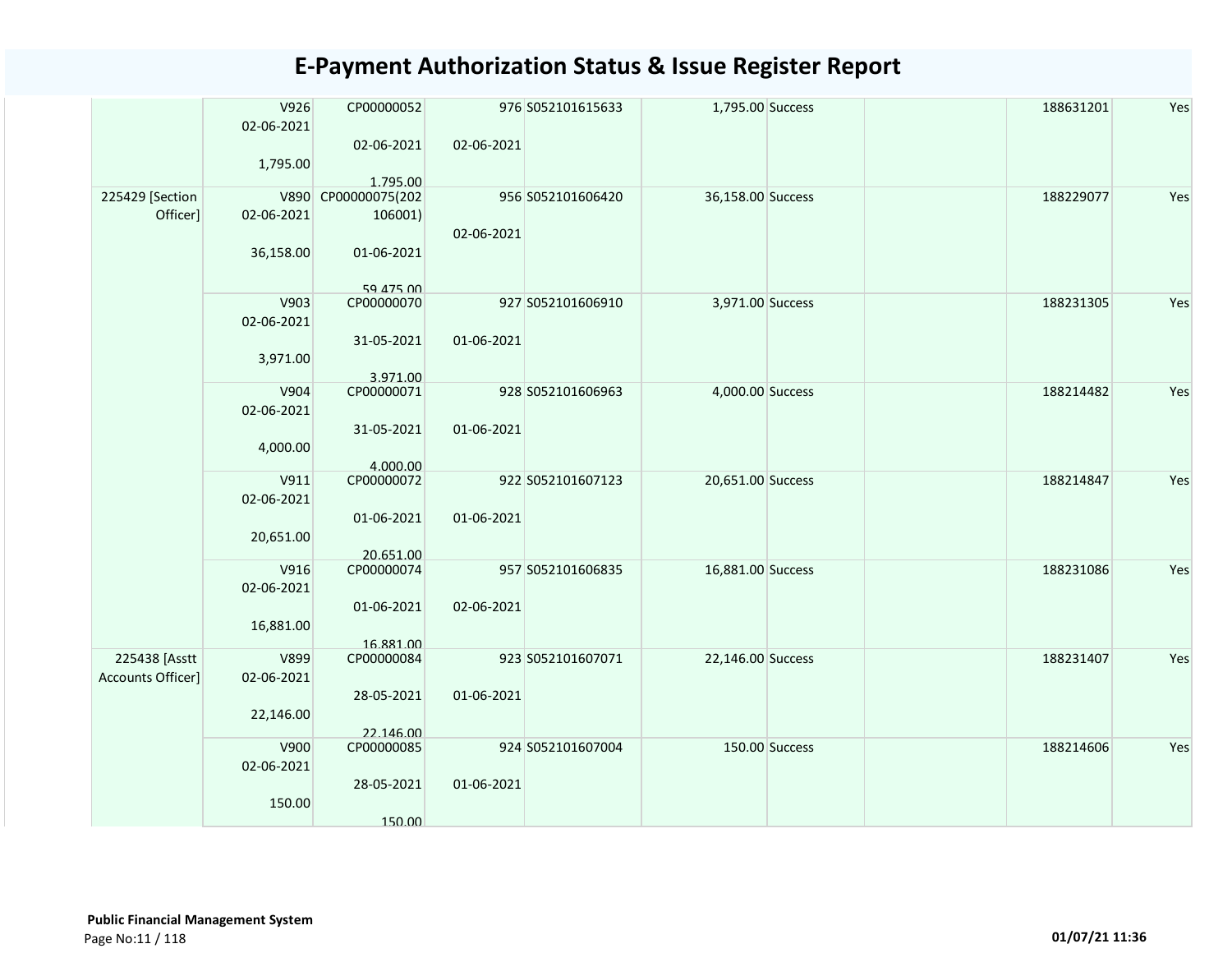|                |                                    | V901<br>02-06-2021 | CP00000086                     |            | 925 S052101607029        | 1,770.00 Success  | 188214730            | Yes |
|----------------|------------------------------------|--------------------|--------------------------------|------------|--------------------------|-------------------|----------------------|-----|
|                |                                    | 1,770.00           | 28-05-2021                     | 01-06-2021 |                          |                   |                      |     |
|                |                                    | V902<br>02-06-2021 | 1.770.00<br>CP00000087         |            | 926 S052101607099        | 29,936.00 Success | 188231519            | Yes |
|                |                                    | 29,936.00          | 28-05-2021                     | 01-06-2021 |                          |                   |                      |     |
| $\overline{2}$ | <b>Issue Date: 03-06-2021</b>      |                    | 29.936.00                      |            |                          | 687,522.00        |                      |     |
|                | 225427 [Under<br>Secretary]        | 03-06-2021         | V927 CP00000711(202<br>106005) |            | 1003 S052101689530       | 71,162.00 Success | 203862825            | Yes |
|                |                                    | 510,148.00         | 03-06-2021                     |            | 03-06-2021 S052101689531 | 82,580.00 Success | 203862829            | Yes |
|                |                                    |                    | 713,537.00                     |            | S052101689532            | 68,603.00 Success | 203862832            | Yes |
|                |                                    |                    |                                |            | S052101689533            | 79,472.00 Success | 203862837            | Yes |
|                |                                    |                    |                                |            | S052101689534            | 69,204.00 Success | 203862841            | Yes |
|                |                                    |                    |                                |            | S052101689535            | 70,873.00 Success | 203862845            | Yes |
|                |                                    |                    |                                |            | S052101689536            | 68,254.00 Success | 203862850            | Yes |
|                |                                    | 03-06-2021         | V928 CP00000712(202<br>106004) |            | 1002 S052101689509       | 48,242.00 Success | 203862784            | Yes |
|                |                                    | 177,374.00         | 03-06-2021                     |            | 03-06-2021 S052101689510 | 42,500.00 Success | 203862786            | Yes |
|                |                                    |                    | 207,616.00                     |            | S052101689511            | 44,942.00 Success | 203862789            | Yes |
|                |                                    |                    |                                |            | S052101689512            | 41,690.00 Success | 203862794            | Yes |
| $\overline{3}$ | <b>Issue Date: 04-06-2021</b>      |                    |                                |            |                          | 1,622,335.00      |                      |     |
|                | 200880 [Asstt<br>Accounts Officer] | V944<br>04-06-2021 | CP00000033                     |            | 1021 S052101747110       | 93,708.00 Issued  | CBINH21155835<br>669 | Yes |
|                |                                    | 93,708.00          | 03-06-2021                     | 04-06-2021 |                          |                   |                      |     |
|                |                                    |                    | 93.708.00                      |            |                          |                   |                      |     |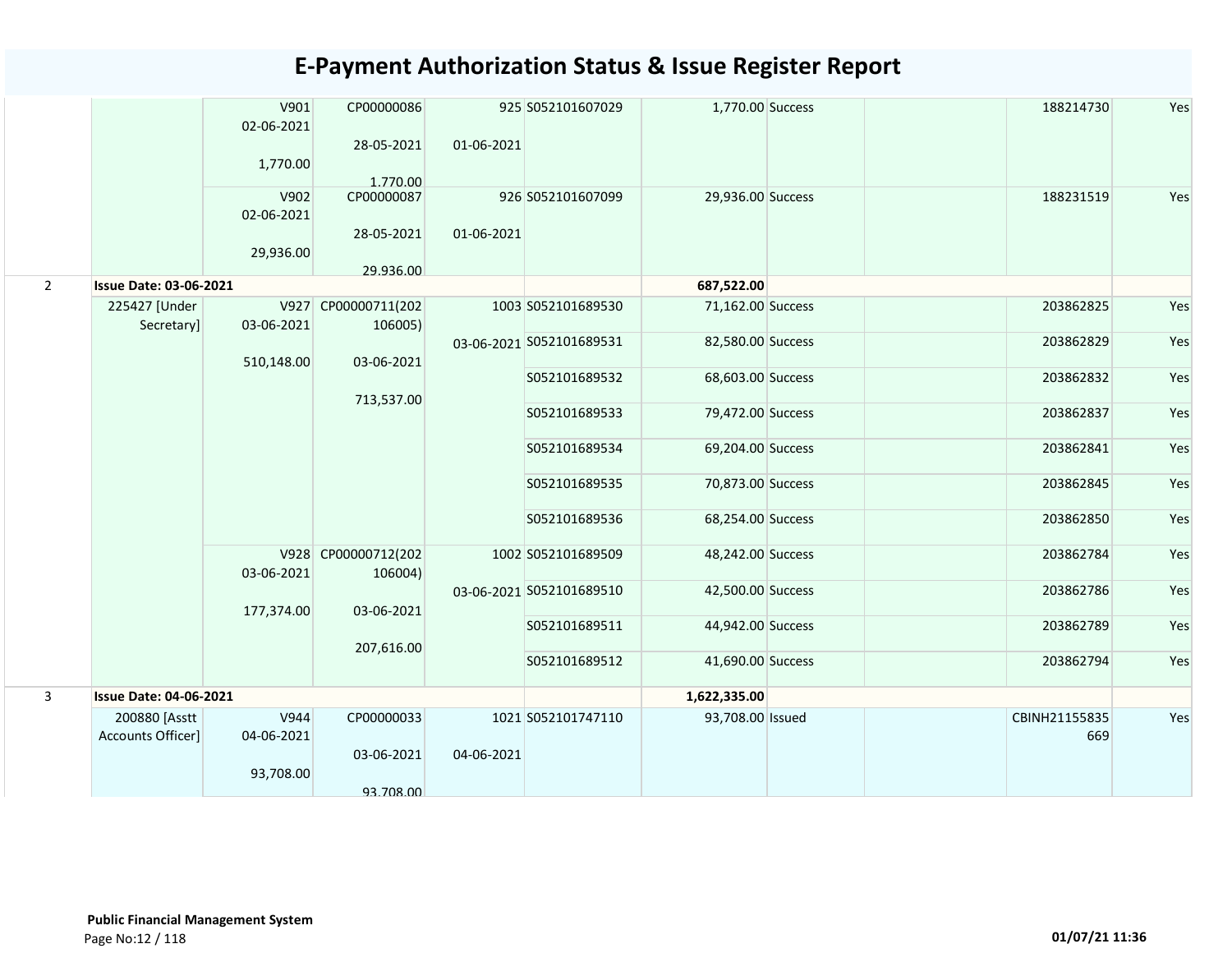| 3,600.00<br>3.600.00<br>206942 [Under<br>V945<br>CP00000005<br>1004 S052101747053<br>40,754.00 Issued<br>CBINH21155835<br>Yes<br>04-06-2021<br>663<br>Secretary<br>Department of<br>04-06-2021<br>04-06-2021<br><b>Industrial Policy</b><br>40,754.00<br>and Promotion<br>41.457.00<br>V935<br>CP00000704<br>52,783.00 Issued<br>212021568<br>225427 [Under<br>995 S052101720654<br>04-06-2021<br>Secretary]<br>03-06-2021<br>03-06-2021<br>52,783.00 | V950<br>04-06-2021 | CP00000034 |            | 1022 S052101751107 | 3,600.00 Issued | CBINH21155840<br>547 | Yes |
|-------------------------------------------------------------------------------------------------------------------------------------------------------------------------------------------------------------------------------------------------------------------------------------------------------------------------------------------------------------------------------------------------------------------------------------------------------|--------------------|------------|------------|--------------------|-----------------|----------------------|-----|
|                                                                                                                                                                                                                                                                                                                                                                                                                                                       |                    | 04-06-2021 | 04-06-2021 |                    |                 |                      |     |
|                                                                                                                                                                                                                                                                                                                                                                                                                                                       |                    |            |            |                    |                 |                      |     |
|                                                                                                                                                                                                                                                                                                                                                                                                                                                       |                    |            |            |                    |                 |                      |     |
|                                                                                                                                                                                                                                                                                                                                                                                                                                                       |                    |            |            |                    |                 |                      |     |
|                                                                                                                                                                                                                                                                                                                                                                                                                                                       |                    |            |            |                    |                 |                      |     |
|                                                                                                                                                                                                                                                                                                                                                                                                                                                       |                    |            |            |                    |                 |                      |     |
|                                                                                                                                                                                                                                                                                                                                                                                                                                                       |                    |            |            |                    |                 |                      | Yes |
|                                                                                                                                                                                                                                                                                                                                                                                                                                                       |                    |            |            |                    |                 |                      |     |
|                                                                                                                                                                                                                                                                                                                                                                                                                                                       |                    |            |            |                    |                 |                      |     |
|                                                                                                                                                                                                                                                                                                                                                                                                                                                       |                    |            |            |                    |                 |                      |     |
|                                                                                                                                                                                                                                                                                                                                                                                                                                                       |                    | 52.783.00  |            |                    |                 |                      |     |
| V936<br>CP00000703<br>997 S052101720592<br>212,961.00 Issued<br>212021153                                                                                                                                                                                                                                                                                                                                                                             |                    |            |            |                    |                 |                      | Yes |
| 04-06-2021                                                                                                                                                                                                                                                                                                                                                                                                                                            |                    |            |            |                    |                 |                      |     |
| 03-06-2021<br>03-06-2021                                                                                                                                                                                                                                                                                                                                                                                                                              |                    |            |            |                    |                 |                      |     |
| 212,961.00                                                                                                                                                                                                                                                                                                                                                                                                                                            |                    |            |            |                    |                 |                      |     |
| 212.961.00<br>V937<br>CP00000701<br>998 S052101720560<br>17,764.00 Issued<br>CBINH21155799                                                                                                                                                                                                                                                                                                                                                            |                    |            |            |                    |                 |                      | Yes |
| 04-06-2021<br>971                                                                                                                                                                                                                                                                                                                                                                                                                                     |                    |            |            |                    |                 |                      |     |
| 03-06-2021<br>03-06-2021                                                                                                                                                                                                                                                                                                                                                                                                                              |                    |            |            |                    |                 |                      |     |
| 17,764.00                                                                                                                                                                                                                                                                                                                                                                                                                                             |                    |            |            |                    |                 |                      |     |
| 17.764.00                                                                                                                                                                                                                                                                                                                                                                                                                                             |                    |            |            |                    |                 |                      |     |
| V938<br>CP00000702<br>CBINH21155799<br>996 S052101720606<br>9,427.00 Issued                                                                                                                                                                                                                                                                                                                                                                           |                    |            |            |                    |                 |                      | Yes |
| 04-06-2021<br>984                                                                                                                                                                                                                                                                                                                                                                                                                                     |                    |            |            |                    |                 |                      |     |
| 03-06-2021<br>03-06-2021                                                                                                                                                                                                                                                                                                                                                                                                                              |                    |            |            |                    |                 |                      |     |
| 9,427.00                                                                                                                                                                                                                                                                                                                                                                                                                                              |                    |            |            |                    |                 |                      |     |
| 9.427.00                                                                                                                                                                                                                                                                                                                                                                                                                                              |                    |            |            |                    |                 |                      |     |
| 992 S052101718036<br>CBINH21155799<br>V939<br>CP00000706<br>14,958.00 Issued                                                                                                                                                                                                                                                                                                                                                                          |                    |            |            |                    |                 |                      | Yes |
| 04-06-2021<br>966                                                                                                                                                                                                                                                                                                                                                                                                                                     |                    |            |            |                    |                 |                      |     |
| 03-06-2021<br>03-06-2021                                                                                                                                                                                                                                                                                                                                                                                                                              |                    |            |            |                    |                 |                      |     |
| 14,958.00                                                                                                                                                                                                                                                                                                                                                                                                                                             |                    |            |            |                    |                 |                      |     |
| 14.958.00<br>CBINH21155799<br>V940<br>CP00000705<br>994 S052101718849<br>14,972.00 Issued                                                                                                                                                                                                                                                                                                                                                             |                    |            |            |                    |                 |                      | Yes |
| 04-06-2021<br>969                                                                                                                                                                                                                                                                                                                                                                                                                                     |                    |            |            |                    |                 |                      |     |
| 03-06-2021<br>03-06-2021                                                                                                                                                                                                                                                                                                                                                                                                                              |                    |            |            |                    |                 |                      |     |
| 14,972.00                                                                                                                                                                                                                                                                                                                                                                                                                                             |                    |            |            |                    |                 |                      |     |
| 14.972.00                                                                                                                                                                                                                                                                                                                                                                                                                                             |                    |            |            |                    |                 |                      |     |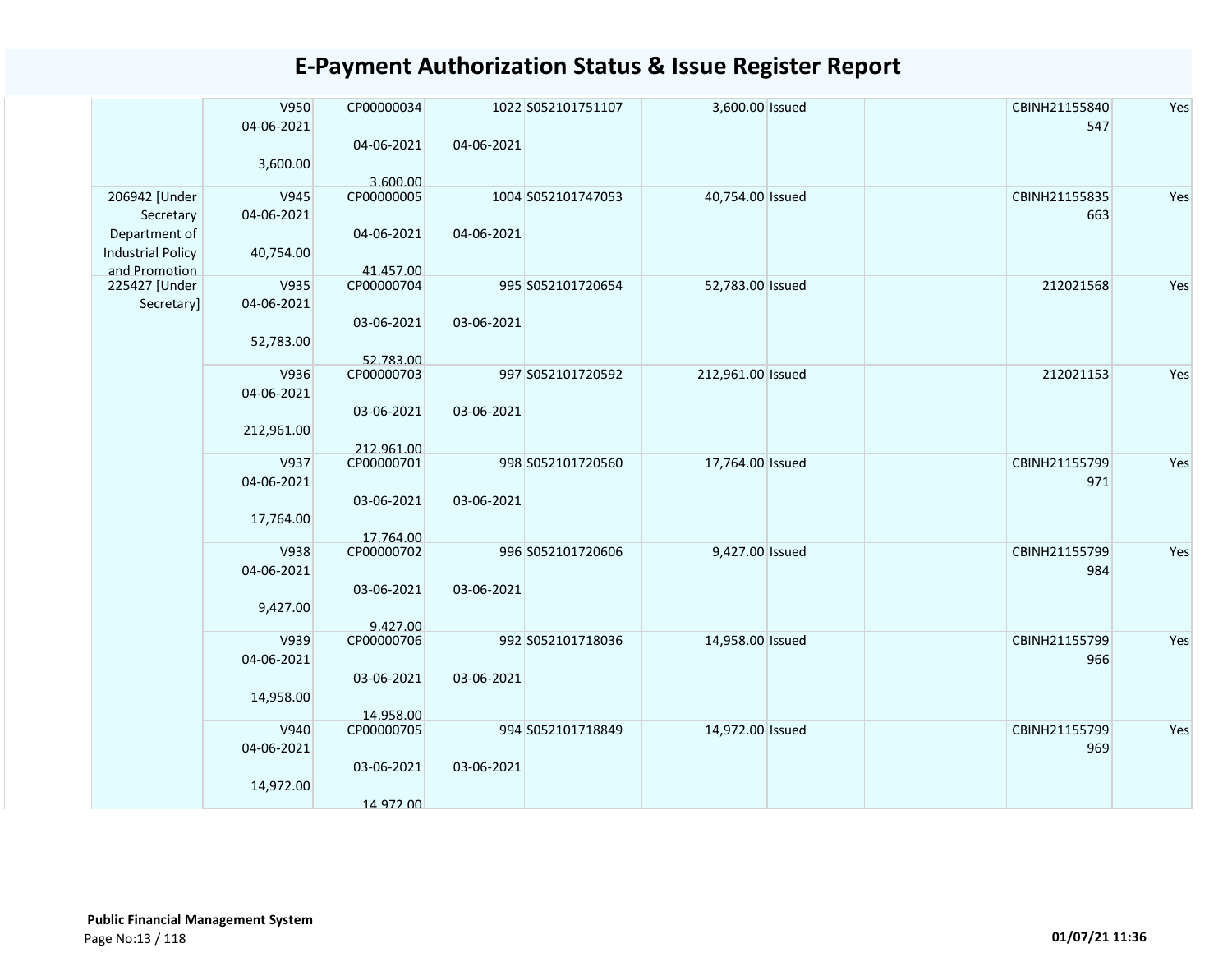| V943<br>04-06-2021<br>313,600.00 | CP00000713<br>04-06-2021                                                             | 04-06-2021 | 1006 S052101747064 | 313,600.00 Issued |  | CBINH21155835<br>665 | Yes |
|----------------------------------|--------------------------------------------------------------------------------------|------------|--------------------|-------------------|--|----------------------|-----|
| 04-06-2021                       | 320.000.00<br>V948 CP00000723(GPF<br>$_2$ 02106036)                                  | 04-06-2021 | 1016 S052101753048 | 100,000.00 Issued |  | CBINH21155840<br>573 | Yes |
| 100,000.00                       | 04-06-2021<br>100,000,00                                                             |            |                    |                   |  |                      |     |
| 04-06-2021<br>90,000.00          | V949 CP00000724(GPF<br>$_2$ 02106037)<br>04-06-2021                                  | 04-06-2021 | 1017 S052101753021 | 90,000.00 Issued  |  | CBINH21155840<br>568 | Yes |
| V951<br>04-06-2021<br>51,521.00  | 90,000,00<br>CP00000731<br>04-06-2021<br>52.572.00                                   | 04-06-2021 | 1029 S052101758671 | 51,521.00 Issued  |  | CBINH21155844<br>673 | Yes |
| 04-06-2021<br>4,880.00           | V952 CP00000725(511<br>687715055531-<br>1B1)<br>04-06-2021                           | 04-06-2021 | 1023 S052101758496 | 4,880.00 Issued   |  | CBINH21155844<br>664 | Yes |
| 04-06-2021<br>7,360.00           | $4$ 980 00<br>V953 CP00000726(511<br>687721975716-<br>1B1)<br>04-06-2021<br>7 510 00 | 04-06-2021 | 1024 S052101758665 | 7,360.00 Issued   |  | CBINH21155844<br>667 | Yes |
| 04-06-2021<br>6,958.00           | V954 CP00000727(511<br>687744517620-<br>1B1)<br>04-06-2021<br>7 100 00               | 04-06-2021 | 1025 S052101758503 | 6,958.00 Issued   |  | CBINH21155844<br>665 | Yes |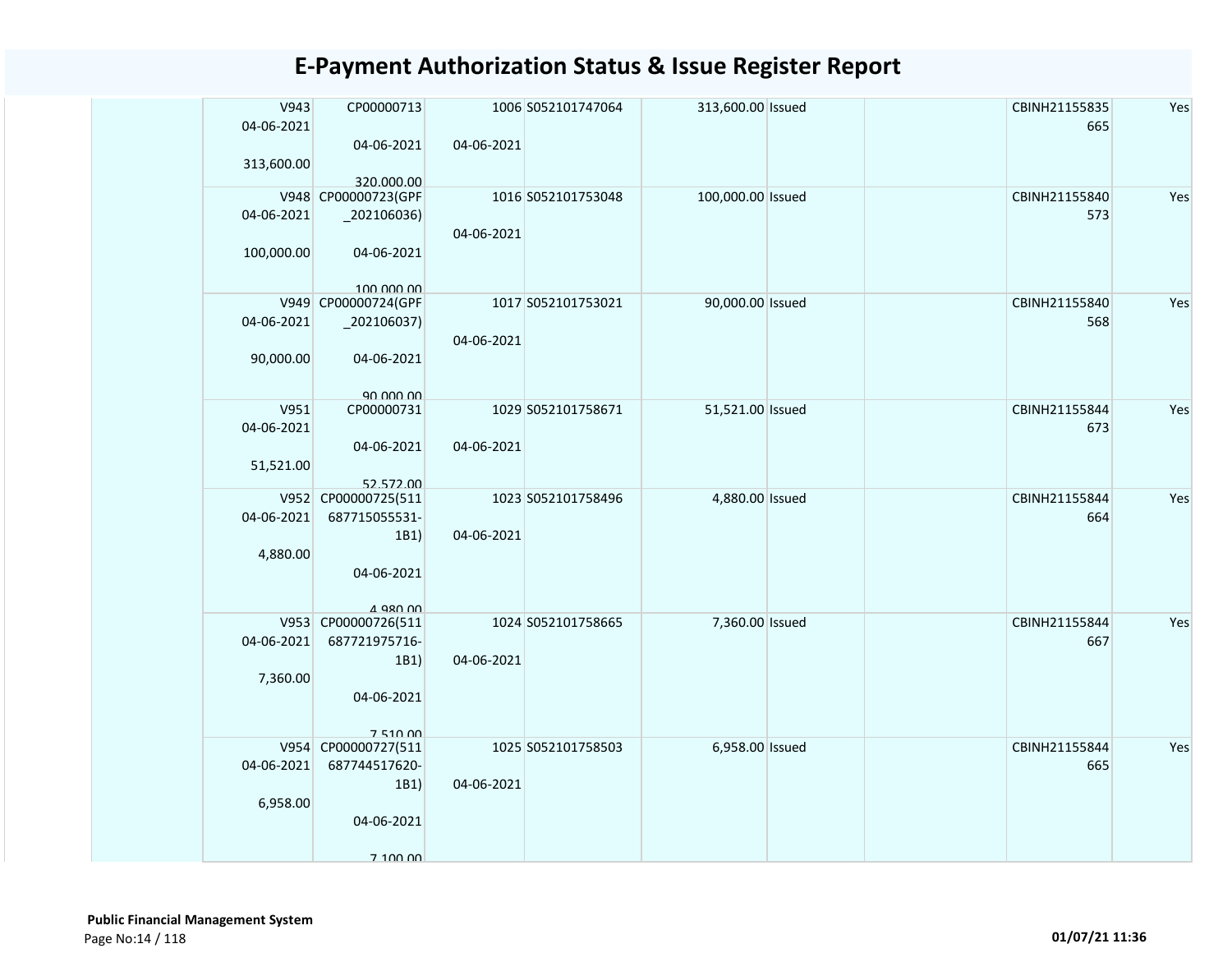|                             | 04-06-2021<br>22,756.00         | V955 CP00000728(511<br>687797973187-<br>1B1)<br>04-06-2021<br>23.220.00        | 04-06-2021 | 1026 S052101758670 | 22,756.00 Issued | CBINH21155844<br>671 | Yes |
|-----------------------------|---------------------------------|--------------------------------------------------------------------------------|------------|--------------------|------------------|----------------------|-----|
|                             | 04-06-2021<br>24,374.00         | V956 CP00000729(511<br>687733453182-<br>1B1)<br>04-06-2021<br><b>24 871 00</b> | 04-06-2021 | 1027 S052101758494 | 24,374.00 Issued | CBINH21155844<br>663 | Yes |
|                             | 04-06-2021<br>4,802.00          | V957 CP00000730(511<br>687755064601-<br>1B1)<br>04-06-2021<br>$A$ ann nn       | 04-06-2021 | 1028 S052101758499 | 4,802.00 Issued  | CBINH21155844<br>695 | Yes |
| 225429 [Section<br>Officer] | V933<br>04-06-2021<br>42,028.00 | CP00000078<br>02-06-2021<br>46.698.00                                          | 03-06-2021 | 987 S052101718860  | 42,028.00 Issued | CBINH21155799<br>970 | Yes |
|                             | V934<br>04-06-2021<br>23,857.00 | CP00000077<br>02-06-2021<br>26.508.00                                          | 03-06-2021 | 988 S052101718244  | 23,857.00 Issued | CBINH21155799<br>968 | Yes |
|                             | V941<br>04-06-2021<br>150.00    | CP00000050<br>06-05-2021<br>150.00                                             | 04-06-2021 | 1005 S052101747148 | 150.00 Issued    | CBINH21155835<br>678 | Yes |
|                             | V942<br>04-06-2021<br>35,249.00 | CP00000076<br>02-06-2021<br>39.166.00                                          | 04-06-2021 | 1018 S052101747114 | 35,249.00 Issued | CBINH21155835<br>671 | Yes |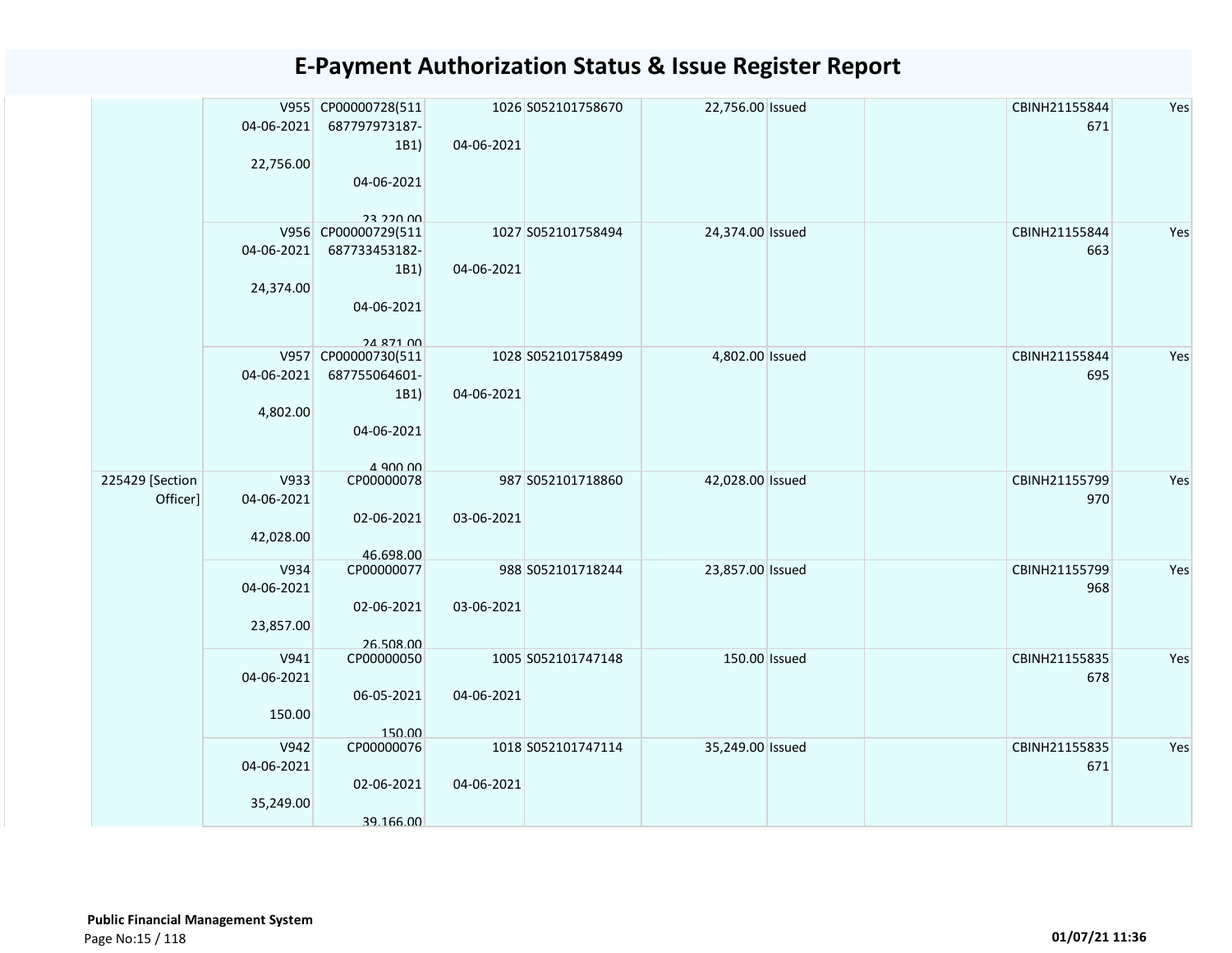|   |                                        | V946<br>04-06-2021<br>14,570.00  | CP00000086<br>04-06-2021              | 04-06-2021 | 1019 S052101747038       | 14,570.00 Issued  |  | CBINH21155835<br>661 | Yes |
|---|----------------------------------------|----------------------------------|---------------------------------------|------------|--------------------------|-------------------|--|----------------------|-----|
|   |                                        | V947<br>04-06-2021<br>419,303.00 | 14.570.00<br>CP00000087<br>04-06-2021 | 04-06-2021 | 1020 S052101747139       | 419,303.00 Issued |  | CBINH21155835<br>675 | Yes |
|   |                                        |                                  | 426.532.00                            |            |                          |                   |  |                      |     |
| 4 | <b>Issue Date: 08-06-2021</b>          |                                  |                                       |            |                          | 115,307,669.00    |  |                      |     |
|   | 206886 [Asst<br>Administrative         | V1002<br>08-06-2021              | CP00000020                            |            | 1083 S052101911523       | 27,000.00 Success |  | 271358706            | Yes |
|   | Officer Copyright<br>Office New Delhi] | 27,000.00                        | 04-06-2021<br>27.000.00               | 08-06-2021 |                          |                   |  |                      |     |
|   |                                        | V974<br>08-06-2021               | CP00000019<br>04-06-2021              | 07-06-2021 | 1039 S052101860456       | 15,757.00 Success |  | 267242009            | Yes |
|   |                                        | 15,757.00                        | 15.757.00                             |            |                          |                   |  |                      |     |
|   |                                        | V975<br>08-06-2021               | CP00000021                            |            | 1040 S052101860458       | 40,500.00 Success |  | 267270878            | Yes |
|   |                                        | 412,839.00                       | 04-06-2021                            |            | 07-06-2021 S052101860459 | 40,500.00 Success |  | 267270889            | Yes |
|   |                                        |                                  | 458,710.00                            |            | S052101860460            | 40,500.00 Success |  | 267270898            | Yes |
|   |                                        |                                  |                                       |            | S052101860461            | 40,500.00 Success |  | 267270910            | Yes |
|   |                                        |                                  |                                       |            | S052101860462            | 14,371.00 Success |  | 267270914            | Yes |
|   |                                        |                                  |                                       |            | S052101860463            | 40,500.00 Success |  | 267270923            | Yes |
|   |                                        |                                  |                                       |            | S052101860464            | 40,500.00 Success |  | 267270930            | Yes |
|   |                                        |                                  |                                       |            | S052101860465            | 40,500.00 Success |  | 267270940            | Yes |
|   |                                        |                                  |                                       |            | S052101860466            | 40,500.00 Success |  | 267272955            | Yes |
|   |                                        |                                  |                                       |            | S052101860467            | 33,968.00 Success |  | 267272965            | Yes |
|   |                                        |                                  |                                       |            | S052101860468            | 40,500.00 Success |  | 267272973            | Yes |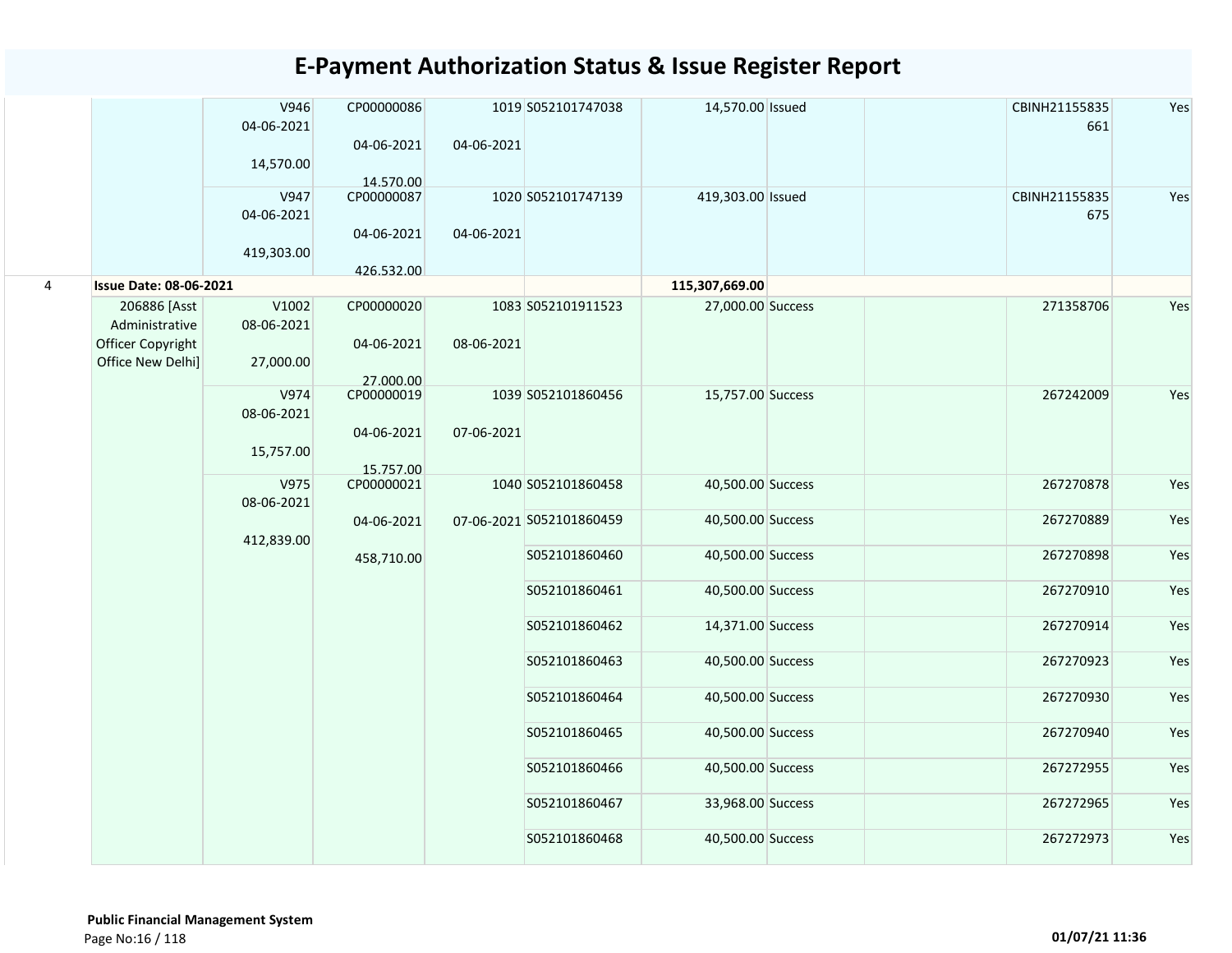| 225427 [Under<br>Secretary] | V1000<br>08-06-2021 | CP00000710               |            | 1073 S052101911477       | 72,000.00 Success  | 271268527 | Yes |
|-----------------------------|---------------------|--------------------------|------------|--------------------------|--------------------|-----------|-----|
|                             | 72,000.00           | 03-06-2021<br>80.000.00  | 08-06-2021 |                          |                    |           |     |
|                             | V1001<br>08-06-2021 | CP00000762               |            | 1084 S052101910300       | 223,817.00 Success | 271266828 | Yes |
|                             | 223,817.00          | 08-06-2021<br>223.817.00 | 08-06-2021 |                          |                    |           |     |
|                             | V1003<br>08-06-2021 | CP00000744               |            | 1078 S052101911548       | 21,150.00 Success  | 271358922 | Yes |
|                             | 518,400.00          | 07-06-2021               |            | 08-06-2021 S052101911549 | 59,400.00 Success  | 271358926 | Yes |
|                             |                     | 576,000.00               |            | S052101911550            | 59,400.00 Success  | 271358931 | Yes |
|                             |                     |                          |            | S052101911551            | 43,560.00 Success  | 271358936 | Yes |
|                             |                     |                          |            | S052101911552            | 90,000.00 Success  | 271360947 | Yes |
|                             |                     |                          |            | S052101911553            | 42,075.00 Success  | 271360952 | Yes |
|                             |                     |                          |            | S052101911554            | 52,740.00 Success  | 271360959 | Yes |
|                             |                     |                          |            | S052101911555            | 54,000.00 Success  | 271360976 | Yes |
|                             |                     |                          |            | S052101911556            | 54,000.00 Success  | 271360980 | Yes |
|                             |                     |                          |            | S052101911557            | 42,075.00 Success  | 271360983 | Yes |
|                             | V1004<br>08-06-2021 | CP00000743               |            | 1077 S052101911576       | 34,839.00 Success  | 271361060 | Yes |
|                             | 831,566.00          | 07-06-2021               |            | 08-06-2021 S052101911577 | 43,965.00 Success  | 271361064 | Yes |
|                             |                     | 923,962.00               |            | S052101911578            | 38,205.00 Success  | 271361070 | Yes |
|                             |                     |                          |            | S052101911579            | 59,400.00 Success  | 271361077 | Yes |
|                             |                     |                          |            | S052101911580            | 78,968.00 Success  | 271361084 | Yes |
|                             |                     |                          |            | S052101911581            | 54,000.00 Success  | 271361089 | Yes |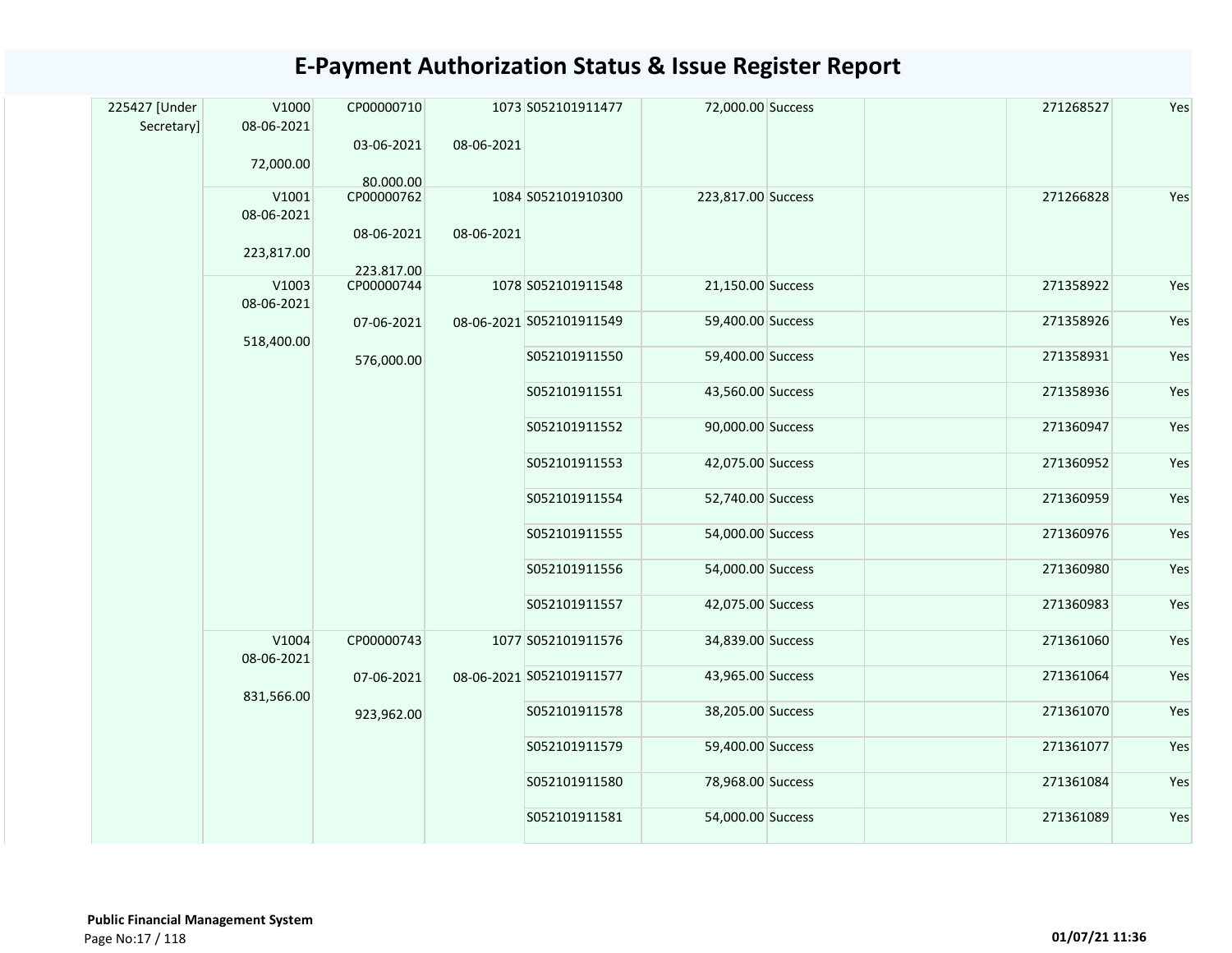|  |                     |                                               |            | S052101911582      | 54,000.00 Success |  | 271361091 | Yes |
|--|---------------------|-----------------------------------------------|------------|--------------------|-------------------|--|-----------|-----|
|  |                     |                                               |            | S052101911583      | 59,400.00 Success |  | 271361095 | Yes |
|  |                     |                                               |            | S052101911584      | 54,000.00 Success |  | 271361124 | Yes |
|  |                     |                                               |            | S052101911585      | 54,000.00 Success |  | 271361130 | Yes |
|  |                     |                                               |            | S052101911586      | 34,839.00 Success |  | 271361137 | Yes |
|  |                     |                                               |            | S052101911587      | 44,550.00 Success |  | 271361142 | Yes |
|  |                     |                                               |            | S052101911588      | 54,000.00 Success |  | 271361160 | Yes |
|  |                     |                                               |            | S052101911589      | 54,000.00 Success |  | 271361165 | Yes |
|  |                     |                                               |            | S052101911590      | 59,400.00 Success |  | 271361181 | Yes |
|  |                     |                                               |            | S052101911591      | 54,000.00 Success |  | 271361199 | Yes |
|  | 08-06-2021          | V1005 CP00000749(511<br>687792711956-<br>1B1) | 08-06-2021 | 1072 S052101911700 | 24,334.00 Success |  | 271361303 | Yes |
|  | 24,334.00           | 08-06-2021                                    |            |                    |                   |  |           |     |
|  |                     | 24 831 00                                     |            |                    |                   |  |           |     |
|  | 08-06-2021          | V1006 CP00000768(EFR<br>2021060003)           |            | 1081 S052101911527 | 27,000.00 Success |  | 271358802 | Yes |
|  | 27,000.00           | 08-06-2021                                    | 08-06-2021 |                    |                   |  |           |     |
|  |                     | 27 000 00                                     |            |                    |                   |  |           |     |
|  | V1009<br>08-06-2021 | CP00000745                                    |            | 1074 S052101912171 | 1,769.00 Success  |  | 271382945 | Yes |
|  | 1,769.00            | 08-06-2021                                    | 08-06-2021 |                    |                   |  |           |     |
|  |                     | 1.769.00                                      |            |                    |                   |  |           |     |
|  | V1010<br>08-06-2021 | CP00000746                                    |            | 1075 S052101912306 | 2,485.00 Success  |  | 271386372 | Yes |
|  |                     | 08-06-2021                                    | 08-06-2021 |                    |                   |  |           |     |
|  | 2,485.00            |                                               |            |                    |                   |  |           |     |
|  |                     | 2.485.00                                      |            |                    |                   |  |           |     |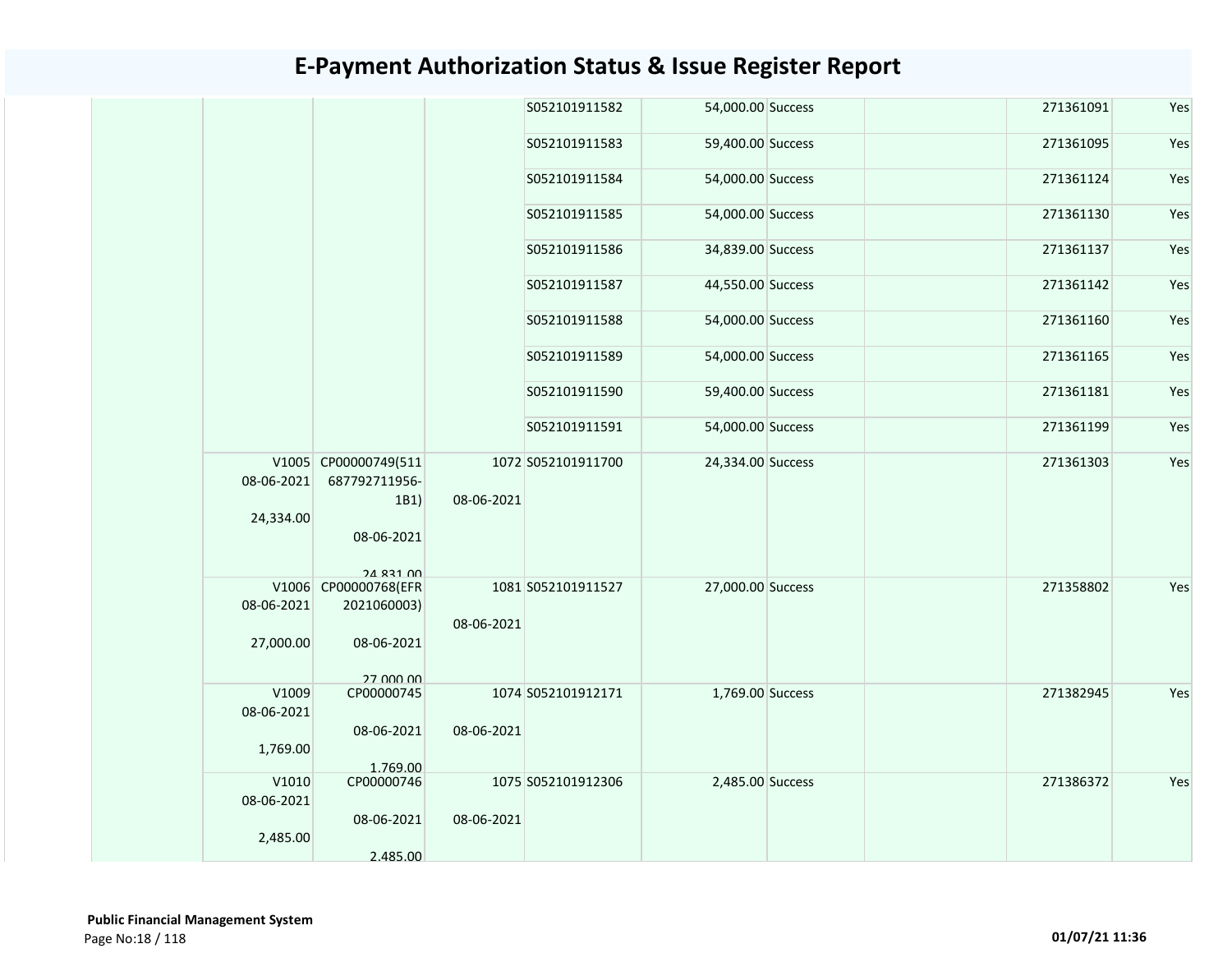| V1011<br>08-06-2021    | CP00000747                                 |            | 1076 S052101912268 | 1,774.00 Success       |                | 271386293 | Yes |
|------------------------|--------------------------------------------|------------|--------------------|------------------------|----------------|-----------|-----|
| 1,774.00               | 08-06-2021<br>1.774.00                     | 08-06-2021 |                    |                        |                |           |     |
| V1013<br>08-06-2021    | CP00000761<br>08-06-2021                   | 08-06-2021 | 1085 S052101910315 | 110,831,801.00 Success |                | 271382856 | Yes |
| 110,831,801.00         | 110.831.801.00                             |            |                    |                        |                |           |     |
| 08-06-2021             | V964 CP00000714(511<br>687778461566-       |            | 1057 S052101860423 | 2,873.00 Success       |                | 267232482 | Yes |
| 2,873.00               | 1B1<br>04-06-2021<br>292500                | 07-06-2021 |                    |                        |                |           |     |
| 08-06-2021             | V965 CP00000715(511<br>687799654125-       |            | 1056 S052101860414 | 4,876.00 Success       |                | 267266413 | Yes |
| 4,876.00               | 1B1<br>04-06-2021<br>$4$ 960 00            | 07-06-2021 |                    |                        |                |           |     |
| 08-06-2021             | V966 CP00000716(511<br>687735473137-       |            | 1055 S052101860408 |                        | 824.00 Success | 267266013 | Yes |
| 824.00                 | 1B1<br>04-06-2021<br>$R$ <sub>40</sub> $n$ | 07-06-2021 |                    |                        |                |           |     |
|                        | V967 CP00000717(511                        |            | 1054 S052101860410 | 2,701.00 Success       |                | 267266207 | Yes |
| 08-06-2021<br>2,701.00 | 687715074125-<br>1B1                       | 07-06-2021 |                    |                        |                |           |     |
|                        | 04-06-2021<br>2 750 00                     |            |                    |                        |                |           |     |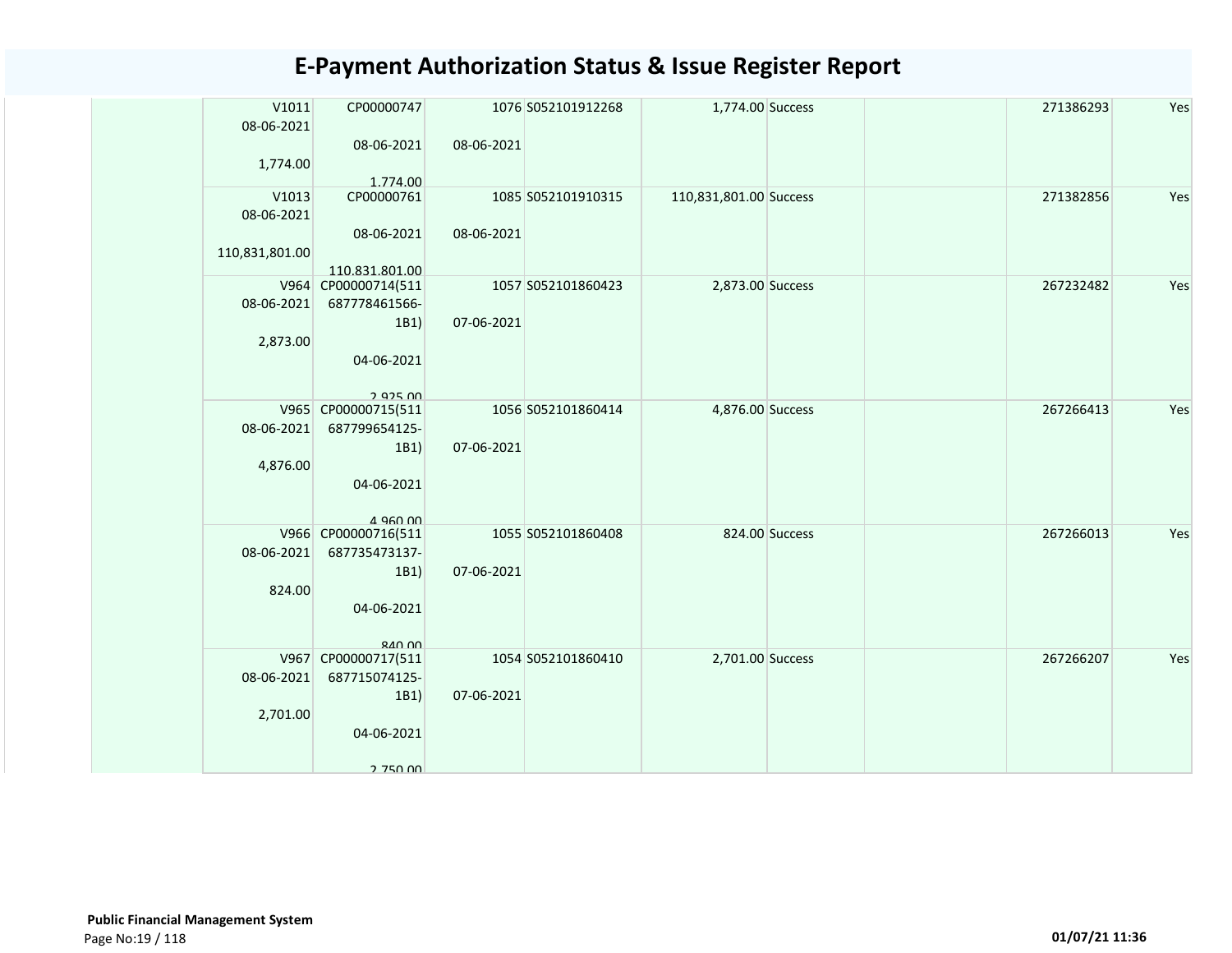| 08-06-2021<br>1,762.00 | V968 CP00000718(511<br>687732470480-<br>1B1)<br>04-06-2021<br>$1.796$ $00$ | 07-06-2021 | 1053 S052101860430       | 1,762.00 Success  |                | 267239028 | Yes |
|------------------------|----------------------------------------------------------------------------|------------|--------------------------|-------------------|----------------|-----------|-----|
| 08-06-2021<br>2,443.00 | V969 CP00000719(511<br>687734537027-<br>1B1)<br>04-06-2021<br>2.490.00     | 07-06-2021 | 1052 S052101860426       | 2,443.00 Success  |                | 267232826 | Yes |
| 08-06-2021<br>1,957.00 | V970 CP00000720(511<br>687774472035-<br>1B1)<br>04-06-2021<br>$1$ QQ5 $n$  | 07-06-2021 | 1051 S052101860424       | 1,957.00 Success  |                | 267232669 | Yes |
| 08-06-2021<br>4,400.00 | V971 CP00000721(511<br>687783953294-<br>1B1)<br>04-06-2021<br>A AR5 00     | 07-06-2021 | 1050 S052101860413       | 4,400.00 Success  |                | 267220881 | Yes |
| 08-06-2021<br>924.00   | V972 CP00000722(511<br>687779609881-<br>1B1)<br>04-06-2021<br>940.00       | 07-06-2021 | 1049 S052101860428       |                   | 924.00 Success | 267266771 | Yes |
| V973<br>08-06-2021     | CP00000733                                                                 |            | 1065 S052101860470       | 36,000.00 Success |                | 267273150 | Yes |
| 144,000.00             | 07-06-2021                                                                 |            | 07-06-2021 S052101860471 | 36,000.00 Success |                | 267273159 | Yes |
|                        | 160,000.00                                                                 |            | S052101860472            | 36,000.00 Success |                | 267273175 | Yes |
|                        |                                                                            |            | S052101860473            | 36,000.00 Success |                | 267273192 | Yes |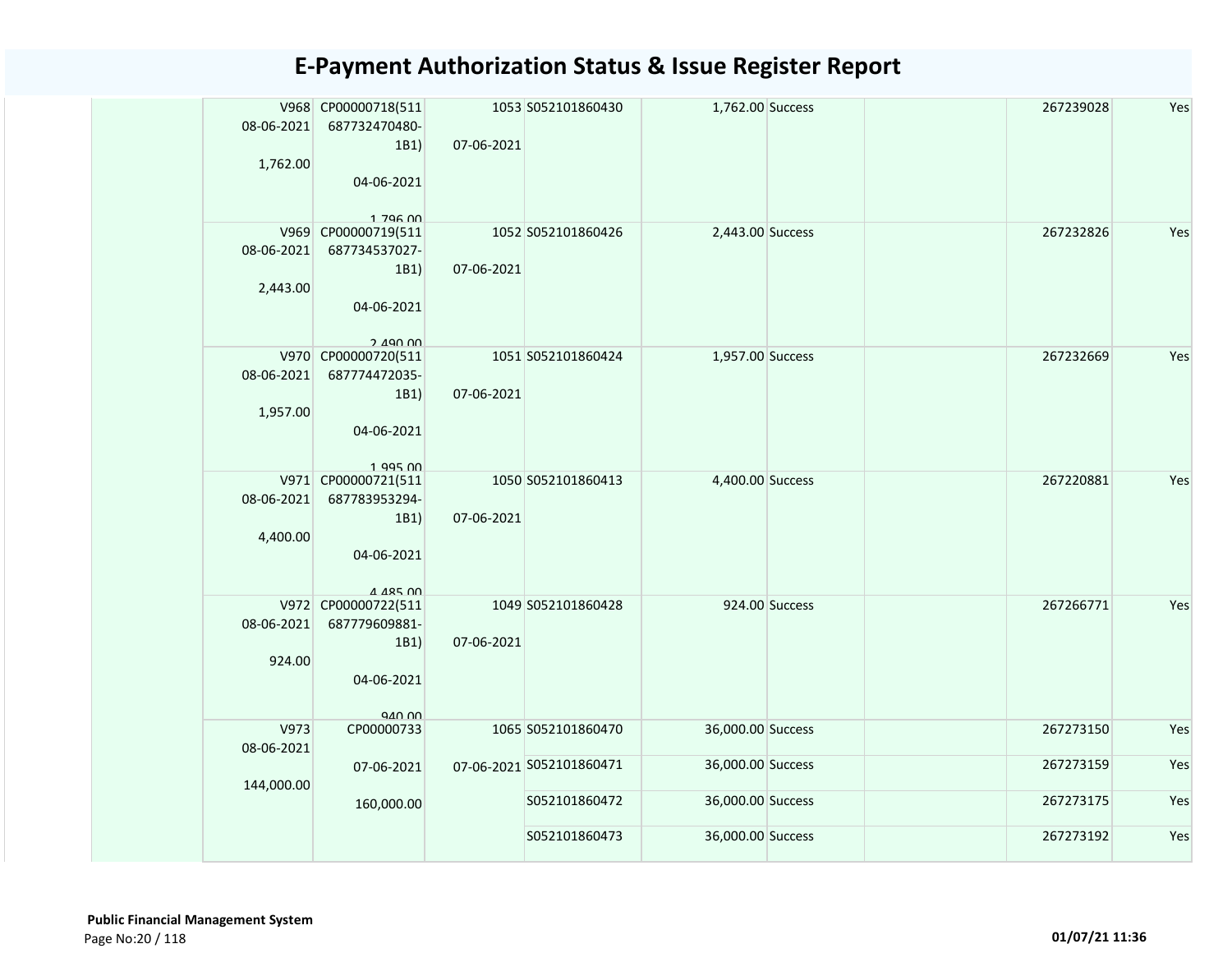| V977<br>08-06-2021      | CP00000737                                       |            | 1063 S052101860451       | 2,738.00 Success  |                | 267239792 | Yes |
|-------------------------|--------------------------------------------------|------------|--------------------------|-------------------|----------------|-----------|-----|
| 7,741.00                | 07-06-2021                                       |            | 07-06-2021 S052101860452 | 3,000.00 Success  |                | 267239800 | Yes |
|                         | 7,741.00                                         |            | S052101860453            | 1,179.00 Success  |                | 267239814 | Yes |
|                         |                                                  |            | S052101860454            |                   | 824.00 Success | 267239831 | Yes |
| V978<br>08-06-2021      | CP00000738                                       |            | 1062 S052101860450       | 4,347.00 Success  |                | 267270671 | Yes |
| 4,347.00                | 07-06-2021<br>4.435.00                           | 07-06-2021 |                          |                   |                |           |     |
| 08-06-2021              | V980 CP00000736(GPF<br>$_2$ 02106038)            |            | 1048 S052101859802       | 50,000.00 Success |                | 267220706 | Yes |
| 50,000.00               | 07-06-2021                                       | 07-06-2021 |                          |                   |                |           |     |
|                         | 50.000.00<br>V981 CP00000739(511                 |            | 1061 S052101860418       | 11,007.00 Success |                | 267232266 | Yes |
| 08-06-2021<br>11,007.00 | 687789952017-<br>1B1)<br>07-06-2021              | 07-06-2021 |                          |                   |                |           |     |
|                         | 11 197 00<br>V982 CP00000740(511                 |            | 1060 S052101860420       | 24,524.00 Success |                | 267266598 | Yes |
| 08-06-2021<br>24,524.00 | 687702959007-<br>1B1)<br>07-06-2021<br>25 000 00 | 07-06-2021 |                          |                   |                |           |     |
|                         | V983 CP00000741(511                              |            | 1059 S052101860417       | 5,885.00 Success  |                | 267232052 | Yes |
| 08-06-2021<br>5,885.00  | 687758443093-<br>1B1)                            | 07-06-2021 |                          |                   |                |           |     |
|                         | 07-06-2021                                       |            |                          |                   |                |           |     |
|                         | $5$ agg $0$                                      |            |                          |                   |                |           |     |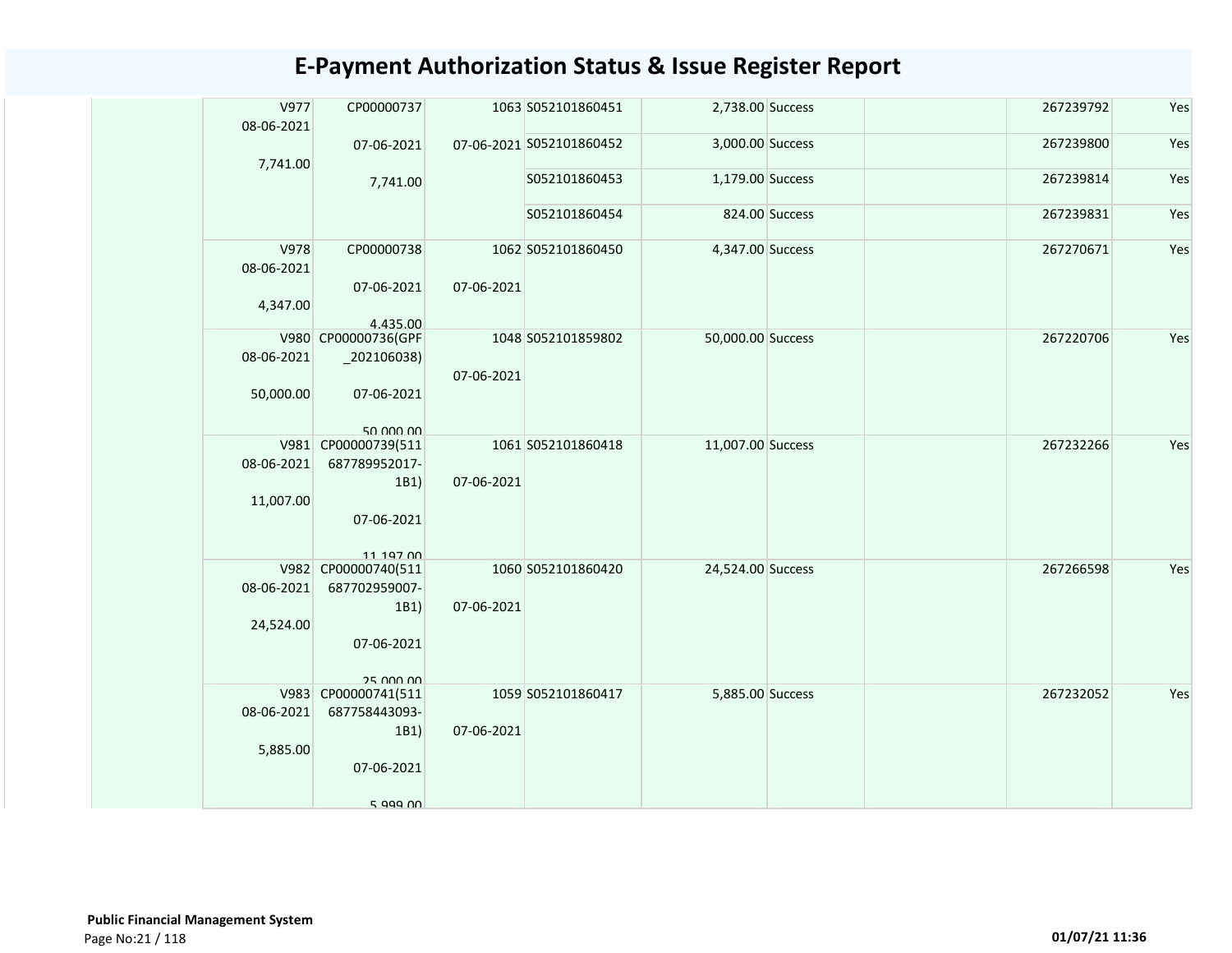| 08-06-2021<br>687785224653-<br>07-06-2021<br>1B1)<br>48,105.00<br>07-06-2021<br>18 QRN 00<br>V986<br>CP00000196<br>130,217.00 Success<br>267276442<br>Yes<br>1043 S052101860495<br>08-06-2021<br>19-04-2021<br>07-06-2021<br>130,217.00<br>130.217.00<br>V987<br>CP00000198<br>1042 S052101860494<br>26,798.00 Success<br>267276270<br>Yes<br>08-06-2021<br>07-06-2021<br>19-04-2021<br>26,798.00<br>26.798.00<br><b>V988</b><br>CP00000657<br>1034 S052101860491<br>55,418.00 Success<br>267242875<br>Yes<br>08-06-2021<br>31-05-2021<br>07-06-2021<br>55,418.00<br>56.373.00<br>CP00000658<br>267276077<br>Yes<br>V989<br>1036 S052101860489<br>53,703.00 Success<br>08-06-2021<br>31-05-2021<br>07-06-2021<br>53,703.00<br>54.629.00<br>V992<br>CP00000732<br>1041 S052101860475<br>451,620.00 Success<br>267242212<br>Yes<br>08-06-2021<br>04-06-2021<br>07-06-2021<br>451,620.00<br>451.620.00<br>V997 CP00000748(GPF<br>1082 S052101906822<br>300,000.00 Success<br>271017796<br>Yes<br>08-06-2021<br>_202106039)<br>08-06-2021 |  | V984 CP00000742(511 | 1058 S052101860405 | 48,105.00 Success |  | 267262850 | Yes |
|---------------------------------------------------------------------------------------------------------------------------------------------------------------------------------------------------------------------------------------------------------------------------------------------------------------------------------------------------------------------------------------------------------------------------------------------------------------------------------------------------------------------------------------------------------------------------------------------------------------------------------------------------------------------------------------------------------------------------------------------------------------------------------------------------------------------------------------------------------------------------------------------------------------------------------------------------------------------------------------------------------------------------------------|--|---------------------|--------------------|-------------------|--|-----------|-----|
|                                                                                                                                                                                                                                                                                                                                                                                                                                                                                                                                                                                                                                                                                                                                                                                                                                                                                                                                                                                                                                       |  |                     |                    |                   |  |           |     |
|                                                                                                                                                                                                                                                                                                                                                                                                                                                                                                                                                                                                                                                                                                                                                                                                                                                                                                                                                                                                                                       |  |                     |                    |                   |  |           |     |
|                                                                                                                                                                                                                                                                                                                                                                                                                                                                                                                                                                                                                                                                                                                                                                                                                                                                                                                                                                                                                                       |  |                     |                    |                   |  |           |     |
|                                                                                                                                                                                                                                                                                                                                                                                                                                                                                                                                                                                                                                                                                                                                                                                                                                                                                                                                                                                                                                       |  |                     |                    |                   |  |           |     |
|                                                                                                                                                                                                                                                                                                                                                                                                                                                                                                                                                                                                                                                                                                                                                                                                                                                                                                                                                                                                                                       |  |                     |                    |                   |  |           |     |
|                                                                                                                                                                                                                                                                                                                                                                                                                                                                                                                                                                                                                                                                                                                                                                                                                                                                                                                                                                                                                                       |  |                     |                    |                   |  |           |     |
|                                                                                                                                                                                                                                                                                                                                                                                                                                                                                                                                                                                                                                                                                                                                                                                                                                                                                                                                                                                                                                       |  |                     |                    |                   |  |           |     |
|                                                                                                                                                                                                                                                                                                                                                                                                                                                                                                                                                                                                                                                                                                                                                                                                                                                                                                                                                                                                                                       |  |                     |                    |                   |  |           |     |
|                                                                                                                                                                                                                                                                                                                                                                                                                                                                                                                                                                                                                                                                                                                                                                                                                                                                                                                                                                                                                                       |  |                     |                    |                   |  |           |     |
|                                                                                                                                                                                                                                                                                                                                                                                                                                                                                                                                                                                                                                                                                                                                                                                                                                                                                                                                                                                                                                       |  |                     |                    |                   |  |           |     |
|                                                                                                                                                                                                                                                                                                                                                                                                                                                                                                                                                                                                                                                                                                                                                                                                                                                                                                                                                                                                                                       |  |                     |                    |                   |  |           |     |
|                                                                                                                                                                                                                                                                                                                                                                                                                                                                                                                                                                                                                                                                                                                                                                                                                                                                                                                                                                                                                                       |  |                     |                    |                   |  |           |     |
|                                                                                                                                                                                                                                                                                                                                                                                                                                                                                                                                                                                                                                                                                                                                                                                                                                                                                                                                                                                                                                       |  |                     |                    |                   |  |           |     |
|                                                                                                                                                                                                                                                                                                                                                                                                                                                                                                                                                                                                                                                                                                                                                                                                                                                                                                                                                                                                                                       |  |                     |                    |                   |  |           |     |
|                                                                                                                                                                                                                                                                                                                                                                                                                                                                                                                                                                                                                                                                                                                                                                                                                                                                                                                                                                                                                                       |  |                     |                    |                   |  |           |     |
|                                                                                                                                                                                                                                                                                                                                                                                                                                                                                                                                                                                                                                                                                                                                                                                                                                                                                                                                                                                                                                       |  |                     |                    |                   |  |           |     |
|                                                                                                                                                                                                                                                                                                                                                                                                                                                                                                                                                                                                                                                                                                                                                                                                                                                                                                                                                                                                                                       |  |                     |                    |                   |  |           |     |
|                                                                                                                                                                                                                                                                                                                                                                                                                                                                                                                                                                                                                                                                                                                                                                                                                                                                                                                                                                                                                                       |  |                     |                    |                   |  |           |     |
|                                                                                                                                                                                                                                                                                                                                                                                                                                                                                                                                                                                                                                                                                                                                                                                                                                                                                                                                                                                                                                       |  |                     |                    |                   |  |           |     |
|                                                                                                                                                                                                                                                                                                                                                                                                                                                                                                                                                                                                                                                                                                                                                                                                                                                                                                                                                                                                                                       |  |                     |                    |                   |  |           |     |
|                                                                                                                                                                                                                                                                                                                                                                                                                                                                                                                                                                                                                                                                                                                                                                                                                                                                                                                                                                                                                                       |  |                     |                    |                   |  |           |     |
|                                                                                                                                                                                                                                                                                                                                                                                                                                                                                                                                                                                                                                                                                                                                                                                                                                                                                                                                                                                                                                       |  |                     |                    |                   |  |           |     |
|                                                                                                                                                                                                                                                                                                                                                                                                                                                                                                                                                                                                                                                                                                                                                                                                                                                                                                                                                                                                                                       |  |                     |                    |                   |  |           |     |
|                                                                                                                                                                                                                                                                                                                                                                                                                                                                                                                                                                                                                                                                                                                                                                                                                                                                                                                                                                                                                                       |  |                     |                    |                   |  |           |     |
|                                                                                                                                                                                                                                                                                                                                                                                                                                                                                                                                                                                                                                                                                                                                                                                                                                                                                                                                                                                                                                       |  |                     |                    |                   |  |           |     |
|                                                                                                                                                                                                                                                                                                                                                                                                                                                                                                                                                                                                                                                                                                                                                                                                                                                                                                                                                                                                                                       |  |                     |                    |                   |  |           |     |
|                                                                                                                                                                                                                                                                                                                                                                                                                                                                                                                                                                                                                                                                                                                                                                                                                                                                                                                                                                                                                                       |  |                     |                    |                   |  |           |     |
|                                                                                                                                                                                                                                                                                                                                                                                                                                                                                                                                                                                                                                                                                                                                                                                                                                                                                                                                                                                                                                       |  |                     |                    |                   |  |           |     |
|                                                                                                                                                                                                                                                                                                                                                                                                                                                                                                                                                                                                                                                                                                                                                                                                                                                                                                                                                                                                                                       |  |                     |                    |                   |  |           |     |
|                                                                                                                                                                                                                                                                                                                                                                                                                                                                                                                                                                                                                                                                                                                                                                                                                                                                                                                                                                                                                                       |  |                     |                    |                   |  |           |     |
|                                                                                                                                                                                                                                                                                                                                                                                                                                                                                                                                                                                                                                                                                                                                                                                                                                                                                                                                                                                                                                       |  |                     |                    |                   |  |           |     |
|                                                                                                                                                                                                                                                                                                                                                                                                                                                                                                                                                                                                                                                                                                                                                                                                                                                                                                                                                                                                                                       |  |                     |                    |                   |  |           |     |
|                                                                                                                                                                                                                                                                                                                                                                                                                                                                                                                                                                                                                                                                                                                                                                                                                                                                                                                                                                                                                                       |  |                     |                    |                   |  |           |     |
| 300,000.00<br>08-06-2021                                                                                                                                                                                                                                                                                                                                                                                                                                                                                                                                                                                                                                                                                                                                                                                                                                                                                                                                                                                                              |  |                     |                    |                   |  |           |     |
|                                                                                                                                                                                                                                                                                                                                                                                                                                                                                                                                                                                                                                                                                                                                                                                                                                                                                                                                                                                                                                       |  |                     |                    |                   |  |           |     |
| 300,000,00<br>72,000.00 Success<br>V998<br>CP00000708<br>1080 S052101911451<br>271261312<br>Yes                                                                                                                                                                                                                                                                                                                                                                                                                                                                                                                                                                                                                                                                                                                                                                                                                                                                                                                                       |  |                     |                    |                   |  |           |     |
| 08-06-2021                                                                                                                                                                                                                                                                                                                                                                                                                                                                                                                                                                                                                                                                                                                                                                                                                                                                                                                                                                                                                            |  |                     |                    |                   |  |           |     |
| 08-06-2021<br>03-06-2021                                                                                                                                                                                                                                                                                                                                                                                                                                                                                                                                                                                                                                                                                                                                                                                                                                                                                                                                                                                                              |  |                     |                    |                   |  |           |     |
| 72,000.00                                                                                                                                                                                                                                                                                                                                                                                                                                                                                                                                                                                                                                                                                                                                                                                                                                                                                                                                                                                                                             |  |                     |                    |                   |  |           |     |
| 80.000.00                                                                                                                                                                                                                                                                                                                                                                                                                                                                                                                                                                                                                                                                                                                                                                                                                                                                                                                                                                                                                             |  |                     |                    |                   |  |           |     |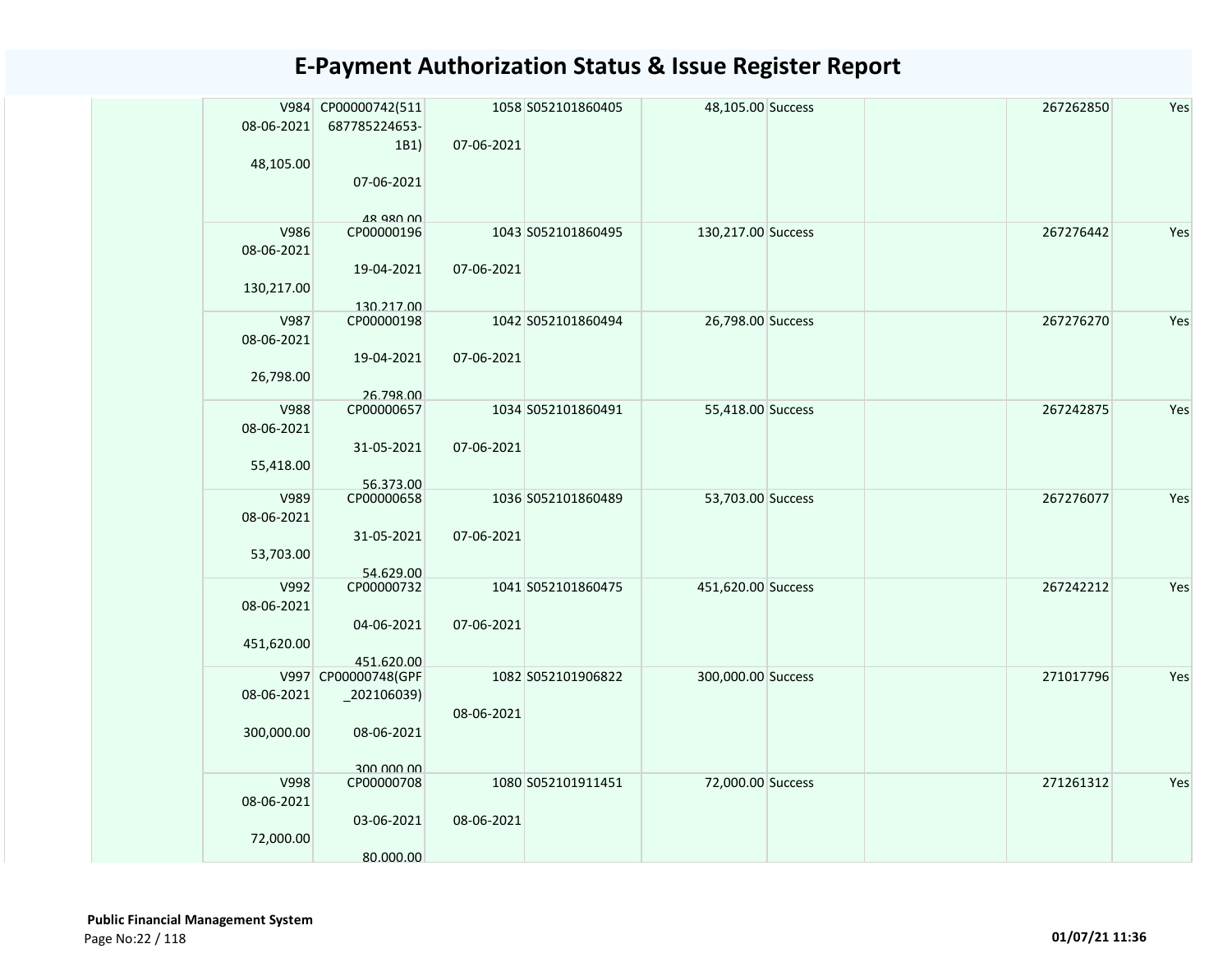| 03-06-2021<br>08-06-2021<br>72,000.00<br>80.000.00<br>225429 [Section<br>V1008<br>CP00000089<br>1071 S052101912192<br>141,978.00 Success<br>271386011<br>Yes<br>Officer]<br>08-06-2021<br>08-06-2021<br>07-06-2021<br>141,978.00<br>147.600.00 |
|------------------------------------------------------------------------------------------------------------------------------------------------------------------------------------------------------------------------------------------------|
|                                                                                                                                                                                                                                                |
|                                                                                                                                                                                                                                                |
|                                                                                                                                                                                                                                                |
| CP00000079<br>Yes<br>V960<br>1045 S052101860477<br>72,000.00 Success<br>267273370                                                                                                                                                              |
| 08-06-2021                                                                                                                                                                                                                                     |
| 02-06-2021<br>07-06-2021                                                                                                                                                                                                                       |
| 72,000.00                                                                                                                                                                                                                                      |
| 80.000.00<br>V961<br>CP00000080<br>Yes<br>1031 S052101860479<br>72,000.00 Success<br>267242415                                                                                                                                                 |
| 08-06-2021                                                                                                                                                                                                                                     |
| 02-06-2021<br>07-06-2021                                                                                                                                                                                                                       |
| 72,000.00<br>80.000.00                                                                                                                                                                                                                         |
| V962<br>Yes<br>CP00000081<br>1044 S052101860481<br>72,000.00 Success<br>267273553                                                                                                                                                              |
| 08-06-2021                                                                                                                                                                                                                                     |
| 02-06-2021<br>07-06-2021                                                                                                                                                                                                                       |
| 72,000.00                                                                                                                                                                                                                                      |
| 80.000.00                                                                                                                                                                                                                                      |
| V963<br>CP00000082<br>1030 S052101860483<br>72,000.00 Success<br>267273737<br>Yes                                                                                                                                                              |
| 08-06-2021                                                                                                                                                                                                                                     |
| 02-06-2021<br>07-06-2021                                                                                                                                                                                                                       |
| 72,000.00                                                                                                                                                                                                                                      |
| 80.000.00                                                                                                                                                                                                                                      |
| CP00000088(EFR<br>V985<br>1066 S052101860432<br>Yes<br>54,000.00 Success<br>267239208                                                                                                                                                          |
| 08-06-2021<br>2021060001)                                                                                                                                                                                                                      |
| Yes<br>07-06-2021 S052101860433<br>54,000.00 Success<br>267239218                                                                                                                                                                              |
| 189,000.00<br>07-06-2021                                                                                                                                                                                                                       |
| Yes<br>S052101860434<br>267239231<br>27,000.00 Success                                                                                                                                                                                         |
| 189,000.00                                                                                                                                                                                                                                     |
| S052101860435<br>267239241<br>Yes<br>54,000.00 Success                                                                                                                                                                                         |
| V990<br>CP00000083<br>1032 S052101860485<br>Yes<br>72,000.00 Success<br>267242633                                                                                                                                                              |
| 08-06-2021                                                                                                                                                                                                                                     |
| 07-06-2021<br>02-06-2021                                                                                                                                                                                                                       |
| 72,000.00                                                                                                                                                                                                                                      |
| 80.000.00                                                                                                                                                                                                                                      |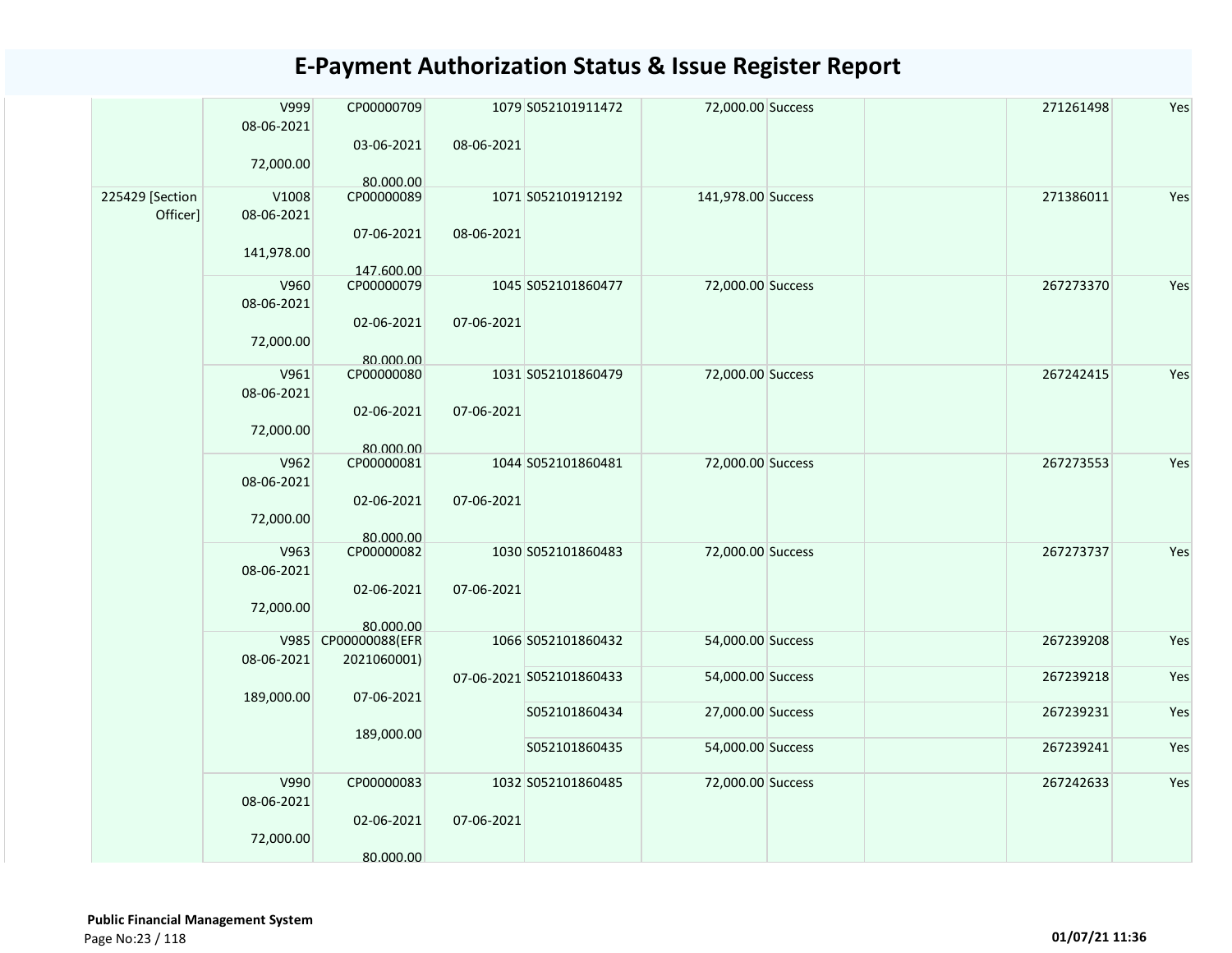|                                    | V991<br>08-06-2021<br>72,000.00  | CP00000084<br>02-06-2021                                                | 07-06-2021 | 1035 S052101860487 | 72,000.00 Success | 267273907 | Yes |
|------------------------------------|----------------------------------|-------------------------------------------------------------------------|------------|--------------------|-------------------|-----------|-----|
| 225438 [Asstt<br>Accounts Officer] | 08-06-2021<br>21,311.00          | 80.000.00<br>V1007 CP00000088(511<br>687722426042-<br>1B1<br>31-05-2021 | 08-06-2021 | 1087 S052101912202 | 21,311.00 Success | 271386085 | Yes |
|                                    | V1012<br>08-06-2021<br>16,751.00 | 21 679 00<br>CP00000098<br>08-06-2021<br>17.040.00                      | 08-06-2021 | 1086 S052101912221 | 16,751.00 Success | 271386179 | Yes |
|                                    | V976<br>08-06-2021<br>1,280.00   | CP00000089<br>07-06-2021<br>1.280.00                                    | 07-06-2021 | 1037 S052101860437 | 1,280.00 Success  | 267239430 | Yes |
|                                    | V979<br>08-06-2021<br>2,448.00   | CP00000090<br>07-06-2021<br>2.448.00                                    | 07-06-2021 | 1038 S052101860441 | 2,448.00 Success  | 267239603 | Yes |
|                                    | V993<br>08-06-2021<br>11,497.00  | CP00000091<br>07-06-2021<br>11.497.00                                   | 07-06-2021 | 1070 S052101860447 | 11,497.00 Success | 267270487 | Yes |
|                                    | V994<br>08-06-2021<br>2,391.00   | CP00000092<br>07-06-2021<br>2.391.00                                    | 07-06-2021 | 1067 S052101860439 | 2,391.00 Success  | 267266938 | Yes |
|                                    | V995<br>08-06-2021<br>11,123.00  | CP00000095<br>07-06-2021<br>11.123.00                                   | 07-06-2021 | 1069 S052101860445 | 11,123.00 Success | 267270308 | Yes |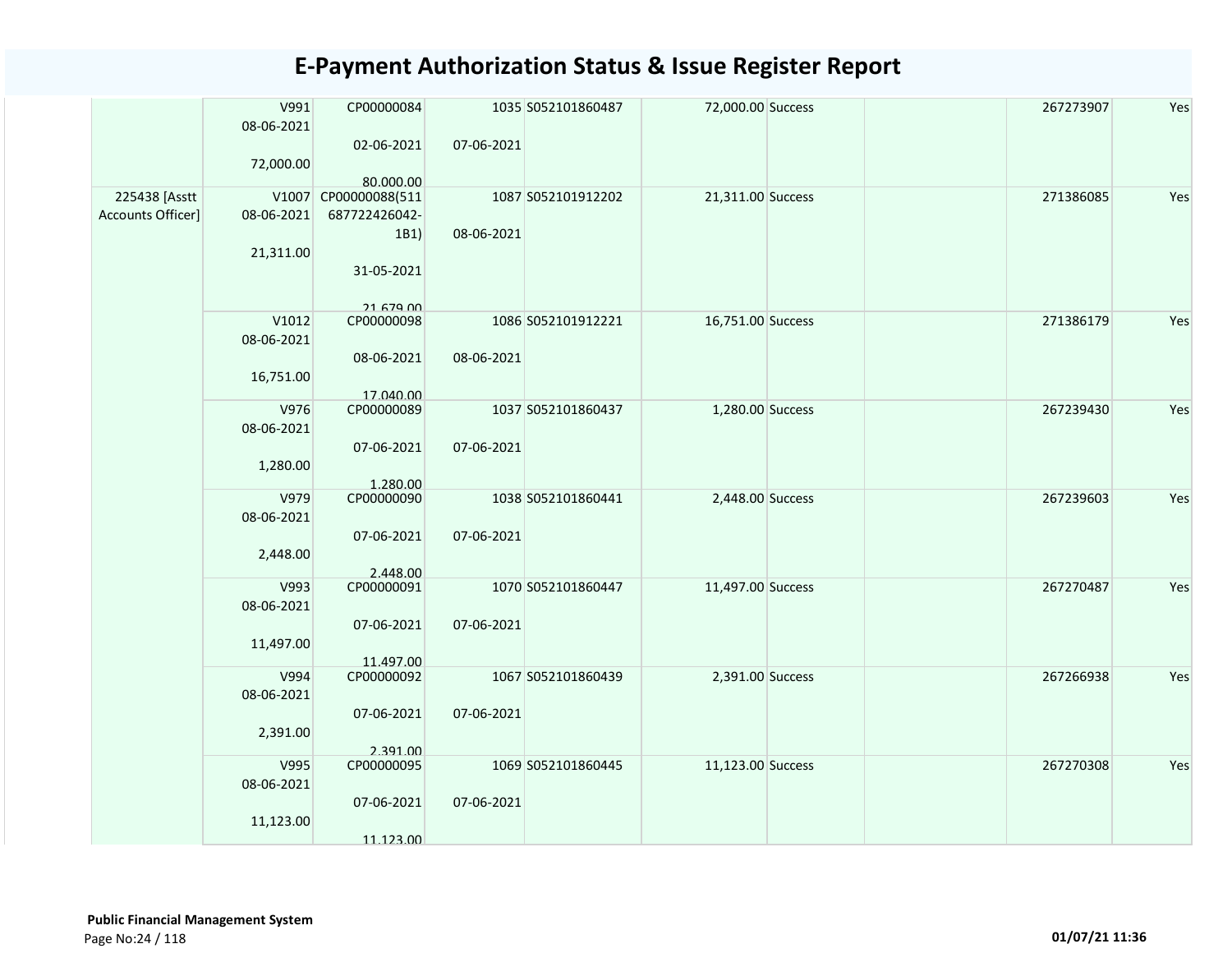|   |                               | V996<br>08-06-2021 | CP00000096<br>07-06-2021        | 07-06-2021 | 1068 S052101860443       | 7,223.00 Success     | 267270109 | Yes |
|---|-------------------------------|--------------------|---------------------------------|------------|--------------------------|----------------------|-----------|-----|
|   |                               | 7,223.00           |                                 |            |                          |                      |           |     |
| 5 | <b>Issue Date: 10-06-2021</b> |                    | 7.223.00                        |            |                          | 3,818,400.00         |           |     |
|   | 225427 [Under                 | V1019              | CP00000780                      |            | 1121 S052101998965       | 1,040.00 Success     | 293358882 | Yes |
|   | Secretary]                    | 10-06-2021         |                                 |            |                          |                      |           |     |
|   |                               |                    | 09-06-2021                      | 09-06-2021 |                          |                      |           |     |
|   |                               | 1,040.00           |                                 |            |                          |                      |           |     |
|   |                               |                    | 1.040.00                        |            |                          |                      |           |     |
|   |                               | V1020              | CP00000782                      |            | 1123 S052101999002       | 342,018.00 Success   | 293359283 | Yes |
|   |                               | 10-06-2021         | 09-06-2021                      | 09-06-2021 |                          |                      |           |     |
|   |                               | 342,018.00         |                                 |            |                          |                      |           |     |
|   |                               |                    | 342.018.00                      |            |                          |                      |           |     |
|   |                               |                    | V1021 CP00000751(GPF            |            | 1110 S052101998946       | 1,123,737.00 Success | 293539133 | Yes |
|   |                               | 10-06-2021         | $_202106040$                    |            |                          |                      |           |     |
|   |                               |                    |                                 | 09-06-2021 |                          |                      |           |     |
|   |                               | 1,123,737.00       | 08-06-2021                      |            |                          |                      |           |     |
|   |                               |                    |                                 |            |                          |                      |           |     |
|   |                               | V1022              | 1 1 2 7 7 2 7 0 0<br>CP00000682 |            | 1106 S062100022291       | 2,170.00 Success     | 300150078 | Yes |
|   |                               | 10-06-2021         |                                 |            |                          |                      |           |     |
|   |                               |                    | 01-06-2021                      |            | 09-06-2021 S062100022292 | 5,282.00 Success     | 300150090 | Yes |
|   |                               | 63,618.00          |                                 |            |                          |                      |           |     |
|   |                               |                    | 63,618.00                       |            | S062100022293            | 3,505.00 Success     | 300150104 | Yes |
|   |                               |                    |                                 |            | S062100022294            | 4,270.00 Success     | 300150115 | Yes |
|   |                               |                    |                                 |            |                          |                      |           |     |
|   |                               |                    |                                 |            | S062100022295            | 12,979.00 Success    | 300150129 | Yes |
|   |                               |                    |                                 |            |                          |                      |           |     |
|   |                               |                    |                                 |            | S062100022296            | 4,500.00 Success     | 300150136 | Yes |
|   |                               |                    |                                 |            |                          |                      |           |     |
|   |                               |                    |                                 |            | S062100022297            | 1,532.00 Success     | 300150150 | Yes |
|   |                               |                    |                                 |            | S062100022298            | 5,093.00 Success     | 300150154 | Yes |
|   |                               |                    |                                 |            |                          |                      |           |     |
|   |                               |                    |                                 |            | S062100022299            | 4,352.00 Success     | 300150161 | Yes |
|   |                               |                    |                                 |            | S062100022300            | 3,903.00 Success     | 300150170 | Yes |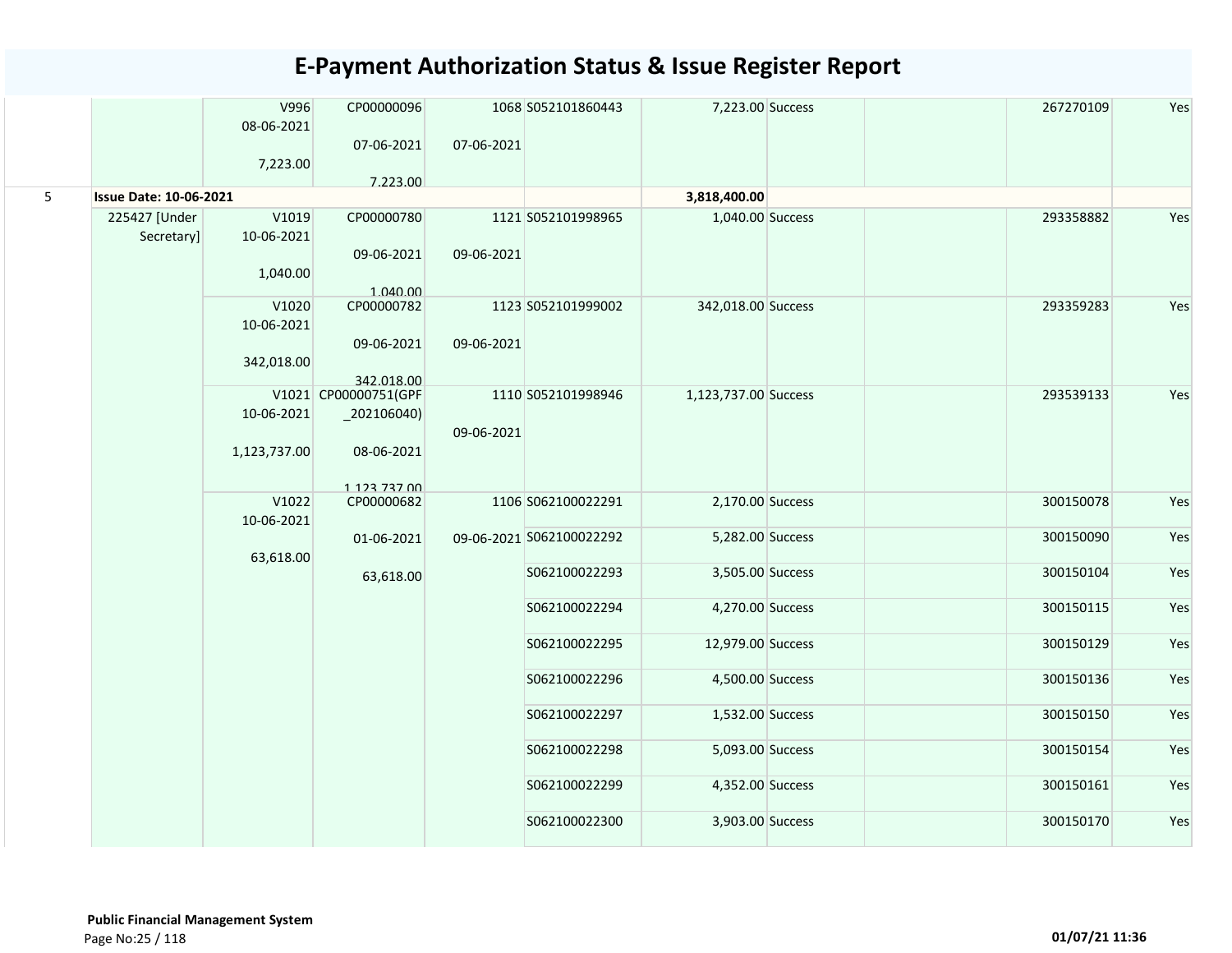|                          |                          |            | S062100022301            | 7,810.00 Success   |                | 300150179 | Yes |
|--------------------------|--------------------------|------------|--------------------------|--------------------|----------------|-----------|-----|
|                          |                          |            | S062100022302            | 2,594.00 Success   |                | 300150183 | Yes |
|                          |                          |            | S062100022303            | 5,628.00 Success   |                | 300150193 | Yes |
| V1023<br>10-06-2021      | CP00000735               |            | 1108 S062100021125       | 43,560.00 Success  |                | 300144255 | Yes |
| 73.260.00                | 07-06-2021               |            | 09-06-2021 S062100021126 | 29,700.00 Success  |                | 300144264 | Yes |
| V1024<br>10-06-2021      | CP00000763               |            | 1097 S062100022432       | 3,971.00 Success   |                | 300153163 | Yes |
| 3,971.00                 | 08-06-2021               | 09-06-2021 |                          |                    |                |           |     |
| V1025                    | 3.971.00<br>CP00000753   |            | 1089 S062100022339       | 108,690.00 Success |                | 300150497 | Yes |
| 10-06-2021<br>108,690.00 | 08-06-2021               | 09-06-2021 |                          |                    |                |           |     |
| V1026                    | 108.690.00<br>CP00000754 |            | 1090 S062100022263       | 19,150.00 Success  |                | 300149754 | Yes |
| 10-06-2021<br>19,150.00  | 08-06-2021               | 09-06-2021 |                          |                    |                |           |     |
|                          | 19.150.00                |            |                          |                    |                |           |     |
| V1027<br>10-06-2021      | CP00000757<br>08-06-2021 | 09-06-2021 | 1093 S062100022413       | 4,204.00 Success   |                | 300152982 | Yes |
| 4,204.00                 | 4.204.00                 |            |                          |                    |                |           |     |
| V1028<br>10-06-2021      | CP00000760               |            | 1096 S062100022347       | 9,798.00 Success   |                | 300152676 | Yes |
| 9,798.00                 | 08-06-2021               | 09-06-2021 |                          |                    |                |           |     |
| V1029                    | 9.798.00<br>CP00000759   |            | 1095 S062100021157       |                    | 389.00 Success | 300145589 | Yes |
| 10-06-2021               |                          |            |                          |                    |                |           |     |
| 389.00                   | 08-06-2021<br>389.00     | 09-06-2021 |                          |                    |                |           |     |
|                          |                          |            |                          |                    |                |           |     |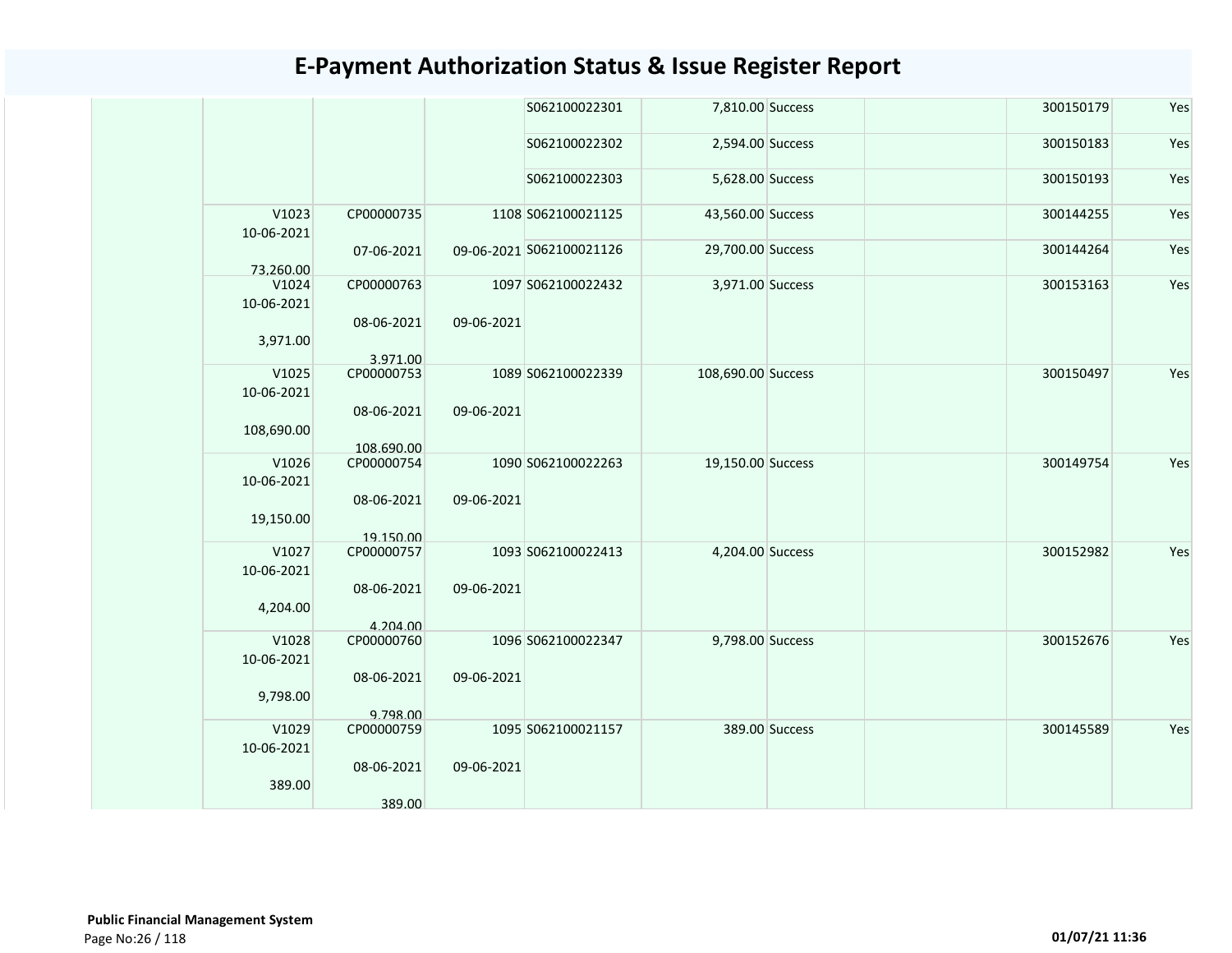| V1030<br>10-06-2021 | CP00000764                       |            | 1098 S062100021210 | 1,200.00 Success  |                | 300146083 | Yes |
|---------------------|----------------------------------|------------|--------------------|-------------------|----------------|-----------|-----|
| 1,200.00            | 08-06-2021                       | 09-06-2021 |                    |                   |                |           |     |
| V1031               | 1.200.00<br>CP00000765           |            | 1099 S062100022400 | 3,883.00 Success  |                | 300152832 | Yes |
| 10-06-2021          |                                  |            |                    |                   |                |           |     |
|                     | 08-06-2021                       | 09-06-2021 |                    |                   |                |           |     |
| 3,883.00            |                                  |            |                    |                   |                |           |     |
| V1032               | 3.883.00<br>CP00000758           |            | 1094 S062100021037 | 3,563.00 Success  |                | 300144071 | Yes |
| 10-06-2021          |                                  |            |                    |                   |                |           |     |
|                     | 08-06-2021                       | 09-06-2021 |                    |                   |                |           |     |
| 3,563.00            |                                  |            |                    |                   |                |           |     |
| V1033               | 3.563.00<br>CP00000756           |            | 1092 S062100022314 |                   | 610.00 Success | 300150350 | Yes |
| 10-06-2021          |                                  |            |                    |                   |                |           |     |
|                     | 08-06-2021                       | 09-06-2021 |                    |                   |                |           |     |
| 610.00              |                                  |            |                    |                   |                |           |     |
|                     | 610.00                           |            |                    |                   |                |           |     |
| V1034               | CP00000752                       |            | 1088 S062100022019 | 4,800.00 Success  |                | 300146410 | Yes |
| 10-06-2021          |                                  |            |                    |                   |                |           |     |
|                     | 08-06-2021                       | 09-06-2021 |                    |                   |                |           |     |
| 4,800.00            |                                  |            |                    |                   |                |           |     |
|                     | 4.800.00<br>V1035 CP00000750(GPF |            | 1109 S062100020827 | 60,000.00 Success |                | 300141249 | Yes |
| 10-06-2021          | $_2$ 02106041)                   |            |                    |                   |                |           |     |
|                     |                                  | 09-06-2021 |                    |                   |                |           |     |
| 60,000.00           | 08-06-2021                       |            |                    |                   |                |           |     |
|                     |                                  |            |                    |                   |                |           |     |
|                     | 60,000,00                        |            |                    |                   |                |           |     |
| V1036               | CP00000773                       |            | 1115 S062100021226 | 2,068.00 Success  |                | 300146254 | Yes |
| 10-06-2021          |                                  |            |                    |                   |                |           |     |
|                     | 09-06-2021                       | 09-06-2021 |                    |                   |                |           |     |
| 2,068.00            |                                  |            |                    |                   |                |           |     |
| V1037               | 2.068.00<br>CP00000775           |            | 1117 S062100021202 |                   | 782.00 Success | 300145919 | Yes |
| 10-06-2021          |                                  |            |                    |                   |                |           |     |
|                     | 09-06-2021                       | 09-06-2021 |                    |                   |                |           |     |
| 782.00              |                                  |            |                    |                   |                |           |     |
|                     | 782.00                           |            |                    |                   |                |           |     |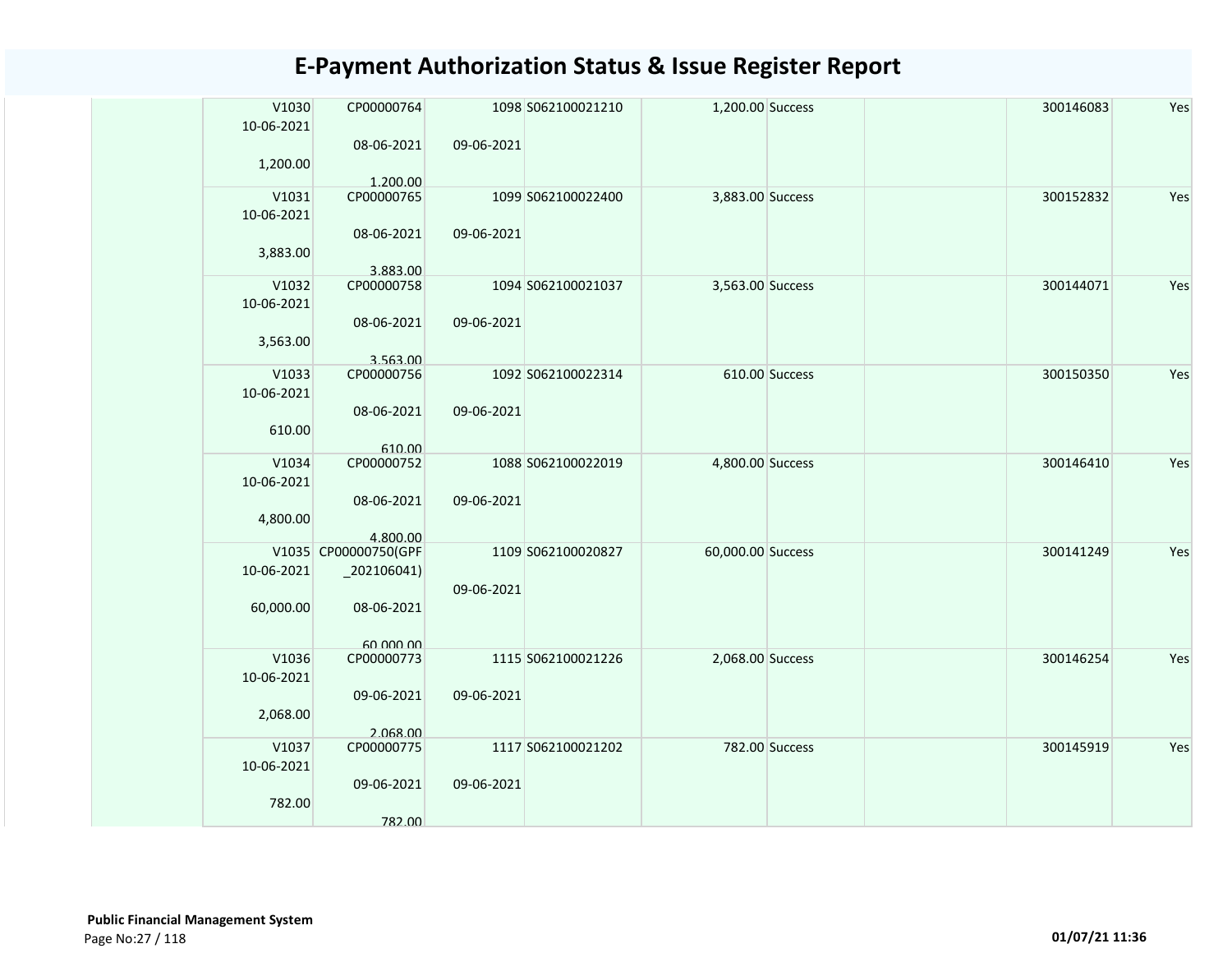| V1038<br>10-06-2021 | CP00000771                 |            | 1113 S062100022255       | 5,054.00 Success  |                | 300149563 | Yes |
|---------------------|----------------------------|------------|--------------------------|-------------------|----------------|-----------|-----|
|                     |                            |            |                          |                   |                |           |     |
|                     | 09-06-2021                 | 09-06-2021 |                          |                   |                |           |     |
| 5,054.00            | 5.054.00                   |            |                          |                   |                |           |     |
| V1039               | CP00000774                 |            | 1116 S062100021180       |                   | 912.00 Success | 300145763 | Yes |
| 10-06-2021          |                            |            |                          |                   |                |           |     |
|                     | 09-06-2021                 | 09-06-2021 |                          |                   |                |           |     |
| 912.00              |                            |            |                          |                   |                |           |     |
|                     | 912.00                     |            |                          |                   |                |           |     |
| V1040               | CP00000772                 |            | 1114 S062100022279       | 28,166.00 Success |                | 300149904 | Yes |
| 10-06-2021          |                            |            |                          |                   |                |           |     |
|                     | 09-06-2021                 | 09-06-2021 |                          |                   |                |           |     |
| 28,166.00           |                            |            |                          |                   |                |           |     |
|                     | 28.166.00                  |            |                          |                   |                |           |     |
| V1041               | CP00000770                 |            | 1112 S062100021148       | 1,966.00 Success  |                | 300144415 | Yes |
| 10-06-2021          |                            |            |                          |                   |                |           |     |
|                     | 09-06-2021                 | 09-06-2021 |                          |                   |                |           |     |
| 1,966.00            |                            |            |                          |                   |                |           |     |
| V1042               | 2.000.00<br>CP00000767(EFR |            | 1101 S062100020892       | 27,000.00 Success |                | 300141421 | Yes |
| 10-06-2021          | 2021060002)                |            |                          |                   |                |           |     |
|                     |                            | 09-06-2021 |                          |                   |                |           |     |
| 27,000.00           | 08-06-2021                 |            |                          |                   |                |           |     |
|                     |                            |            |                          |                   |                |           |     |
|                     | 27,000,00                  |            |                          |                   |                |           |     |
| V1043               | CP00000769                 |            | 1111 S062100020976       | 32,098.00 Success |                | 300143757 | Yes |
| 10-06-2021          |                            |            |                          |                   |                |           |     |
|                     | 09-06-2021                 | 09-06-2021 |                          |                   |                |           |     |
| 32,098.00           |                            |            |                          |                   |                |           |     |
|                     | 32.650.00                  |            |                          |                   |                |           |     |
| V1044               | CP00000776                 |            | 1118 S062100021016       | 1,948.00 Success  |                | 300143916 | Yes |
| 10-06-2021          |                            |            |                          |                   |                |           |     |
|                     | 09-06-2021                 | 09-06-2021 |                          |                   |                |           |     |
| 1,948.00            |                            |            |                          |                   |                |           |     |
| V1045               | 1.948.00<br>CP00000778     |            | 1120 S062100020996       | 73,500.00 Success |                | 300122978 | Yes |
| 10-06-2021          |                            |            |                          |                   |                |           |     |
|                     | 09-06-2021                 |            | 09-06-2021 S062100020997 | 79,200.00 Success |                | 300122993 | Yes |
| 152.700.00          |                            |            |                          |                   |                |           |     |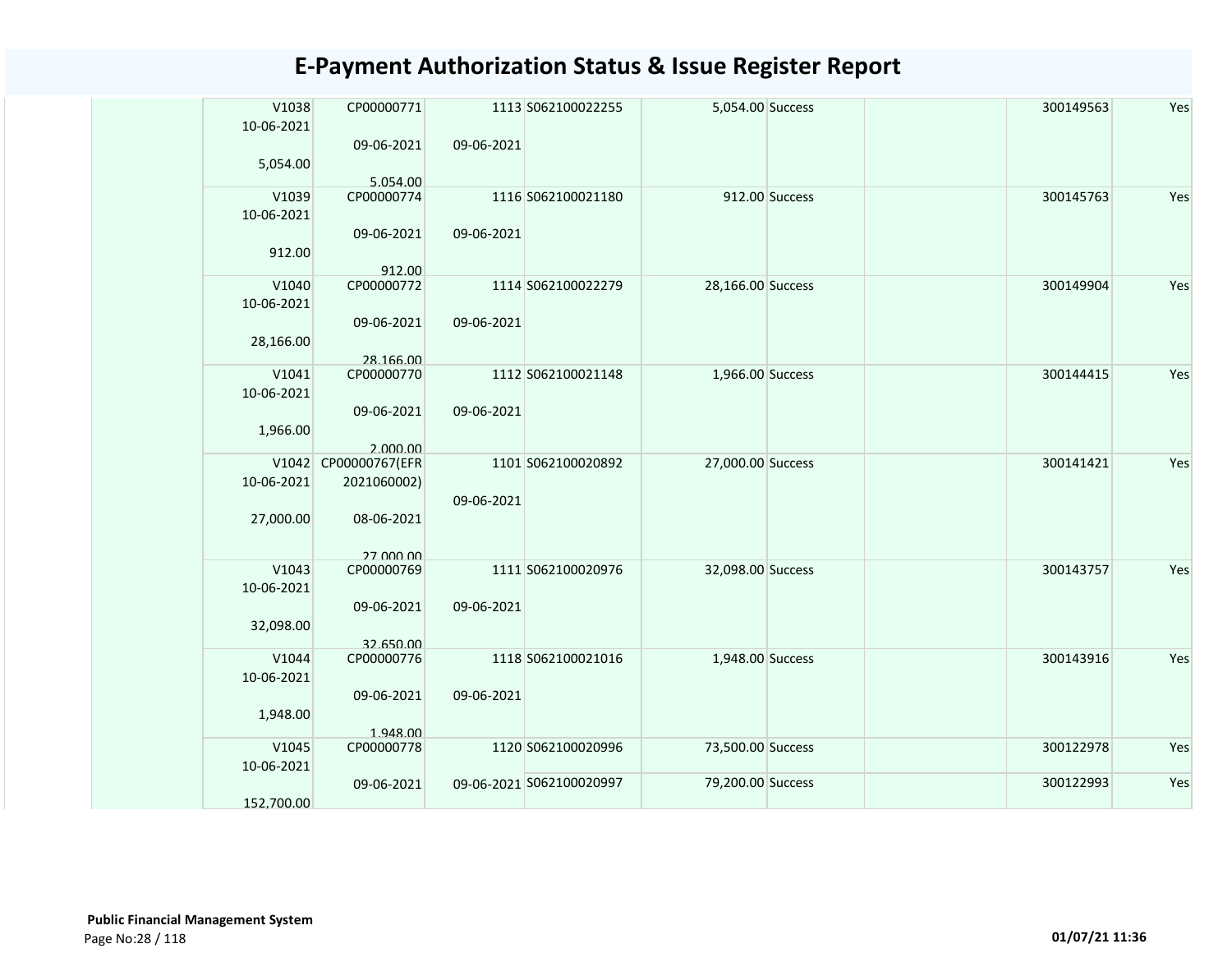| V1046<br>10-06-2021<br>4,834.00   | CP00000777<br>09-06-2021                                                              | 09-06-2021 | 1119 S062100020963 | 4,834.00 Success   |  | 300143586 | Yes |
|-----------------------------------|---------------------------------------------------------------------------------------|------------|--------------------|--------------------|--|-----------|-----|
| 10-06-2021<br>169,340.00          | 5.371.00<br>V1048 CP00000787(511<br>687759947570-<br>1B1)<br>10-06-2021<br>172.260.00 | 10-06-2021 | 1134 S062100049513 | 169,340.00 Success |  | 302731711 | Yes |
| 10-06-2021<br>5,972.00            | V1049 CP00000789(511<br>687726028350-<br>1B1)<br>10-06-2021<br>6.075.00               | 10-06-2021 | 1135 S062100047698 | 5,972.00 Success   |  | 302716824 | Yes |
| 10-06-2021<br>6,503.00            | V1050 CP00000790(511<br>687730164399-<br>1B1)<br>10-06-2021<br>6 615 00               | 10-06-2021 | 1152 S062100047824 | 6,503.00 Success   |  | 302716881 | Yes |
| 10-06-2021<br>23,593.00           | V1051 CP00000791(511<br>687740302096-<br>1B1)<br>10-06-2021<br>24 000 00              | 10-06-2021 | 1136 S062100049342 | 23,593.00 Success  |  | 302729381 | Yes |
| V1052<br>10-06-2021<br>168,164.00 | CP00000815<br>10-06-2021<br>171.596.00                                                | 10-06-2021 | 1162 S062100049985 | 168,164.00 Success |  | 302716997 | Yes |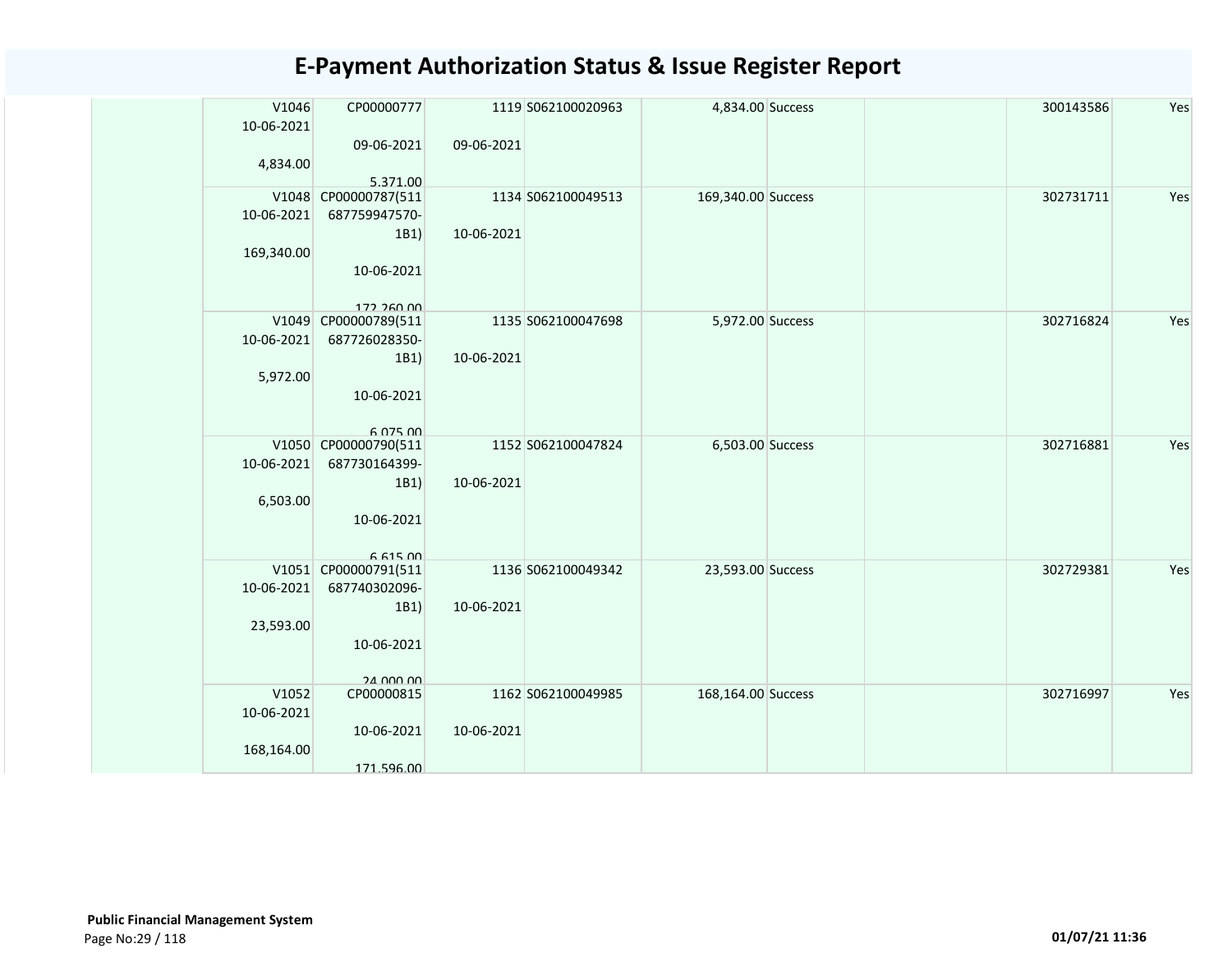| 10-06-2021<br>9,742.00   | V1053 CP00000796(511<br>687710004519-<br>1B1)<br>10-06-2021<br>$Q$ $Q$ 10 $Q$ | 10-06-2021 | 1141 S062100047627 | 9,742.00 Success   |  | 302728559 | Yes |
|--------------------------|-------------------------------------------------------------------------------|------------|--------------------|--------------------|--|-----------|-----|
| 10-06-2021<br>15,474.00  | V1054 CP00000797(511<br>687733679071-<br>1B1)<br>10-06-2021<br>15 740 00      | 10-06-2021 | 1142 S062100048512 | 15,474.00 Success  |  | 302729070 | Yes |
| 10-06-2021<br>14,746.00  | V1055 CP00000798(511<br>687765554957-<br>1B1)<br>10-06-2021<br>15 000 00      | 10-06-2021 | 1143 S062100048386 | 14,746.00 Success  |  | 302728956 | Yes |
| 10-06-2021<br>9,634.00   | V1056 CP00000799(511<br>687744595916-<br>1B1)<br>10-06-2021<br>Q 800 00       | 10-06-2021 | 1144 S062100048108 | 9,634.00 Success   |  | 302728722 | Yes |
| 10-06-2021<br>181,934.00 | V1057 CP00000800(511<br>687747336273-<br>1B1)<br>10-06-2021<br>185 242 00     | 10-06-2021 | 1145 S062100047555 | 181,934.00 Success |  | 302728520 | Yes |
| 10-06-2021<br>14,971.00  | V1058 CP00000801(511<br>687705900386-<br>1B1)<br>10-06-2021<br>15 240 00      | 10-06-2021 | 1150 S062100048404 | 14,971.00 Success  |  | 302729012 | Yes |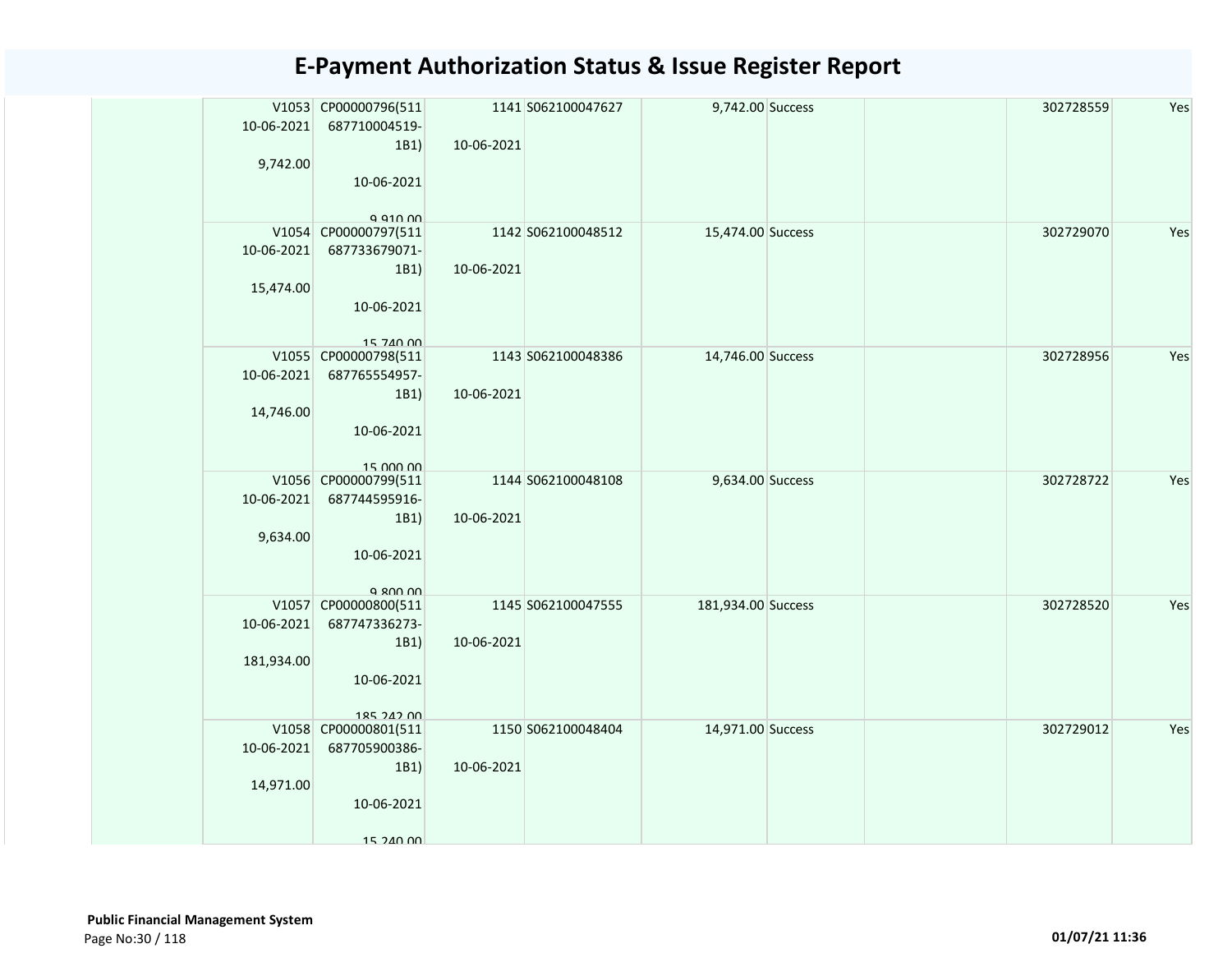| 10-06-2021<br>5,892.00  | V1059 CP00000802(511<br>687738512661-<br>1B1)<br>10-06-2021<br>$5$ agg $n$ | 10-06-2021 | 1154 S062100047665 | 5,892.00 Success  |  | 302728606 | Yes |
|-------------------------|----------------------------------------------------------------------------|------------|--------------------|-------------------|--|-----------|-----|
| 10-06-2021<br>20,889.00 | V1060 CP00000803(511<br>687726234537-<br>1B1)<br>10-06-2021<br>21 249 00   | 10-06-2021 | 1146 S062100048587 | 20,889.00 Success |  | 302729166 | Yes |
| 10-06-2021<br>21,627.00 | V1061 CP00000804(511<br>687743516999-<br>1B1)<br>10-06-2021<br>22 DOO OO   | 10-06-2021 | 1147 S062100048670 | 21,627.00 Success |  | 302729222 | Yes |
| 10-06-2021<br>9,821.00  | V1062 CP00000805(511<br>687726962980-<br>1B1)<br>10-06-2021<br>10.000.00   | 10-06-2021 | 1148 S062100048144 | 9,821.00 Success  |  | 302728769 | Yes |
| 10-06-2021<br>23,947.00 | V1063 CP00000806(511<br>687745740456-<br>1B1)<br>10-06-2021<br>24 360 00   | 10-06-2021 | 1149 S062100049379 | 23,947.00 Success |  | 302729462 | Yes |
| 10-06-2021<br>2,947.00  | V1064 CP00000807(511<br>687758036855-<br>1B1)<br>10-06-2021<br>3 000 00    | 10-06-2021 | 1160 S062100048173 | 2,947.00 Success  |  | 302728827 | Yes |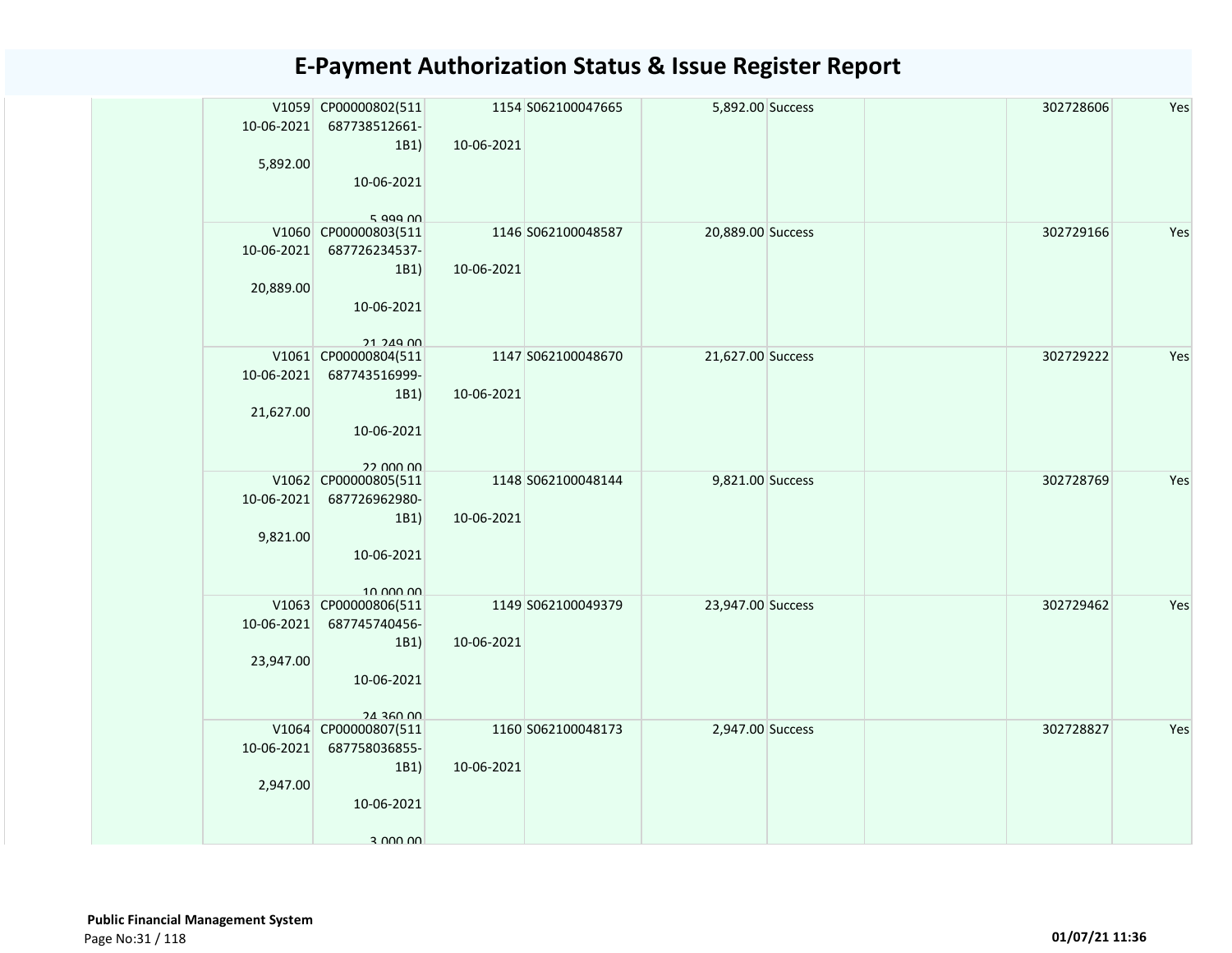| 10-06-2021<br>23,040.00          | V1065 CP00000808(511<br>687710954208-<br>1B1)<br>10-06-2021                                | 10-06-2021 | 1151 S062100049314 | 23,040.00 Success |  | 302729293 | Yes |
|----------------------------------|--------------------------------------------------------------------------------------------|------------|--------------------|-------------------|--|-----------|-----|
| 10-06-2021<br>6,489.00           | <b>23 449 00</b><br>V1066 CP00000809(511<br>687775966037-<br>1B1)<br>10-06-2021<br>6.60000 | 10-06-2021 | 1153 S062100047774 | 6,489.00 Success  |  | 302728658 | Yes |
| 10-06-2021<br>13,051.00          | V1067 CP00000810(511<br>687712386005-<br>1B1)<br>10-06-2021<br>13 275 00                   | 10-06-2021 | 1156 S062100047521 | 13,051.00 Success |  | 302725457 | Yes |
| 10-06-2021<br>11,944.00          | V1068 CP00000817(511<br>687780863730-<br>1B1)<br>10-06-2021<br>12 150 00                   | 10-06-2021 | 1158 S062100048211 | 11,944.00 Success |  | 302728905 | Yes |
| V1070<br>10-06-2021<br>7,770.00  | CP00000783<br>10-06-2021<br>7.770.00                                                       | 10-06-2021 | 1165 S062100059177 | 7,770.00 Success  |  | 302734879 | Yes |
| V1071<br>10-06-2021<br>59,400.00 | CP00000785<br>10-06-2021<br>66.000.00                                                      | 10-06-2021 | 1132 S062100050144 | 59,400.00 Success |  | 302734781 | Yes |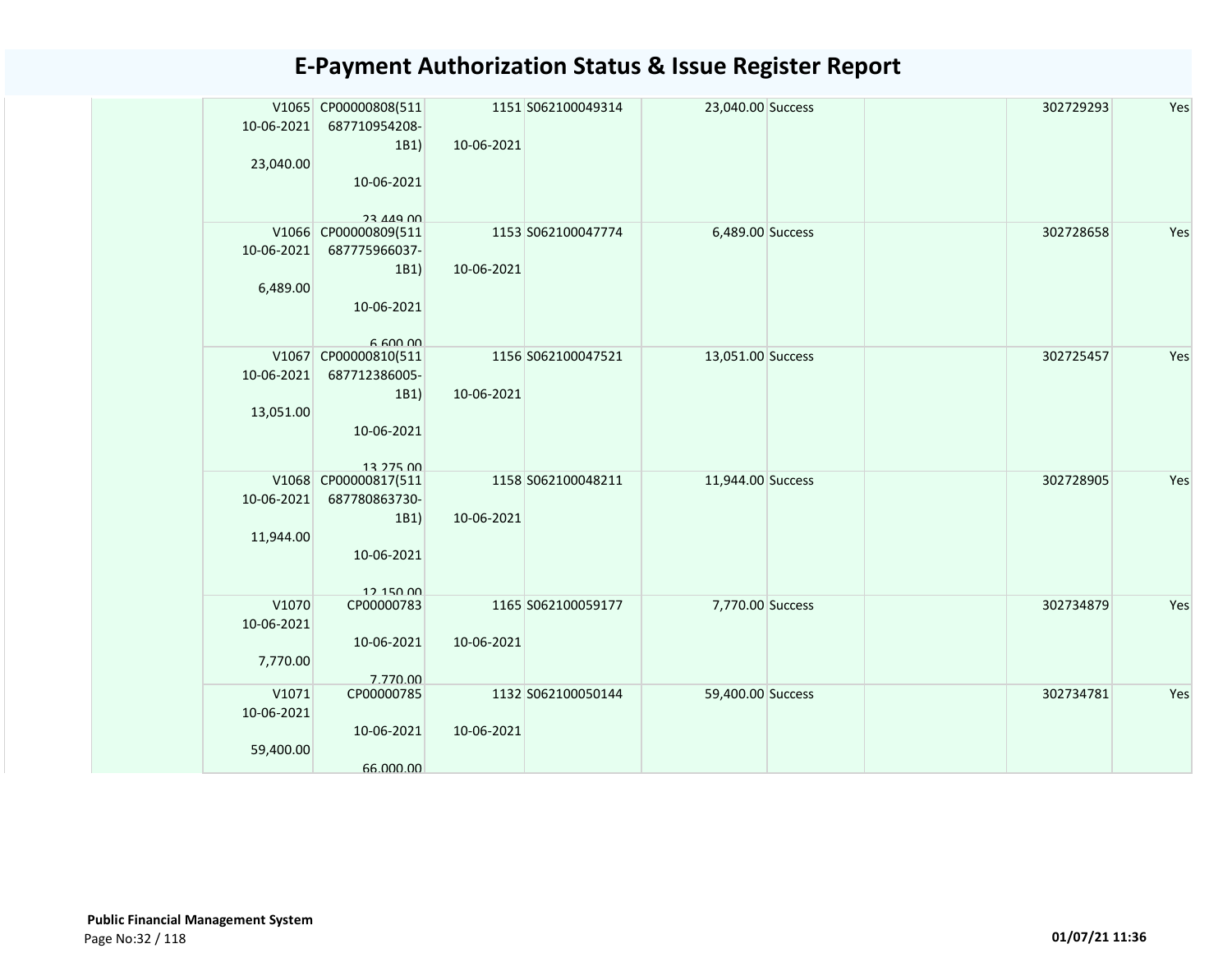| 10-06-2021 | V1075 CP00000786(511<br>687767384602- |            | 1133 S062100049885 | 14,102.00 Success |  | 302732172 | Yes |
|------------|---------------------------------------|------------|--------------------|-------------------|--|-----------|-----|
| 14,102.00  | 1B1)                                  | 10-06-2021 |                    |                   |  |           |     |
|            | 10-06-2021                            |            |                    |                   |  |           |     |
|            | 14 345 00                             |            |                    |                   |  |           |     |
|            | V1076 CP00000788(511                  |            | 1155 S062100049793 | 84,149.00 Success |  | 302731996 | Yes |
| 10-06-2021 | 687768052704-                         |            |                    |                   |  |           |     |
|            | 1B1)                                  | 10-06-2021 |                    |                   |  |           |     |
| 84,149.00  |                                       |            |                    |                   |  |           |     |
|            | 10-06-2021                            |            |                    |                   |  |           |     |
|            | $85$ 600 00                           |            |                    |                   |  |           |     |
|            | V1077 CP00000792(511                  |            | 1137 S062100048545 | 17,105.00 Success |  | 302729120 | Yes |
| 10-06-2021 | 687780434735-                         |            |                    |                   |  |           |     |
|            | 1B1)                                  | 10-06-2021 |                    |                   |  |           |     |
| 17,105.00  | 10-06-2021                            |            |                    |                   |  |           |     |
|            |                                       |            |                    |                   |  |           |     |
|            | 17 400 00                             |            |                    |                   |  |           |     |
|            | V1078 CP00000793(511                  |            | 1138 S062100049433 | 71,360.00 Success |  | 302731607 | Yes |
| 10-06-2021 | 687725122458-                         |            |                    |                   |  |           |     |
| 71,360.00  | 1B1)                                  | 10-06-2021 |                    |                   |  |           |     |
|            | 10-06-2021                            |            |                    |                   |  |           |     |
|            |                                       |            |                    |                   |  |           |     |
|            | 72 590 00                             |            |                    |                   |  |           |     |
| 10-06-2021 | V1079 CP00000794(511<br>687735023633- |            | 1139 S062100049826 | 4,695.00 Success  |  | 302732081 | Yes |
|            | 1B1)                                  | 10-06-2021 |                    |                   |  |           |     |
| 4,695.00   |                                       |            |                    |                   |  |           |     |
|            | 10-06-2021                            |            |                    |                   |  |           |     |
|            |                                       |            |                    |                   |  |           |     |
|            | 4 776 00<br>V1080 CP00000795(511      |            | 1140 S062100049567 | 23,347.00 Success |  | 302731898 | Yes |
| 10-06-2021 | 687749110200-                         |            |                    |                   |  |           |     |
|            | 1B1)                                  | 10-06-2021 |                    |                   |  |           |     |
| 23,347.00  |                                       |            |                    |                   |  |           |     |
|            | 10-06-2021                            |            |                    |                   |  |           |     |
|            |                                       |            |                    |                   |  |           |     |
|            | 23 750 00                             |            |                    |                   |  |           |     |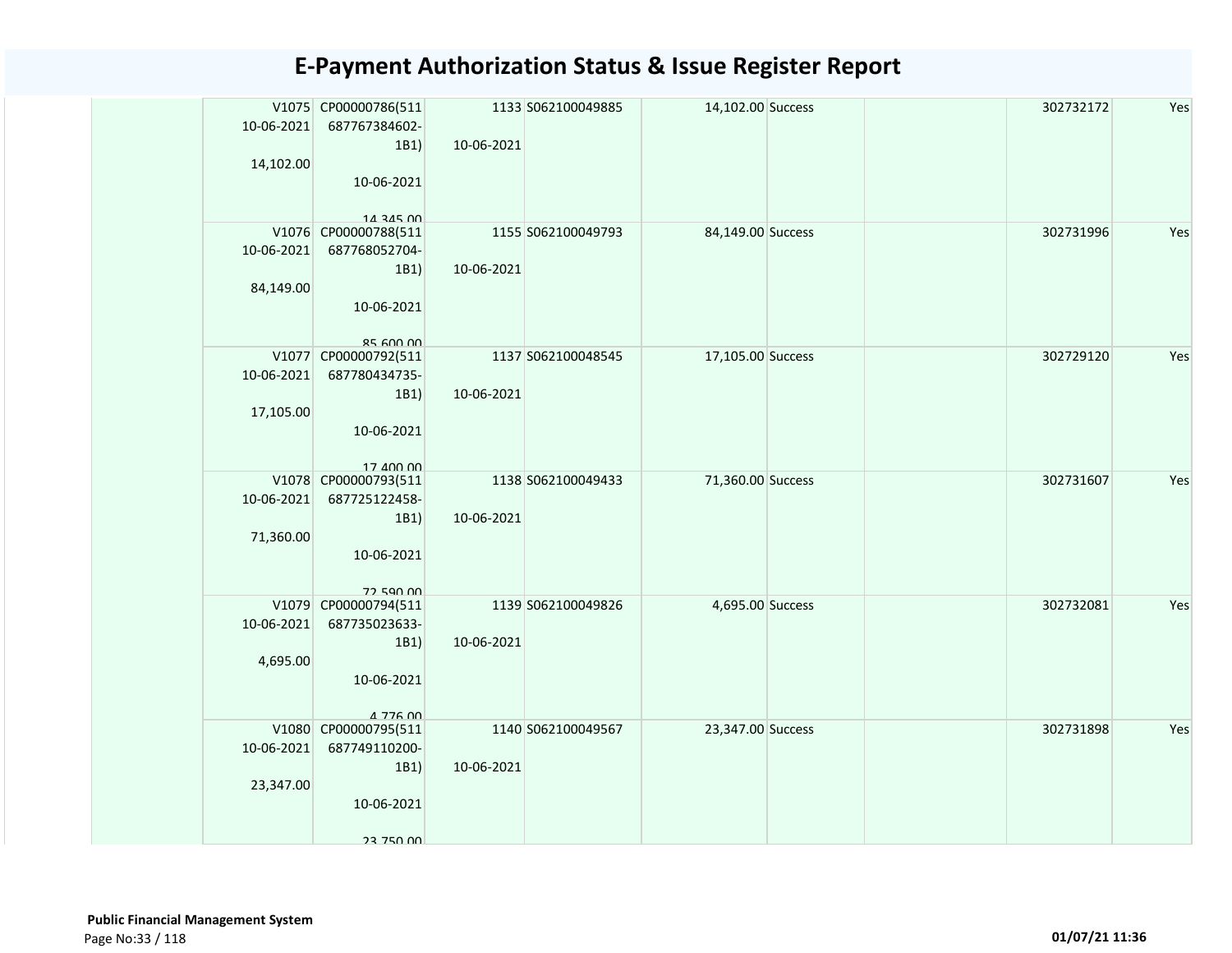| 10-06-2021<br>10-06-2021<br>10-06-2021<br>296,972.00<br>296.972.00<br>V1082<br>9,900.00 Success<br>302732256<br>Yes<br>CP00000812<br>1131 S062100049912<br>10-06-2021<br>10-06-2021<br>10-06-2021<br>9,900.00<br>11.000.00<br>CP00000813<br>V1083<br>1163 S062100049956<br>25,504.00 Success<br>302732423<br>10-06-2021<br>10-06-2021<br>10-06-2021<br>25,504.00<br>25.504.00<br>302716942<br>V1084 CP00000816(511<br>1157 S062100049861<br>180,743.00 Success<br>10-06-2021<br>687723848651-<br>10-06-2021<br>1B1)<br>180,743.00<br>10-06-2021<br>183 612 00<br>V1085 CP00000818(511<br>1159 S062100049553<br>3,917.00 Success<br>302731804<br>10-06-2021<br>687770054288-<br>10-06-2021<br>1B1)<br>3,917.00<br>10-06-2021<br>3 QR5 UU<br>225428 [Section<br>V1014<br>CP00000042<br>1124 S052101999112<br>3,724.00 Success<br>293370374<br>Officer]<br>10-06-2021<br>09-06-2021<br>19-05-2021<br>3,724.00<br>3.724.00<br>V1018<br>CP00000053<br>293364687<br>1125 S052101999019<br>52,556.00 Success<br>10-06-2021<br>09-06-2021<br>09-06-2021 | V1081 | CP00000814 | 1161 S062100050011 | 296,972.00 Success | 302732510 | Yes |
|-------------------------------------------------------------------------------------------------------------------------------------------------------------------------------------------------------------------------------------------------------------------------------------------------------------------------------------------------------------------------------------------------------------------------------------------------------------------------------------------------------------------------------------------------------------------------------------------------------------------------------------------------------------------------------------------------------------------------------------------------------------------------------------------------------------------------------------------------------------------------------------------------------------------------------------------------------------------------------------------------------------------------------------------------|-------|------------|--------------------|--------------------|-----------|-----|
|                                                                                                                                                                                                                                                                                                                                                                                                                                                                                                                                                                                                                                                                                                                                                                                                                                                                                                                                                                                                                                                 |       |            |                    |                    |           |     |
|                                                                                                                                                                                                                                                                                                                                                                                                                                                                                                                                                                                                                                                                                                                                                                                                                                                                                                                                                                                                                                                 |       |            |                    |                    |           |     |
|                                                                                                                                                                                                                                                                                                                                                                                                                                                                                                                                                                                                                                                                                                                                                                                                                                                                                                                                                                                                                                                 |       |            |                    |                    |           |     |
|                                                                                                                                                                                                                                                                                                                                                                                                                                                                                                                                                                                                                                                                                                                                                                                                                                                                                                                                                                                                                                                 |       |            |                    |                    |           |     |
|                                                                                                                                                                                                                                                                                                                                                                                                                                                                                                                                                                                                                                                                                                                                                                                                                                                                                                                                                                                                                                                 |       |            |                    |                    |           |     |
|                                                                                                                                                                                                                                                                                                                                                                                                                                                                                                                                                                                                                                                                                                                                                                                                                                                                                                                                                                                                                                                 |       |            |                    |                    |           |     |
|                                                                                                                                                                                                                                                                                                                                                                                                                                                                                                                                                                                                                                                                                                                                                                                                                                                                                                                                                                                                                                                 |       |            |                    |                    |           |     |
| Yes<br>Yes<br>Yes<br>Yes<br>Yes                                                                                                                                                                                                                                                                                                                                                                                                                                                                                                                                                                                                                                                                                                                                                                                                                                                                                                                                                                                                                 |       |            |                    |                    |           |     |
|                                                                                                                                                                                                                                                                                                                                                                                                                                                                                                                                                                                                                                                                                                                                                                                                                                                                                                                                                                                                                                                 |       |            |                    |                    |           |     |
|                                                                                                                                                                                                                                                                                                                                                                                                                                                                                                                                                                                                                                                                                                                                                                                                                                                                                                                                                                                                                                                 |       |            |                    |                    |           |     |
|                                                                                                                                                                                                                                                                                                                                                                                                                                                                                                                                                                                                                                                                                                                                                                                                                                                                                                                                                                                                                                                 |       |            |                    |                    |           |     |
|                                                                                                                                                                                                                                                                                                                                                                                                                                                                                                                                                                                                                                                                                                                                                                                                                                                                                                                                                                                                                                                 |       |            |                    |                    |           |     |
|                                                                                                                                                                                                                                                                                                                                                                                                                                                                                                                                                                                                                                                                                                                                                                                                                                                                                                                                                                                                                                                 |       |            |                    |                    |           |     |
|                                                                                                                                                                                                                                                                                                                                                                                                                                                                                                                                                                                                                                                                                                                                                                                                                                                                                                                                                                                                                                                 |       |            |                    |                    |           |     |
|                                                                                                                                                                                                                                                                                                                                                                                                                                                                                                                                                                                                                                                                                                                                                                                                                                                                                                                                                                                                                                                 |       |            |                    |                    |           |     |
|                                                                                                                                                                                                                                                                                                                                                                                                                                                                                                                                                                                                                                                                                                                                                                                                                                                                                                                                                                                                                                                 |       |            |                    |                    |           |     |
|                                                                                                                                                                                                                                                                                                                                                                                                                                                                                                                                                                                                                                                                                                                                                                                                                                                                                                                                                                                                                                                 |       |            |                    |                    |           |     |
|                                                                                                                                                                                                                                                                                                                                                                                                                                                                                                                                                                                                                                                                                                                                                                                                                                                                                                                                                                                                                                                 |       |            |                    |                    |           |     |
|                                                                                                                                                                                                                                                                                                                                                                                                                                                                                                                                                                                                                                                                                                                                                                                                                                                                                                                                                                                                                                                 |       |            |                    |                    |           |     |
|                                                                                                                                                                                                                                                                                                                                                                                                                                                                                                                                                                                                                                                                                                                                                                                                                                                                                                                                                                                                                                                 |       |            |                    |                    |           |     |
|                                                                                                                                                                                                                                                                                                                                                                                                                                                                                                                                                                                                                                                                                                                                                                                                                                                                                                                                                                                                                                                 |       |            |                    |                    |           |     |
|                                                                                                                                                                                                                                                                                                                                                                                                                                                                                                                                                                                                                                                                                                                                                                                                                                                                                                                                                                                                                                                 |       |            |                    |                    |           |     |
|                                                                                                                                                                                                                                                                                                                                                                                                                                                                                                                                                                                                                                                                                                                                                                                                                                                                                                                                                                                                                                                 |       |            |                    |                    |           |     |
|                                                                                                                                                                                                                                                                                                                                                                                                                                                                                                                                                                                                                                                                                                                                                                                                                                                                                                                                                                                                                                                 |       |            |                    |                    |           |     |
|                                                                                                                                                                                                                                                                                                                                                                                                                                                                                                                                                                                                                                                                                                                                                                                                                                                                                                                                                                                                                                                 |       |            |                    |                    |           |     |
|                                                                                                                                                                                                                                                                                                                                                                                                                                                                                                                                                                                                                                                                                                                                                                                                                                                                                                                                                                                                                                                 |       |            |                    |                    |           |     |
|                                                                                                                                                                                                                                                                                                                                                                                                                                                                                                                                                                                                                                                                                                                                                                                                                                                                                                                                                                                                                                                 |       |            |                    |                    |           |     |
|                                                                                                                                                                                                                                                                                                                                                                                                                                                                                                                                                                                                                                                                                                                                                                                                                                                                                                                                                                                                                                                 |       |            |                    |                    |           |     |
|                                                                                                                                                                                                                                                                                                                                                                                                                                                                                                                                                                                                                                                                                                                                                                                                                                                                                                                                                                                                                                                 |       |            |                    |                    |           |     |
|                                                                                                                                                                                                                                                                                                                                                                                                                                                                                                                                                                                                                                                                                                                                                                                                                                                                                                                                                                                                                                                 |       |            |                    |                    |           |     |
|                                                                                                                                                                                                                                                                                                                                                                                                                                                                                                                                                                                                                                                                                                                                                                                                                                                                                                                                                                                                                                                 |       |            |                    |                    |           |     |
|                                                                                                                                                                                                                                                                                                                                                                                                                                                                                                                                                                                                                                                                                                                                                                                                                                                                                                                                                                                                                                                 |       |            |                    |                    |           |     |
|                                                                                                                                                                                                                                                                                                                                                                                                                                                                                                                                                                                                                                                                                                                                                                                                                                                                                                                                                                                                                                                 |       |            |                    |                    |           |     |
| 52,556.00                                                                                                                                                                                                                                                                                                                                                                                                                                                                                                                                                                                                                                                                                                                                                                                                                                                                                                                                                                                                                                       |       |            |                    |                    |           |     |
| 54.573.00                                                                                                                                                                                                                                                                                                                                                                                                                                                                                                                                                                                                                                                                                                                                                                                                                                                                                                                                                                                                                                       |       |            |                    |                    |           |     |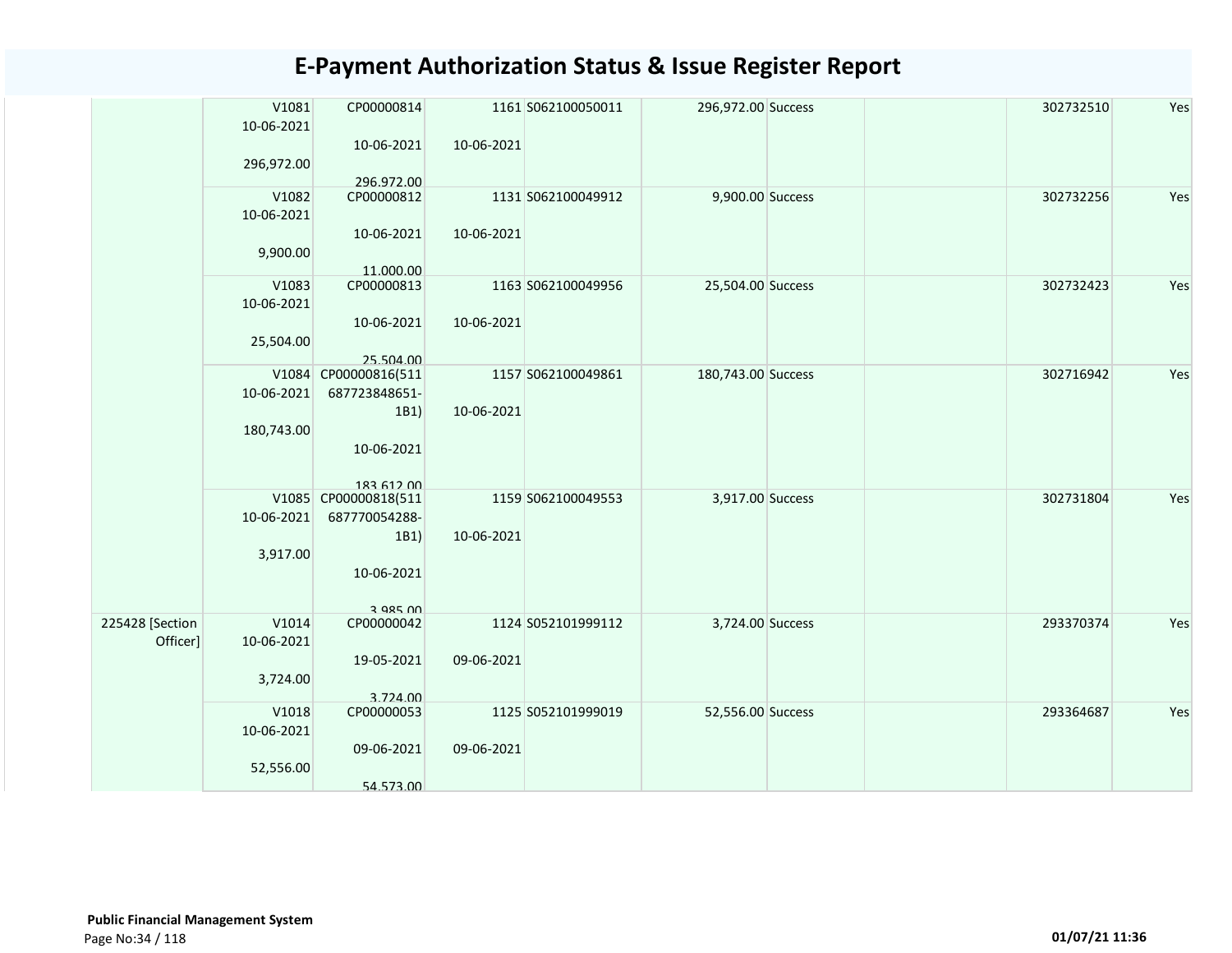|                               | V1047      | CP00000054 |            | 1126 S062100020931       | 26,007.00 Success |                | 300122795 | Yes |
|-------------------------------|------------|------------|------------|--------------------------|-------------------|----------------|-----------|-----|
|                               | 10-06-2021 |            |            |                          |                   |                |           |     |
|                               |            | 09-06-2021 | 09-06-2021 |                          |                   |                |           |     |
|                               | 26,007.00  |            |            |                          |                   |                |           |     |
|                               |            | 26.007.00  |            |                          |                   |                |           |     |
| 225438 [Asstt                 | V1015      | CP00000093 |            | 1102 S052101999048       |                   | 255.00 Success | 293365128 | Yes |
| Accounts Officer]             | 10-06-2021 |            |            |                          |                   |                |           |     |
|                               |            | 07-06-2021 | 09-06-2021 |                          |                   |                |           |     |
|                               | 255.00     |            |            |                          |                   |                |           |     |
|                               |            | 255.00     |            |                          |                   |                |           |     |
|                               | V1016      | CP00000094 |            | 1103 S052101999072       |                   | 350.00 Success | 293369525 | Yes |
|                               | 10-06-2021 |            |            |                          |                   |                |           |     |
|                               |            | 07-06-2021 | 09-06-2021 |                          |                   |                |           |     |
|                               | 350.00     |            |            |                          |                   |                |           |     |
|                               |            | 350.00     |            |                          |                   |                |           |     |
|                               | V1017      | CP00000097 |            | 1105 S052101999090       | 6,378.00 Success  |                | 293369936 | Yes |
|                               | 10-06-2021 |            |            |                          |                   |                |           |     |
|                               |            | 07-06-2021 | 09-06-2021 |                          |                   |                |           |     |
|                               | 6,378.00   |            |            |                          |                   |                |           |     |
|                               |            | 6.378.00   |            |                          |                   |                |           |     |
|                               | V1069      | CP00000103 |            | 1166 S062100049939       | 21,526.00 Success |                | 302732339 | Yes |
|                               | 10-06-2021 |            |            |                          |                   |                |           |     |
|                               |            | 10-06-2021 | 10-06-2021 |                          |                   |                |           |     |
|                               | 21,526.00  |            |            |                          |                   |                |           |     |
|                               |            | 21.526.00  |            |                          |                   |                |           |     |
|                               | V1072      | CP00000100 |            | 1129 S062100050092       | 15,640.00 Success |                | 302734599 | Yes |
|                               | 10-06-2021 |            |            |                          |                   |                |           |     |
|                               |            | 09-06-2021 |            | 10-06-2021 S062100050093 |                   | 800.00 Success | 302734606 | Yes |
|                               | 16.440.00  |            |            |                          |                   |                |           |     |
|                               | V1073      | CP00000099 |            | 1130 S062100050120       | 45,622.00 Success |                | 302734688 | Yes |
|                               | 10-06-2021 |            |            |                          |                   |                |           |     |
|                               |            | 09-06-2021 | 10-06-2021 |                          |                   |                |           |     |
|                               | 45,622.00  |            |            |                          |                   |                |           |     |
|                               |            | 47.476.00  |            |                          |                   |                |           |     |
|                               | V1074      | CP00000101 |            | 1128 S062100050071       | 5,399.00 Success  |                | 302717042 | Yes |
|                               | 10-06-2021 |            |            |                          |                   |                |           |     |
|                               |            | 09-06-2021 | 10-06-2021 |                          |                   |                |           |     |
|                               | 5,399.00   |            |            |                          |                   |                |           |     |
|                               |            | 5.399.00   |            |                          |                   |                |           |     |
| <b>Issue Date: 11-06-2021</b> |            |            |            |                          | 6,585,039.00      |                |           |     |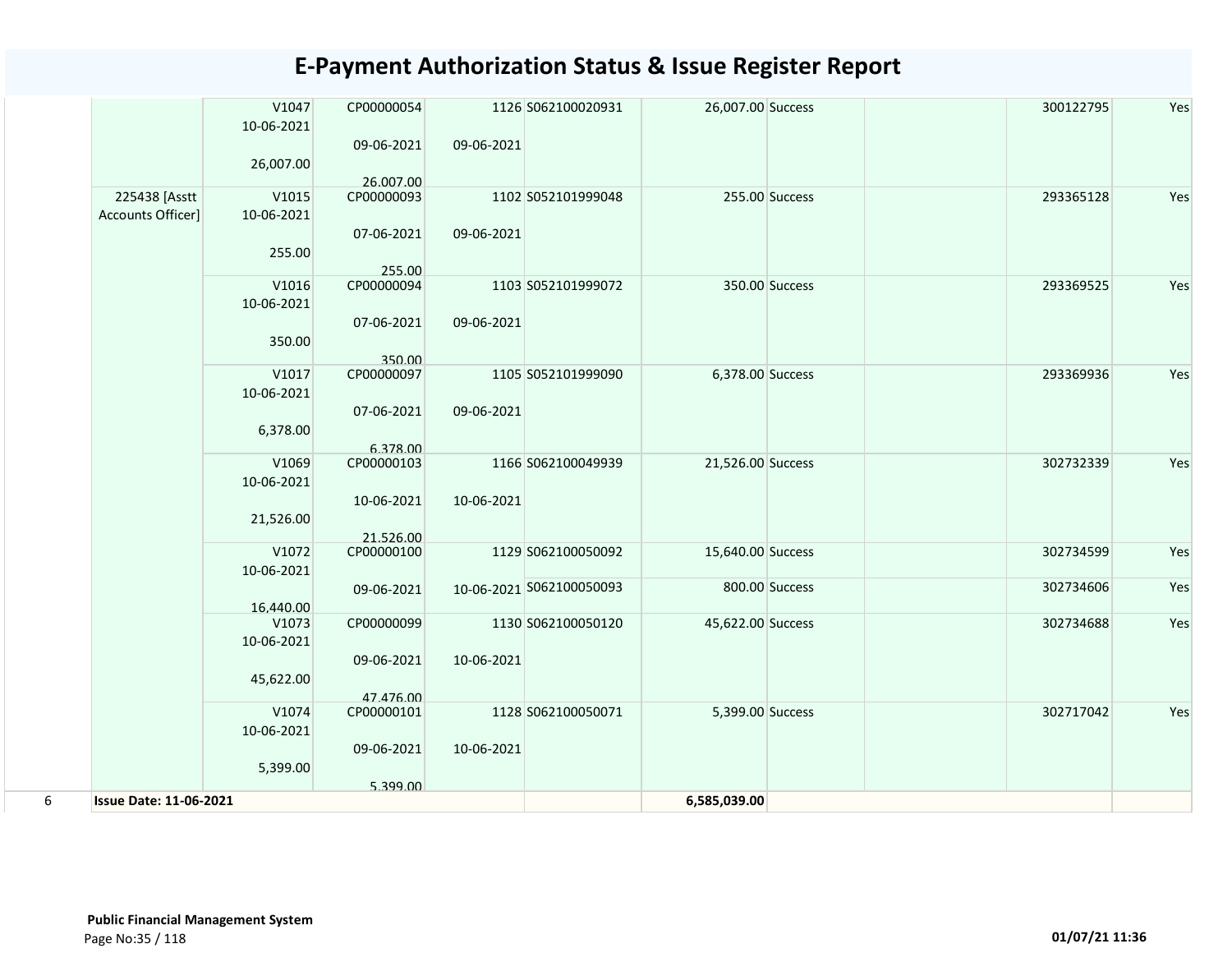| 200880 [Asstt     |            | V1086 CP00000035(EFR    |            | 1171 S062100095927 | 27,000.00 Success  | 316079776 | Yes |
|-------------------|------------|-------------------------|------------|--------------------|--------------------|-----------|-----|
| Accounts Officer] | 11-06-2021 | 2021060001)             |            |                    |                    |           |     |
|                   |            |                         | 11-06-2021 |                    |                    |           |     |
|                   | 27,000.00  | 11-06-2021              |            |                    |                    |           |     |
|                   |            |                         |            |                    |                    |           |     |
| 225427 [Under     | V1092      | 27 000 00<br>CP00000707 |            | 1174 S062100168165 | 3,407.00 Success   | 318354771 | Yes |
| Secretary]        | 11-06-2021 |                         |            |                    |                    |           |     |
|                   |            | 03-06-2021              | 11-06-2021 |                    |                    |           |     |
|                   | 3,407.00   |                         |            |                    |                    |           |     |
|                   |            | 3.465.00                |            |                    |                    |           |     |
|                   | V1093      | CP00000819              |            | 1173 S062100168100 | 880,549.00 Success | 318354726 | Yes |
|                   | 11-06-2021 |                         |            |                    |                    |           |     |
|                   |            | 11-06-2021              | 11-06-2021 |                    |                    |           |     |
|                   | 880,549.00 |                         |            |                    |                    |           |     |
|                   |            | 898.519.00              |            |                    |                    |           |     |
|                   | V1094      | CP00000820(511          |            | 1175 S062100166763 | 17,943.00 Success  | 318338814 | Yes |
|                   | 11-06-2021 | 687718831998-           |            |                    |                    |           |     |
|                   |            | 1B1)                    | 11-06-2021 |                    |                    |           |     |
|                   | 17,943.00  |                         |            |                    |                    |           |     |
|                   |            | 11-06-2021              |            |                    |                    |           |     |
|                   |            | 18 200 00               |            |                    |                    |           |     |
|                   |            | V1095 CP00000821(GPF    |            | 1198 S062100163507 | 100,000.00 Success | 318347414 | Yes |
|                   | 11-06-2021 | $_2$ 02106042)          |            |                    |                    |           |     |
|                   |            |                         | 11-06-2021 |                    |                    |           |     |
|                   | 100,000.00 | 11-06-2021              |            |                    |                    |           |     |
|                   |            |                         |            |                    |                    |           |     |
|                   |            | 100,000,00              |            |                    |                    |           |     |
|                   |            | V1096 CP00000822(511    |            | 1176 S062100166769 | 28,509.00 Success  | 318351136 | Yes |
|                   | 11-06-2021 | 687784822119-           |            |                    |                    |           |     |
|                   |            | 1B1)                    | 11-06-2021 |                    |                    |           |     |
|                   | 28,509.00  |                         |            |                    |                    |           |     |
|                   |            | 11-06-2021              |            |                    |                    |           |     |
|                   |            | 29 UUU UU               |            |                    |                    |           |     |
|                   |            | V1097 CP00000823(511    |            | 1177 S062100166790 | 13,763.00 Success  | 318351204 | Yes |
|                   | 11-06-2021 | 687705946170-           |            |                    |                    |           |     |
|                   |            | 1B1)                    | 11-06-2021 |                    |                    |           |     |
|                   | 13,763.00  |                         |            |                    |                    |           |     |
|                   |            | 11-06-2021              |            |                    |                    |           |     |
|                   |            |                         |            |                    |                    |           |     |
|                   |            | 14 000 00               |            |                    |                    |           |     |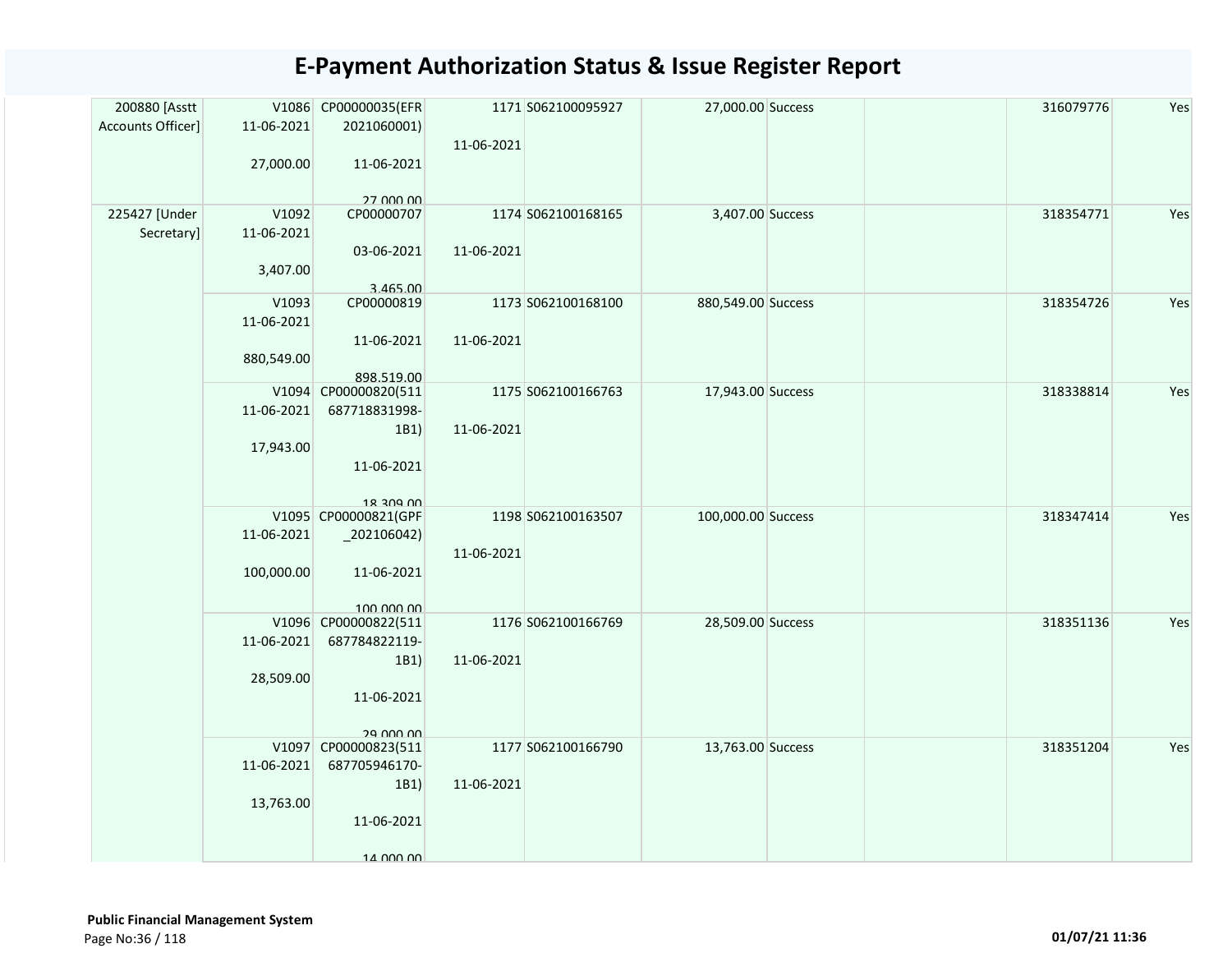| 11-06-2021 | V1098 CP00000824(511<br>687725198568- |            | 1178 S062100166808 | 12,584.00 Success |  | 318351276 | Yes |
|------------|---------------------------------------|------------|--------------------|-------------------|--|-----------|-----|
|            | 1B1)                                  | 11-06-2021 |                    |                   |  |           |     |
| 12,584.00  | 11-06-2021                            |            |                    |                   |  |           |     |
|            |                                       |            |                    |                   |  |           |     |
|            | $12$ 800 00<br>V1099 CP00000825(511   |            | 1179 S062100166852 | 21,628.00 Success |  | 318351404 | Yes |
| 11-06-2021 | 687763024906-                         |            |                    |                   |  |           |     |
|            | 1B1)                                  | 11-06-2021 |                    |                   |  |           |     |
| 21,628.00  |                                       |            |                    |                   |  |           |     |
|            | 11-06-2021                            |            |                    |                   |  |           |     |
|            | 22 DOO OO                             |            |                    |                   |  |           |     |
|            | V1100 CP00000826(511                  |            | 1180 S062100166822 | 57,907.00 Success |  | 318351335 | Yes |
| 11-06-2021 | 687707939847-                         |            |                    |                   |  |           |     |
|            | 1B1)                                  | 11-06-2021 |                    |                   |  |           |     |
| 57,907.00  | 11-06-2021                            |            |                    |                   |  |           |     |
|            |                                       |            |                    |                   |  |           |     |
|            | 58 905 00                             |            |                    |                   |  |           |     |
| 11-06-2021 | V1101 CP00000827(511<br>687701083887- |            | 1181 S062100166899 | 43,412.00 Success |  | 318354539 | Yes |
|            | 1B1)                                  | 11-06-2021 |                    |                   |  |           |     |
| 43,412.00  |                                       |            |                    |                   |  |           |     |
|            | 11-06-2021                            |            |                    |                   |  |           |     |
|            | 44 160 00                             |            |                    |                   |  |           |     |
|            | V1102 CP00000828(511                  |            | 1182 S062100166856 | 63,888.00 Success |  | 318351467 | Yes |
| 11-06-2021 | 687726712321-                         |            |                    |                   |  |           |     |
|            | 1B1)                                  | 11-06-2021 |                    |                   |  |           |     |
| 63,888.00  | 11-06-2021                            |            |                    |                   |  |           |     |
|            |                                       |            |                    |                   |  |           |     |
|            | 64 989 00<br>V1103 CP00000829(511     |            | 1195 S062100166297 | 13,913.00 Success |  | 318338592 | Yes |
| 11-06-2021 | 687795543520-                         |            |                    |                   |  |           |     |
|            | 1B1)                                  | 11-06-2021 |                    |                   |  |           |     |
| 13,913.00  |                                       |            |                    |                   |  |           |     |
|            | 11-06-2021                            |            |                    |                   |  |           |     |
|            | 14 153 00                             |            |                    |                   |  |           |     |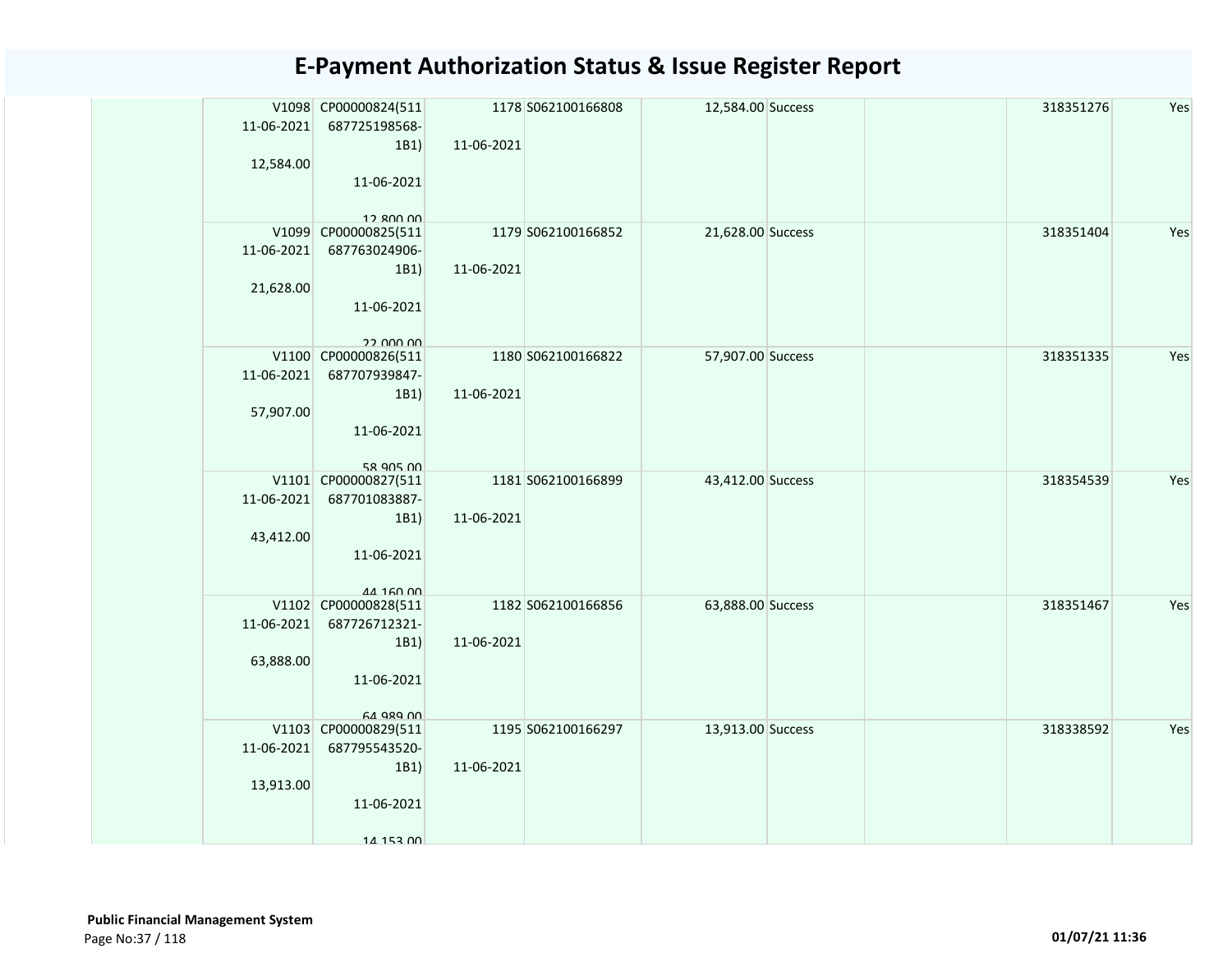| 11-06-2021 | V1104 CP00000830(511<br>687778493803- |            | 1192 S062100166314 | 15,729.00 Success |  | 318347478 | Yes |
|------------|---------------------------------------|------------|--------------------|-------------------|--|-----------|-----|
|            | 1B1)                                  | 11-06-2021 |                    |                   |  |           |     |
| 15,729.00  |                                       |            |                    |                   |  |           |     |
|            | 11-06-2021                            |            |                    |                   |  |           |     |
|            |                                       |            |                    |                   |  |           |     |
|            | 16.000.00<br>V1105 CP00000831(511     |            | 1193 S062100166316 | 15,729.00 Success |  | 318338658 | Yes |
| 11-06-2021 | 687785839013-                         |            |                    |                   |  |           |     |
|            | 1B1)                                  | 11-06-2021 |                    |                   |  |           |     |
| 15,729.00  |                                       |            |                    |                   |  |           |     |
|            | 11-06-2021                            |            |                    |                   |  |           |     |
|            |                                       |            |                    |                   |  |           |     |
|            | 16.000.00<br>V1106 CP00000832(511     |            | 1194 S062100166318 | 15,729.00 Success |  | 318350548 | Yes |
| 11-06-2021 | 687700742071-                         |            |                    |                   |  |           |     |
|            | 1B1)                                  | 11-06-2021 |                    |                   |  |           |     |
| 15,729.00  |                                       |            |                    |                   |  |           |     |
|            | 11-06-2021                            |            |                    |                   |  |           |     |
|            |                                       |            |                    |                   |  |           |     |
|            | 16.000.00<br>V1107 CP00000834(511     |            | 1190 S062100166339 | 11,766.00 Success |  | 318350617 | Yes |
| 11-06-2021 | 687774441970-                         |            |                    |                   |  |           |     |
|            | 1B1)                                  | 11-06-2021 |                    |                   |  |           |     |
| 11,766.00  |                                       |            |                    |                   |  |           |     |
|            | 11-06-2021                            |            |                    |                   |  |           |     |
|            |                                       |            |                    |                   |  |           |     |
|            | 11 969 00<br>V1108 CP00000835(511     |            | 1187 S062100166363 | 10,270.00 Success |  | 318350849 | Yes |
| 11-06-2021 | 687744082702-                         |            |                    |                   |  |           |     |
|            | 1B1)                                  | 11-06-2021 |                    |                   |  |           |     |
| 10,270.00  |                                       |            |                    |                   |  |           |     |
|            | 11-06-2021                            |            |                    |                   |  |           |     |
|            |                                       |            |                    |                   |  |           |     |
|            | 10 447 00<br>V1109 CP00000836(511     |            | 1188 S062100166393 | 10,270.00 Success |  | 318350920 | Yes |
| 11-06-2021 | 687716191704-                         |            |                    |                   |  |           |     |
|            | 1B1)                                  | 11-06-2021 |                    |                   |  |           |     |
| 10,270.00  |                                       |            |                    |                   |  |           |     |
|            | 11-06-2021                            |            |                    |                   |  |           |     |
|            |                                       |            |                    |                   |  |           |     |
|            | 10 447 00                             |            |                    |                   |  |           |     |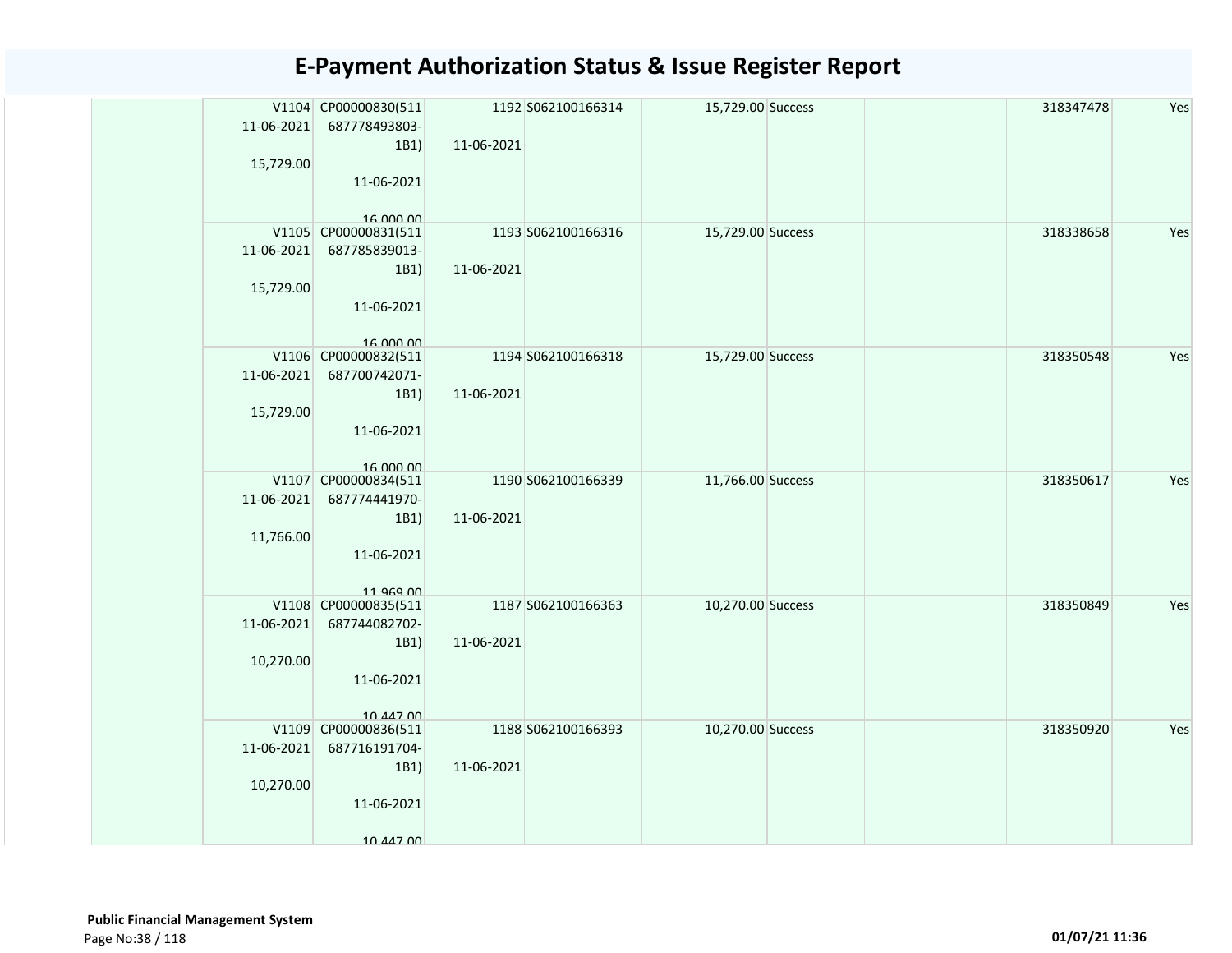| 11-06-2021<br>10,270.00          | V1110 CP00000837(511<br>687781134925-<br>1B1)<br>11-06-2021                           | 11-06-2021 | 1189 S062100166399 | 10,270.00 Success |  | 318338755 | Yes |
|----------------------------------|---------------------------------------------------------------------------------------|------------|--------------------|-------------------|--|-----------|-----|
| 11-06-2021<br>18,595.00          | 10.44700<br>V1111 CP00000838(511<br>687735035349-<br>1B1)<br>11-06-2021               | 11-06-2021 | 1184 S062100166401 | 18,595.00 Success |  | 318350988 | Yes |
| 11-06-2021<br>18,595.00          | 18 916 00<br>V1112 CP00000839(511<br>687702618748-<br>1B1)<br>11-06-2021              | 11-06-2021 | 1185 S062100166356 | 18,595.00 Success |  | 318350677 | Yes |
| 11-06-2021<br>18,595.00          | 18 916 00<br>V1113 CP00000840(511<br>687744931710-<br>1B1)<br>11-06-2021<br>18 916 00 | 11-06-2021 | 1186 S062100166357 | 18,595.00 Success |  | 318350762 | Yes |
| 11-06-2021<br>19,335.00          | V1114 CP00000841(511<br>687724409446-<br>1B1)<br>11-06-2021<br>19 668 00              | 11-06-2021 | 1183 S062100166689 | 19,335.00 Success |  | 318351056 | Yes |
| V1118<br>11-06-2021<br>94,071.00 | CP00000629<br>28-05-2021<br>95.693.00                                                 | 11-06-2021 | 1199 S062100170887 | 94,071.00 Success |  | 318458409 | Yes |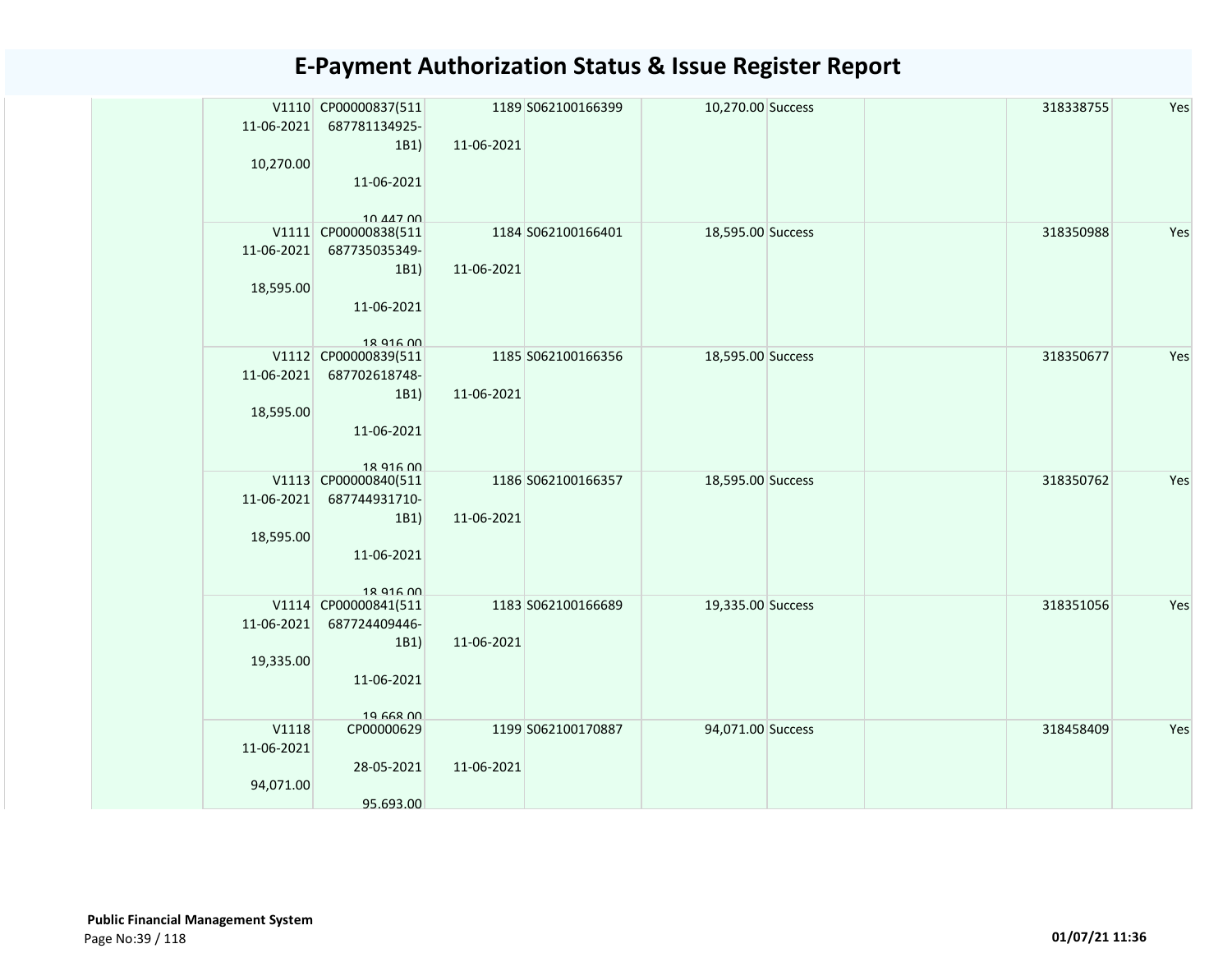|                   |              | V1119 CP00000833(511       |            | 1191 S062100172816 | 8,169.00 Success     |                | 318458460 | Yes |
|-------------------|--------------|----------------------------|------------|--------------------|----------------------|----------------|-----------|-----|
|                   | 11-06-2021   | 687710592071-              |            |                    |                      |                |           |     |
|                   |              | 1B1)                       | 11-06-2021 |                    |                      |                |           |     |
|                   | 8,169.00     |                            |            |                    |                      |                |           |     |
|                   |              | 11-06-2021                 |            |                    |                      |                |           |     |
|                   |              |                            |            |                    |                      |                |           |     |
|                   |              | $R$ 210 00                 |            |                    |                      |                |           |     |
| 225428 [Section   | V1087        | CP00000048                 |            | 1170 S062100106187 | 136,021.00 Success   |                | 316574032 | Yes |
| Officer]          | 11-06-2021   |                            |            |                    |                      |                |           |     |
|                   |              | 02-06-2021                 | 11-06-2021 |                    |                      |                |           |     |
|                   | 136,021.00   |                            |            |                    |                      |                |           |     |
|                   |              | 141.241.00                 |            |                    |                      |                |           |     |
|                   | V1088        | CP00000056                 |            | 1167 S062100106233 | 13,749.00 Success    |                | 316574215 | Yes |
|                   | 11-06-2021   |                            |            |                    |                      |                |           |     |
|                   |              | 11-06-2021                 | 11-06-2021 |                    |                      |                |           |     |
|                   | 13,749.00    |                            |            |                    |                      |                |           |     |
|                   |              | 13.749.00                  |            |                    |                      |                |           |     |
|                   | V1089        | CP00000057                 |            | 1169 S062100106427 | 67,935.00 Success    |                | 316574420 | Yes |
|                   | 11-06-2021   |                            |            |                    |                      |                |           |     |
|                   |              | 11-06-2021                 | 11-06-2021 |                    |                      |                |           |     |
|                   | 67,935.00    |                            |            |                    |                      |                |           |     |
|                   |              | 75.484.00                  |            |                    |                      |                |           |     |
|                   | V1090        | CP00000058                 |            | 1168 S062100106806 | 201,600.00 Success   |                | 316576628 | Yes |
|                   | 11-06-2021   |                            |            |                    |                      |                |           |     |
|                   |              | 11-06-2021                 | 11-06-2021 |                    |                      |                |           |     |
|                   | 201,600.00   |                            |            |                    |                      |                |           |     |
|                   |              | 224.000.00                 |            |                    |                      |                |           |     |
|                   |              | V1091 CP00000055(GPF       |            | 1172 S062100106122 | 4,500,000.00 Success |                | 316604420 | Yes |
|                   | 11-06-2021   | $_2$ 02106003)             |            |                    |                      |                |           |     |
|                   |              |                            | 11-06-2021 |                    |                      |                |           |     |
|                   | 4,500,000.00 | 11-06-2021                 |            |                    |                      |                |           |     |
|                   |              |                            |            |                    |                      |                |           |     |
| 225438 [Asstt     | V1115        | 4 500 000 00<br>CP00000104 |            | 1196 S062100168023 | 4,720.00 Success     |                | 318354656 | Yes |
| Accounts Officer] | 11-06-2021   |                            |            |                    |                      |                |           |     |
|                   |              | 11-06-2021                 | 11-06-2021 |                    |                      |                |           |     |
|                   | 4,720.00     |                            |            |                    |                      |                |           |     |
|                   |              | 4.720.00                   |            |                    |                      |                |           |     |
|                   | V1116        | CP00000106                 |            | 1200 S062100166980 |                      | 207.00 Success | 318354603 | Yes |
|                   | 11-06-2021   |                            |            |                    |                      |                |           |     |
|                   |              | 11-06-2021                 | 11-06-2021 |                    |                      |                |           |     |
|                   | 207.00       |                            |            |                    |                      |                |           |     |
|                   |              | 207.00                     |            |                    |                      |                |           |     |
|                   |              |                            |            |                    |                      |                |           |     |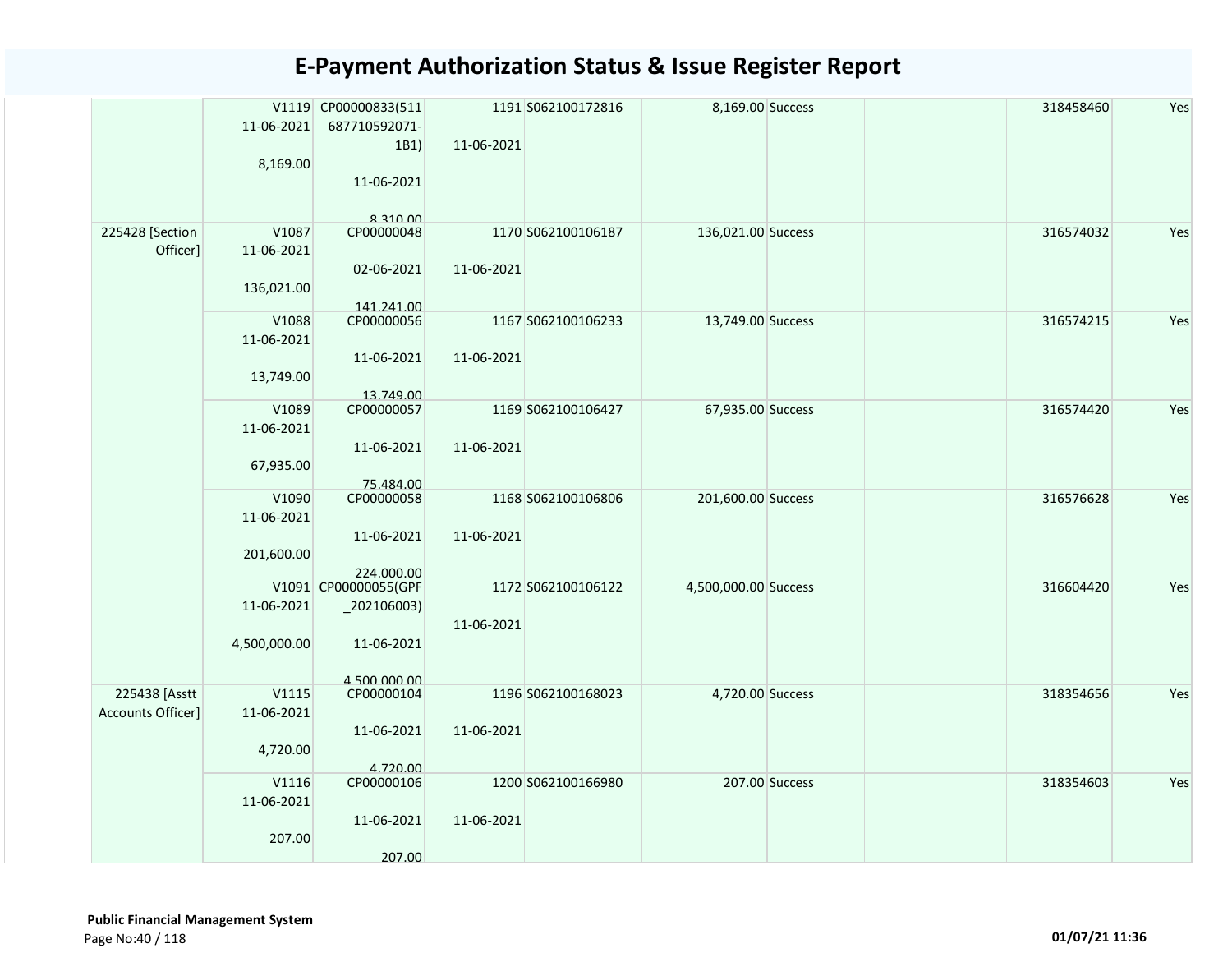|                |                               | V1117<br>11-06-2021             | CP00000107<br>11-06-2021 | 11-06-2021 | 1201 S062100168282       | 38,240.00 Success  | 318354830 | Yes |
|----------------|-------------------------------|---------------------------------|--------------------------|------------|--------------------------|--------------------|-----------|-----|
|                |                               | 38,240.00                       | 38.240.00                |            |                          |                    |           |     |
|                |                               | V1120<br>11-06-2021             | CP00000105<br>11-06-2021 | 11-06-2021 | 1197 S062100170152       | 70,941.00 Success  | 318458350 | Yes |
|                |                               | 70,941.00                       | 73.663.00                |            |                          |                    |           |     |
| $\overline{7}$ | <b>Issue Date: 14-06-2021</b> |                                 |                          |            |                          | 384,085.00         |           |     |
|                | 225427 [Under<br>Secretary]   | V1121<br>14-06-2021             | CP00000849               |            | 1208 S062100281100       | 2,400.00 Success   | 353816666 | Yes |
|                |                               | 2,400.00                        | 14-06-2021<br>2.400.00   | 14-06-2021 |                          |                    |           |     |
|                |                               | V1122<br>14-06-2021             | CP00000842<br>11-06-2021 | 14-06-2021 | 1202 S062100240176       | 135,466.00 Success | 353815789 | Yes |
|                |                               | 135,466.00                      | 135.466.00               |            |                          |                    |           |     |
|                |                               | V1123<br>14-06-2021<br>3,774.00 | CP00000846<br>14-06-2021 | 14-06-2021 | 1210 S062100281126       | 3,774.00 Success   | 353816802 | Yes |
|                |                               |                                 | 3.774.00                 |            |                          |                    |           |     |
|                |                               | V1124<br>14-06-2021             | CP00000851               |            | 1207 S062100281017       | 1,580.00 Success   | 353816410 | Yes |
|                |                               | 35,240.00                       | 14-06-2021               |            | 14-06-2021 S062100281018 | 2,114.00 Success   | 353816420 | Yes |
|                |                               |                                 | 35,240.00                |            | S062100281019            | 8,421.00 Success   | 353816428 | Yes |
|                |                               |                                 |                          |            | S062100281020            | 5,703.00 Success   | 353816438 | Yes |
|                |                               |                                 |                          |            | S062100281021            | 8,969.00 Success   | 353816447 | Yes |
|                |                               |                                 |                          |            | S062100281022            | 1,694.00 Success   | 353816455 | Yes |
|                |                               |                                 |                          |            | S062100281023            | 3,885.00 Success   | 353816465 | Yes |
|                |                               |                                 |                          |            | S062100281024            | 2,874.00 Success   | 353816473 | Yes |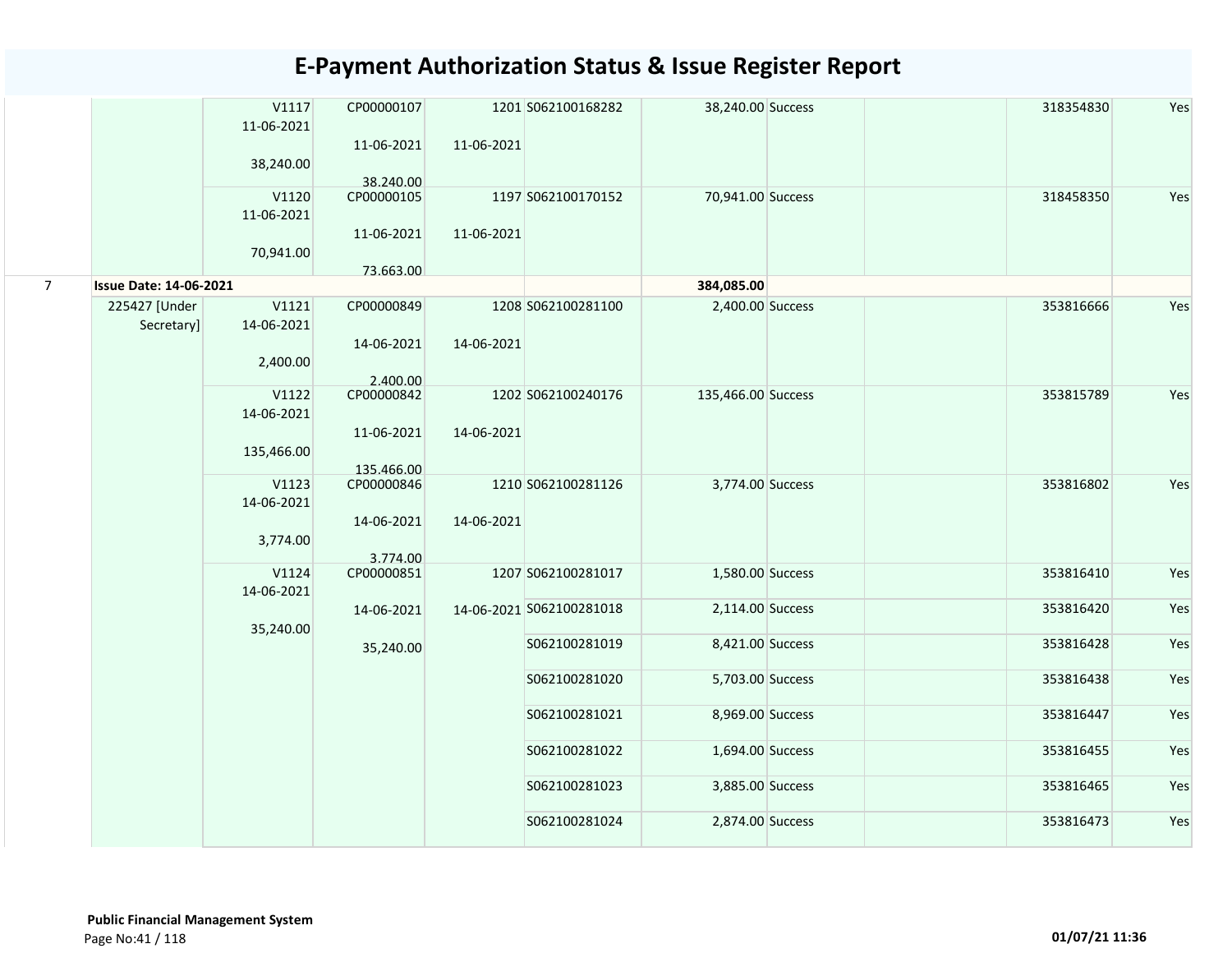|   |                               | V1125                                       | CP00000843                                                     |                          | 1204 S062100281173 | 5,460.00 Success   |  | 353816925 | Yes |
|---|-------------------------------|---------------------------------------------|----------------------------------------------------------------|--------------------------|--------------------|--------------------|--|-----------|-----|
|   |                               | 14-06-2021                                  |                                                                |                          |                    |                    |  |           |     |
|   |                               |                                             | 14-06-2021                                                     | 14-06-2021               |                    |                    |  |           |     |
|   |                               | 5,460.00                                    |                                                                |                          |                    |                    |  |           |     |
|   |                               |                                             | 5.460.00                                                       |                          |                    |                    |  |           |     |
|   |                               | V1126                                       | CP00000844                                                     |                          | 1205 S062100281096 | 118,305.00 Success |  | 353816560 | Yes |
|   |                               | 14-06-2021                                  |                                                                |                          |                    |                    |  |           |     |
|   |                               |                                             | 14-06-2021                                                     | 14-06-2021               |                    |                    |  |           |     |
|   |                               | 118,305.00                                  |                                                                |                          |                    |                    |  |           |     |
|   |                               |                                             | 120.273.00<br>V1127 CP00000845(GPF                             |                          | 1212 S062100280937 | 26,000.00 Success  |  | 353816042 | Yes |
|   |                               | 14-06-2021                                  | $\left[202106043\right)$                                       |                          |                    |                    |  |           |     |
|   |                               |                                             |                                                                | 14-06-2021               |                    |                    |  |           |     |
|   |                               | 26,000.00                                   | 14-06-2021                                                     |                          |                    |                    |  |           |     |
|   |                               |                                             |                                                                |                          |                    |                    |  |           |     |
|   |                               |                                             | 26,000,00                                                      |                          |                    |                    |  |           |     |
|   |                               |                                             | V1128 CP00000850(GPF                                           |                          | 1211 S062100280974 | 30,000.00 Success  |  | 353816169 | Yes |
|   |                               | 14-06-2021                                  | $_2$ 02106044)                                                 |                          |                    |                    |  |           |     |
|   |                               |                                             |                                                                | 14-06-2021               |                    |                    |  |           |     |
|   |                               | 30,000.00                                   | 14-06-2021                                                     |                          |                    |                    |  |           |     |
|   |                               |                                             |                                                                |                          |                    |                    |  |           |     |
|   |                               | V1129                                       | 30 000 00<br>CP00000853                                        |                          | 1213 S062100280981 | 27,440.00 Success  |  | 353816287 | Yes |
|   |                               | 14-06-2021                                  |                                                                |                          |                    |                    |  |           |     |
|   |                               |                                             | 14-06-2021                                                     | 14-06-2021               |                    |                    |  |           |     |
|   |                               | 27,440.00                                   |                                                                |                          |                    |                    |  |           |     |
|   |                               |                                             | 27.440.00                                                      |                          |                    |                    |  |           |     |
| 8 | <b>Issue Date: 15-06-2021</b> |                                             |                                                                |                          |                    | 133,798.00         |  |           |     |
|   | 200880 [Asstt                 | V1141                                       | CP00000036                                                     |                          | 1226 S062100341690 | 4,080.00 Success   |  | 368950297 | Yes |
|   | Accounts Officer]             | 15-06-2021                                  |                                                                |                          |                    |                    |  |           |     |
|   |                               |                                             | 15-06-2021                                                     | 15-06-2021               |                    |                    |  |           |     |
|   |                               | 4,080.00                                    |                                                                |                          |                    |                    |  |           |     |
|   |                               |                                             | 4.080.00                                                       |                          |                    |                    |  |           |     |
|   |                               | V1142                                       | CP00000037                                                     |                          | 1225 S062100341239 | 3,200.00 Success   |  | 368949864 | Yes |
|   |                               | 15-06-2021                                  |                                                                |                          |                    |                    |  |           |     |
|   |                               |                                             |                                                                |                          |                    |                    |  |           |     |
|   |                               |                                             |                                                                |                          |                    |                    |  |           |     |
|   |                               |                                             |                                                                |                          |                    |                    |  |           |     |
|   |                               |                                             |                                                                |                          |                    |                    |  |           |     |
|   |                               |                                             |                                                                |                          |                    |                    |  |           |     |
|   |                               |                                             |                                                                |                          |                    |                    |  |           |     |
|   |                               |                                             |                                                                |                          |                    |                    |  |           |     |
|   | 225427 [Under<br>Secretary]   | 3,200.00<br>V1130<br>15-06-2021<br>4,312.00 | 15-06-2021<br>3.200.00<br>CP00000755<br>08-06-2021<br>4.312.00 | 15-06-2021<br>15-06-2021 | 1223 S062100341351 | 4,312.00 Success   |  | 368953445 | Yes |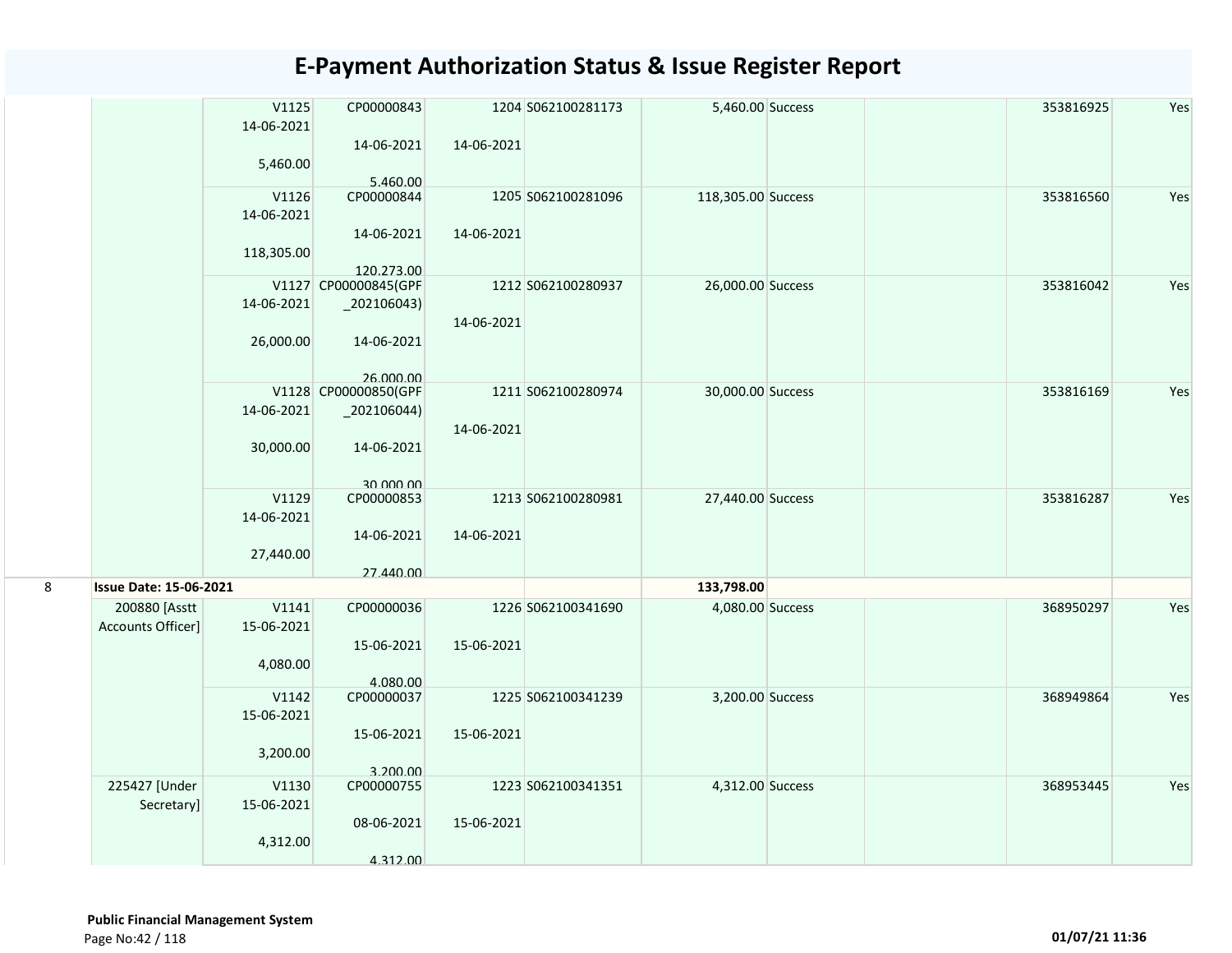| V1131               | CP00000861              |            | 1221 S062100341338 | 2,463.00 Success  |                | 368950249 | Yes |
|---------------------|-------------------------|------------|--------------------|-------------------|----------------|-----------|-----|
| 15-06-2021          | 15-06-2021              | 15-06-2021 |                    |                   |                |           |     |
| 2,463.00            |                         |            |                    |                   |                |           |     |
|                     | 2.463.00                |            |                    |                   |                |           |     |
| V1132               | CP00000781              |            | 1214 S062100341263 | 1,347.00 Success  |                | 368949979 | Yes |
| 15-06-2021          |                         |            |                    |                   |                |           |     |
|                     | 09-06-2021              | 15-06-2021 |                    |                   |                |           |     |
| 1,347.00            |                         |            |                    |                   |                |           |     |
| V1133               | 1.347.00<br>CP00000858  |            | 1218 S062100341337 |                   |                | 368950211 | Yes |
| 15-06-2021          |                         |            |                    | 29,462.00 Success |                |           |     |
|                     | 14-06-2021              | 15-06-2021 |                    |                   |                |           |     |
| 29,462.00           |                         |            |                    |                   |                |           |     |
|                     | 29.462.00               |            |                    |                   |                |           |     |
| V1134               | CP00000854              |            | 1215 S062100341266 | 11,078.00 Success |                | 368950105 | Yes |
| 15-06-2021          |                         |            |                    |                   |                |           |     |
|                     | 14-06-2021              | 15-06-2021 |                    |                   |                |           |     |
| 11,078.00           |                         |            |                    |                   |                |           |     |
| V1135               | 11.078.00<br>CP00000855 |            | 1216 S062100341254 |                   | 800.00 Success | 368953248 | Yes |
| 15-06-2021          |                         |            |                    |                   |                |           |     |
|                     | 14-06-2021              | 15-06-2021 |                    |                   |                |           |     |
| 800.00              |                         |            |                    |                   |                |           |     |
|                     | 800.00                  |            |                    |                   |                |           |     |
| V1136               | CP00000860              |            | 1220 S062100341264 | 2,470.00 Success  |                | 368950030 | Yes |
| 15-06-2021          |                         |            |                    |                   |                |           |     |
|                     | 15-06-2021              | 15-06-2021 |                    |                   |                |           |     |
| 2,470.00            | 2.470.00                |            |                    |                   |                |           |     |
| V1137               | CP00000857              |            | 1217 S062100341280 |                   | 877.00 Success | 368953309 | Yes |
| 15-06-2021          |                         |            |                    |                   |                |           |     |
|                     | 14-06-2021              | 15-06-2021 |                    |                   |                |           |     |
| 877.00              |                         |            |                    |                   |                |           |     |
|                     | 877.00                  |            |                    |                   |                |           | Yes |
| V1138<br>15-06-2021 | CP00000859              |            | 1219 S062100341290 | 4,141.00 Success  |                | 368953376 |     |
|                     | 15-06-2021              | 15-06-2021 |                    |                   |                |           |     |
| 4,141.00            |                         |            |                    |                   |                |           |     |
|                     | 4.141.00                |            |                    |                   |                |           |     |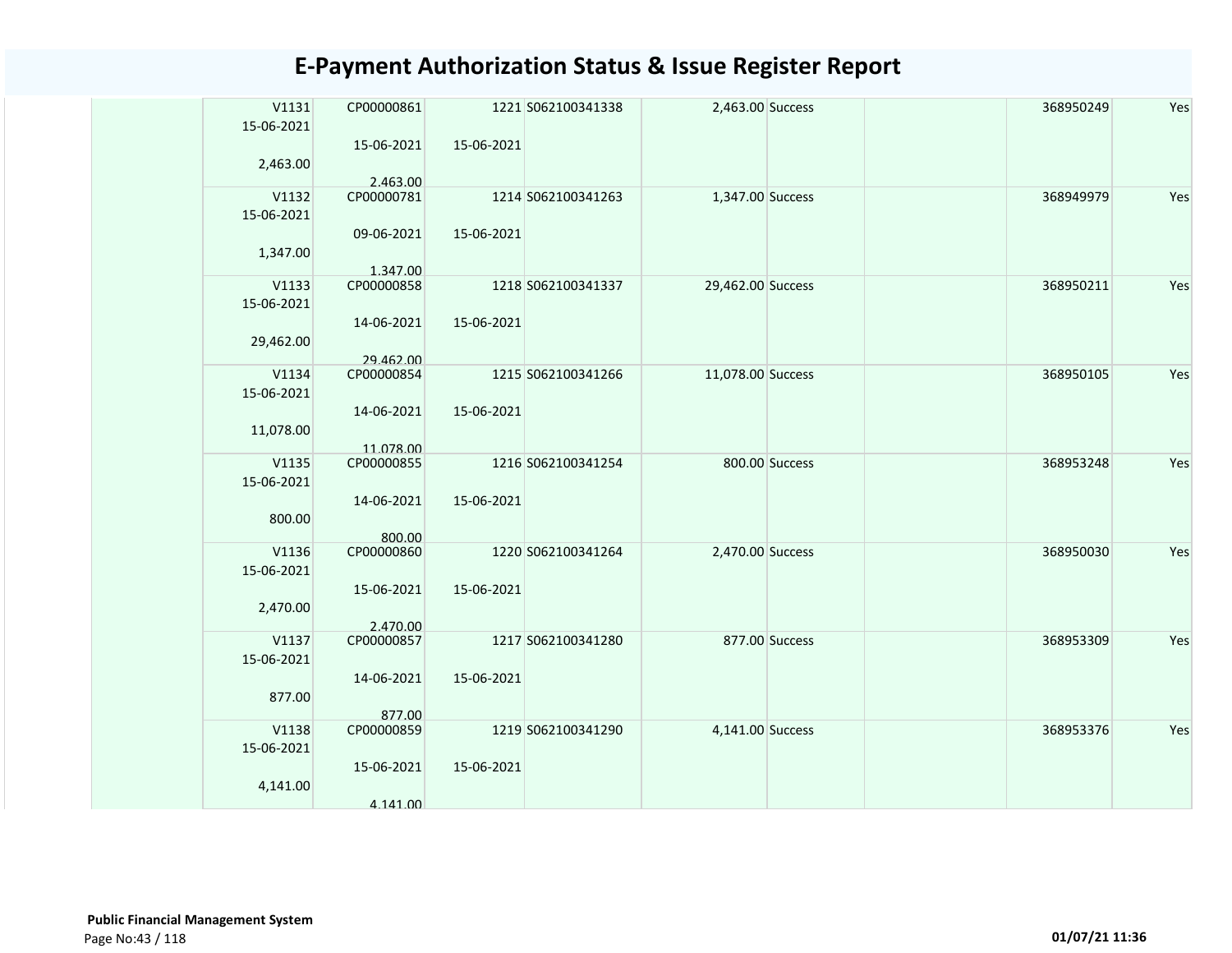|   |                                           | V1139<br>15-06-2021 | CP00000856              |            | 1222 S062100341332 | 5,353.00 Success  |  | Yes<br>368950163 |
|---|-------------------------------------------|---------------------|-------------------------|------------|--------------------|-------------------|--|------------------|
|   |                                           | 5,353.00            | 14-06-2021<br>5.353.00  | 15-06-2021 |                    |                   |  |                  |
|   |                                           | V1140<br>15-06-2021 | CP00000852              |            | 1224 S062100341250 | 64,215.00 Success |  | Yes<br>368949933 |
|   |                                           | 64,215.00           | 14-06-2021<br>71.350.00 | 15-06-2021 |                    |                   |  |                  |
| 9 | <b>Issue Date: 16-06-2021</b>             |                     |                         |            |                    | 611,350.00        |  |                  |
|   | 206942 [Under<br>Secretary                | V1149<br>16-06-2021 | CP00000006              |            | 1231 S062100370091 | 4,999.00 Success  |  | Yes<br>412754459 |
|   | Department of<br><b>Industrial Policy</b> | 4,999.00            | 16-06-2021              | 16-06-2021 |                    |                   |  |                  |
|   | and Promotion                             |                     | 4.999.00                |            |                    |                   |  |                  |
|   | 225427 [Under                             |                     | V1145 CP00000866(511    |            | 1227 S062100369766 | 3,744.00 Success  |  | 412754441<br>Yes |
|   | Secretary]                                | 16-06-2021          | 687717187233-           |            |                    |                   |  |                  |
|   |                                           |                     | 1B1)                    | 16-06-2021 |                    |                   |  |                  |
|   |                                           | 3,744.00            |                         |            |                    |                   |  |                  |
|   |                                           |                     | 15-06-2021              |            |                    |                   |  |                  |
|   |                                           |                     | 3 820 00                |            |                    |                   |  |                  |
|   |                                           |                     | V1146 CP00000867(511    |            | 1228 S062100369773 | 5,468.00 Success  |  | 412754447<br>Yes |
|   |                                           | 16-06-2021          | 687757327748-<br>1B1)   | 16-06-2021 |                    |                   |  |                  |
|   |                                           | 5,468.00            |                         |            |                    |                   |  |                  |
|   |                                           |                     | 15-06-2021              |            |                    |                   |  |                  |
|   |                                           |                     | 55000                   |            |                    |                   |  | Yes              |
|   |                                           | 16-06-2021          | V1147 CP00000868(511    |            | 1229 S062100369771 | 19,620.00 Success |  | 412754445        |
|   |                                           |                     | 687799884716-<br>1B1)   | 16-06-2021 |                    |                   |  |                  |
|   |                                           | 19,620.00           |                         |            |                    |                   |  |                  |
|   |                                           |                     | 15-06-2021              |            |                    |                   |  |                  |
|   |                                           |                     | <u>20 USU UU</u>        |            |                    |                   |  |                  |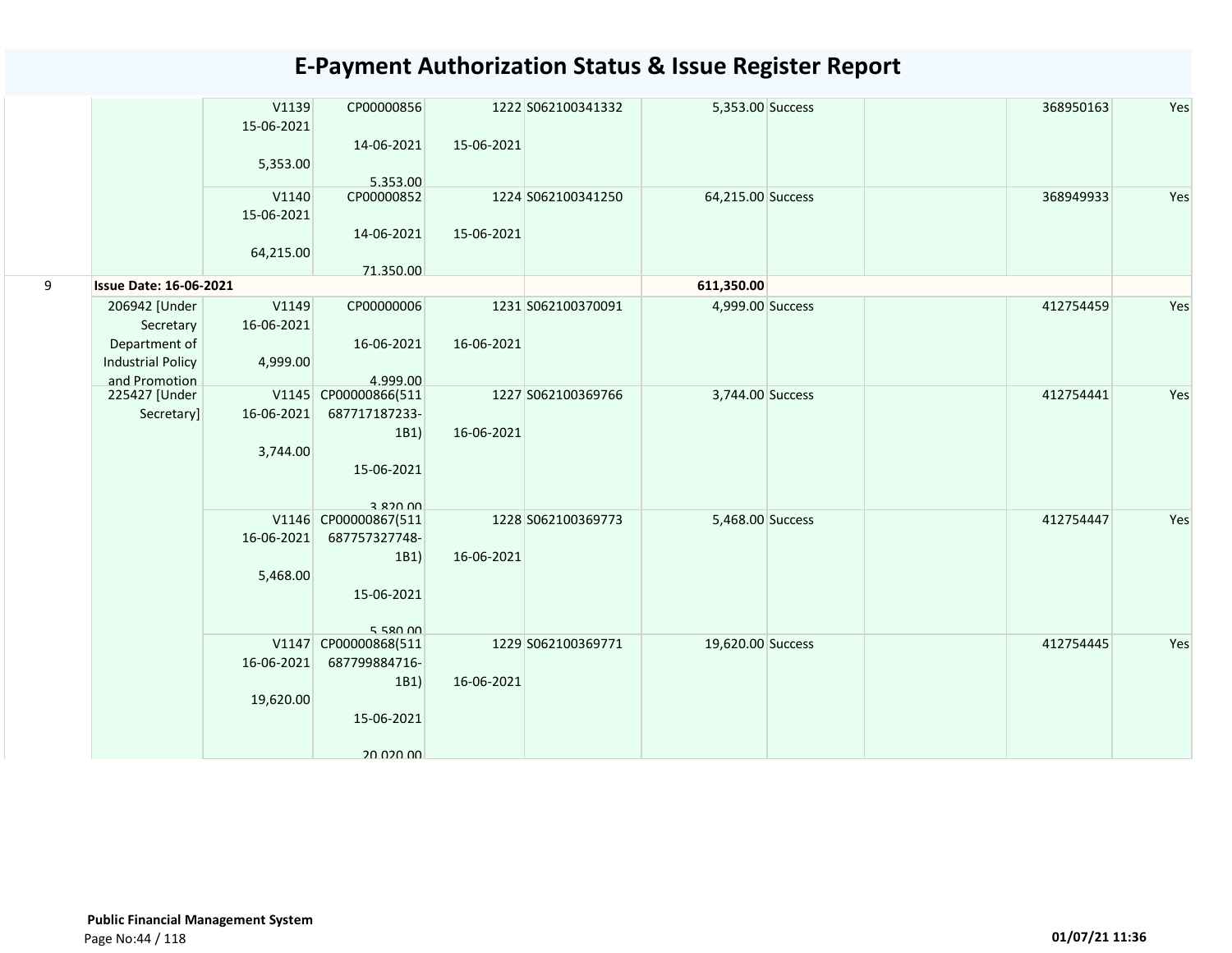|                                    | 16-06-2021<br>22,442.00          | V1148 CP00000869(511<br>687757038860-<br>1B1)<br>15-06-2021<br>22 QNO 00      | 16-06-2021 | 1230 S062100370013       | 22,442.00 Success  | 412754451 | Yes |
|------------------------------------|----------------------------------|-------------------------------------------------------------------------------|------------|--------------------------|--------------------|-----------|-----|
|                                    | V1153<br>16-06-2021              | CP00000734                                                                    |            | 1239 S062100172078       | 52,033.00 Success  | 412754367 | Yes |
|                                    | 238,481.00                       | 07-06-2021                                                                    |            | 16-06-2021 S062100172079 | 82,498.00 Success  | 412754368 | Yes |
|                                    |                                  | 264,978.00                                                                    |            | S062100172080            | 103,950.00 Success | 412754369 | Yes |
|                                    | V1154<br>16-06-2021<br>58,781.00 | CP00000847<br>14-06-2021                                                      | 16-06-2021 | 1237 S062100170736       | 58,781.00 Success  | 412754363 | Yes |
|                                    | V1155<br>16-06-2021<br>4,356.00  | 59.981.00<br>CP00000848<br>14-06-2021                                         | 16-06-2021 | 1238 S062100170776       | 4,356.00 Success   | 412754365 | Yes |
| 225429 [Section<br>Officer]        | 16-06-2021<br>65,000.00          | 4.445.00<br>V1150 CP00000092(GPF<br>$_2$ 02106004)<br>16-06-2021<br>65,000,00 | 16-06-2021 | 1234 S062100369471       | 65,000.00 Success  | 412754437 | Yes |
|                                    | 16-06-2021<br>90,000.00          | V1151 CP00000093(GPF<br>$_2$ 02106005)<br>16-06-2021<br>90,000,00             | 16-06-2021 | 1235 S062100369679       | 90,000.00 Success  | 412754439 | Yes |
| 225438 [Asstt<br>Accounts Officer] | V1144<br>16-06-2021<br>6,974.00  | CP00000108<br>15-06-2021<br>6.974.00                                          | 16-06-2021 | 1232 S062100370066       | 6,974.00 Success   | 412754457 | Yes |
|                                    | V1152<br>16-06-2021              | CP00000109                                                                    |            | 1236 S062100370036       | 51,930.00 Success  | 412754453 | Yes |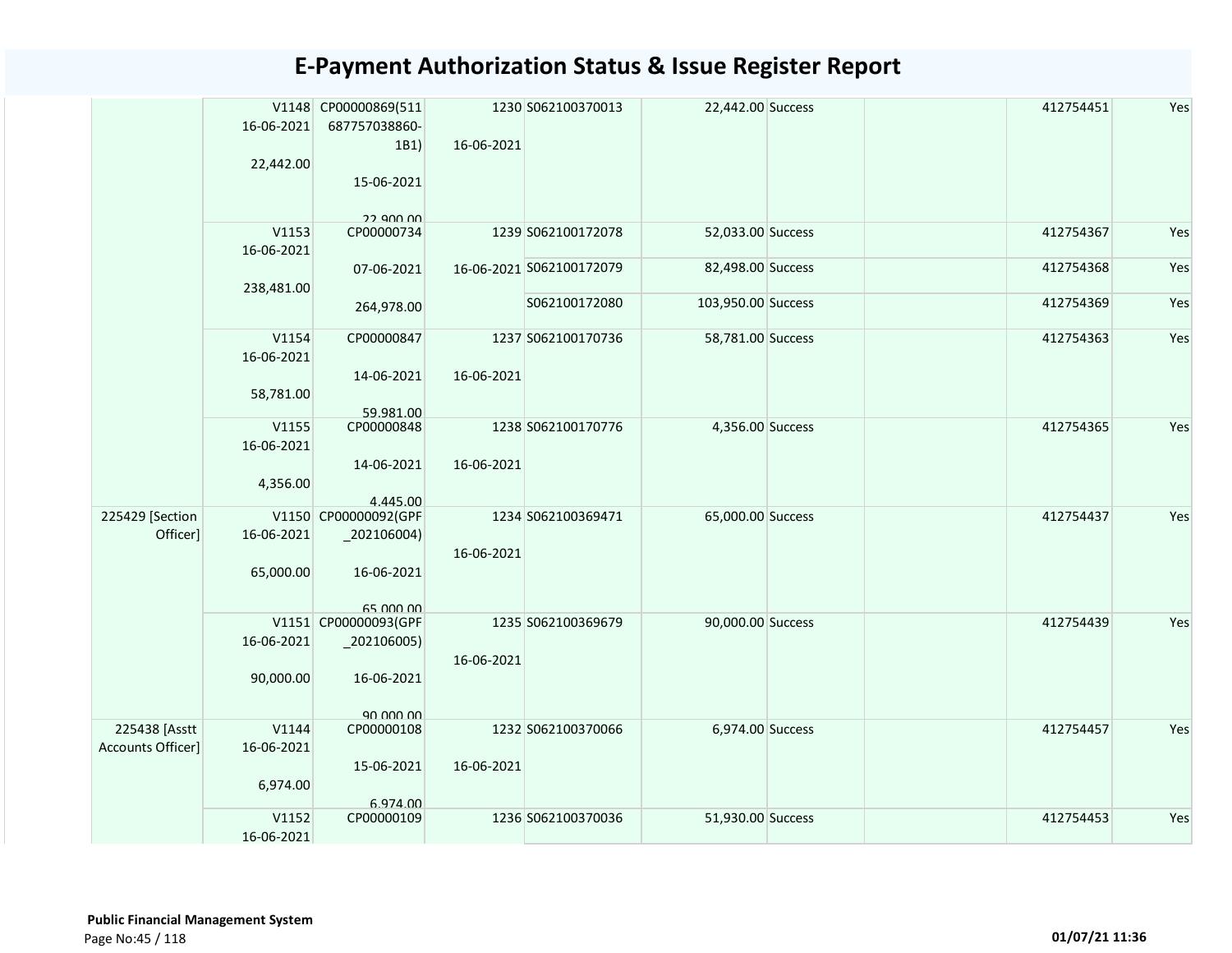|    |                               |            | 16-06-2021           |            | 16-06-2021 S062100370037 | 39,555.00 Success |                | 412754454 | Yes |
|----|-------------------------------|------------|----------------------|------------|--------------------------|-------------------|----------------|-----------|-----|
|    |                               | 91.485.00  |                      |            |                          |                   |                |           |     |
| 10 | <b>Issue Date: 17-06-2021</b> |            |                      |            |                          | 7,592,291.00      |                |           |     |
|    | 200880 [Asstt                 |            | V1170 CP00000038(511 |            | 1281 S062100479554       | 10,437.00 Success |                | 396689117 | Yes |
|    | Accounts Officer]             | 17-06-2021 | 687777720941-        |            |                          |                   |                |           |     |
|    |                               |            | 1B1)                 | 17-06-2021 |                          |                   |                |           |     |
|    |                               | 10,437.00  |                      |            |                          |                   |                |           |     |
|    |                               |            | 17-06-2021           |            |                          |                   |                |           |     |
|    |                               |            |                      |            |                          |                   |                |           |     |
|    |                               |            | 10.650.00            |            |                          |                   |                |           |     |
|    |                               |            | V1190 CP00000039(511 |            | 1280 S062100479531       | 7,470.00 Success  |                | 396689109 | Yes |
|    |                               | 17-06-2021 | 687751534138-        |            |                          |                   |                |           |     |
|    |                               |            | 1B1)                 | 17-06-2021 |                          |                   |                |           |     |
|    |                               | 7,470.00   |                      |            |                          |                   |                |           |     |
|    |                               |            | 17-06-2021           |            |                          |                   |                |           |     |
|    |                               |            | 7 470 00             |            |                          |                   |                |           |     |
|    |                               |            | V1191 CP00000040(511 |            | 1284 S062100479508       | 6,389.00 Success  |                | 396689104 | Yes |
|    |                               | 17-06-2021 | 687711047304-        |            |                          |                   |                |           |     |
|    |                               |            | 1B1)                 | 17-06-2021 |                          |                   |                |           |     |
|    |                               | 6,389.00   |                      |            |                          |                   |                |           |     |
|    |                               |            | 17-06-2021           |            |                          |                   |                |           |     |
|    |                               |            |                      |            |                          |                   |                |           |     |
|    |                               |            | <b>6 389 NO</b>      |            |                          |                   |                |           |     |
|    |                               |            | V1192 CP00000041(511 |            | 1283 S062100479492       |                   | 630.00 Success | 396689100 | Yes |
|    |                               | 17-06-2021 | 687795701896-        |            |                          |                   |                |           |     |
|    |                               |            | 1B1)                 | 17-06-2021 |                          |                   |                |           |     |
|    |                               | 630.00     |                      |            |                          |                   |                |           |     |
|    |                               |            | 17-06-2021           |            |                          |                   |                |           |     |
|    |                               |            | 630.00               |            |                          |                   |                |           |     |
|    |                               |            | V1193 CP00000042(511 |            | 1282 S062100479581       | 20,580.00 Success |                | 396689122 | Yes |
|    |                               | 17-06-2021 | 687786625113-        |            |                          |                   |                |           |     |
|    |                               |            | 1B1)                 | 17-06-2021 |                          |                   |                |           |     |
|    |                               | 20,580.00  |                      |            |                          |                   |                |           |     |
|    |                               |            | 17-06-2021           |            |                          |                   |                |           |     |
|    |                               |            |                      |            |                          |                   |                |           |     |
|    |                               |            | 21 000 00            |            |                          |                   |                |           |     |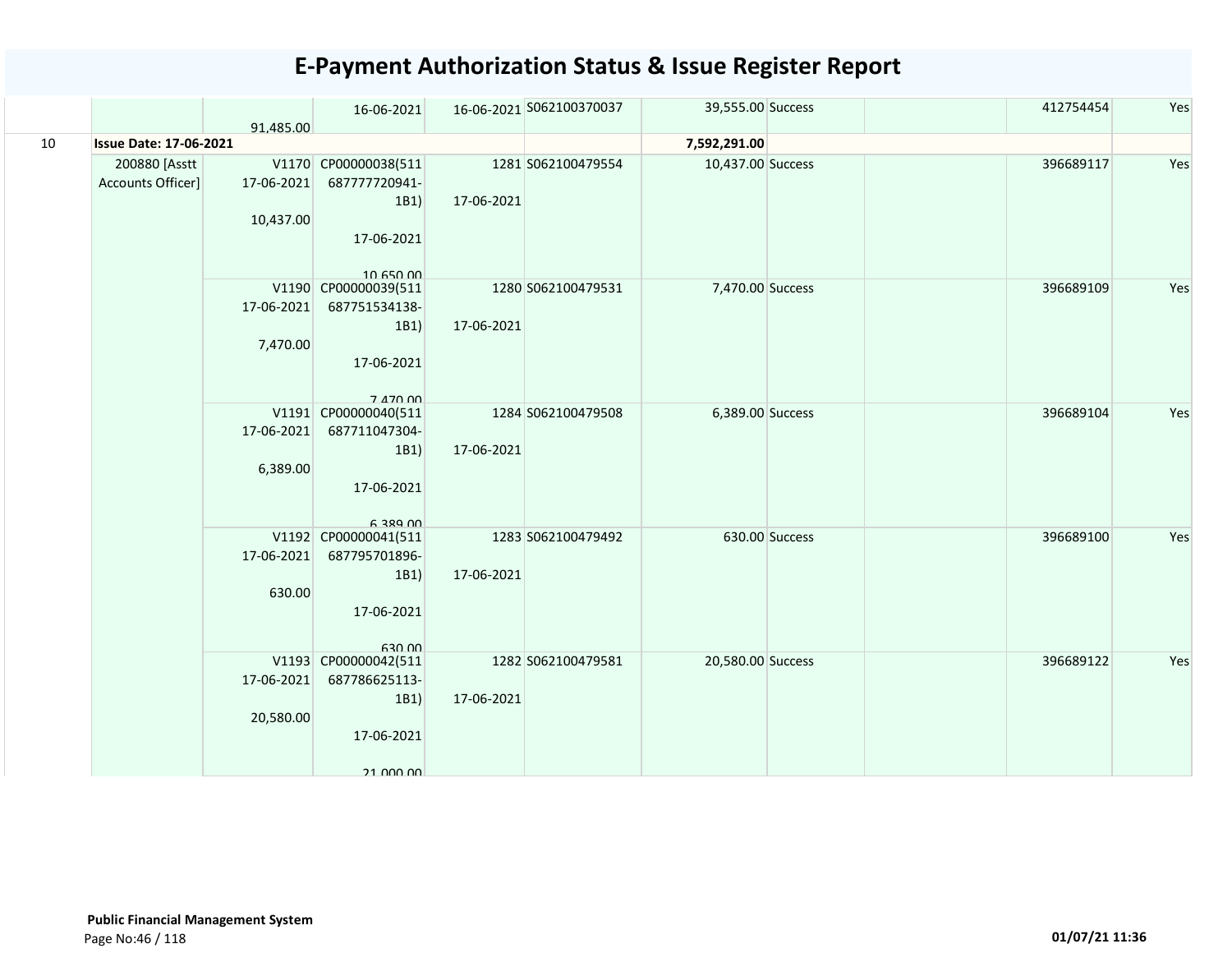|               | 17-06-2021<br>9,420.00 | V1194 CP00000043(511<br>687742400198-<br>1B1) | 17-06-2021 | 1288 S062100479543 | 9,420.00 Success  | 396689111 | Yes |
|---------------|------------------------|-----------------------------------------------|------------|--------------------|-------------------|-----------|-----|
|               |                        | 17-06-2021<br>Q 420 00                        |            |                    |                   |           |     |
|               |                        | V1195 CP00000044(511                          |            | 1285 S062100479517 | 7,350.00 Success  | 396689107 | Yes |
|               | 17-06-2021             | 687743671274-                                 |            |                    |                   |           |     |
|               |                        | 1B1)                                          | 17-06-2021 |                    |                   |           |     |
|               | 7,350.00               | 17-06-2021                                    |            |                    |                   |           |     |
|               |                        | 7 350 DD                                      |            |                    |                   |           |     |
|               | V1196                  | CP00000045                                    |            | 1287 S062100479756 | 3,438.00 Success  | 396689132 | Yes |
|               | 17-06-2021             |                                               |            |                    |                   |           |     |
|               | 3,438.00               | 17-06-2021                                    | 17-06-2021 |                    |                   |           |     |
|               |                        | 3.438.00                                      |            |                    |                   |           |     |
|               | V1197                  | CP00000046                                    |            | 1286 S062100479697 | 1,431.00 Success  | 396689127 | Yes |
|               | 17-06-2021             |                                               |            |                    |                   |           |     |
|               |                        | 17-06-2021                                    | 17-06-2021 |                    |                   |           |     |
|               | 1,431.00               |                                               |            |                    |                   |           |     |
| 225427 [Under |                        | 1.431.00<br>V1157 CP00000871(511              |            | 1257 S062100259892 | 11,797.00 Success | 396688923 | Yes |
| Secretary]    | 17-06-2021             | 687751742645-                                 |            |                    |                   |           |     |
|               |                        | 1B1)                                          | 17-06-2021 |                    |                   |           |     |
|               | 11,797.00              |                                               |            |                    |                   |           |     |
|               |                        | 16-06-2021                                    |            |                    |                   |           |     |
|               |                        | 12.000.00                                     |            |                    |                   |           |     |
|               |                        | V1158 CP00000872(511                          |            | 1258 S062100260104 | 24,085.00 Success | 396688955 | Yes |
|               | 17-06-2021             | 687798674999-                                 |            |                    |                   |           |     |
|               |                        | 1B1)                                          | 17-06-2021 |                    |                   |           |     |
|               | 24,085.00              | 16-06-2021                                    |            |                    |                   |           |     |
|               |                        |                                               |            |                    |                   |           |     |
|               |                        | 24 500 00                                     |            |                    |                   |           |     |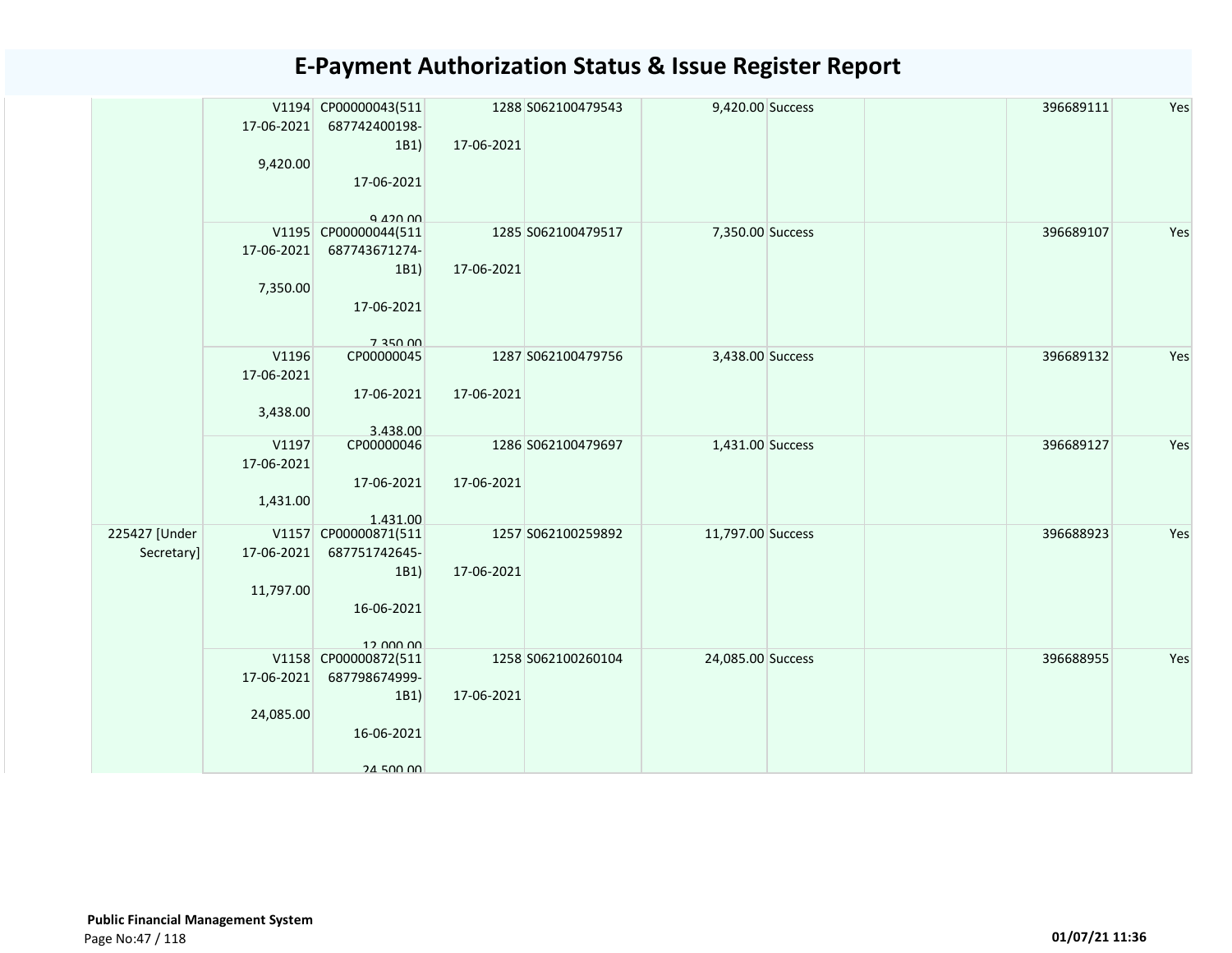|            | V1159 CP00000873(511                  |            | 1256 S062100260084 | 23,888.00 Success |  | 396688949 | Yes |
|------------|---------------------------------------|------------|--------------------|-------------------|--|-----------|-----|
| 17-06-2021 | 687787964113-                         |            |                    |                   |  |           |     |
|            | 1B1                                   | 17-06-2021 |                    |                   |  |           |     |
| 23,888.00  |                                       |            |                    |                   |  |           |     |
|            | 16-06-2021                            |            |                    |                   |  |           |     |
|            | 24 300 00                             |            |                    |                   |  |           |     |
|            | V1160 CP00000874(511                  |            | 1255 S062100260006 | 19,661.00 Success |  | 396688943 | Yes |
| 17-06-2021 | 687716243410-                         |            |                    |                   |  |           |     |
|            | 1B1)                                  | 17-06-2021 |                    |                   |  |           |     |
| 19,661.00  |                                       |            |                    |                   |  |           |     |
|            | 16-06-2021                            |            |                    |                   |  |           |     |
|            |                                       |            |                    |                   |  |           |     |
|            | 20 000 00                             |            |                    |                   |  |           | Yes |
| 17-06-2021 | V1161 CP00000875(511<br>687766903472- |            | 1254 S062100259901 | 13,763.00 Success |  | 396688927 |     |
|            | 1B1)                                  | 17-06-2021 |                    |                   |  |           |     |
| 13,763.00  |                                       |            |                    |                   |  |           |     |
|            | 16-06-2021                            |            |                    |                   |  |           |     |
|            |                                       |            |                    |                   |  |           |     |
|            | 14 000 00                             |            |                    |                   |  |           |     |
|            | V1162 CP00000876(511                  |            | 1253 S062100259985 | 19,660.00 Success |  | 396688939 | Yes |
| 17-06-2021 | 687740260485-                         |            |                    |                   |  |           |     |
|            | 1B1)                                  | 17-06-2021 |                    |                   |  |           |     |
| 19,660.00  | 16-06-2021                            |            |                    |                   |  |           |     |
|            |                                       |            |                    |                   |  |           |     |
|            | 19 999 00                             |            |                    |                   |  |           |     |
|            | V1163 CP00000877(511                  |            | 1252 S062100259914 | 18,678.00 Success |  | 396688931 | Yes |
| 17-06-2021 | 687784264934-                         |            |                    |                   |  |           |     |
|            | 1B1)                                  | 17-06-2021 |                    |                   |  |           |     |
| 18,678.00  |                                       |            |                    |                   |  |           |     |
|            | 16-06-2021                            |            |                    |                   |  |           |     |
|            | 19 000 00                             |            |                    |                   |  |           |     |
|            | V1164 CP00000878(511                  |            | 1251 S062100257890 | 4,914.00 Success  |  | 396688909 | Yes |
| 17-06-2021 | 687746574468-                         |            |                    |                   |  |           |     |
|            | 1B1)                                  | 17-06-2021 |                    |                   |  |           |     |
| 4,914.00   |                                       |            |                    |                   |  |           |     |
|            | 16-06-2021                            |            |                    |                   |  |           |     |
|            |                                       |            |                    |                   |  |           |     |
|            | 4 999 NO                              |            |                    |                   |  |           |     |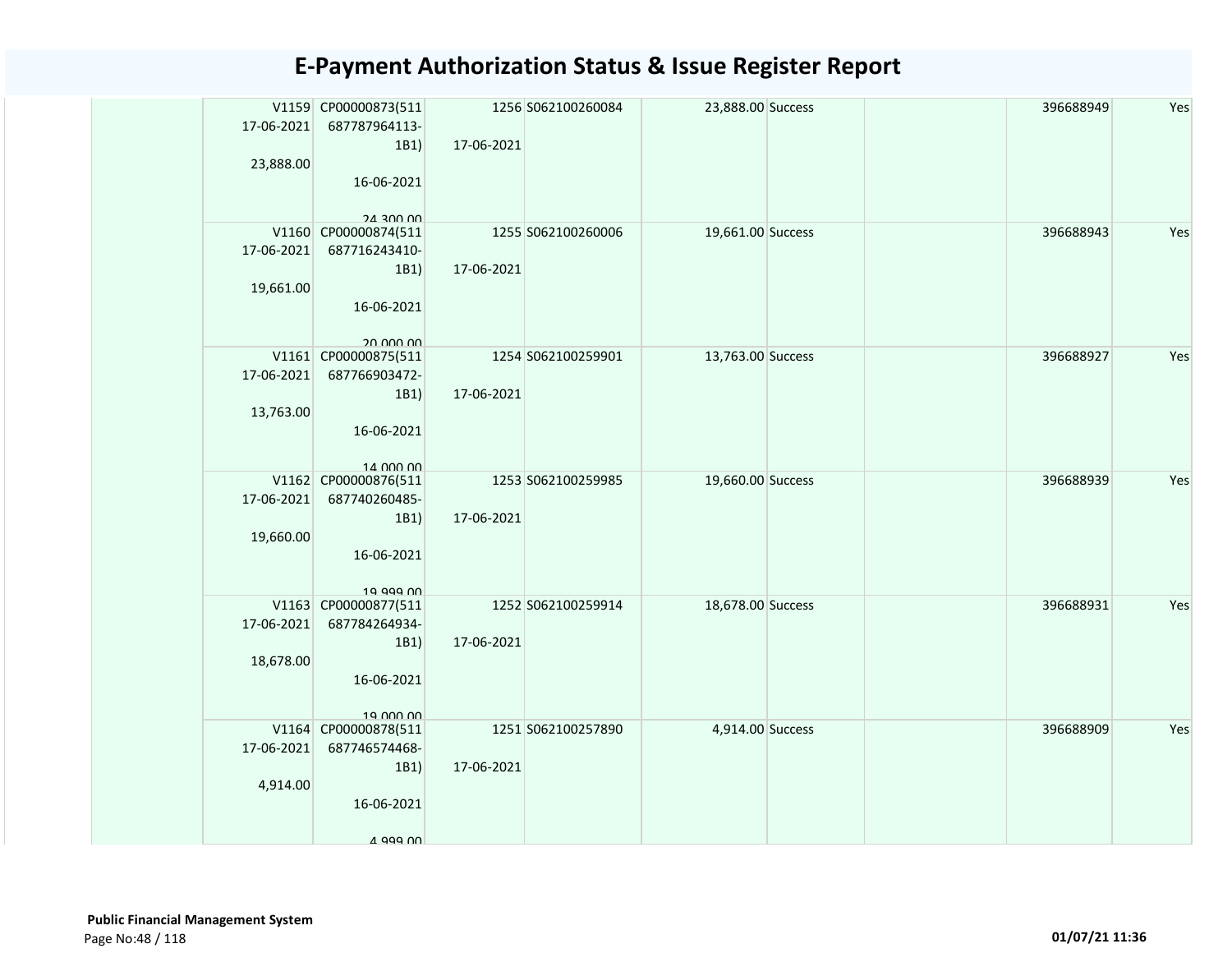| 17-06-2021<br>1,769.00   | V1165 CP00000879(511<br>687731973963-<br>1B1)<br>16-06-2021                        | 17-06-2021 | 1250 S062100260115 | 1,769.00 Success   |                | 396688961 | Yes |
|--------------------------|------------------------------------------------------------------------------------|------------|--------------------|--------------------|----------------|-----------|-----|
| 17-06-2021<br>197.00     | 1.800.00<br>V1166 CP00000880(511<br>687796609945-<br>1B1)<br>16-06-2021            | 17-06-2021 | 1249 S062100257924 |                    | 197.00 Success | 396688912 | Yes |
| 17-06-2021<br>18,678.00  | 200.00<br>V1167 CP00000881(511<br>687788756321-<br>1B1)<br>16-06-2021<br>19 000 00 | 17-06-2021 | 1248 S062100259934 | 18,678.00 Success  |                | 396688936 | Yes |
| 17-06-2021<br>196.00     | V1168 CP00000882(511<br>687729164963-<br>1B1)<br>16-06-2021<br>20000               | 17-06-2021 | 1247 S062100259826 |                    | 196.00 Success | 396688915 | Yes |
| 17-06-2021<br>295.00     | V1169 CP00000883(511<br>687760254698-<br>1B1)<br>16-06-2021<br>300.00              | 17-06-2021 | 1246 S062100259849 |                    | 295.00 Success | 396688921 | Yes |
| 17-06-2021<br>300,000.00 | V1171 CP00000889(GPF<br>$_2$ 202106045)<br>17-06-2021<br>300,000,00                | 17-06-2021 | 1278 S062100479441 | 300,000.00 Success |                | 396689095 | Yes |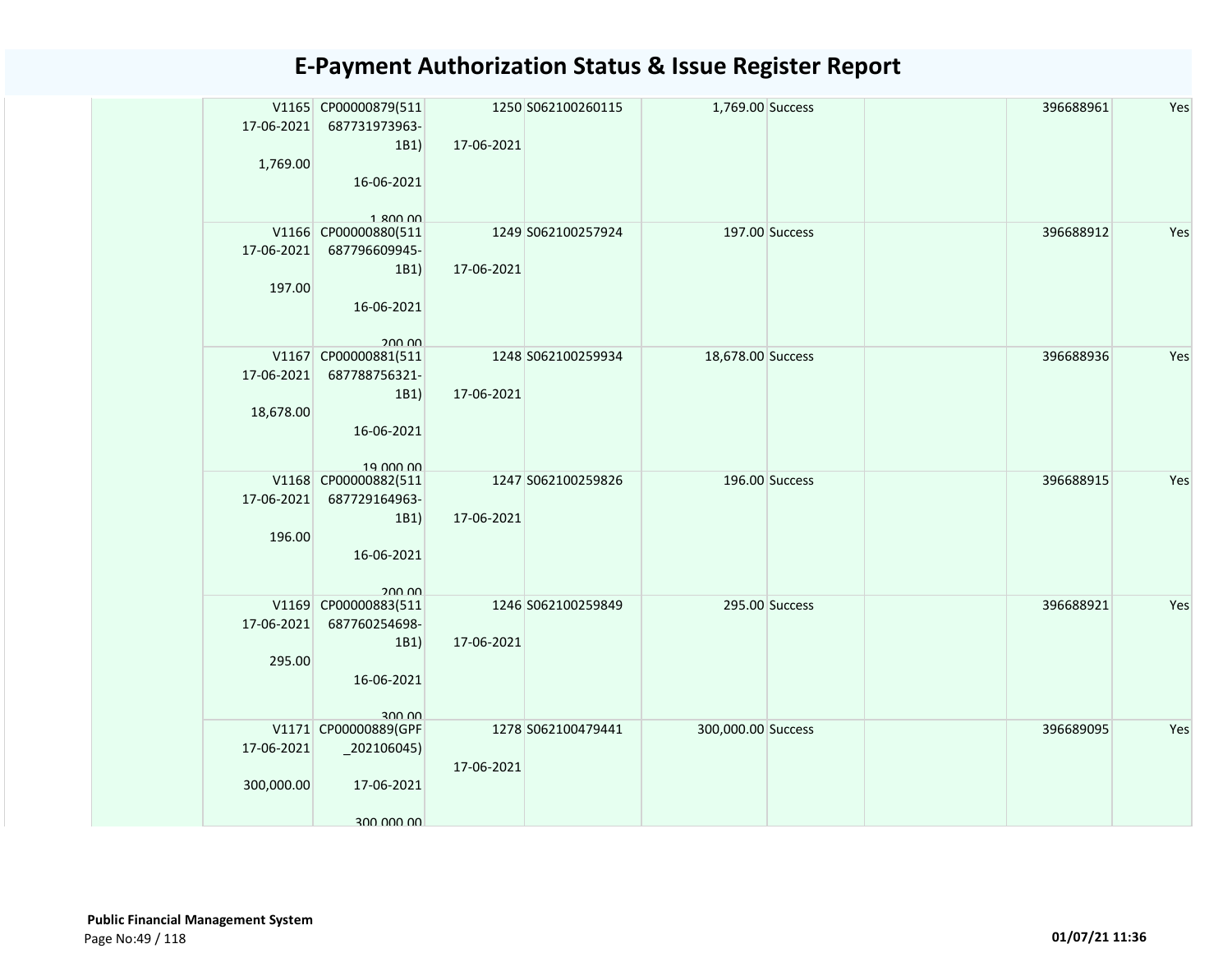|            | V1172 CP00000890(511             |            | 1269 S062100262613 | 1,473.00 Success  |  | 396688992 | Yes |
|------------|----------------------------------|------------|--------------------|-------------------|--|-----------|-----|
| 17-06-2021 | 687796033518-<br>1B1)            | 17-06-2021 |                    |                   |  |           |     |
| 1,473.00   |                                  |            |                    |                   |  |           |     |
|            | 17-06-2021                       |            |                    |                   |  |           |     |
|            |                                  |            |                    |                   |  |           |     |
|            | 150000                           |            |                    |                   |  |           |     |
|            | V1173 CP00000891(511             |            | 1270 S062100262585 | 4,424.00 Success  |  | 396688989 | Yes |
| 17-06-2021 | 687762257432-                    |            |                    |                   |  |           |     |
|            | 1B1)                             | 17-06-2021 |                    |                   |  |           |     |
| 4,424.00   |                                  |            |                    |                   |  |           |     |
|            | 17-06-2021                       |            |                    |                   |  |           |     |
|            | $A$ 500 00                       |            |                    |                   |  |           |     |
|            | V1174 CP00000892(511             |            | 1271 S062100267310 | 1,327.00 Success  |  | 396689012 | Yes |
| 17-06-2021 | 687764161544-                    |            |                    |                   |  |           |     |
|            | 1B1)                             | 17-06-2021 |                    |                   |  |           |     |
| 1,327.00   |                                  |            |                    |                   |  |           |     |
|            | 17-06-2021                       |            |                    |                   |  |           |     |
|            |                                  |            |                    |                   |  |           |     |
|            | 1 350 00<br>V1175 CP00000893(GPF |            | 1277 S062100459160 | 80,000.00 Success |  | 396689092 | Yes |
| 17-06-2021 | $_2$ 202106046)                  |            |                    |                   |  |           |     |
|            |                                  | 17-06-2021 |                    |                   |  |           |     |
| 80,000.00  | 17-06-2021                       |            |                    |                   |  |           |     |
|            |                                  |            |                    |                   |  |           |     |
|            | 80.000.00                        |            |                    |                   |  |           |     |
|            | V1176 CP00000894(511             |            | 1272 S062100267324 | 10,275.00 Success |  | 396689020 | Yes |
| 17-06-2021 | 687744272881-                    |            |                    |                   |  |           |     |
|            | 1B1)                             | 17-06-2021 |                    |                   |  |           |     |
| 10,275.00  |                                  |            |                    |                   |  |           |     |
|            | 17-06-2021                       |            |                    |                   |  |           |     |
|            | 10 452 00                        |            |                    |                   |  |           |     |
|            | V1177 CP00000895(511             |            | 1273 S062100267367 | 11,785.00 Success |  | 396689027 | Yes |
| 17-06-2021 | 687773055226-                    |            |                    |                   |  |           |     |
|            | 1B1)                             | 17-06-2021 |                    |                   |  |           |     |
| 11,785.00  |                                  |            |                    |                   |  |           |     |
|            | 17-06-2021                       |            |                    |                   |  |           |     |
|            |                                  |            |                    |                   |  |           |     |
|            | 11 999 00                        |            |                    |                   |  |           |     |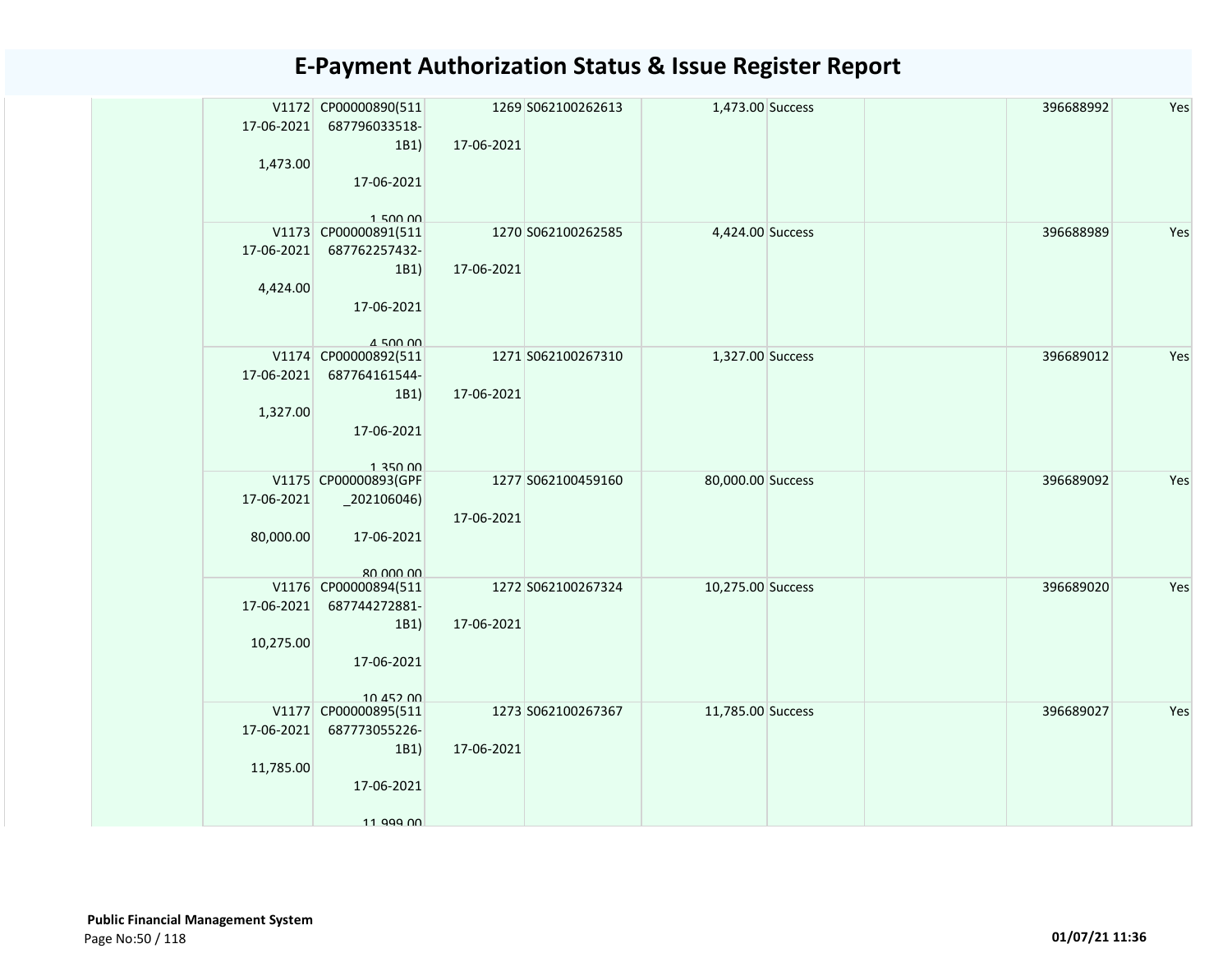| 17-06-2021              | V1178 CP00000896(511<br>687748133683-                                   |            | 1274 S062100268726       | 1,720.00 Success  |  | 396689032 | Yes |
|-------------------------|-------------------------------------------------------------------------|------------|--------------------------|-------------------|--|-----------|-----|
| 1,720.00                | 1B1)<br>17-06-2021                                                      | 17-06-2021 |                          |                   |  |           |     |
|                         |                                                                         |            |                          |                   |  |           |     |
| 17-06-2021<br>19,168.00 | 1 750 00<br>V1179 CP00000897(511<br>687731713867-<br>1B1)<br>17-06-2021 | 17-06-2021 | 1275 S062100269006       | 19,168.00 Success |  | 396689037 | Yes |
|                         | 19 198 00                                                               |            |                          |                   |  |           |     |
| 17-06-2021              | V1180 CP00000899(EFR<br>2021060004)                                     |            | 1279 S062100479644       | 27,000.00 Success |  | 396689124 | Yes |
|                         |                                                                         |            | 17-06-2021 S062100479645 | 27,000.00 Success |  | 396689125 | Yes |
| 54.000.00               | 17-06-2021<br>CP00000886<br>V1181                                       |            | 1259 S062100479782       | 9,608.00 Success  |  | 396689136 | Yes |
| 17-06-2021<br>9,608.00  | 17-06-2021<br>9.608.00                                                  | 17-06-2021 |                          |                   |  |           |     |
| 17-06-2021<br>3,420.00  | V1182<br>CP00000885<br>16-06-2021                                       | 17-06-2021 | 1263 S062100262349       | 3,420.00 Success  |  | 396688982 | Yes |
|                         | 3.420.00                                                                |            |                          |                   |  |           |     |
| 17-06-2021<br>3,750.00  | V1183<br>CP00000884<br>16-06-2021<br>3.750.00                           | 17-06-2021 | 1262 S062100264030       | 3,750.00 Success  |  | 396688999 | Yes |
| 17-06-2021<br>2,696.00  | V1184<br>CP00000887<br>17-06-2021                                       | 17-06-2021 | 1260 S062100264132       | 2,696.00 Success  |  | 396689007 | Yes |
| 17-06-2021<br>1,559.00  | 2.696.00<br>V1185<br>CP00000888<br>17-06-2021<br>1.559.00               | 17-06-2021 | 1261 S062100262486       | 1,559.00 Success  |  | 396688984 | Yes |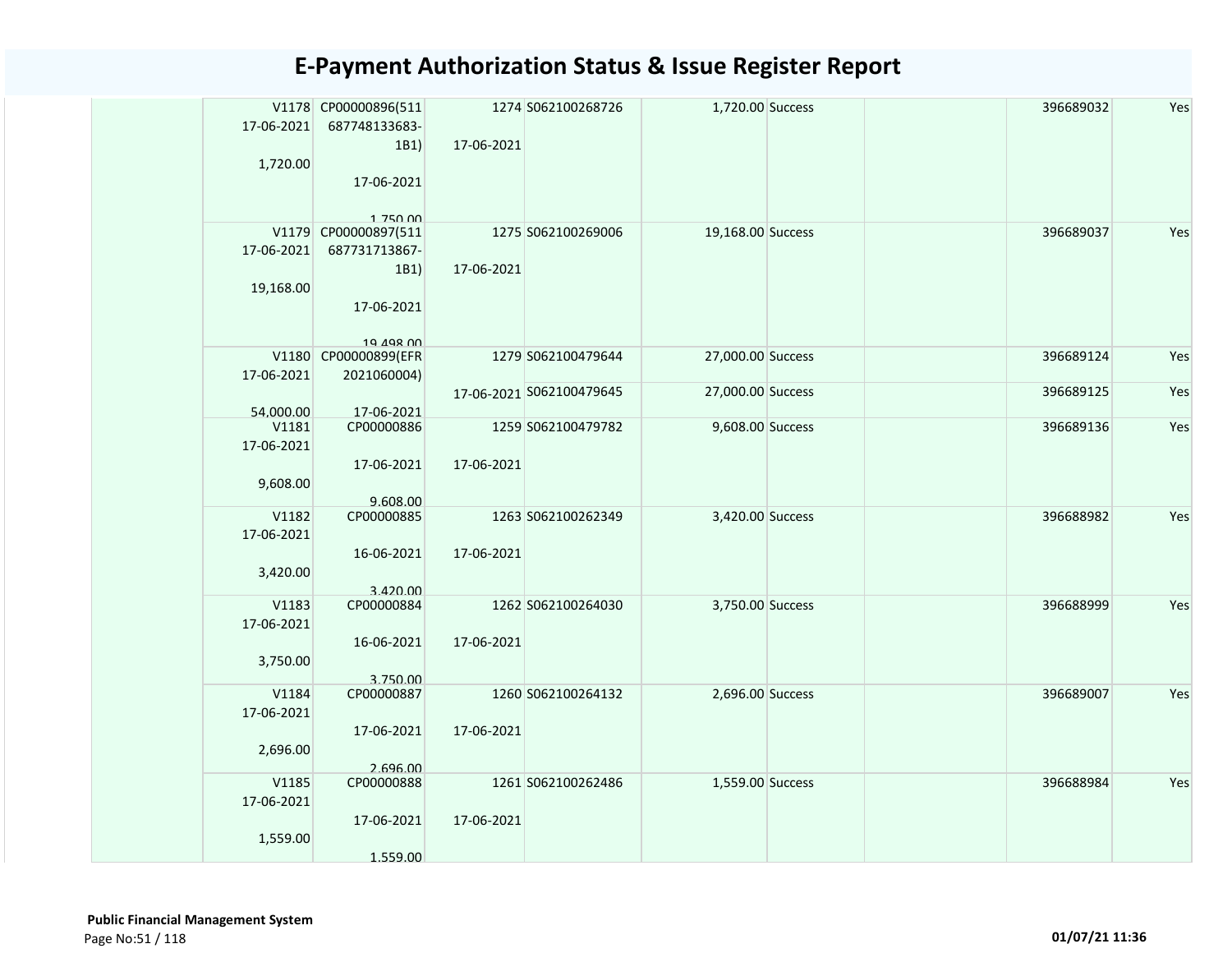|    | 225428 [Section<br>Officer]                                              | V1186<br>17-06-2021<br>157,137.00 | CP00000061<br>17-06-2021                                    | 17-06-2021 | 1265 S062100262236 | 157,137.00 Success  |  | 396688974 | Yes |
|----|--------------------------------------------------------------------------|-----------------------------------|-------------------------------------------------------------|------------|--------------------|---------------------|--|-----------|-----|
|    |                                                                          | V1187<br>17-06-2021<br>71,817.00  | 163.167.00<br>CP00000060<br>17-06-2021<br>74.573.00         | 17-06-2021 | 1267 S062100260204 | 71,817.00 Success   |  | 396688968 | Yes |
|    |                                                                          | V1188<br>17-06-2021<br>24,271.00  | CP00000062<br>17-06-2021<br>25.204.00                       | 17-06-2021 | 1266 S062100260186 | 24,271.00 Success   |  | 396688966 | Yes |
|    |                                                                          | V1189<br>17-06-2021<br>101,976.00 | CP00000059<br>17-06-2021<br>105.889.00                      | 17-06-2021 | 1268 S062100260255 | 101,976.00 Success  |  | 396688970 | Yes |
|    | 225429 [Section<br>Officer]                                              | 17-06-2021<br>6,507,159.00        | V1156 CP00000091(GPF<br>$_2$ 02106003)<br>14-06-2021        | 16-06-2021 | 1233 S062100369744 | 6,507,159.00 Issued |  |           | Yes |
| 11 | <b>Issue Date: 18-06-2021</b>                                            |                                   | 6 507 159 00                                                |            |                    | 18,822,418.00       |  |           |     |
|    | 206886 [Asst<br>Administrative<br>Officer Copyright<br>Office New Delhi] | 18-06-2021<br>114,766.00          | V1211 CP00000026(202<br>106001)<br>17-06-2021<br>278 286 00 | 18-06-2021 | 1311 S062100632927 | 114,766.00 Success  |  | 565614483 | Yes |
|    |                                                                          | V1216<br>18-06-2021<br>37,282.00  | CP00000024<br>17-06-2021<br>38.590.00                       | 18-06-2021 | 1309 S062100637506 | 37,282.00 Success   |  | 411288052 | Yes |
|    |                                                                          | V1217<br>18-06-2021<br>34,626.00  | CP00000025<br>17-06-2021<br>35.998.00                       | 18-06-2021 | 1310 S062100637385 | 34,626.00 Success   |  | 411287830 | Yes |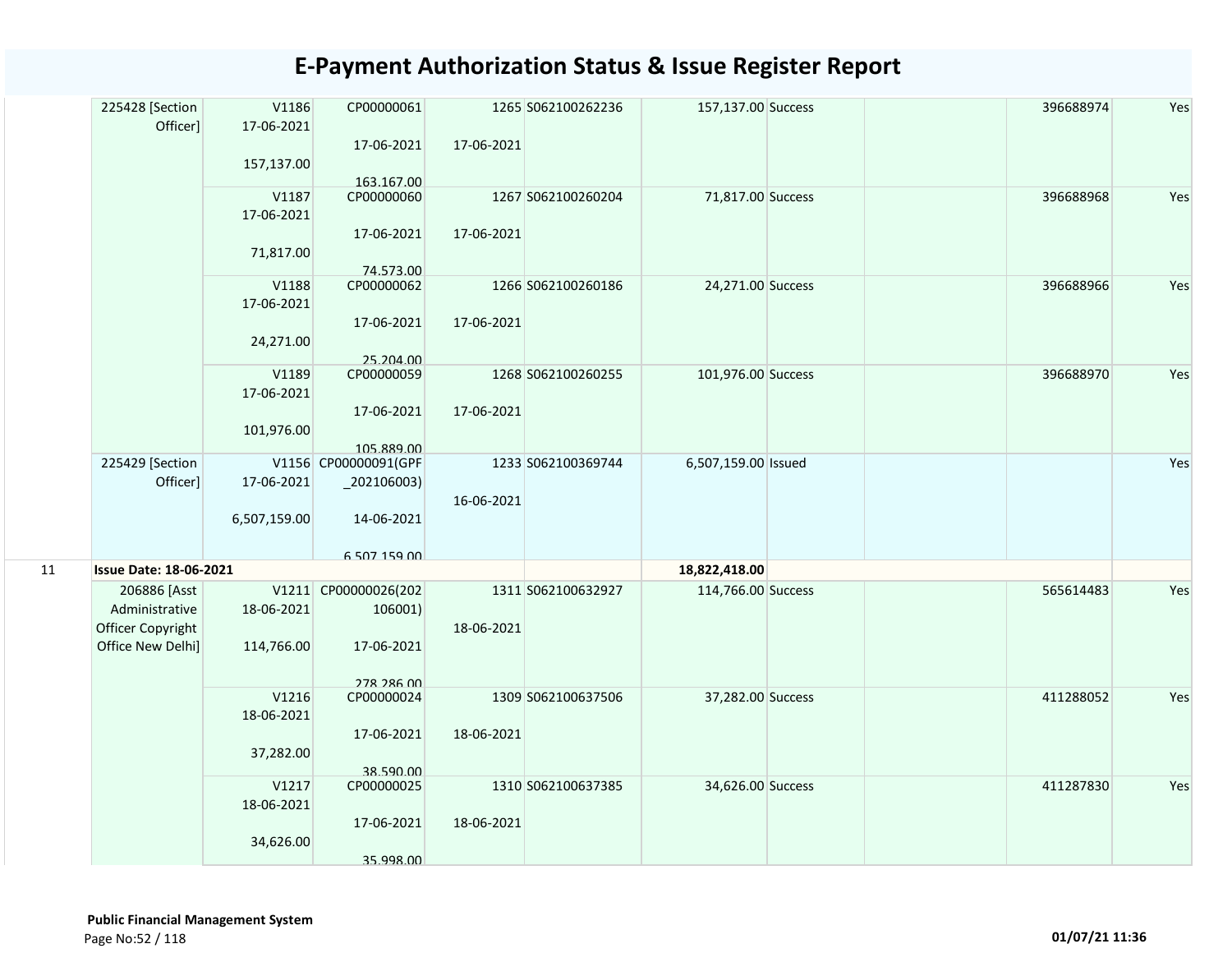|                             | V1218<br>18-06-2021<br>3,335.00  | CP00000022<br>17-06-2021<br>3.335.00                                            | 18-06-2021 | 1307 S062100636151 | 3,335.00 Success   | 411285405 | Yes |
|-----------------------------|----------------------------------|---------------------------------------------------------------------------------|------------|--------------------|--------------------|-----------|-----|
|                             | V1219<br>18-06-2021<br>7,074.00  | CP00000027<br>17-06-2021<br>7.074.00                                            | 18-06-2021 | 1312 S062100636174 | 7,074.00 Success   | 411287617 | Yes |
| 225427 [Under<br>Secretary] | V1198<br>18-06-2021<br>21,204.00 | CP00000909<br>18-06-2021<br>21.204.00                                           | 18-06-2021 | 1299 S062100635681 | 21,204.00 Success  | 411285211 | Yes |
|                             | V1199<br>18-06-2021<br>5,760.00  | CP00000910<br>18-06-2021<br>5.760.00                                            | 18-06-2021 | 1300 S062100632957 | 5,760.00 Success   | 411297520 | Yes |
|                             | V1200<br>18-06-2021<br>29,577.00 | CP00000911<br>18-06-2021<br>29.577.00                                           | 18-06-2021 | 1301 S062100635646 | 29,577.00 Success  | 411297734 | Yes |
|                             | V1201<br>18-06-2021<br>6,693.00  | CP00000912<br>18-06-2021<br>6.693.00                                            | 18-06-2021 | 1302 S062100632973 | 6,693.00 Success   | 411285008 | Yes |
|                             | 18-06-2021<br>44,235.00          | V1212 CP00000903(511<br>687731863825-<br>1B1)<br>18-06-2021<br><b>AA QQR NN</b> | 18-06-2021 | 1298 S062100631327 | 44,235.00 Success  | 411297314 | Yes |
|                             | 18-06-2021<br>150,000.00         | V1213 CP00000905(GPF<br>$_2$ 02106047)<br>18-06-2021<br>150.000.00              | 18-06-2021 | 1304 S062100631130 | 150,000.00 Success | 411284574 | Yes |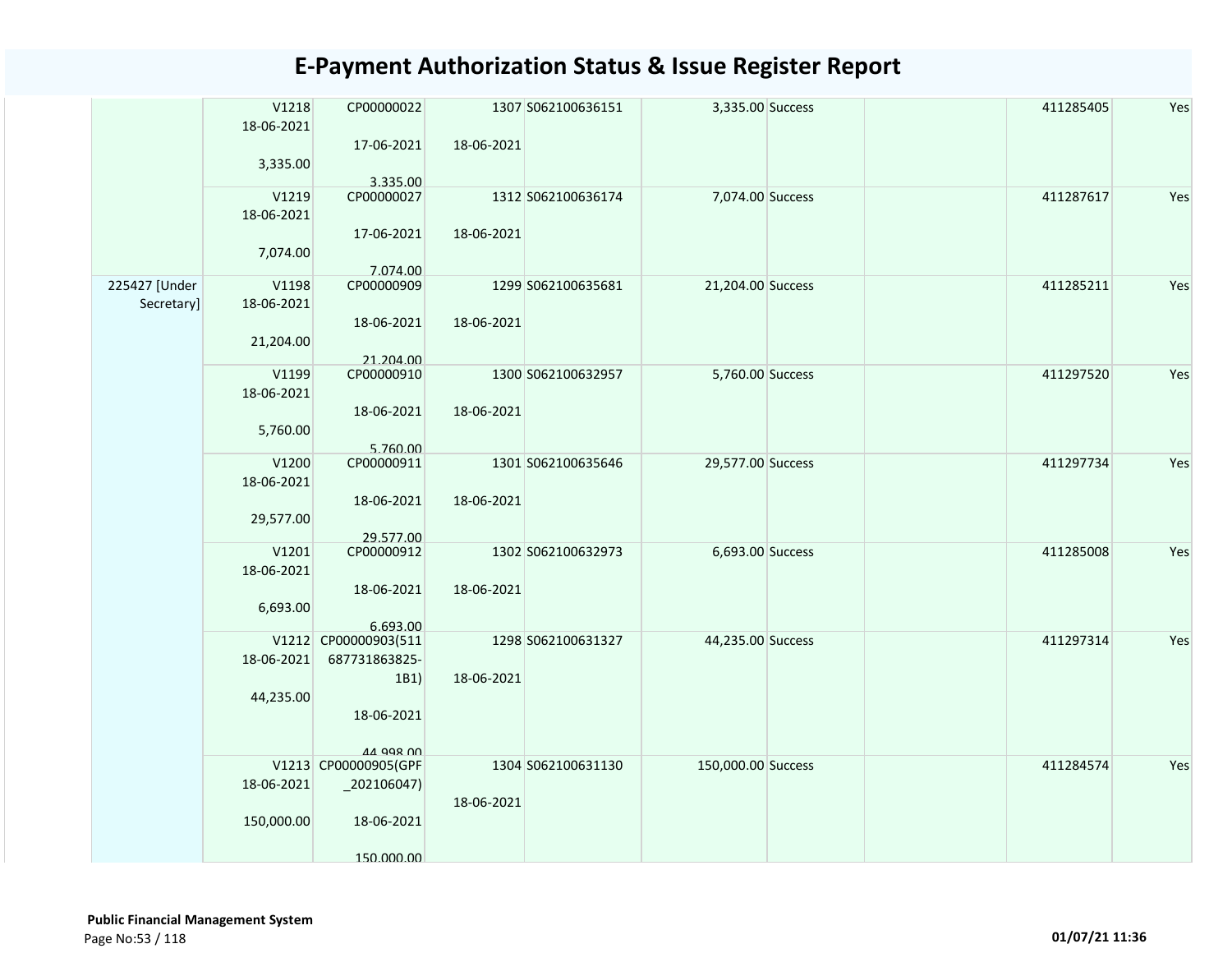|                 |              | V1214 CP00000906(GPF       |            | 1305 S062100631153       | 150,000.00 Success   | 411274437 | Yes |
|-----------------|--------------|----------------------------|------------|--------------------------|----------------------|-----------|-----|
|                 | 18-06-2021   | $_2$ 02106048)             |            |                          |                      |           |     |
|                 |              |                            | 18-06-2021 |                          |                      |           |     |
|                 | 150,000.00   | 18-06-2021                 |            |                          |                      |           |     |
|                 |              |                            |            |                          |                      |           |     |
|                 |              | 150.000.00                 |            |                          |                      |           |     |
|                 |              | V1215 CP00000908(EFR       |            | 1306 S062100631182       | 27,000.00 Success    | 411296669 | Yes |
|                 | 18-06-2021   | 2021060005)                |            |                          |                      |           |     |
|                 |              |                            | 18-06-2021 |                          |                      |           |     |
|                 | 27,000.00    | 18-06-2021                 |            |                          |                      |           |     |
|                 |              |                            |            |                          |                      |           |     |
|                 | V1220        | 27,000,00                  |            |                          |                      |           | Yes |
|                 |              | CP00000902                 |            | 1314 S062100530296       | 170,000.00 Success   | 411498502 |     |
|                 | 18-06-2021   |                            |            |                          |                      |           |     |
|                 |              | 17-06-2021                 | 18-06-2021 |                          |                      |           |     |
|                 | 170,000.00   |                            |            |                          |                      |           |     |
|                 | V1221        | 170.000.00<br>CP00000489   |            | 1241 S062100257764       | 1,003,860.00 Issued  |           | Yes |
|                 |              |                            |            |                          |                      |           |     |
|                 | 18-06-2021   |                            |            |                          |                      |           |     |
|                 |              | 17-05-2021                 | 17-06-2021 |                          |                      |           |     |
|                 | 1,003,860.00 |                            |            |                          |                      |           |     |
|                 | V1222        | 1.003.860.00<br>CP00000490 |            | 1240 S062100257824       | 1,022,612.00 Issued  |           | Yes |
|                 | 18-06-2021   |                            |            |                          |                      |           |     |
|                 |              | 17-05-2021                 | 17-06-2021 |                          |                      |           |     |
|                 | 1,022,612.00 |                            |            |                          |                      |           |     |
|                 |              | 1.022.612.00               |            |                          |                      |           |     |
|                 | V1227        | CP00000900                 |            | 1315 S062100530460       | 3,731,332.00 Success | 411690028 | Yes |
|                 | 18-06-2021   |                            |            |                          |                      |           |     |
|                 |              | 17-06-2021                 | 18-06-2021 |                          |                      |           |     |
|                 | 3,731,332.00 |                            |            |                          |                      |           |     |
|                 |              | 3.731.332.00               |            |                          |                      |           |     |
| 225428 [Section |              | V1205 CP00000063(202       |            | 1292 S062100632711       | 102,134.00 Success   | 565614458 | Yes |
| Officer]        | 18-06-2021   | 106007)                    |            |                          |                      |           |     |
|                 |              |                            |            | 18-06-2021 S062100632712 | 75,618.00 Success    | 565614459 | Yes |
|                 | 452,367.00   | 17-06-2021                 |            |                          |                      |           |     |
|                 |              |                            |            | S062100632713            | 49,964.00 Success    | 565614460 | Yes |
|                 |              | 523,209.00                 |            |                          |                      |           |     |
|                 |              |                            |            | S062100632714            | 48,211.00 Success    | 565614461 | Yes |
|                 |              |                            |            |                          |                      |           |     |
|                 |              |                            |            | S062100632715            | 42,205.00 Success    | 565614462 | Yes |
|                 |              |                            |            |                          |                      |           |     |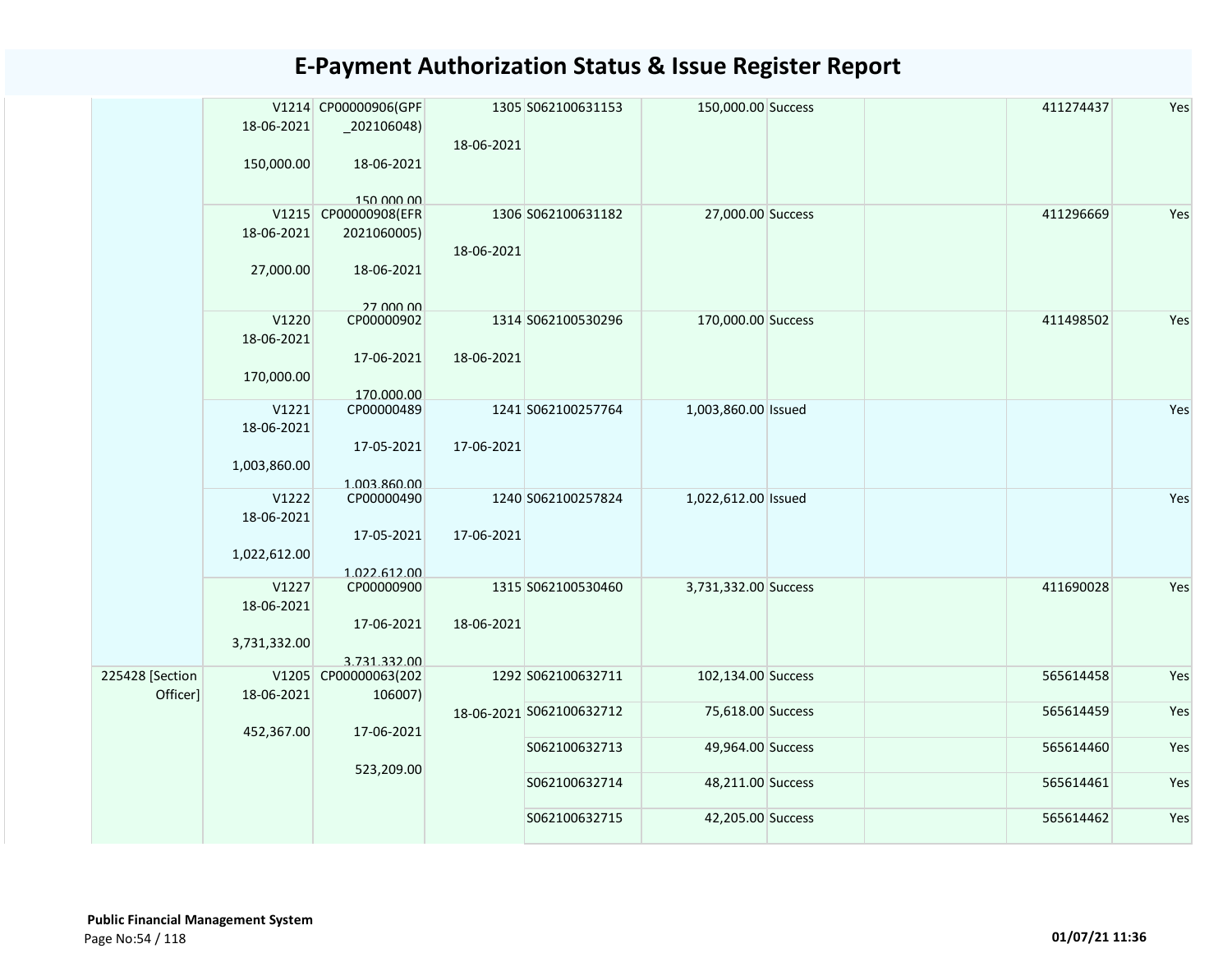|                     |                                 | S062100632716            | 44,144.00 Success  | 565614463 | Yes |
|---------------------|---------------------------------|--------------------------|--------------------|-----------|-----|
|                     |                                 | S062100632717            | 90,091.00 Success  | 565614464 | Yes |
| 18-06-2021          | V1206 CP00000064(202<br>106006) | 1293 S062100632765       | 31,412.00 Success  | 565614468 | Yes |
| 1,281,387.00        | 17-06-2021                      | 18-06-2021 S062100632766 | 86,848.00 Success  | 565614469 | Yes |
|                     | 2,251,027.00                    | S062100632767            | 172,724.00 Success | 565614470 | Yes |
|                     |                                 | S062100632768            | 136,172.00 Success | 565614471 | Yes |
|                     |                                 | S062100632769            | 94,112.00 Success  | 565614472 | Yes |
|                     |                                 | S062100632770            | 86,050.00 Success  | 565614473 | Yes |
|                     |                                 | S062100632771            | 87,832.00 Success  | 565614474 | Yes |
|                     |                                 | S062100632772            | 70,012.00 Success  | 565614475 | Yes |
|                     |                                 | S062100632773            | 92,970.00 Success  | 565614476 | Yes |
|                     |                                 | S062100632774            | 74,305.00 Success  | 565614477 | Yes |
|                     |                                 | S062100632775            | 67,445.00 Success  | 565614478 | Yes |
|                     |                                 | S062100632776            | 54,025.00 Success  | 565614479 | Yes |
|                     |                                 | S062100632777            | 164,194.00 Success | 565614480 | Yes |
|                     |                                 | S062100632778            | 63,286.00 Success  | 565614481 | Yes |
| 18-06-2021          | V1207 CP00000065(202<br>106002) | 1294 S062100632592       | 53,044.00 Success  | 565614433 | Yes |
| 104.575.00          | 17-06-2021                      | 18-06-2021 S062100632593 | 51,531.00 Success  | 565614435 | Yes |
| 18-06-2021          | V1208 CP00000066(202<br>106003) | 1295 S062100632600       | 28,122.00 Success  | 565614440 | Yes |
| 65.190.00           | 17-06-2021                      | 18-06-2021 S062100632601 | 37,068.00 Success  | 565614441 | Yes |
| V1209<br>18-06-2021 | CP00000067(202<br>106004)       | 1296 S062100632673       | 42,858.00 Success  | 565614444 | Yes |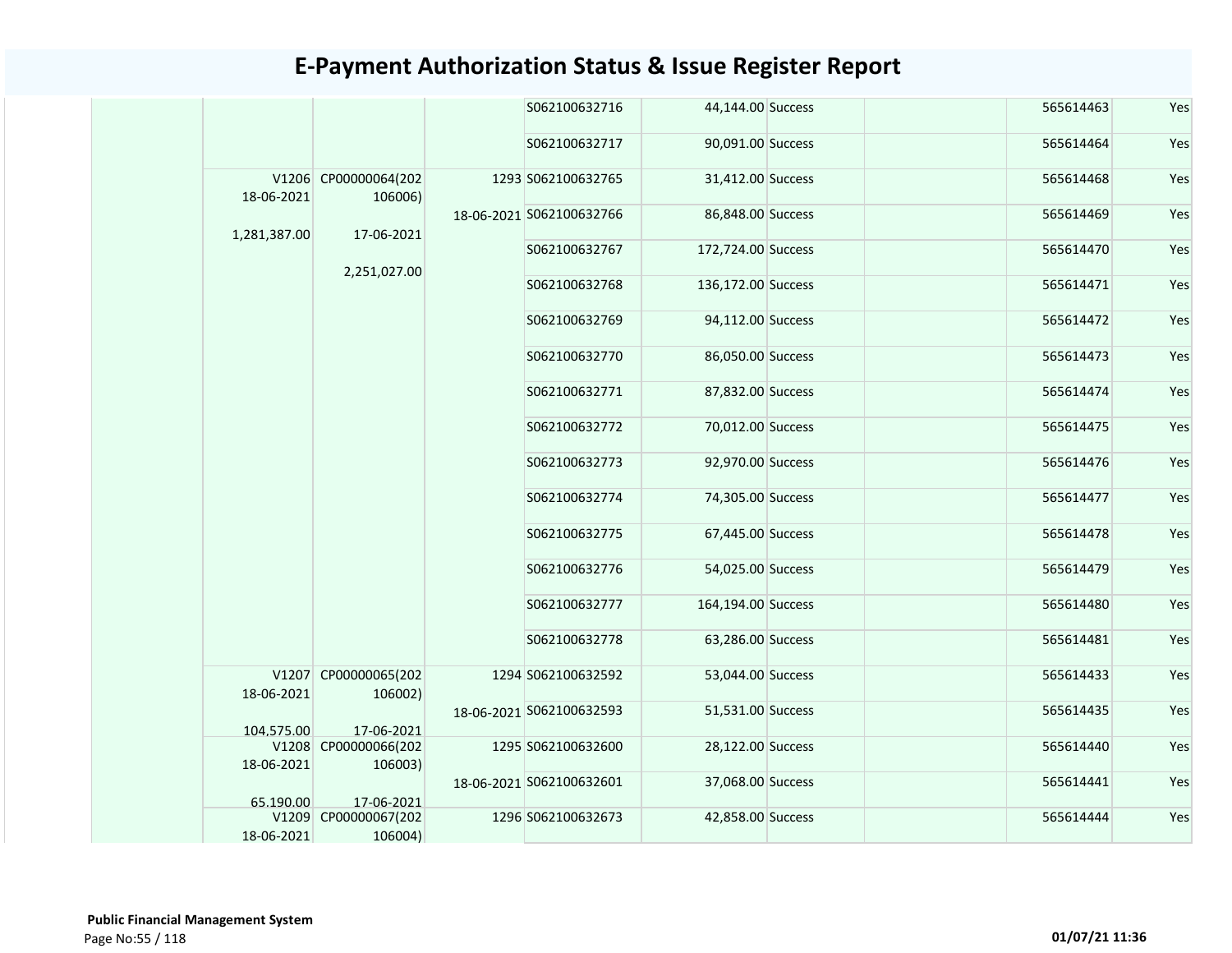|                 | 270,023.00 | 17-06-2021                        |            | 18-06-2021 S062100632674 | 8,896.00 Success  | 565614445 | Yes |
|-----------------|------------|-----------------------------------|------------|--------------------------|-------------------|-----------|-----|
|                 |            |                                   |            | S062100632675            | 10,634.00 Success | 565614446 | Yes |
|                 |            | 473,837.00                        |            | S062100632676            | 33,282.00 Success | 565614447 | Yes |
|                 |            |                                   |            | S062100632677            | 44,608.00 Success | 565614449 | Yes |
|                 |            |                                   |            | S062100632678            | 20,833.00 Success | 565614450 | Yes |
|                 |            |                                   |            | S062100632679            | 42,328.00 Success | 565614451 | Yes |
|                 |            |                                   |            | S062100632680            | 34,462.00 Success | 565614452 | Yes |
|                 |            |                                   |            | S062100632681            | 32,122.00 Success | 565614453 | Yes |
|                 | 18-06-2021 | V1210 CP00000068(202<br>106001)   | 18-06-2021 | 1297 S062100632585       | 55,071.00 Success | 565614426 | Yes |
|                 | 55,071.00  | 17-06-2021                        |            |                          |                   |           |     |
| 225429 [Section |            | 58 231 00<br>V1202 CP00000094(511 |            | 1289 S062100631256       | 23,121.00 Success | 411296879 | Yes |
| Officer]        | 18-06-2021 | 687719259962-<br>1B1              | 18-06-2021 |                          |                   |           |     |
|                 | 23,121.00  |                                   |            |                          |                   |           |     |
|                 |            | 16-06-2021                        |            |                          |                   |           |     |
|                 |            | 23 520 00<br>V1203 CP00000095(511 |            | 1290 S062100631270       | 11,890.00 Success | 411284791 | Yes |
|                 | 18-06-2021 | 687715958312-                     |            |                          |                   |           |     |
|                 |            | 1B1                               | 18-06-2021 |                          |                   |           |     |
|                 | 11,890.00  |                                   |            |                          |                   |           |     |
|                 |            | 16-06-2021                        |            |                          |                   |           |     |
|                 |            | 12.100.00                         |            |                          |                   |           |     |
|                 |            | V1204 CP00000096(511              |            | 1291 S062100631291       | 24,455.00 Success | 411297098 | Yes |
|                 | 18-06-2021 | 687796368477-                     |            |                          |                   |           |     |
|                 | 24,455.00  | 1B1                               | 18-06-2021 |                          |                   |           |     |
|                 |            | 16-06-2021                        |            |                          |                   |           |     |
|                 |            | $24$ ann nn                       |            |                          |                   |           |     |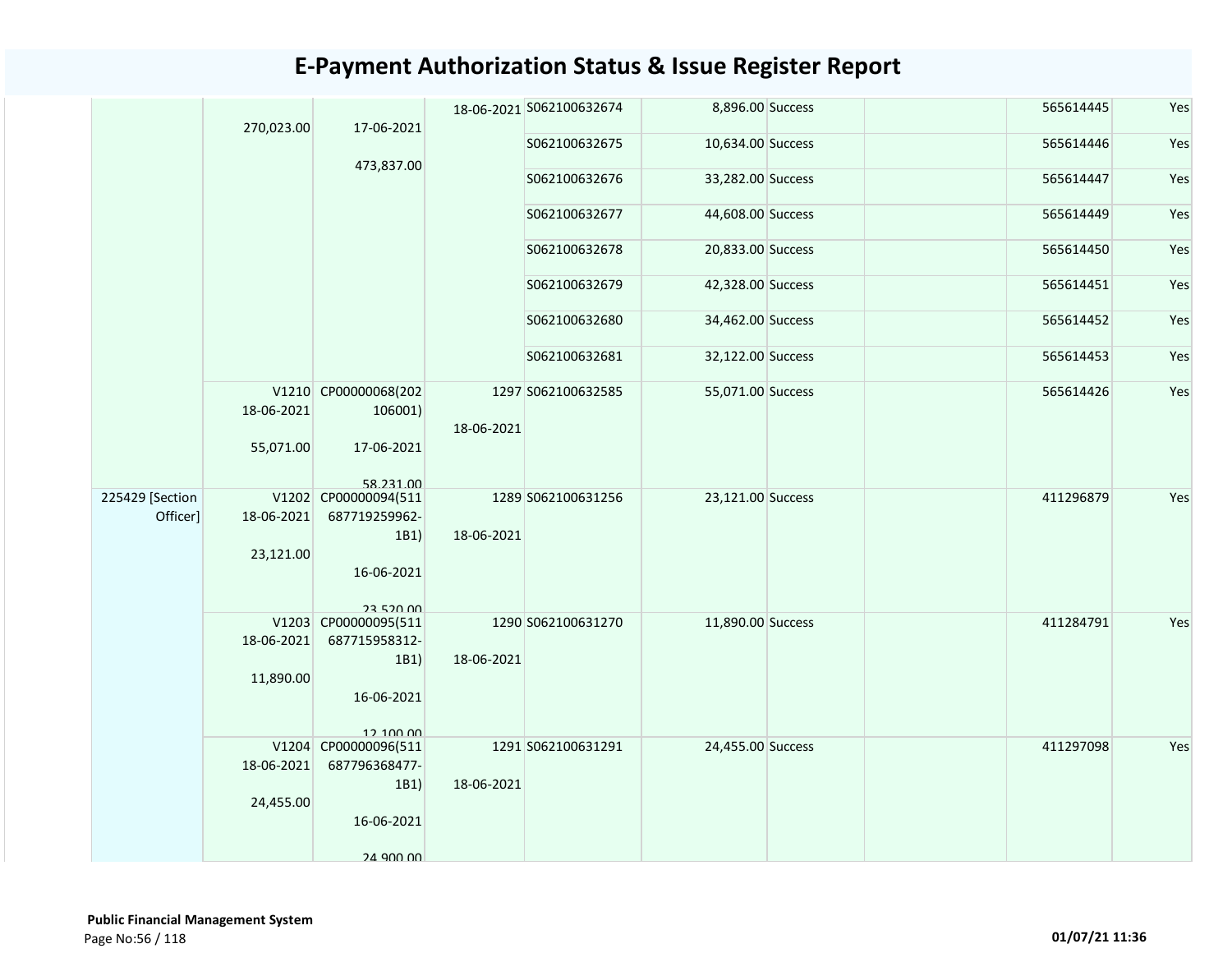|    |                               | V1223<br>18-06-2021<br>1,758,686.00 | CP00000058<br>17-05-2021<br>1.758.686.00 | 17-06-2021 | 1243 S062100257857 | 1,758,686.00 Issued |  |           | Yes |
|----|-------------------------------|-------------------------------------|------------------------------------------|------------|--------------------|---------------------|--|-----------|-----|
|    |                               | V1224<br>18-06-2021<br>1,791,537.00 | CP00000059<br>17-05-2021<br>1.791.537.00 | 17-06-2021 | 1242 S062100257873 | 1,791,537.00 Issued |  |           | Yes |
|    |                               | V1225<br>18-06-2021<br>2,000,000.00 | CP00000065<br>24-05-2021<br>2.000.000.00 | 17-06-2021 | 1245 S062100257701 | 2,000,000.00 Issued |  |           | Yes |
|    |                               | V1226<br>18-06-2021<br>4,424,760.00 | CP00000066<br>24-05-2021<br>4.424.760.00 | 17-06-2021 | 1244 S062100257733 | 4,424,760.00 Issued |  |           | Yes |
| 12 | <b>Issue Date: 22-06-2021</b> |                                     |                                          |            |                    | 1,418,178,751.00    |  |           |     |
|    | 225427 [Under<br>Secretary]   | V1228<br>22-06-2021<br>709,929.00   | CP00000488<br>17-05-2021<br>709.929.00   | 21-06-2021 | 1318 S062100571345 | 709,929.00 Issued   |  |           | Yes |
|    |                               | V1229<br>22-06-2021<br>654,674.00   | CP00000870<br>16-06-2021<br>654.674.00   | 21-06-2021 | 1317 S062100571299 | 654,674.00 Issued   |  |           | Yes |
|    |                               | V1231<br>22-06-2021<br>24,510.00    | CP00000904<br>18-06-2021<br>24.510.00    | 21-06-2021 | 1332 S062100595255 | 24,510.00 Success   |  | 466099909 | Yes |
|    |                               | V1232<br>22-06-2021<br>324,906.00   | CP00000917<br>18-06-2021<br>330.507.00   | 21-06-2021 | 1324 S062100594730 | 324,906.00 Success  |  | 466088917 | Yes |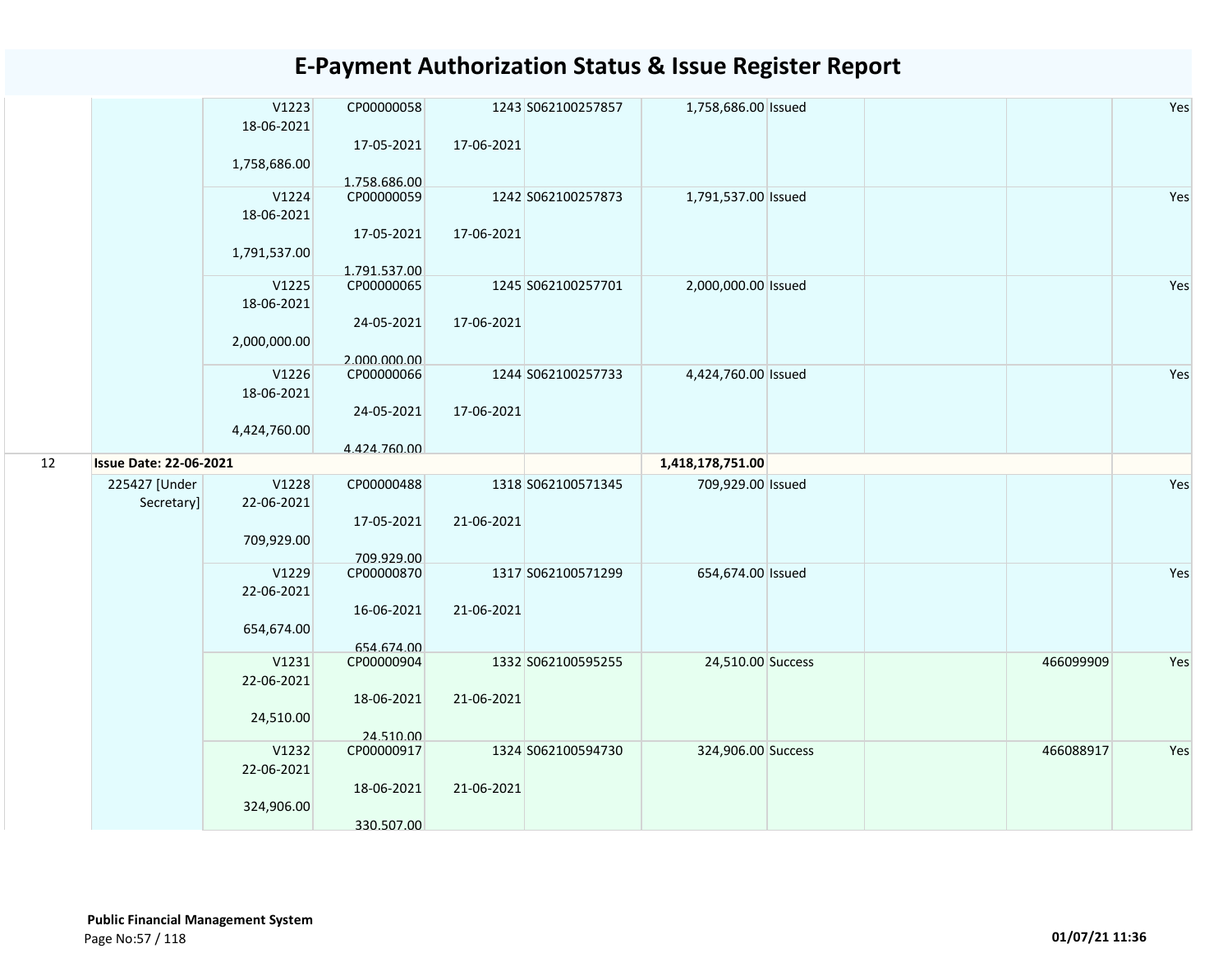| V1233<br>22-06-2021 | CP00000921                           |            | 1329 S062100594916 | 205,798.00 Success   | 466099813 | Yes |
|---------------------|--------------------------------------|------------|--------------------|----------------------|-----------|-----|
|                     | 18-06-2021                           | 21-06-2021 |                    |                      |           |     |
| 205,798.00          | 209.998.00                           |            |                    |                      |           |     |
| V1234               | CP00000916                           |            | 1323 S062100594727 | 111,014.00 Success   | 466088817 | Yes |
| 22-06-2021          |                                      |            |                    |                      |           |     |
|                     | 18-06-2021                           | 21-06-2021 |                    |                      |           |     |
| 111,014.00          |                                      |            |                    |                      |           |     |
|                     | 113.280.00                           |            |                    |                      |           |     |
|                     | V1236 CP00000918(511                 |            | 1326 S062100594818 | 20,551.00 Success    | 466089007 | Yes |
| 22-06-2021          | 687718029111-                        |            |                    |                      |           |     |
|                     | 1B1)                                 | 21-06-2021 |                    |                      |           |     |
| 20,551.00           |                                      |            |                    |                      |           |     |
|                     | 18-06-2021                           |            |                    |                      |           |     |
|                     |                                      |            |                    |                      |           |     |
|                     | 20.970.00                            |            |                    |                      |           |     |
|                     | V1237 CP00000919(511                 |            | 1327 S062100594864 | 8,379.00 Success     | 466089125 | Yes |
| 22-06-2021          | 687777201293-                        |            |                    |                      |           |     |
|                     | 1B1)                                 | 21-06-2021 |                    |                      |           |     |
| 8,379.00            |                                      |            |                    |                      |           |     |
|                     | 18-06-2021                           |            |                    |                      |           |     |
|                     |                                      |            |                    |                      |           |     |
|                     | $R$ 550 $00$<br>V1238 CP00000920(511 |            | 1328 S062100594890 | 10,016.00 Success    | 466099697 | Yes |
| 22-06-2021          | 687724471709-                        |            |                    |                      |           |     |
|                     | 1B1)                                 | 21-06-2021 |                    |                      |           |     |
| 10,016.00           |                                      |            |                    |                      |           |     |
|                     | 18-06-2021                           |            |                    |                      |           |     |
|                     |                                      |            |                    |                      |           |     |
|                     | 10.220.00                            |            |                    |                      |           |     |
| V1239               | CP00000922(ELE                       |            | 1330 S062100595715 | 54,015.00 Success    | 466100120 | Yes |
| 22-06-2021          | 2021060006)                          |            |                    |                      |           |     |
|                     |                                      | 21-06-2021 |                    |                      |           |     |
| 54,015.00           | 21-06-2021                           |            |                    |                      |           |     |
|                     |                                      |            |                    |                      |           |     |
|                     | 54 015 00                            |            |                    |                      |           |     |
| V1246               | CP00000901                           |            | 1331 S062100571235 | 6,250,000.00 Success | 466079587 | Yes |
| 22-06-2021          |                                      |            |                    |                      |           |     |
|                     | 17-06-2021                           | 21-06-2021 |                    |                      |           |     |
| 6,250,000.00        |                                      |            |                    |                      |           |     |
|                     | 6.250.000.00                         |            |                    |                      |           |     |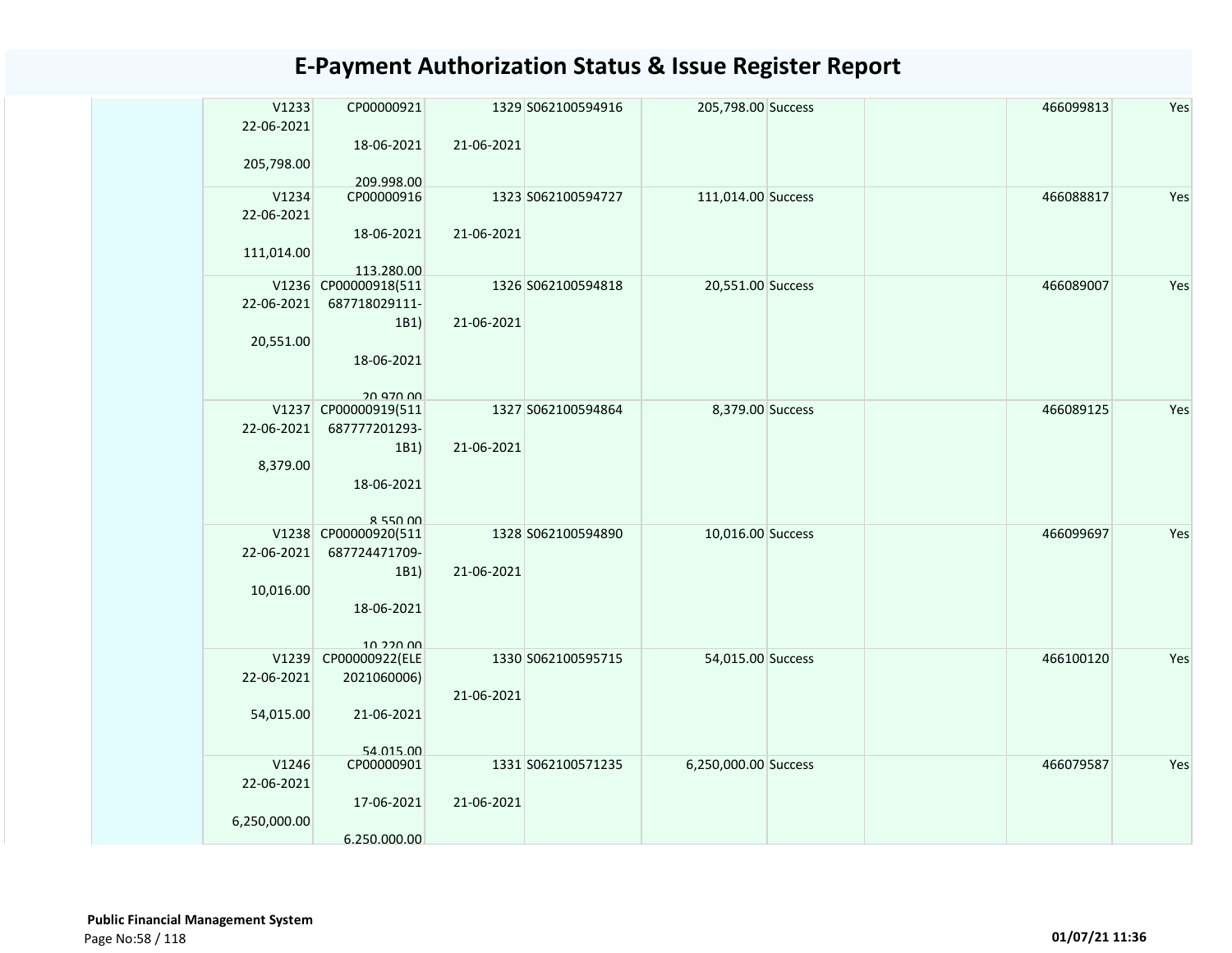| V1247<br>22-06-2021 | CP00000915                            |            | 1322 S062100595706 | 9,172,901.00 Success |  | 466100016 | Yes |
|---------------------|---------------------------------------|------------|--------------------|----------------------|--|-----------|-----|
|                     | 18-06-2021                            | 21-06-2021 |                    |                      |  |           |     |
| 9,172,901.00        |                                       |            |                    |                      |  |           |     |
|                     | 9.331.054.00                          |            |                    |                      |  |           |     |
| 22-06-2021          | V1248 CP00000898(511<br>687792295617- |            | 1352 S062100985278 | 9,044.00 Success     |  | 466564260 | Yes |
|                     | 1B1)                                  | 22-06-2021 |                    |                      |  |           |     |
| 9,044.00            |                                       |            |                    |                      |  |           |     |
|                     | 17-06-2021                            |            |                    |                      |  |           |     |
|                     | $Q$ 200 $Q$                           |            |                    |                      |  |           |     |
| V1253               | CP00000969                            |            | 1375 S062100640819 | 29,925.00 Success    |  | 466583197 | Yes |
| 22-06-2021          | 22-06-2021                            | 22-06-2021 |                    |                      |  |           |     |
| 29,925.00           |                                       |            |                    |                      |  |           |     |
|                     | 30.975.00                             |            |                    |                      |  |           |     |
| V1254               | CP00000966                            |            | 1373 S062100640747 | 12,240.00 Success    |  | 466583168 | Yes |
| 22-06-2021          | 22-06-2021                            | 22-06-2021 |                    |                      |  |           |     |
| 12,240.00           |                                       |            |                    |                      |  |           |     |
|                     | 12.450.00                             |            |                    |                      |  |           |     |
| V1255               | CP00000968                            |            | 1374 S062100640705 | 2,152.00 Success     |  | 466583114 | Yes |
| 22-06-2021          | 22-06-2021                            | 22-06-2021 |                    |                      |  |           |     |
| 2,152.00            |                                       |            |                    |                      |  |           |     |
|                     | 2.188.00                              |            |                    |                      |  |           |     |
|                     | V1256 CP00000967(EFR                  |            | 1379 S062100640324 | 27,000.00 Success    |  | 466583069 | Yes |
| 22-06-2021          | 2021060007)                           | 22-06-2021 |                    |                      |  |           |     |
| 27,000.00           | 22-06-2021                            |            |                    |                      |  |           |     |
|                     |                                       |            |                    |                      |  |           |     |
|                     | 27.000.00                             |            |                    |                      |  |           |     |
| V1257<br>22-06-2021 | CP00000939(511<br>687716354566-       |            | 1353 S062100643394 | 3,097.00 Success     |  | 466589061 | Yes |
|                     | 1B1)                                  | 22-06-2021 |                    |                      |  |           |     |
| 3,097.00            |                                       |            |                    |                      |  |           |     |
|                     | 22-06-2021                            |            |                    |                      |  |           |     |
|                     | 3,150,00                              |            |                    |                      |  |           |     |
|                     |                                       |            |                    |                      |  |           |     |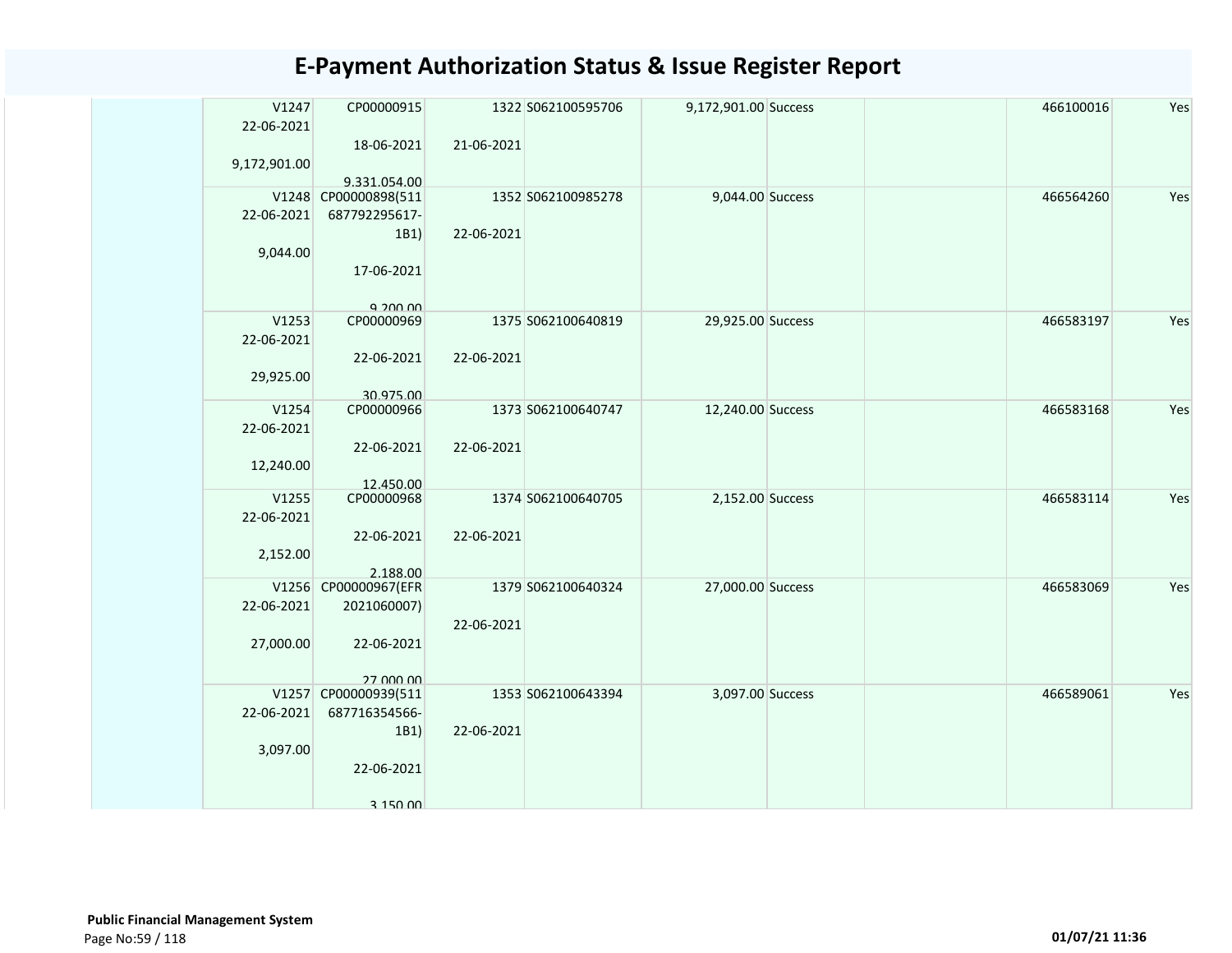| 22-06-2021<br>2,064.00   | V1258 CP00000940(511<br>687710802715-<br>1B1)<br>22-06-2021                         | 22-06-2021 | 1354 S062100643299 | 2,064.00 Success   |  | 466589011 | Yes |
|--------------------------|-------------------------------------------------------------------------------------|------------|--------------------|--------------------|--|-----------|-----|
| 22-06-2021<br>2,212.00   | 2,100,00<br>V1259 CP00000941(511<br>687738863281-<br>1B1)<br>22-06-2021<br>2.250.00 | 22-06-2021 | 1355 S062100642053 | 2,212.00 Success   |  | 466583392 | Yes |
| 22-06-2021<br>186,607.00 | V1260 CP00000943(511<br>687709534344-<br>1B1)<br>22-06-2021<br>190.000.00           | 22-06-2021 | 1357 S062100643450 | 186,607.00 Success |  | 466589155 | Yes |
| 22-06-2021<br>4,420.00   | V1261 CP00000948(511<br>687770446862-<br>1B1)<br>22-06-2021<br>$A$ 500 00           | 22-06-2021 | 1361 S062100643413 | 4,420.00 Success   |  | 466589102 | Yes |
| 22-06-2021<br>23,043.00  | V1262 CP00000953(511<br>687721968412-<br>1B1)<br>22-06-2021<br>23 450 00            | 22-06-2021 | 1362 S062100643043 | 23,043.00 Success  |  | 466588781 | Yes |
| 22-06-2021<br>11,797.00  | V1263 CP00000954(511<br>687721464738-<br>1B1)<br>22-06-2021<br>12 000 00            | 22-06-2021 | 1363 S062100643138 | 11,797.00 Success  |  | 466588831 | Yes |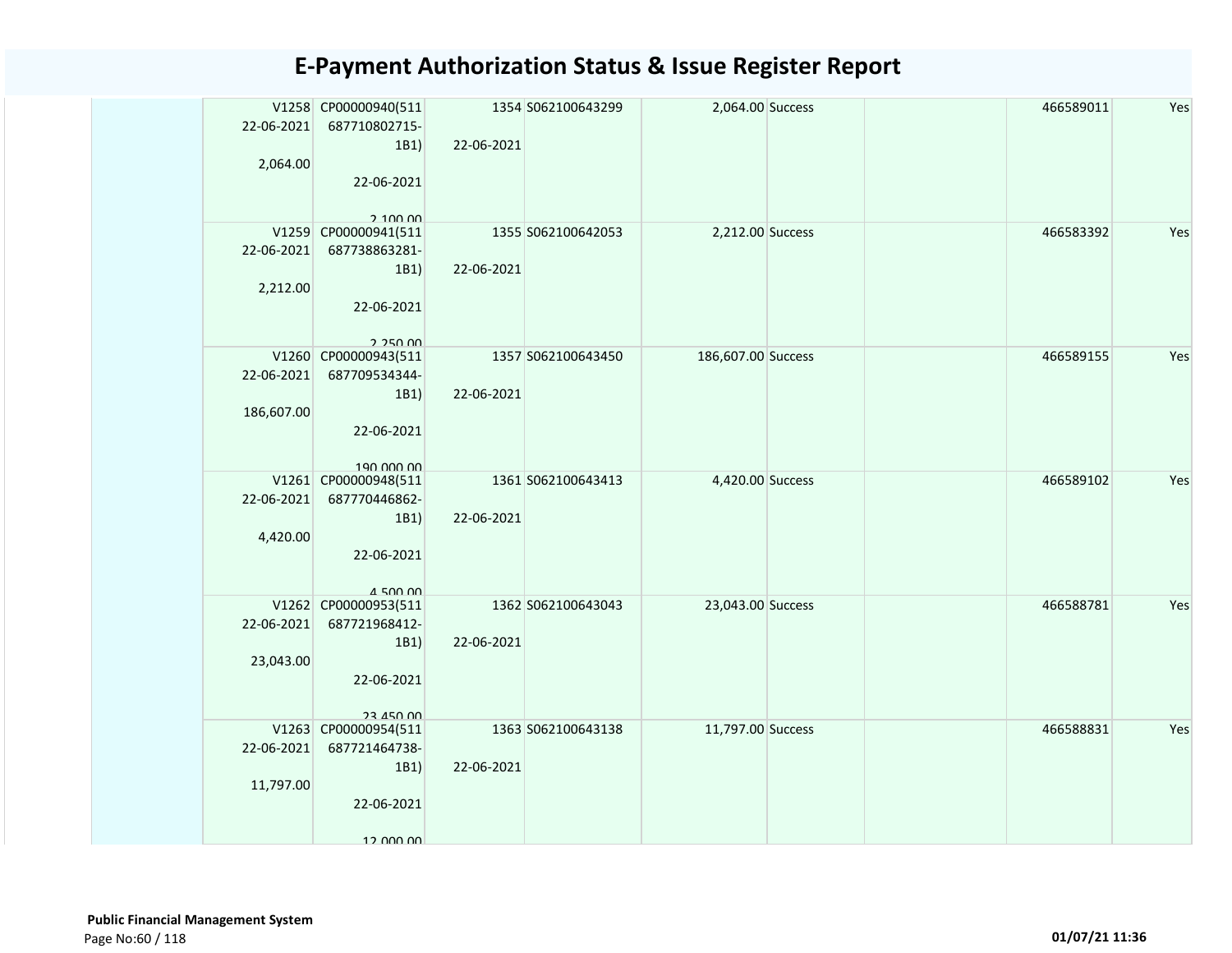| 22-06-2021<br>17,679.00 | V1264 CP00000955(511<br>687706177923-<br>1B1)<br>22-06-2021<br>18 000 00 | 22-06-2021 | 1364 S062100642802 | 17,679.00 Success |                | 466588589 | Yes |
|-------------------------|--------------------------------------------------------------------------|------------|--------------------|-------------------|----------------|-----------|-----|
| 22-06-2021<br>19,268.00 | V1265 CP00000956(511<br>687766489324-<br>1B1)<br>22-06-2021<br>19.600.00 | 22-06-2021 | 1365 S062100643300 | 19,268.00 Success |                | 466588932 | Yes |
| 22-06-2021<br>11,786.00 | V1266 CP00000957(511<br>687742673471-<br>1B1)<br>22-06-2021<br>12 000 00 | 22-06-2021 | 1366 S062100643301 | 11,786.00 Success |                | 466588885 | Yes |
| 22-06-2021<br>589.00    | V1267 CP00000958(511<br>687725219504-<br>1B1)<br>22-06-2021<br>600.00    | 22-06-2021 | 1367 S062100642051 |                   | 589.00 Success | 466583308 | Yes |
| 22-06-2021<br>14,390.00 | V1268 CP00000959(511<br>687735045413-<br>1B1)<br>22-06-2021<br>14 600 00 | 22-06-2021 | 1368 S062100642782 | 14,390.00 Success |                | 466583461 | Yes |
| 22-06-2021<br>20,625.00 | V1269 CP00000961(511<br>687785146035-<br>1B1)<br>22-06-2021<br>21 000 00 | 22-06-2021 | 1369 S062100642804 | 20,625.00 Success |                | 466588657 | Yes |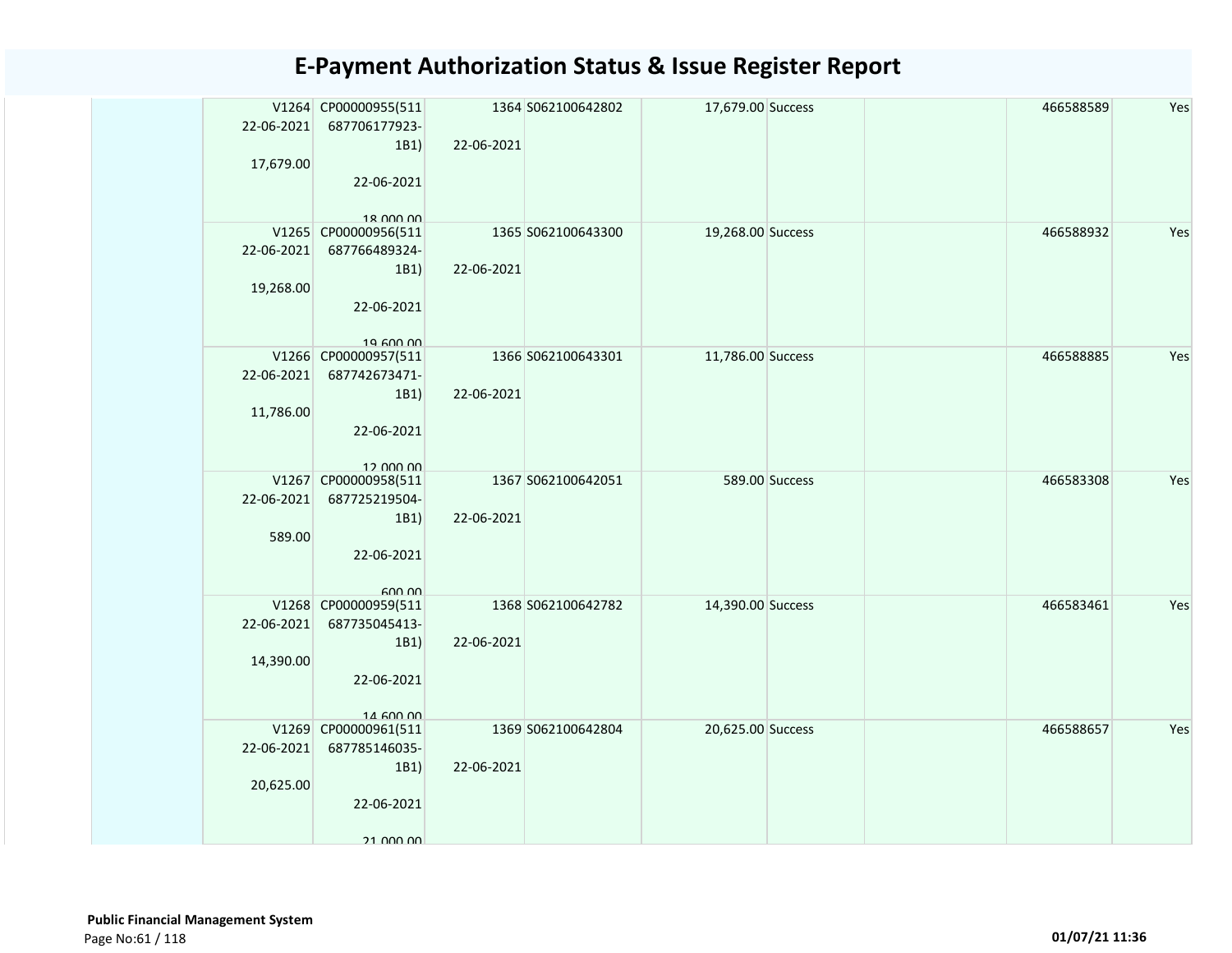| 22-06-2021          | V1270 CP00000962(511<br>687726657934-<br>1B1) | 22-06-2021 | 1370 S062100642829 | 22,071.00 Success |                | 466588718 | Yes |
|---------------------|-----------------------------------------------|------------|--------------------|-------------------|----------------|-----------|-----|
| 22,071.00           | 22-06-2021                                    |            |                    |                   |                |           |     |
|                     | 22 500 00<br>V1271 CP00000963(511             |            | 1371 S062100642796 | 14,794.00 Success |                | 466588538 | Yes |
| 22-06-2021          | 687765181962-                                 |            |                    |                   |                |           |     |
|                     | 1B1)                                          | 22-06-2021 |                    |                   |                |           |     |
| 14,794.00           | 22-06-2021                                    |            |                    |                   |                |           |     |
|                     | 15 049 00                                     |            |                    |                   |                |           |     |
|                     | V1272 CP00000964(511                          |            | 1372 S062100641876 |                   | 491.00 Success | 466583256 | Yes |
| 22-06-2021          | 687705257779-                                 | 22-06-2021 |                    |                   |                |           |     |
| 491.00              | 1B1)                                          |            |                    |                   |                |           |     |
|                     | 22-06-2021                                    |            |                    |                   |                |           |     |
| V1275               | 500.00<br>CP00000942                          |            | 1356 S062100651566 | 1,947.00 Success  |                | 466594598 | Yes |
| 22-06-2021          |                                               |            |                    |                   |                |           |     |
|                     | 22-06-2021                                    | 22-06-2021 |                    |                   |                |           |     |
| 1,947.00            |                                               |            |                    |                   |                |           |     |
|                     | 1.947.00                                      |            |                    |                   |                |           |     |
| V1276<br>22-06-2021 | CP00000947                                    |            | 1360 S062100651547 | 1,800.00 Success  |                | 466594548 | Yes |
|                     | 22-06-2021                                    | 22-06-2021 |                    |                   |                |           |     |
| 1,800.00            |                                               |            |                    |                   |                |           |     |
|                     | 1.800.00                                      |            |                    |                   |                |           |     |
| V1277               | CP00000944                                    |            | 1358 S062100652259 | 4,200.00 Success  |                | 466594649 | Yes |
| 22-06-2021          |                                               |            |                    |                   |                |           |     |
|                     | 22-06-2021                                    | 22-06-2021 |                    |                   |                |           |     |
| 4,200.00            | 4.200.00                                      |            |                    |                   |                |           |     |
| V1278               | CP00000970                                    |            | 1376 S062100651493 |                   | 900.00 Success | 466589488 | Yes |
| 22-06-2021          |                                               |            |                    |                   |                |           |     |
|                     | 22-06-2021                                    | 22-06-2021 |                    |                   |                |           |     |
| 900.00              |                                               |            |                    |                   |                |           |     |
|                     | 900.00                                        |            |                    |                   |                |           |     |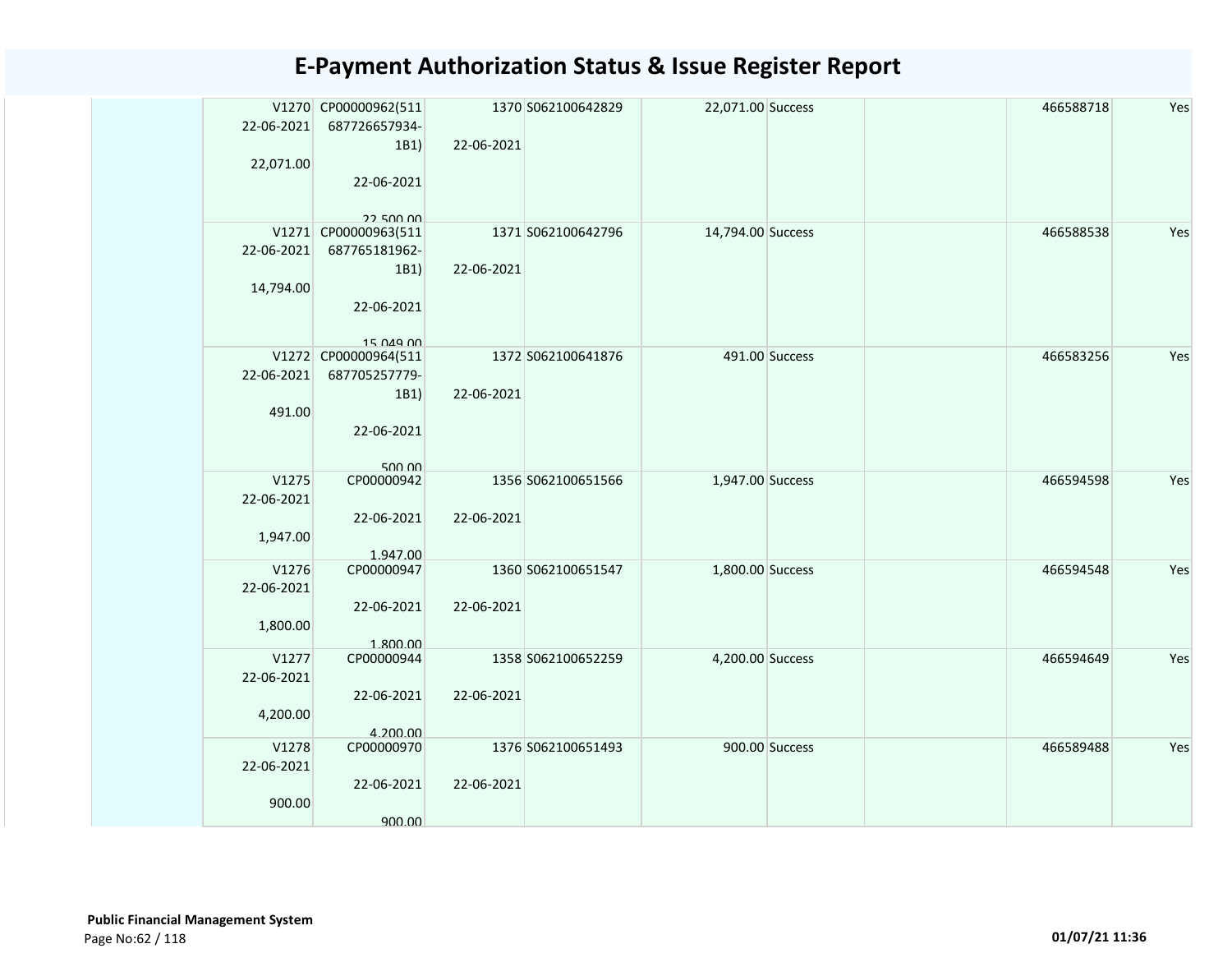|                             | V1279<br>22-06-2021<br>90,000.00 | CP00000960<br>22-06-2021              | 22-06-2021 | 1377 S062100998344       | 90,000.00 Success      |                | 467226931 | Yes |
|-----------------------------|----------------------------------|---------------------------------------|------------|--------------------------|------------------------|----------------|-----------|-----|
|                             | V1280<br>22-06-2021              | 90.000.00<br>CP00000937<br>22-06-2021 | 22-06-2021 | 1384 S062100659550       | 741,297,954.00 Success |                | 466594913 | Yes |
|                             | 741,297,954.00                   | 741.297.954.00                        |            |                          |                        |                |           |     |
|                             | V1281<br>22-06-2021              | CP00000936                            |            | 1383 S062100659255       | 658,702,046.00 Success |                | 466594862 | Yes |
|                             | 658,702,046.00                   | 22-06-2021<br>658.702.046.00          | 22-06-2021 |                          |                        |                |           |     |
| 225428 [Section<br>Officer] | V1273<br>22-06-2021              | CP00000069                            |            | 1381 S062100651574       | 2,384.00 Success       |                | 466553034 | Yes |
|                             | 7,152.00                         | 17-06-2021                            |            | 22-06-2021 S062100651575 | 2,384.00 Success       |                | 466553037 | Yes |
|                             |                                  | 7,152.00                              |            | S062100651576            | 2,384.00 Success       |                | 466553041 | Yes |
|                             | V1274<br>22-06-2021              | CP00000071<br>22-06-2021              | 22-06-2021 | 1382 S062100652354       | 27,503.00 Success      |                | 466572248 | Yes |
|                             | 27,503.00                        | 27.503.00                             |            |                          |                        |                |           |     |
| 225429 [Section<br>Officer] | V1249<br>22-06-2021              | CP00000100                            |            | 1343 S062100980202       |                        | 630.00 Success | 466572440 | Yes |
|                             | 630.00                           | 21-06-2021<br>630.00                  | 22-06-2021 |                          |                        |                |           |     |
|                             | V1250<br>22-06-2021              | CP00000101                            |            | 1344 S062100980043       | 17,565.00 Success      |                | 466568019 | Yes |
|                             | 17,565.00                        | 21-06-2021<br>17.565.00               | 22-06-2021 |                          |                        |                |           |     |
|                             | V1251<br>22-06-2021              | CP00000099                            |            | 1342 S062100980427       |                        | 380.00 Success | 466568093 | Yes |
|                             | 380.00                           | 21-06-2021                            | 22-06-2021 |                          |                        |                |           |     |
|                             |                                  | 380.00                                |            |                          |                        |                |           |     |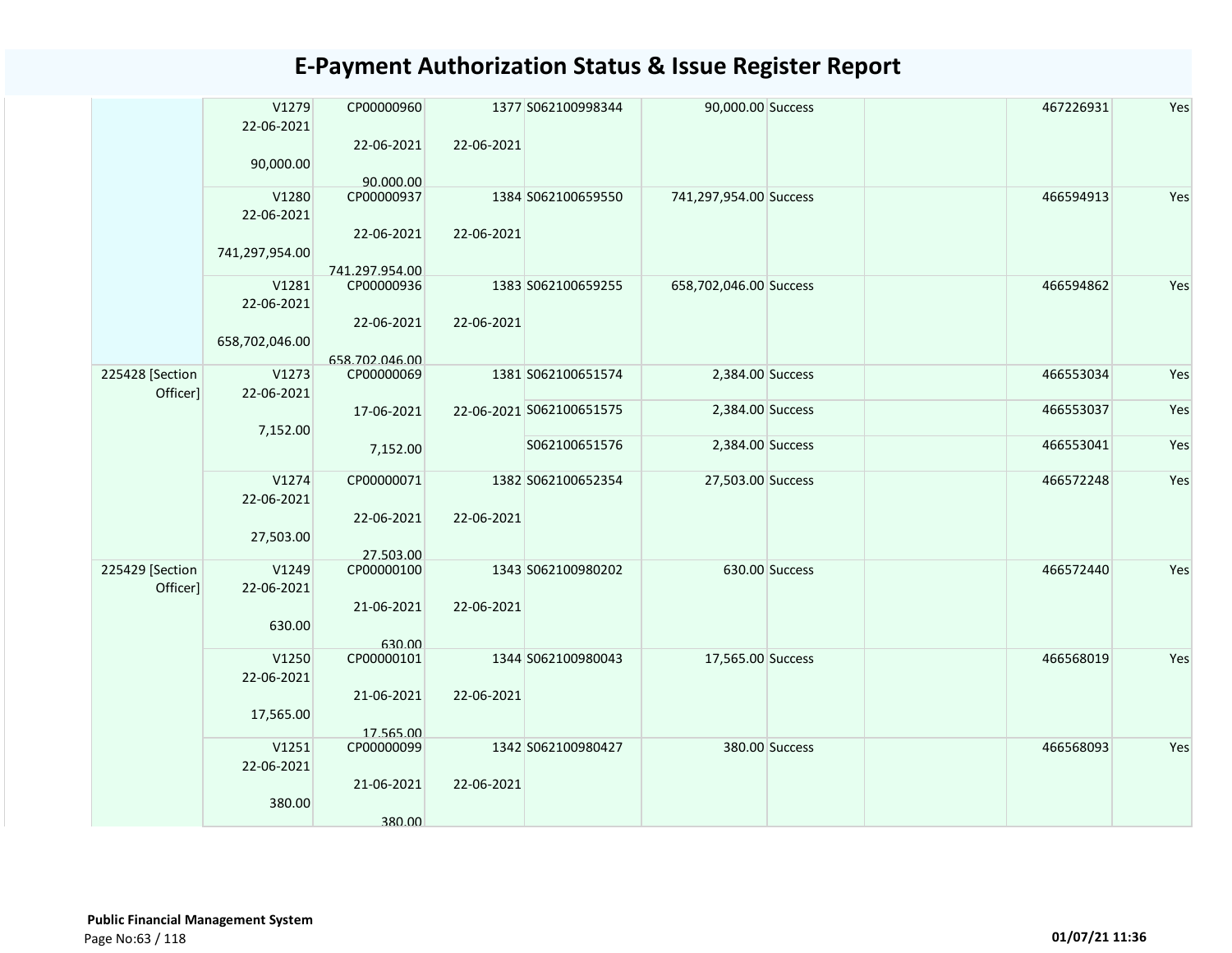|                                    | V1252<br>22-06-2021 | CP00000097              |            | 1340 S062100983039 | 12,909.00 Success | 466572502 | Yes |
|------------------------------------|---------------------|-------------------------|------------|--------------------|-------------------|-----------|-----|
|                                    | 12,909.00           | 21-06-2021<br>12.909.00 | 22-06-2021 |                    |                   |           |     |
| 225438 [Asstt<br>Accounts Officer] | V1230<br>22-06-2021 | CP00000110              |            | 1319 S062100571433 | 459.00 Success    | 466079701 | Yes |
|                                    | 459.00              | 17-06-2021              | 21-06-2021 |                    |                   |           |     |
|                                    | V1235               | 459.00<br>CP00000111    |            | 1333 S062100595290 |                   | 466089240 | Yes |
|                                    | 22-06-2021          |                         |            |                    | 5,782.00 Success  |           |     |
|                                    | 5,782.00            | 18-06-2021              | 21-06-2021 |                    |                   |           |     |
|                                    |                     | 5.900.00                |            |                    |                   |           |     |
|                                    | V1240               | CP00000114              |            | 1334 S062100595382 | 6,927.00 Success  | 466269702 | Yes |
|                                    | 22-06-2021          |                         |            |                    |                   |           |     |
|                                    |                     | 21-06-2021              | 21-06-2021 |                    |                   |           |     |
|                                    | 6,927.00            |                         |            |                    |                   |           |     |
|                                    | V1241               | 6.927.00<br>CP00000113  |            | 1335 S062100595340 | 6,926.00 Success  | 466288218 | Yes |
|                                    | 22-06-2021          |                         |            |                    |                   |           |     |
|                                    |                     | 21-06-2021              | 21-06-2021 |                    |                   |           |     |
|                                    | 6,926.00            |                         |            |                    |                   |           |     |
|                                    |                     | 7.045.00                |            |                    |                   |           |     |
|                                    | V1242               | CP00000115              |            | 1339 S062100594693 | 712.00 Success    | 466288117 | Yes |
|                                    | 22-06-2021          |                         |            |                    |                   |           |     |
|                                    |                     | 21-06-2021              | 21-06-2021 |                    |                   |           |     |
|                                    | 712.00              |                         |            |                    |                   |           |     |
|                                    |                     | 712.00                  |            |                    |                   |           |     |
|                                    | V1243               | CP00000118              |            | 1336 S062100594586 | 6,240.00 Success  | 466288003 | Yes |
|                                    | 22-06-2021          |                         |            |                    |                   |           |     |
|                                    |                     | 21-06-2021              | 21-06-2021 |                    |                   |           |     |
|                                    | 6,240.00            |                         |            |                    |                   |           |     |
|                                    | V1244               | 6.240.00<br>CP00000116  |            | 1337 S062100594527 | 1,347.00 Success  | 466282077 | Yes |
|                                    | 22-06-2021          |                         |            |                    |                   |           |     |
|                                    |                     | 21-06-2021              | 21-06-2021 |                    |                   |           |     |
|                                    | 1,347.00            |                         |            |                    |                   |           |     |
|                                    |                     | 1.347.00                |            |                    |                   |           |     |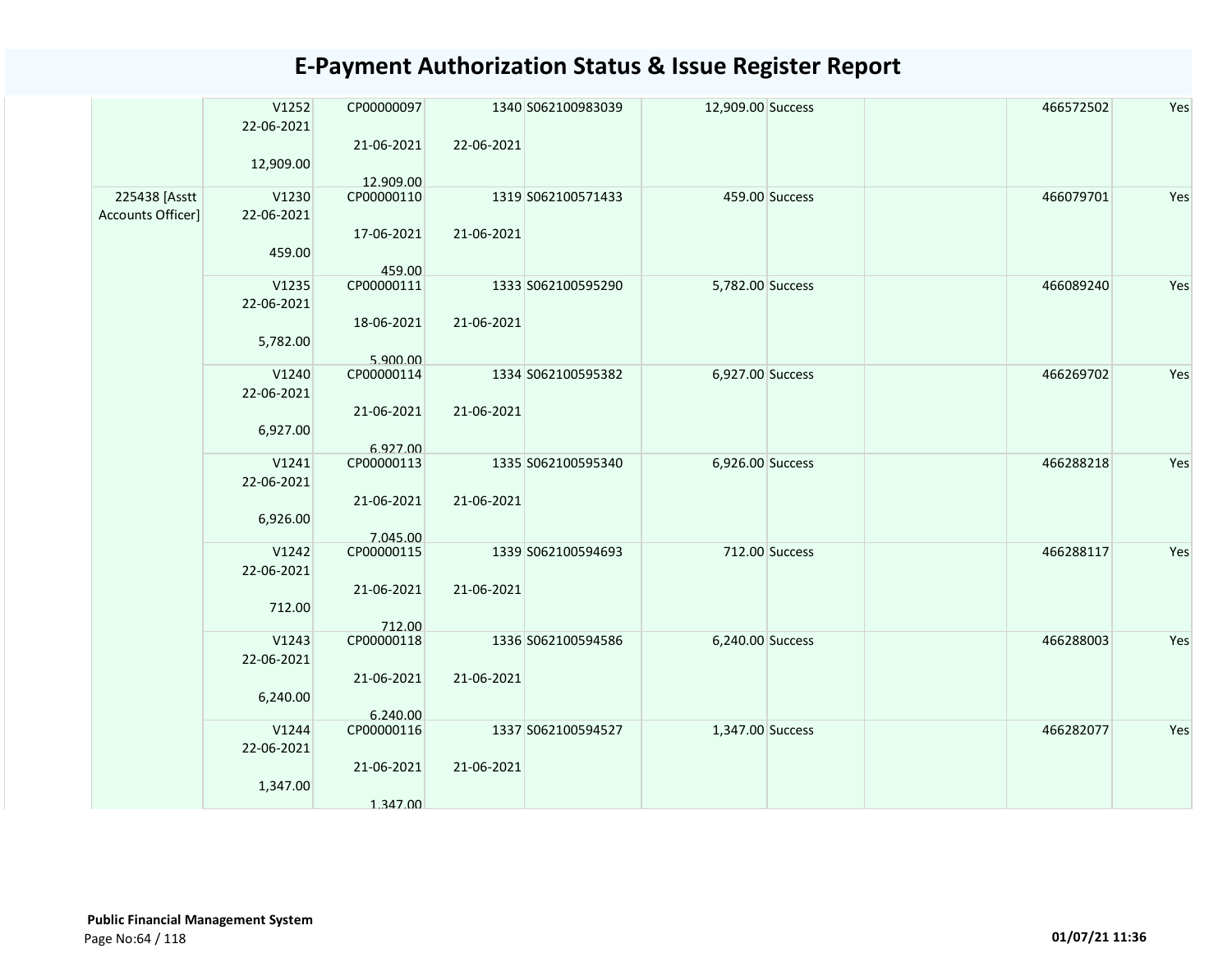|    |                               | V1245<br>22-06-2021<br>3,385.00 | CP00000117<br>21-06-2021<br>3.385.00          | 21-06-2021 | 1338 S062100594613       | 3,385.00 Success  | 466282179 | Yes |
|----|-------------------------------|---------------------------------|-----------------------------------------------|------------|--------------------------|-------------------|-----------|-----|
| 13 | <b>Issue Date: 23-06-2021</b> |                                 |                                               |            |                          | 33,849,828.00     |           |     |
|    | 225427 [Under<br>Secretary]   | 23-06-2021                      | V1283 CP00000971(202<br>106027)               |            | 1412 S062100908891       | 35,568.00 Success | 565775923 | Yes |
|    |                               | 113,771.00                      | 22-06-2021                                    |            | 23-06-2021 S062100908892 | 40,653.00 Success | 565775924 | Yes |
|    |                               |                                 | 124 674 00                                    |            | S062100908893            | 37,550.00 Success | 565775925 | Yes |
|    |                               | 23-06-2021                      | V1284 CP00000972(202<br>106025)               |            | 1411 S062100909192       | 26,812.00 Success | 565775927 | Yes |
|    |                               | 144,418.00                      | 22-06-2021                                    |            | 23-06-2021 S062100909193 | 29,339.00 Success | 565775928 | Yes |
|    |                               |                                 | 157,867.00                                    |            | S062100909194            | 29,589.00 Success | 565775930 | Yes |
|    |                               |                                 |                                               |            | S062100909195            | 29,339.00 Success | 565775931 | Yes |
|    |                               |                                 |                                               |            | S062100909196            | 29,339.00 Success | 565775932 | Yes |
|    |                               | 23-06-2021                      | V1285 CP00000975(511<br>687746837888-<br>1B1) | 23-06-2021 | 1390 S062100893824       | 24,498.00 Success | 482296117 | Yes |
|    |                               | 24,498.00                       | 22-06-2021                                    |            |                          |                   |           |     |
|    |                               |                                 | <b>24 998 00</b><br>V1286 CP00000976(511      |            | 1391 S062100894077       | 9,830.00 Success  | 482287637 | Yes |
|    |                               | 23-06-2021                      | 687792775309-                                 |            |                          |                   |           |     |
|    |                               |                                 | 1B1)                                          | 23-06-2021 |                          |                   |           |     |
|    |                               | 9,830.00                        |                                               |            |                          |                   |           |     |
|    |                               |                                 | 22-06-2021                                    |            |                          |                   |           |     |
|    |                               |                                 | 10.000.00                                     |            |                          |                   |           |     |
|    |                               |                                 | V1287 CP00000982(202                          |            | 1425 S062100906815       | 85,287.00 Success | 565775617 | Yes |
|    |                               | 23-06-2021                      | 106036)                                       |            |                          |                   |           |     |
|    |                               | 1,832,835.00                    | 23-06-2021                                    |            | 23-06-2021 S062100906816 | 61,108.00 Success | 565775618 | Yes |
|    |                               |                                 |                                               |            | S062100906817            | 81,040.00 Success | 565775619 | Yes |
|    |                               |                                 | 2.258.105.00                                  |            |                          |                   |           |     |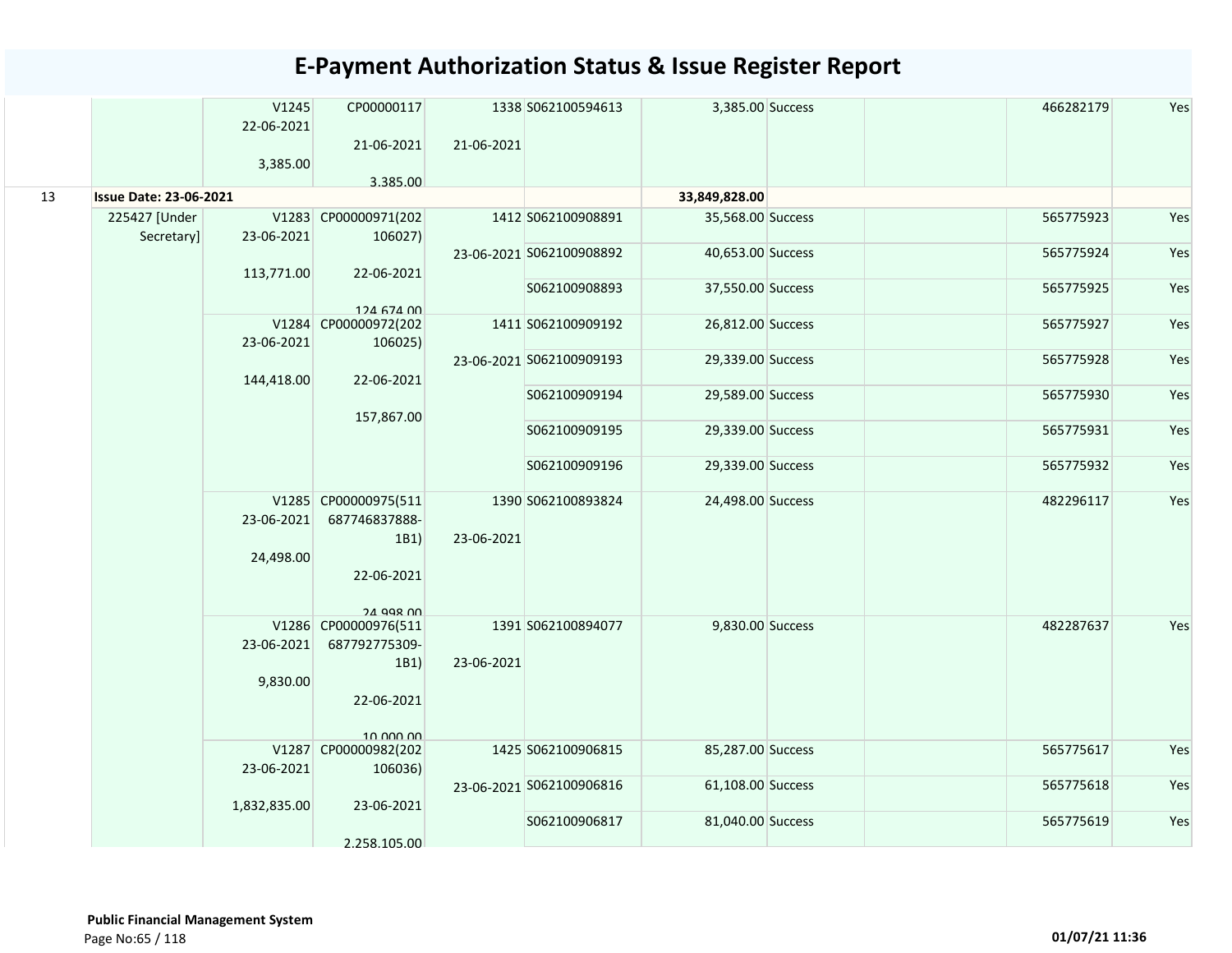|  |            |                                 | S062100906818            | 78,303.00 Success  | 565775620 | Yes |
|--|------------|---------------------------------|--------------------------|--------------------|-----------|-----|
|  |            |                                 | S062100906819            | 93,211.00 Success  | 565775621 | Yes |
|  |            |                                 | S062100906820            | 75,204.00 Success  | 565775622 | Yes |
|  |            |                                 | S062100906821            | 73,682.00 Success  | 565775623 | Yes |
|  |            |                                 | S062100906822            | 87,416.00 Success  | 565775624 | Yes |
|  |            |                                 | S062100906823            | 81,026.00 Success  | 565775625 | Yes |
|  |            |                                 | S062100906824            | 76,302.00 Success  | 565775626 | Yes |
|  |            |                                 | S062100906825            | 86,025.00 Success  | 565775627 | Yes |
|  |            |                                 | S062100906826            | 86,887.00 Success  | 565775628 | Yes |
|  |            |                                 | S062100906827            | 85,706.00 Success  | 565775629 | Yes |
|  |            |                                 | S062100906828            | 83,666.00 Success  | 565775630 | Yes |
|  |            |                                 | S062100906829            | 66,164.00 Success  | 565775631 | Yes |
|  |            |                                 | S062100906830            | 84,706.00 Success  | 565775632 | Yes |
|  |            |                                 | S062100906831            | 86,327.00 Success  | 565775633 | Yes |
|  |            |                                 | S062100906832            | 87,571.00 Success  | 565775634 | Yes |
|  |            |                                 | S062100906833            | 74,111.00 Success  | 565775635 | Yes |
|  |            |                                 | S062100906834            | 90,581.00 Success  | 565775636 | Yes |
|  |            |                                 | S062100906835            | 79,907.00 Success  | 565775637 | Yes |
|  |            |                                 | S062100906836            | 128,605.00 Success | 565775638 | Yes |
|  | 23-06-2021 | V1288 CP00000983(202<br>106037) | 1414 S062100894079       | 39,653.00 Success  | 565770361 | Yes |
|  | 145,464.00 | 23-06-2021                      | 23-06-2021 S062100894080 | 40,653.00 Success  | 565770362 | Yes |
|  |            |                                 |                          |                    |           |     |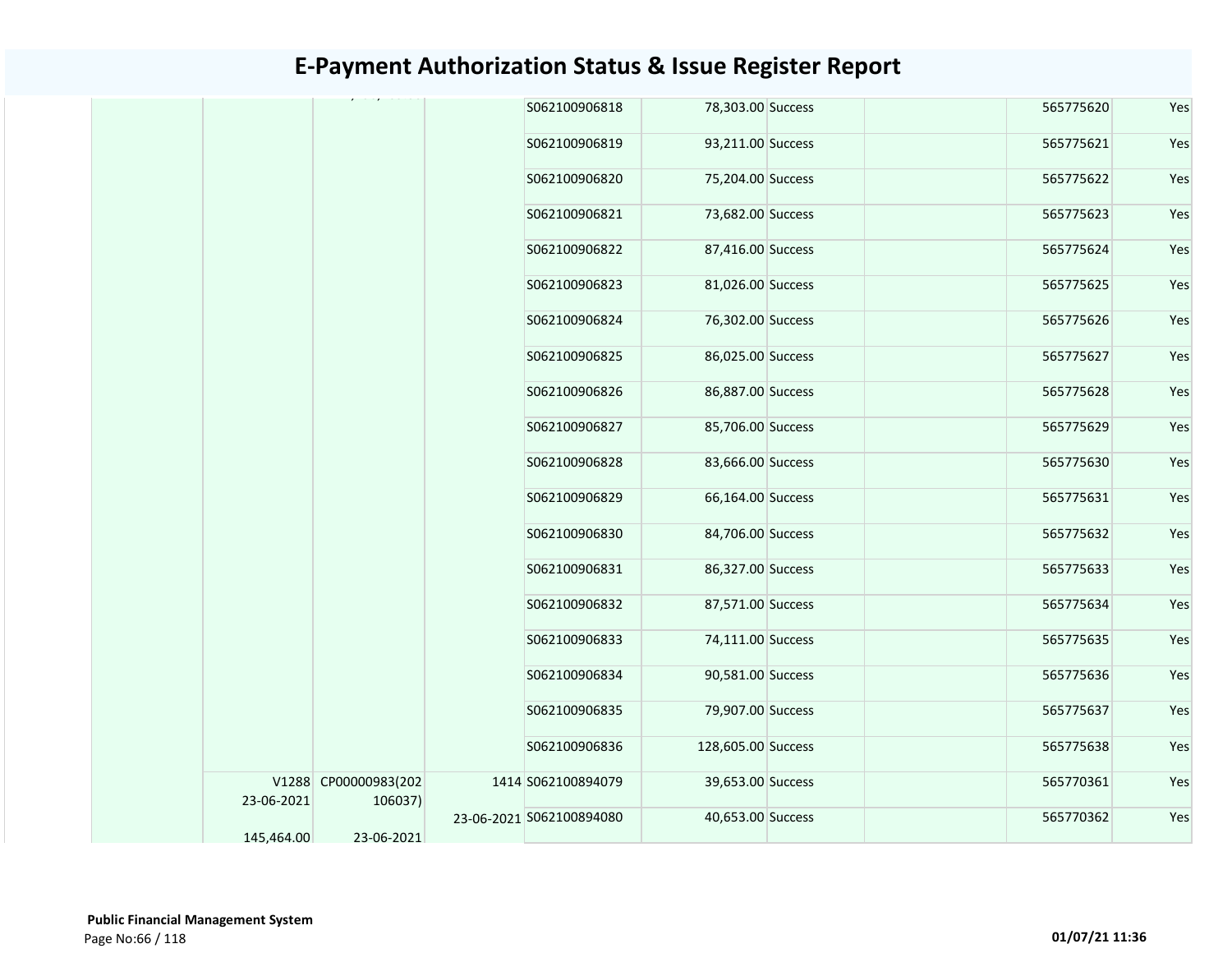|              |                                    | S062100894081            | 65,158.00 Success | 565770363 | Yes |
|--------------|------------------------------------|--------------------------|-------------------|-----------|-----|
|              | 162 929 00<br>V1289 CP00000984(202 | 1416 S062100907168       | 36,652.00 Success | 565775667 | Yes |
| 23-06-2021   | 106035)                            |                          |                   |           |     |
| 2,043,744.00 | 23-06-2021                         | 23-06-2021 S062100907169 | 56,462.00 Success | 565775669 | Yes |
|              |                                    | S062100907170            | 74,176.00 Success | 565775670 | Yes |
|              | 3,100,171.00                       | S062100907171            | 43,878.00 Success | 565775671 | Yes |
|              |                                    | S062100907172            | 48,691.00 Success | 565775672 | Yes |
|              |                                    | S062100907173            | 52,001.00 Success | 565775673 | Yes |
|              |                                    | S062100907174            | 51,652.00 Success | 565775674 | Yes |
|              |                                    | S062100907175            | 24,084.00 Success | 565775675 | Yes |
|              |                                    | S062100907176            | 53,312.00 Success | 565775676 | Yes |
|              |                                    | S062100907177            | 41,375.00 Success | 565775677 | Yes |
|              |                                    | S062100907178            | 66,684.00 Success | 565775678 | Yes |
|              |                                    | S062100907179            | 53,518.00 Success | 565775679 | Yes |
|              |                                    | S062100907180            | 47,862.00 Success | 565775680 | Yes |
|              |                                    | S062100907181            | 64,536.00 Success | 565775681 | Yes |
|              |                                    | S062100907182            | 38,387.00 Success | 565775682 | Yes |
|              |                                    | S062100907183            | 48,412.00 Success | 565775683 | Yes |
|              |                                    | S062100907184            | 40,124.00 Success | 565775685 | Yes |
|              |                                    | S062100907185            | 47,862.00 Success | 565775686 | Yes |
|              |                                    | S062100907186            | 52,982.00 Success | 565775687 | Yes |
|              |                                    | S062100907187            | 46,652.00 Success | 565775688 | Yes |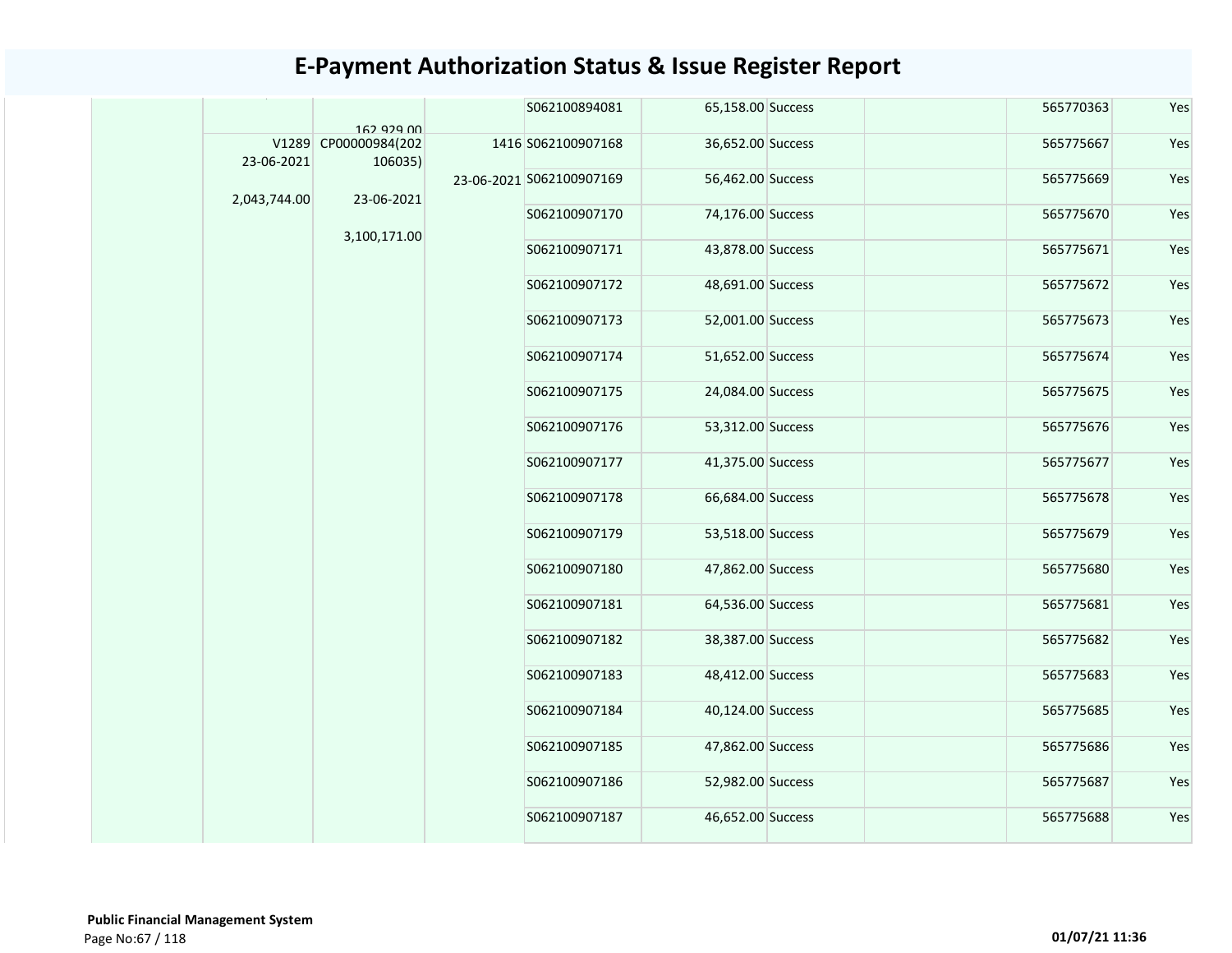|            |                                 | S062100907188      | 53,048.00 Success | 565775689 | Yes |
|------------|---------------------------------|--------------------|-------------------|-----------|-----|
|            |                                 | S062100907189      | 47,528.00 Success | 565775690 | Yes |
|            |                                 | S062100907190      | 57,001.00 Success | 565775692 | Yes |
|            |                                 | S062100907191      | 57,771.00 Success | 565775693 | Yes |
|            |                                 | S062100907192      | 24,171.00 Success | 565775694 | Yes |
|            |                                 | S062100907193      | 42,521.00 Success | 565775695 | Yes |
|            |                                 | S062100907194      | 47,001.00 Success | 565775696 | Yes |
|            |                                 | S062100907195      | 76,332.00 Success | 565775697 | Yes |
|            |                                 | S062100907196      | 51,782.00 Success | 565775698 | Yes |
|            |                                 | S062100907197      | 43,630.00 Success | 565775699 | Yes |
|            |                                 | S062100907198      | 48,655.00 Success | 565775700 | Yes |
|            |                                 | S062100907199      | 56,908.00 Success | 565775701 | Yes |
|            |                                 | S062100907200      | 59,558.00 Success | 565775702 | Yes |
|            |                                 | S062100907201      | 47,002.00 Success | 565775703 | Yes |
|            |                                 | S062100907202      | 68,874.00 Success | 565775705 | Yes |
|            |                                 | S062100907203      | 37,942.00 Success | 565775707 | Yes |
|            |                                 | S062100907204      | 48,974.00 Success | 565775708 | Yes |
|            |                                 | S062100907205      | 82,357.00 Success | 565775709 | Yes |
|            |                                 | S062100907206      | 54,652.00 Success | 565775710 | Yes |
|            |                                 | S062100907207      | 48,735.00 Success | 565775711 | Yes |
| 23-06-2021 | V1290 CP00000985(202<br>106032) | 1401 S062100910624 | 95,811.00 Success | 565776000 | Yes |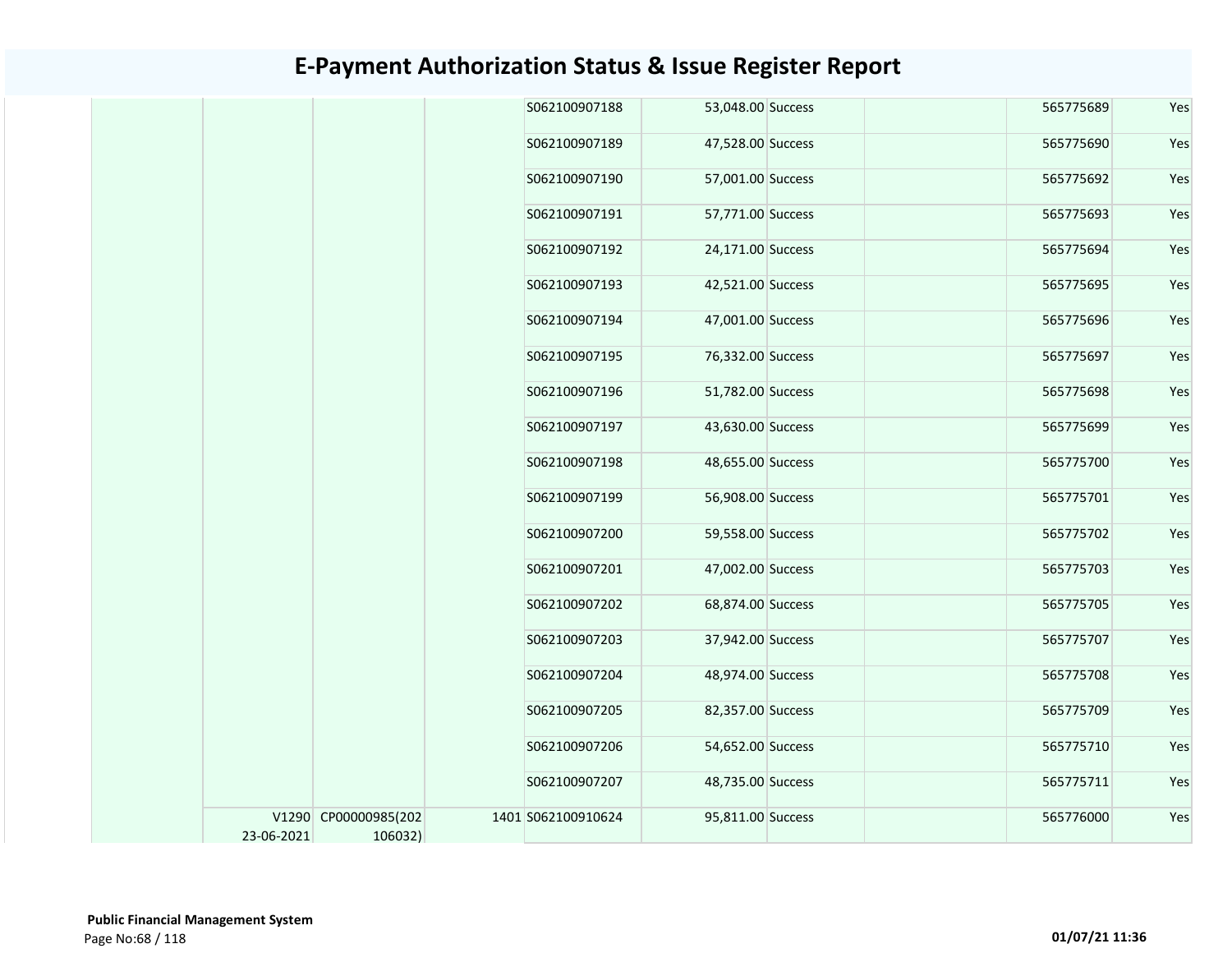| 3,100,498.00 | 23-06-2021   | 23-06-2021 S062100910625 | 148,888.00 Success | 565776001 | Yes |
|--------------|--------------|--------------------------|--------------------|-----------|-----|
|              |              | S062100910626            | 82,958.00 Success  | 565776003 | Yes |
|              | 5,250,627.00 | S062100910627            | 180,082.00 Success | 565776005 | Yes |
|              |              | S062100910628            | 104,237.00 Success | 565776006 | Yes |
|              |              | S062100910629            | 49,571.00 Success  | 565776007 | Yes |
|              |              | S062100910630            | 122,224.00 Success | 565776008 | Yes |
|              |              | S062100910631            | 81,842.00 Success  | 565776009 | Yes |
|              |              | S062100910632            | 94,571.00 Success  | 565776010 | Yes |
|              |              | S062100910633            | 99,385.00 Success  | 565776011 | Yes |
|              |              | S062100910634            | 175,706.00 Success | 565776012 | Yes |
|              |              | S062100910635            | 135,086.00 Success | 565776013 | Yes |
|              |              | S062100910636            | 150,741.00 Success | 565776015 | Yes |
|              |              | S062100910637            | 41,623.00 Success  | 565776016 | Yes |
|              |              | S062100910638            | 138,546.00 Success | 565776017 | Yes |
|              |              | S062100910639            | 70,335.00 Success  | 565776018 | Yes |
|              |              | S062100910640            | 202,882.00 Success | 565776019 | Yes |
|              |              | S062100910641            | 155,028.00 Success | 565776020 | Yes |
|              |              | S062100910642            | 138,546.00 Success | 565776021 | Yes |
|              |              | S062100910643            | 100,075.00 Success | 565776022 | Yes |
|              |              | S062100910644            | 170,666.00 Success | 565776023 | Yes |
|              |              | S062100910645            | 94,433.00 Success  | 565776024 | Yes |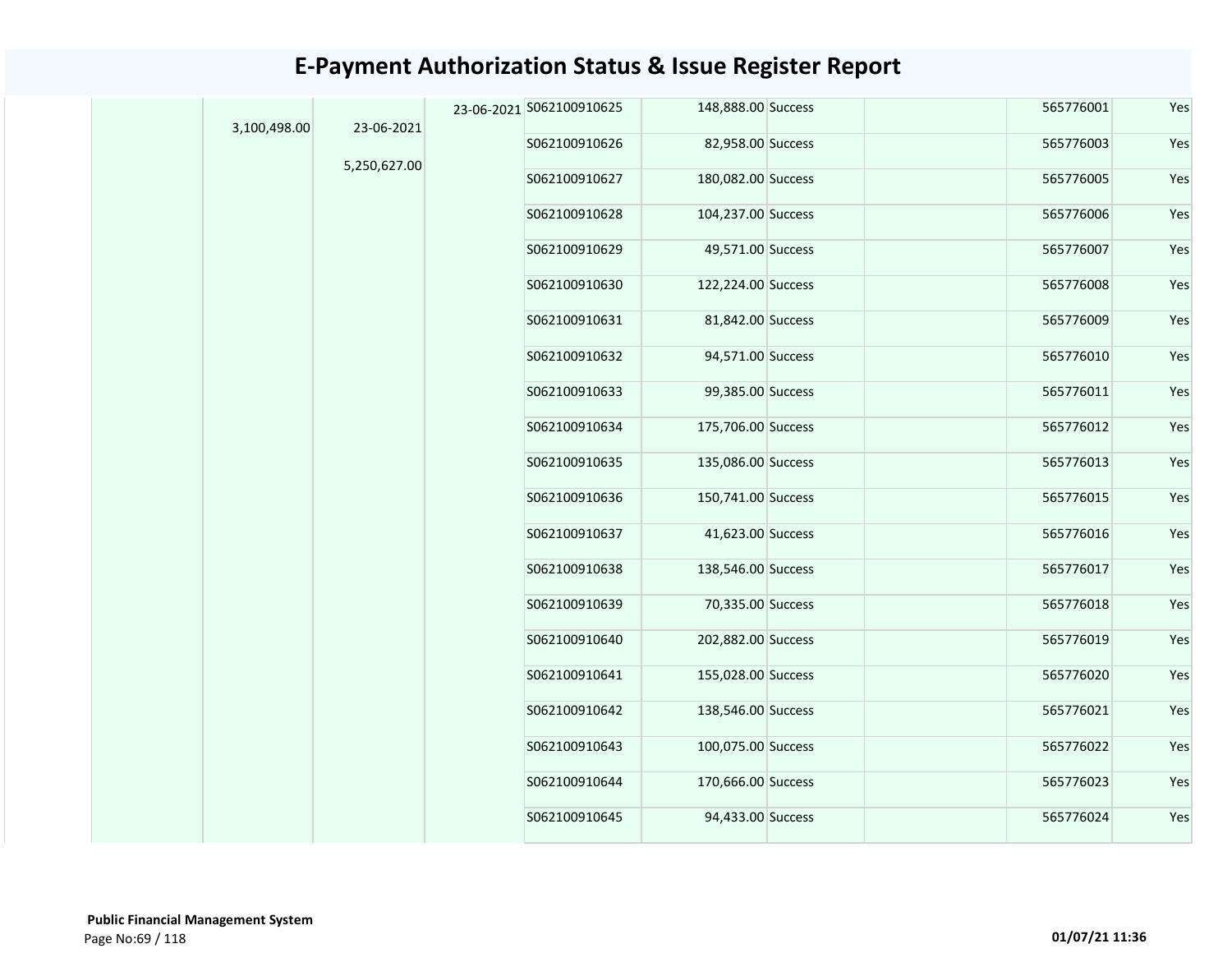|            |                                 | S062100910646            | 167,537.00 Success | 565776025 | Yes |
|------------|---------------------------------|--------------------------|--------------------|-----------|-----|
|            |                                 | S062100910647            | 139,002.00 Success | 565776026 | Yes |
|            |                                 | S062100910648            | 160,723.00 Success | 565776027 | Yes |
| 23-06-2021 | V1291 CP00000986(202<br>106026) | 1418 S062100906891       | 30,092.00 Success  | 565775641 | Yes |
| 733,635.00 | 23-06-2021                      | 23-06-2021 S062100906892 | 51,982.00 Success  | 565775642 | Yes |
|            | 928,102.00                      | S062100906893            | 43,914.00 Success  | 565775643 | Yes |
|            |                                 | S062100906894            | 41,259.00 Success  | 565775644 | Yes |
|            |                                 | S062100906895            | 41,224.00 Success  | 565775645 | Yes |
|            |                                 | S062100906896            | 40,283.00 Success  | 565775646 | Yes |
|            |                                 | S062100906897            | 38,732.00 Success  | 565775647 | Yes |
|            |                                 | S062100906898            | 41,767.00 Success  | 565775648 | Yes |
|            |                                 | S062100906899            | 35,912.00 Success  | 565775651 | Yes |
|            |                                 | S062100906900            | 40,592.00 Success  | 565775652 | Yes |
|            |                                 | S062100906901            | 40,912.00 Success  | 565775653 | Yes |
|            |                                 | S062100906902            | 35,912.00 Success  | 565775654 | Yes |
|            |                                 | S062100906903            | 39,502.00 Success  | 565775655 | Yes |
|            |                                 | S062100906904            | 21,818.00 Success  | 565775656 | Yes |
|            |                                 | S062100906905            | 38,786.00 Success  | 565775657 | Yes |
|            |                                 | S062100906906            | 22,857.00 Success  | 565775658 | Yes |
|            |                                 | S062100906907            | 32,347.00 Success  | 565775660 | Yes |
|            |                                 | S062100906908            | 47,052.00 Success  | 565775661 | Yes |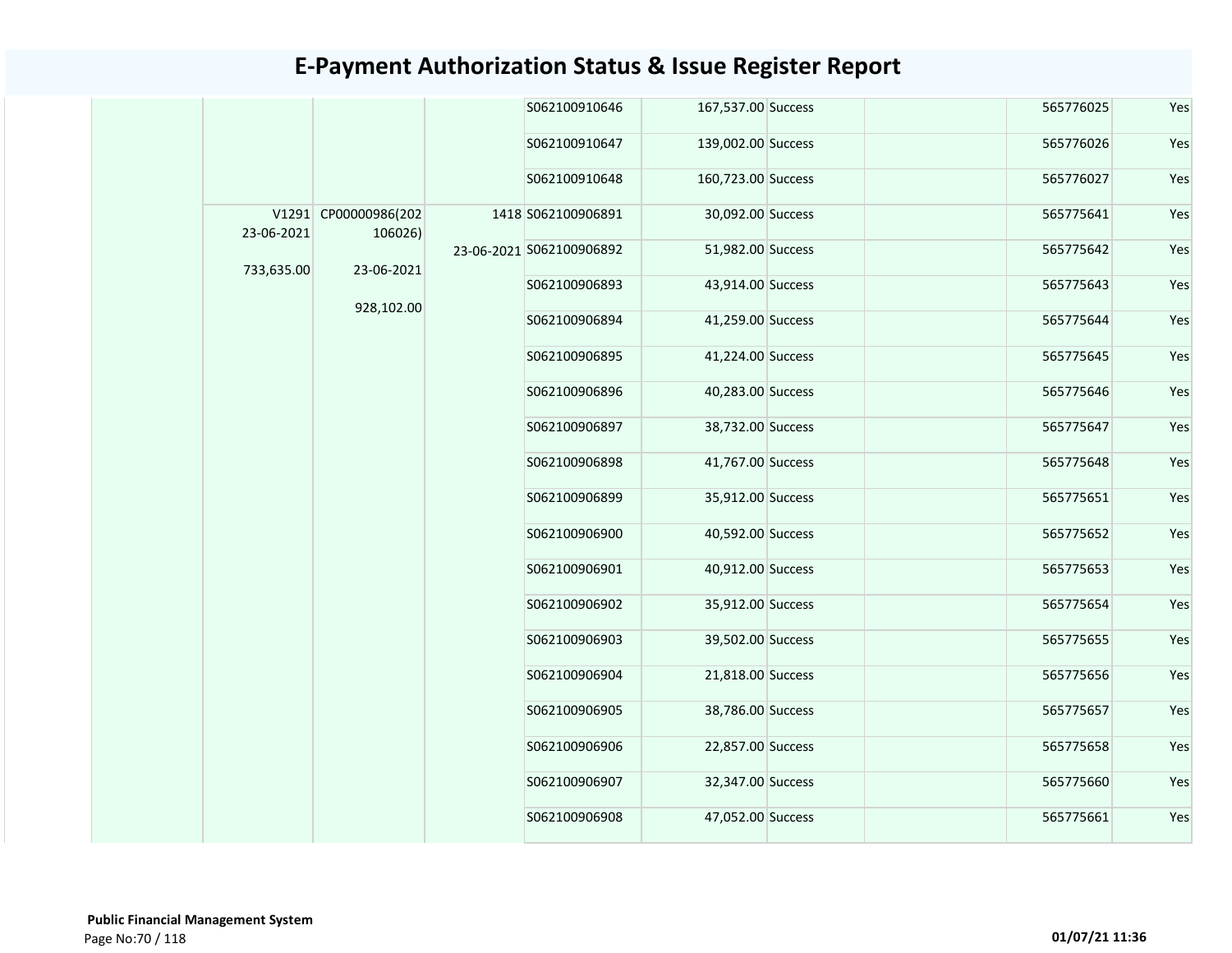|              |                                 | S062100906909            | 48,692.00 Success | 565775662 | Yes |
|--------------|---------------------------------|--------------------------|-------------------|-----------|-----|
| 23-06-2021   | V1292 CP00000988(202<br>106024) | 1427 S062100907469       | 36,903.00 Success | 565775813 | Yes |
| 1,938,271.00 | 23-06-2021                      | 23-06-2021 S062100907470 | 54,764.00 Success | 565775815 | Yes |
|              |                                 | S062100907471            | 56,844.00 Success | 565775816 | Yes |
|              | 2,175,271.00                    | S062100907472            | 40,007.00 Success | 565775817 | Yes |
|              |                                 | S062100907473            | 45,179.00 Success | 565775818 | Yes |
|              |                                 | S062100907474            | 41,041.00 Success | 565775819 | Yes |
|              |                                 | S062100907475            | 70,716.00 Success | 565775820 | Yes |
|              |                                 | S062100907476            | 49,474.00 Success | 565775821 | Yes |
|              |                                 | S062100907477            | 40,897.00 Success | 565775822 | Yes |
|              |                                 | S062100907478            | 49,964.00 Success | 565775823 | Yes |
|              |                                 | S062100907479            | 35,231.00 Success | 565775824 | Yes |
|              |                                 | S062100907480            | 36,923.00 Success | 565775826 | Yes |
|              |                                 | S062100907481            | 36,923.00 Success | 565775827 | Yes |
|              |                                 | S062100907482            | 36,923.00 Success | 565775828 | Yes |
|              |                                 | S062100907483            | 36,923.00 Success | 565775829 | Yes |
|              |                                 | S062100907484            | 36,795.00 Success | 565775830 | Yes |
|              |                                 | S062100907485            | 43,368.00 Success | 565775831 | Yes |
|              |                                 | S062100907486            | 47,580.00 Success | 565775832 | Yes |
|              |                                 | S062100907487            | 68,647.00 Success | 565775833 | Yes |
|              |                                 | S062100907488            | 55,288.00 Success | 565775834 | Yes |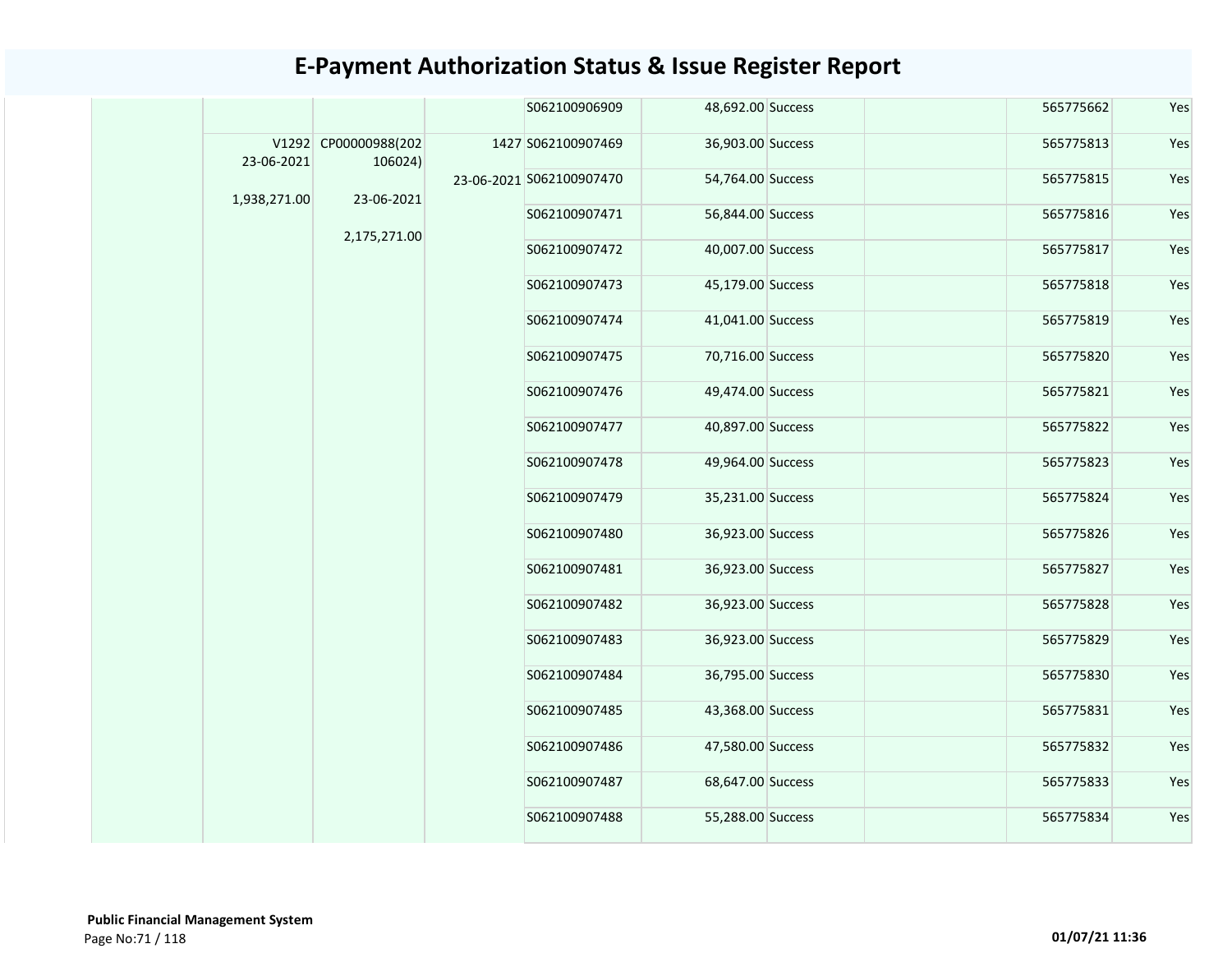| Yes | 565775836 | 49,053.00 Success | S062100907489 |
|-----|-----------|-------------------|---------------|
| Yes | 565775837 | 56,283.00 Success | S062100907490 |
| Yes | 565775838 | 53,693.00 Success | S062100907491 |
| Yes | 565775839 | 45,352.00 Success | S062100907492 |
| Yes | 565775840 | 49,467.00 Success | S062100907493 |
| Yes | 565775841 | 54,221.00 Success | S062100907494 |
| Yes | 565775842 | 44,532.00 Success | S062100907495 |
| Yes | 565775843 | 44,532.00 Success | S062100907496 |
| Yes | 565775844 | 25,648.00 Success | S062100907497 |
| Yes | 565775845 | 35,678.00 Success | S062100907498 |
| Yes | 565775846 | 61,056.00 Success | S062100907499 |
| Yes | 565775847 | 53,092.00 Success | S062100907500 |
| Yes | 565775848 | 41,041.00 Success | S062100907501 |
| Yes | 565775849 | 33,783.00 Success | S062100907502 |
| Yes | 565775850 | 41,041.00 Success | S062100907503 |
| Yes | 565775851 | 41,291.00 Success | S062100907504 |
| Yes | 565775852 | 40,007.00 Success | S062100907505 |
| Yes | 565775853 | 56,316.00 Success | S062100907506 |
| Yes | 565775854 | 44,532.00 Success | S062100907507 |
| Yes | 565775855 | 63,638.00 Success | S062100907508 |
| Yes | 565775857 | 43,618.00 Success | S062100907509 |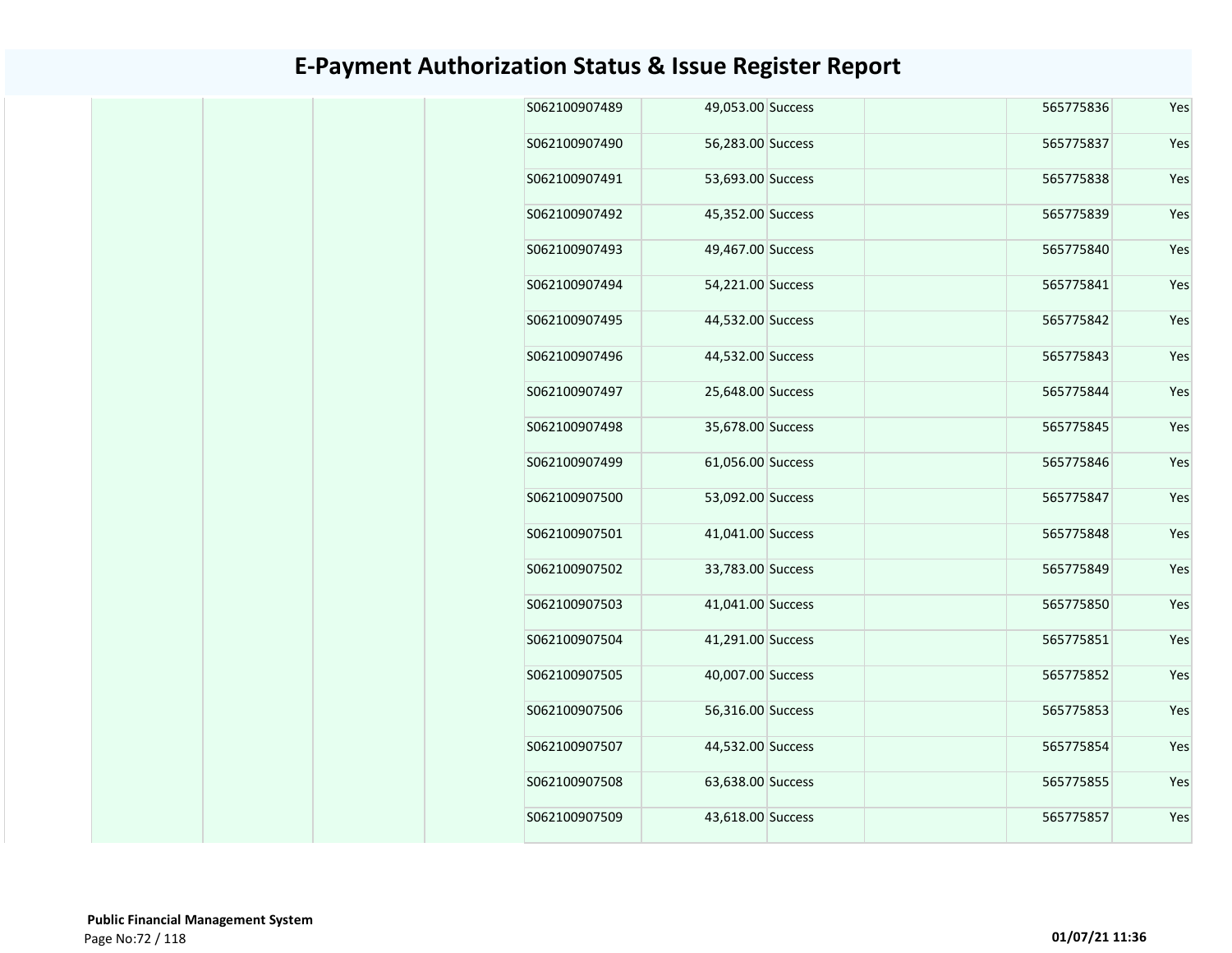|            |                                 | S062100907510            | 40,007.00 Success | 565775858 | Yes |
|------------|---------------------------------|--------------------------|-------------------|-----------|-----|
| 23-06-2021 | V1293 CP00000990(202<br>106018) | 1415 S062100907381       | 27,062.00 Success | 565775716 | Yes |
|            |                                 | 23-06-2021 S062100907382 | 26,812.00 Success | 565775717 | Yes |
| 823,780.00 | 23-06-2021                      | S062100907383            | 26,812.00 Success | 565775718 | Yes |
|            | 906,891.00                      | S062100907384            | 26,812.00 Success | 565775719 | Yes |
|            |                                 | S062100907385            | 21,208.00 Success | 565775721 | Yes |
|            |                                 | S062100907386            | 26,812.00 Success | 565775723 | Yes |
|            |                                 | S062100907387            | 25,812.00 Success | 565775725 | Yes |
|            |                                 | S062100907388            | 26,812.00 Success | 565775726 | Yes |
|            |                                 | S062100907389            | 26,812.00 Success | 565775730 | Yes |
|            |                                 | S062100907390            | 25,812.00 Success | 565775732 | Yes |
|            |                                 | S062100907391            | 25,812.00 Success | 565775735 | Yes |
|            |                                 | S062100907392            | 26,812.00 Success | 565775739 | Yes |
|            |                                 | S062100907393            | 17,776.00 Success | 565775742 | Yes |
|            |                                 | S062100907394            | 26,812.00 Success | 565775743 | Yes |
|            |                                 | S062100907395            | 26,812.00 Success | 565775745 | Yes |
|            |                                 | S062100907396            | 26,812.00 Success | 565775750 | Yes |
|            |                                 | S062100907397            | 26,812.00 Success | 565775752 | Yes |
|            |                                 | S062100907398            | 26,812.00 Success | 565775756 | Yes |
|            |                                 | S062100907399            | 26,812.00 Success | 565775758 | Yes |
|            |                                 | S062100907400            | 26,812.00 Success | 565775759 | Yes |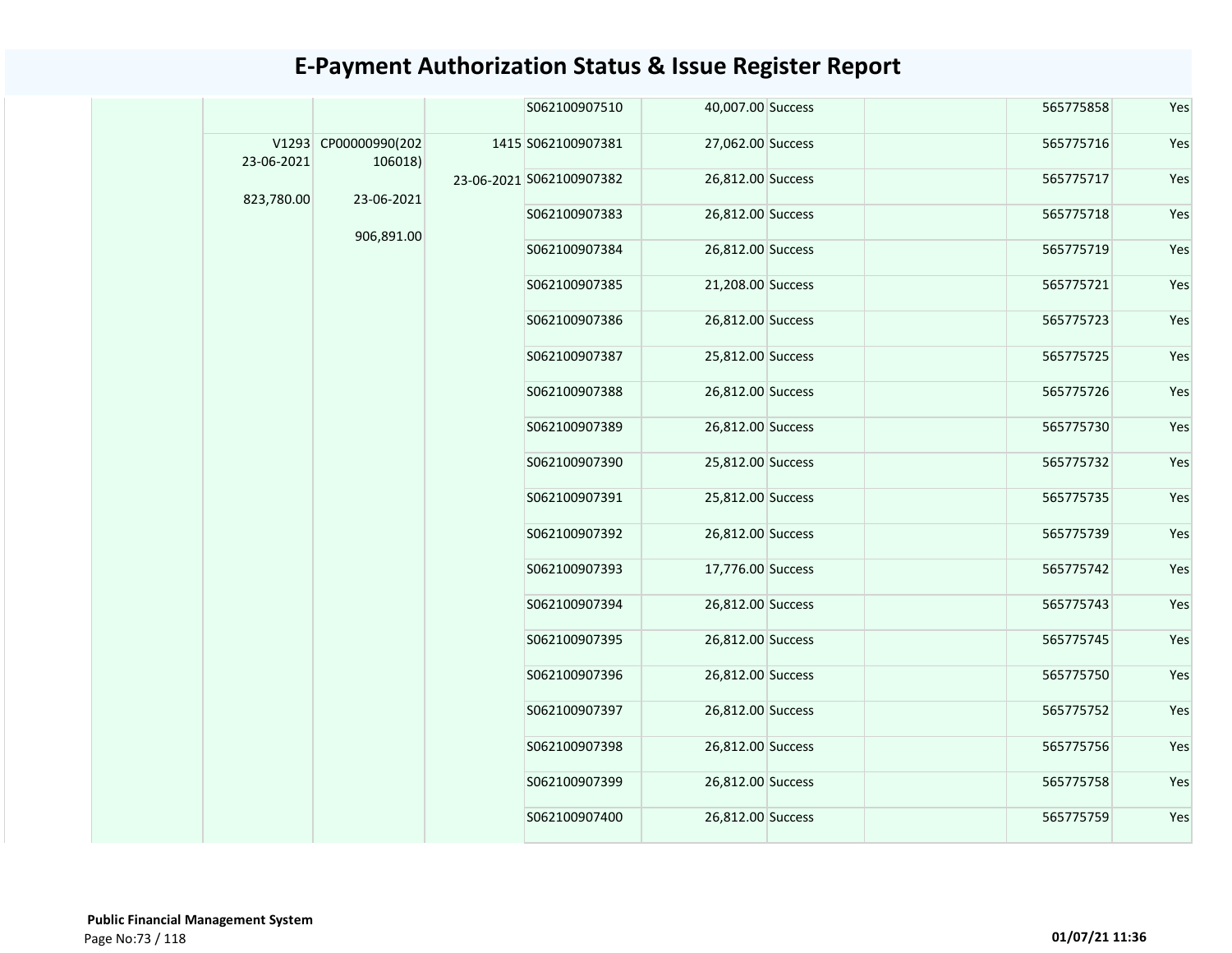|  |                            |                                                               | S062100907401 |                                                |                                                                                                                                                                                                                                                                                                                                                                                                                                                         | 565775764 | Yes |
|--|----------------------------|---------------------------------------------------------------|---------------|------------------------------------------------|---------------------------------------------------------------------------------------------------------------------------------------------------------------------------------------------------------------------------------------------------------------------------------------------------------------------------------------------------------------------------------------------------------------------------------------------------------|-----------|-----|
|  |                            |                                                               | S062100907402 |                                                |                                                                                                                                                                                                                                                                                                                                                                                                                                                         | 565775768 | Yes |
|  |                            |                                                               | S062100907403 |                                                |                                                                                                                                                                                                                                                                                                                                                                                                                                                         | 565775771 | Yes |
|  |                            |                                                               | S062100907404 |                                                |                                                                                                                                                                                                                                                                                                                                                                                                                                                         | 565775773 | Yes |
|  |                            |                                                               | S062100907405 |                                                |                                                                                                                                                                                                                                                                                                                                                                                                                                                         | 565775776 | Yes |
|  |                            |                                                               | S062100907406 |                                                |                                                                                                                                                                                                                                                                                                                                                                                                                                                         | 565775779 | Yes |
|  |                            |                                                               | S062100907407 |                                                |                                                                                                                                                                                                                                                                                                                                                                                                                                                         | 565775782 | Yes |
|  |                            |                                                               | S062100907408 |                                                |                                                                                                                                                                                                                                                                                                                                                                                                                                                         | 565775783 | Yes |
|  |                            |                                                               | S062100907409 |                                                |                                                                                                                                                                                                                                                                                                                                                                                                                                                         | 565775786 | Yes |
|  |                            |                                                               | S062100907410 |                                                |                                                                                                                                                                                                                                                                                                                                                                                                                                                         | 565775787 | Yes |
|  |                            |                                                               | S062100907411 |                                                |                                                                                                                                                                                                                                                                                                                                                                                                                                                         | 565775790 | Yes |
|  |                            |                                                               | S062100907412 |                                                |                                                                                                                                                                                                                                                                                                                                                                                                                                                         | 565775794 | Yes |
|  |                            |                                                               |               |                                                |                                                                                                                                                                                                                                                                                                                                                                                                                                                         | 565775971 | Yes |
|  |                            |                                                               |               |                                                | 565775972                                                                                                                                                                                                                                                                                                                                                                                                                                               | Yes       |     |
|  |                            |                                                               | S062100910589 |                                                |                                                                                                                                                                                                                                                                                                                                                                                                                                                         | 565775973 | Yes |
|  |                            |                                                               | S062100910590 |                                                |                                                                                                                                                                                                                                                                                                                                                                                                                                                         | 565775974 | Yes |
|  |                            |                                                               | S062100910591 |                                                |                                                                                                                                                                                                                                                                                                                                                                                                                                                         | 565775975 | Yes |
|  |                            |                                                               | S062100910592 |                                                |                                                                                                                                                                                                                                                                                                                                                                                                                                                         | 565775976 | Yes |
|  |                            |                                                               | S062100910593 |                                                |                                                                                                                                                                                                                                                                                                                                                                                                                                                         | 565775977 | Yes |
|  |                            |                                                               | S062100910594 |                                                |                                                                                                                                                                                                                                                                                                                                                                                                                                                         | 565775979 | Yes |
|  |                            |                                                               | S062100910595 |                                                |                                                                                                                                                                                                                                                                                                                                                                                                                                                         | 565775980 | Yes |
|  | 23-06-2021<br>1,678,958.00 | V1294 CP00000992(202<br>106021)<br>23-06-2021<br>2,917,113.00 |               | 1402 S062100910587<br>23-06-2021 S062100910588 | 21,236.00 Success<br>25,232.00 Success<br>26,812.00 Success<br>26,812.00 Success<br>26,812.00 Success<br>26,812.00 Success<br>26,812.00 Success<br>26,180.00 Success<br>19,576.00 Success<br>26,812.00 Success<br>26,180.00 Success<br>25,654.00 Success<br>59,367.00 Success<br>111,358.00 Success<br>69,507.00 Success<br>77,892.00 Success<br>118,942.00 Success<br>39,992.00 Success<br>62,208.00 Success<br>84,367.00 Success<br>44,722.00 Success |           |     |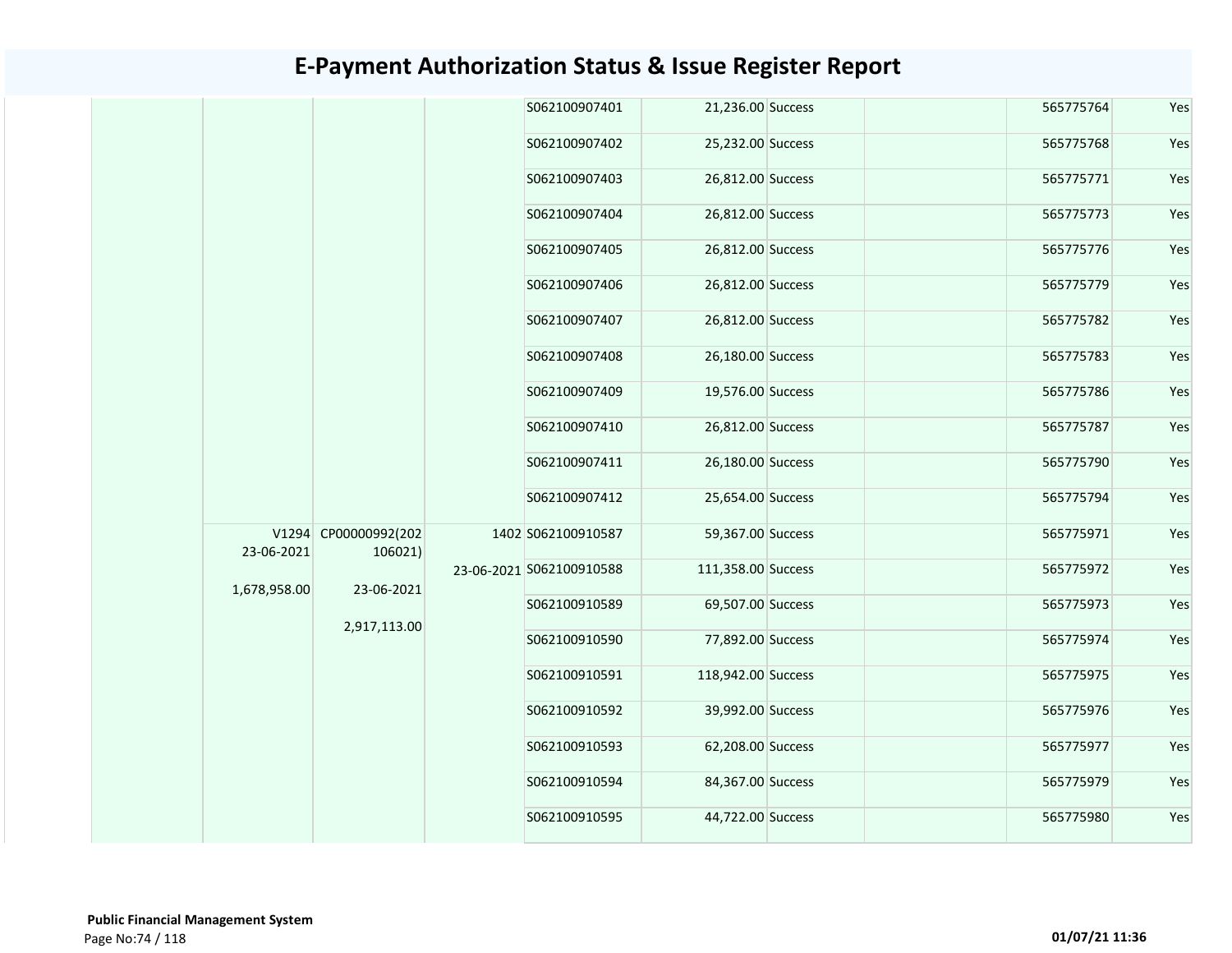|  |            |                                 | S062100910596            | 76,880.00 Success  | 565775981 | Yes |
|--|------------|---------------------------------|--------------------------|--------------------|-----------|-----|
|  |            |                                 | S062100910597            | 101,898.00 Success | 565775982 | Yes |
|  |            |                                 | S062100910598            | 70,348.00 Success  | 565775983 | Yes |
|  |            |                                 | S062100910599            | 87,538.00 Success  | 565775985 | Yes |
|  |            |                                 | S062100910600            | 28,758.00 Success  | 565775986 | Yes |
|  |            |                                 | S062100910601            | 58,642.00 Success  | 565775987 | Yes |
|  |            |                                 | S062100910602            | 59,922.00 Success  | 565775988 | Yes |
|  |            |                                 | S062100910603            | 56,012.00 Success  | 565775989 | Yes |
|  |            |                                 | S062100910604            | 100,764.00 Success | 565775990 | Yes |
|  |            |                                 | S062100910605            | 100,305.00 Success | 565775991 | Yes |
|  |            |                                 | S062100910606            | 61,558.00 Success  | 565775992 | Yes |
|  |            |                                 | S062100910607            | 96,558.00 Success  | 565775993 | Yes |
|  |            |                                 | S062100910608            | 46,498.00 Success  | 565775994 | Yes |
|  |            |                                 | S062100910609            | 64,922.00 Success  | 565775995 | Yes |
|  | 23-06-2021 | V1295 CP00000995(202<br>106014) | 1408 S062100894082       | 40,030.00 Success  | 565770357 | Yes |
|  | 75.297.00  | 23-06-2021                      | 23-06-2021 S062100894083 | 35,267.00 Success  | 565770358 | Yes |
|  | 23-06-2021 | V1296 CP00000996(202<br>106013) | 1417 S062100894472       | 38,020.00 Success  | 565770386 | Yes |
|  |            |                                 | 23-06-2021 S062100894473 | 31,149.00 Success  | 565770387 | Yes |
|  | 425,602.00 | 23-06-2021                      | S062100894474            | 37,256.00 Success  | 565770388 | Yes |
|  |            | 604,288.00                      | S062100894475            | 38,982.00 Success  | 565770390 | Yes |
|  |            |                                 | S062100894476            | 39,176.00 Success  | 565770391 | Yes |
|  |            |                                 |                          |                    |           |     |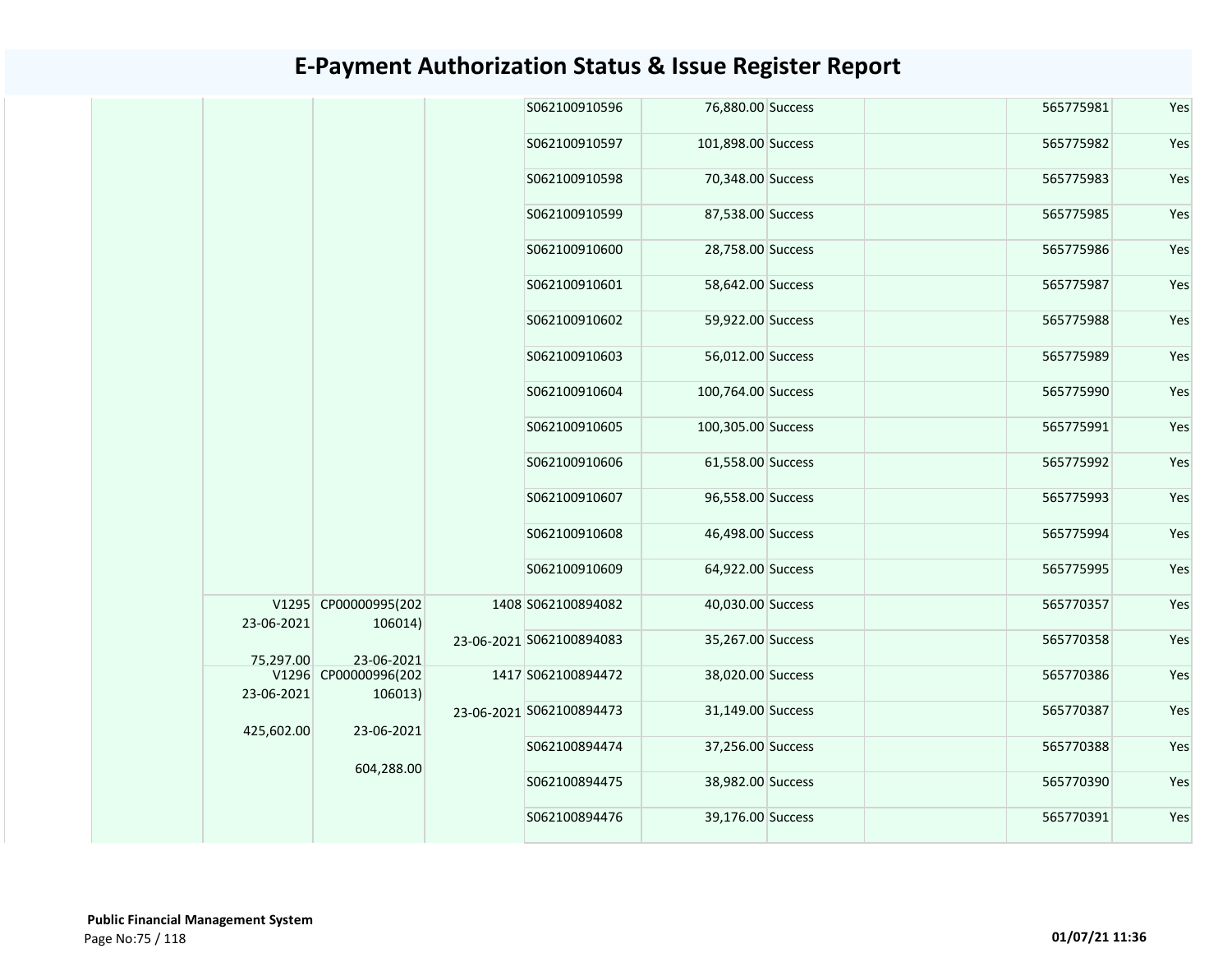|            |                                 | S062100894477            | 37,158.00 Success  | 565770392         | Yes       |     |  |  |  |  |               |                   |           |     |
|------------|---------------------------------|--------------------------|--------------------|-------------------|-----------|-----|--|--|--|--|---------------|-------------------|-----------|-----|
|            |                                 | S062100894478            | 30,462.00 Success  | 565770393         | Yes       |     |  |  |  |  |               |                   |           |     |
|            |                                 | S062100894479            | 32,462.00 Success  | 565770394         | Yes       |     |  |  |  |  |               |                   |           |     |
|            |                                 | S062100894480            | 33,302.00 Success  | 565770395         | Yes       |     |  |  |  |  |               |                   |           |     |
|            |                                 | S062100894481            | 30,701.00 Success  | 565770396         | Yes       |     |  |  |  |  |               |                   |           |     |
|            |                                 | S062100894482            | 36,732.00 Success  | 565770397         | Yes       |     |  |  |  |  |               |                   |           |     |
|            |                                 | S062100894483            | 40,202.00 Success  | 565770398         | Yes       |     |  |  |  |  |               |                   |           |     |
| 23-06-2021 | V1297 CP00000997(202<br>106007) | 1404 S062100894084       | 52,032.00 Success  | 565770381         | Yes       |     |  |  |  |  |               |                   |           |     |
| 216,828.00 | 23-06-2021                      | 23-06-2021 S062100894085 | 58,666.00 Success  | 565770382         | Yes       |     |  |  |  |  |               |                   |           |     |
|            | 365,088.00                      | S062100894086            | 70,563.00 Success  | 565770383         | Yes       |     |  |  |  |  |               |                   |           |     |
|            |                                 |                          | S062100894087      | 35,567.00 Success | 565770384 | Yes |  |  |  |  |               |                   |           |     |
| 23-06-2021 | V1298 CP00000998(202<br>106011) | 1405 S062100910689       | 156,149.00 Success | 565776030         | Yes       |     |  |  |  |  |               |                   |           |     |
| 517,760.00 | 23-06-2021                      | 23-06-2021 S062100910690 | 74,850.00 Success  | 565776031         | Yes       |     |  |  |  |  |               |                   |           |     |
|            | 980,370.00                      | S062100910691            | 121,911.00 Success | 565776033         | Yes       |     |  |  |  |  |               |                   |           |     |
|            |                                 |                          |                    |                   |           |     |  |  |  |  | S062100910692 | 81,739.00 Success | 565776034 | Yes |
|            |                                 | S062100910693            | 83,111.00 Success  | 565776035         | Yes       |     |  |  |  |  |               |                   |           |     |
| 23-06-2021 | V1299 CP00000999(202<br>106012) | 1410 S062100910550       | 129,181.00 Success | 565775939         | Yes       |     |  |  |  |  |               |                   |           |     |
| 702,908.00 | 23-06-2021                      | 23-06-2021 S062100910551 | 92,996.00 Success  | 565775941         | Yes       |     |  |  |  |  |               |                   |           |     |
|            | 876,541.00                      | S062100910552            | 98,961.00 Success  | 565775942         | Yes       |     |  |  |  |  |               |                   |           |     |
|            |                                 | S062100910553            | 90,424.00 Success  | 565775943         | Yes       |     |  |  |  |  |               |                   |           |     |
|            |                                 | S062100910554            | 82,611.00 Success  | 565775944         | Yes       |     |  |  |  |  |               |                   |           |     |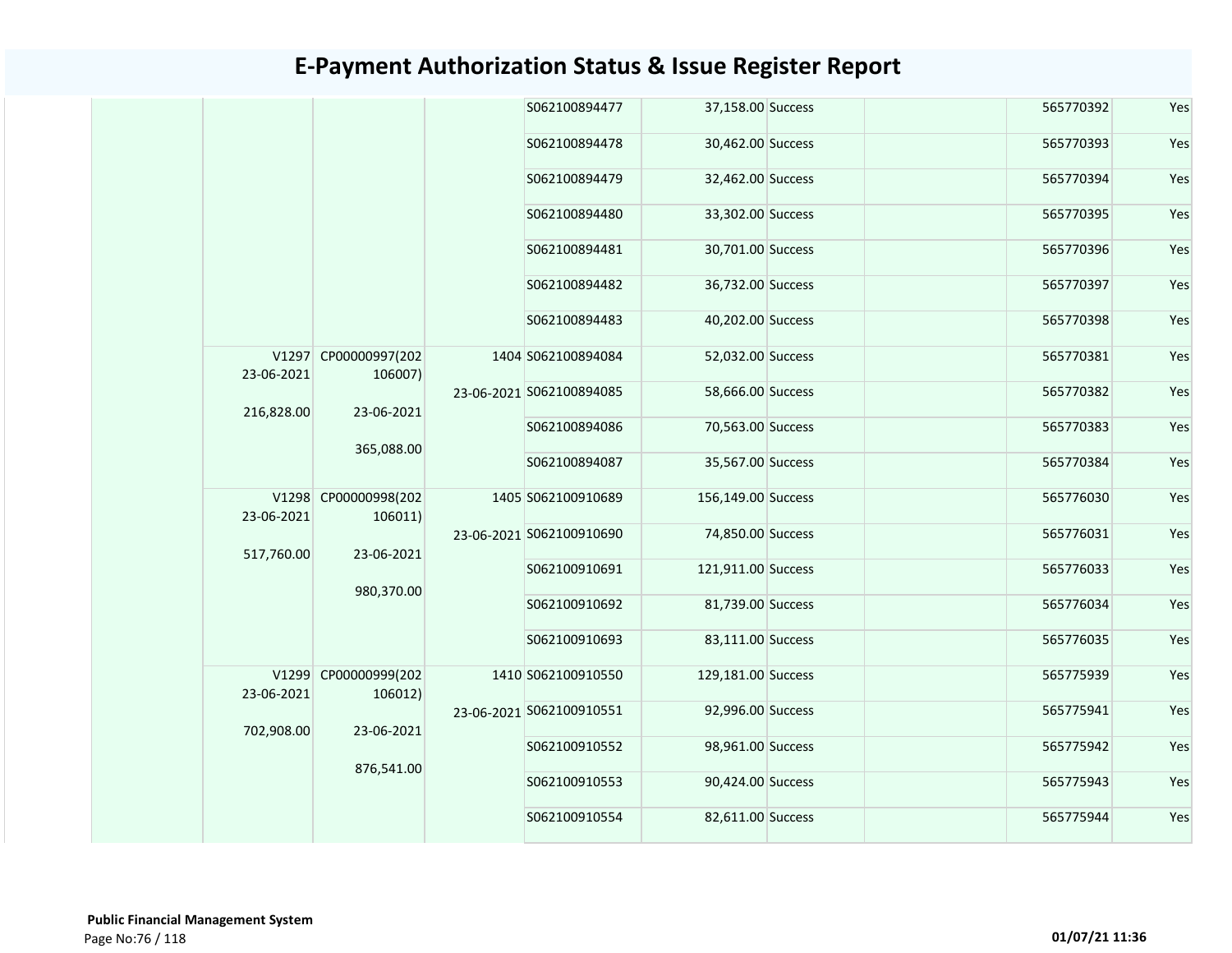|            |                                 |  | S062100910555            | 129,538.00 Success |                   | 565775945 | Yes       |     |
|------------|---------------------------------|--|--------------------------|--------------------|-------------------|-----------|-----------|-----|
|            |                                 |  | S062100910556            | 79,197.00 Success  |                   | 565775947 | Yes       |     |
| 23-06-2021 | V1300 CP00001000(202<br>106010) |  | 1413 S062100908854       | 71,162.00 Success  |                   | 565775909 | Yes       |     |
| 687,522.00 | 23-06-2021                      |  | 23-06-2021 S062100908855 | 48,242.00 Success  |                   | 565775911 | Yes       |     |
|            | 921,153.00                      |  | S062100908856            | 42,500.00 Success  |                   | 565775912 | Yes       |     |
|            |                                 |  | S062100908857            | 82,580.00 Success  |                   | 565775913 | Yes       |     |
|            |                                 |  |                          | S062100908858      | 68,603.00 Success |           | 565775914 | Yes |
|            |                                 |  | S062100908859            | 79,472.00 Success  |                   | 565775915 | Yes       |     |
|            |                                 |  | S062100908860            | 69,204.00 Success  |                   | 565775916 | Yes       |     |
|            |                                 |  |                          | S062100908861      | 70,873.00 Success |           | 565775917 | Yes |
|            |                                 |  | S062100908862            | 44,942.00 Success  |                   | 565775918 | Yes       |     |
|            |                                 |  |                          | S062100908863      | 68,254.00 Success |           | 565775919 | Yes |
|            |                                 |  | S062100908864            | 41,690.00 Success  |                   | 565775920 | Yes       |     |
| 23-06-2021 | V1301 CP00001002(202<br>106015) |  | 1406 S062100894565       | 21,125.00 Success  |                   | 565770402 | Yes       |     |
| 448,800.00 | 23-06-2021                      |  | 23-06-2021 S062100894566 | 46,256.00 Success  |                   | 565770403 | Yes       |     |
|            |                                 |  | S062100894567            | 37,756.00 Success  |                   | 565770404 | Yes       |     |
|            | 656,292.00                      |  | S062100894568            | 42,629.00 Success  |                   | 565770405 | Yes       |     |
|            |                                 |  | S062100894569            | 40,901.00 Success  |                   | 565770407 | Yes       |     |
|            |                                 |  | S062100894570            | 33,315.00 Success  |                   | 565770408 | Yes       |     |
|            |                                 |  | S062100894571            | 26,120.00 Success  |                   | 565770410 | Yes       |     |
|            |                                 |  | S062100894572            | 35,256.00 Success  |                   | 565770411 | Yes       |     |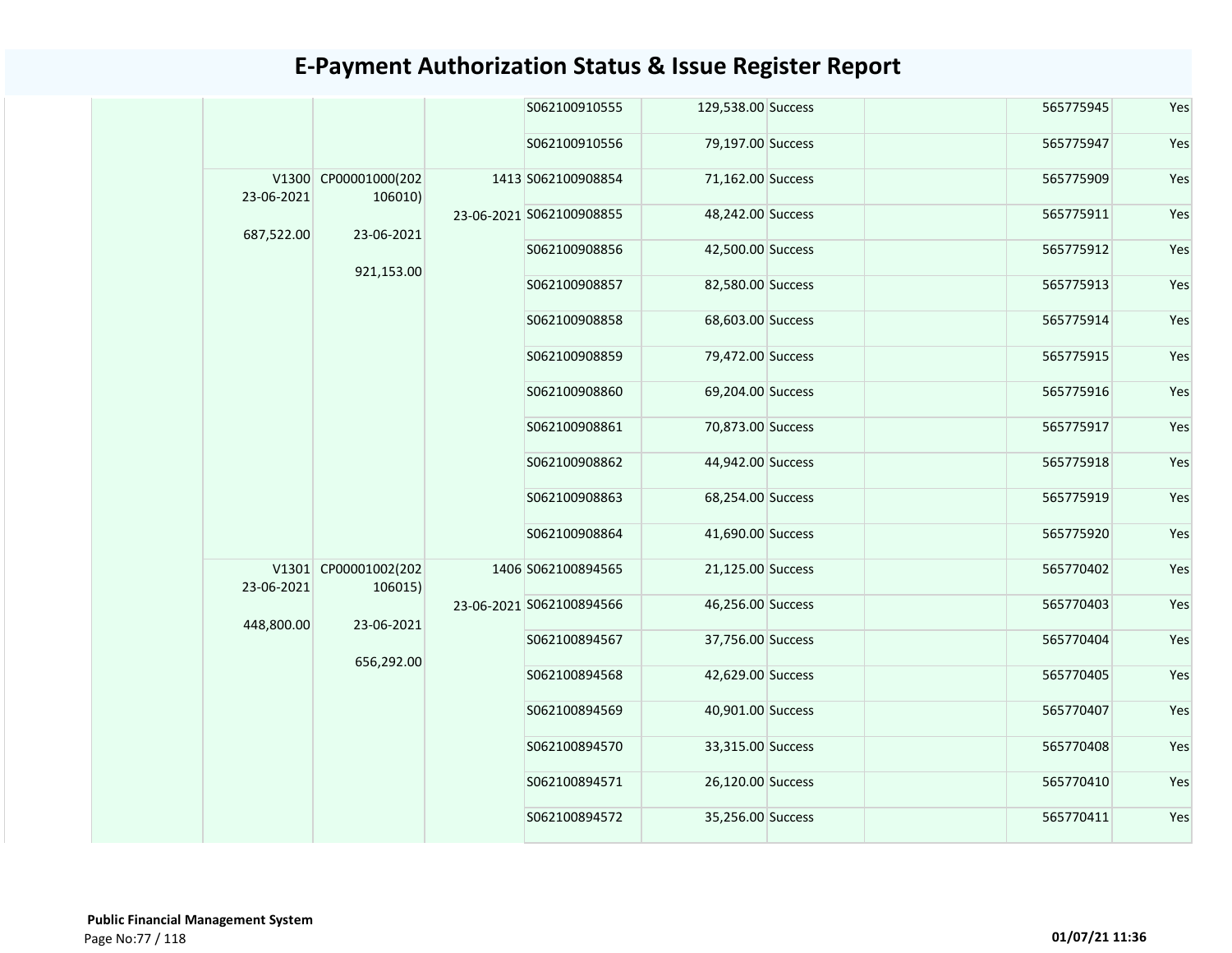|                                   |                                        |            | S062100894573            | 30,150.00 Success  |                   | 565770412         | Yes       |           |     |               |                   |  |           |     |
|-----------------------------------|----------------------------------------|------------|--------------------------|--------------------|-------------------|-------------------|-----------|-----------|-----|---------------|-------------------|--|-----------|-----|
|                                   |                                        |            | S062100894574            | 26,150.00 Success  |                   | 565770414         | Yes       |           |     |               |                   |  |           |     |
|                                   |                                        |            | S062100894575            | 25,256.00 Success  |                   | 565770415         | Yes       |           |     |               |                   |  |           |     |
|                                   |                                        |            | S062100894576            | 44,736.00 Success  |                   | 565770416         | Yes       |           |     |               |                   |  |           |     |
|                                   |                                        |            | S062100894577            | 39,150.00 Success  |                   | 565770417         | Yes       |           |     |               |                   |  |           |     |
| 23-06-2021                        | V1302 CP00001003(202<br>106006)        |            | 1403 S062100894088       | 39,585.00 Success  |                   | 565770370         | Yes       |           |     |               |                   |  |           |     |
| 213,244.00                        | 23-06-2021                             |            | 23-06-2021 S062100894089 | 29,959.00 Success  |                   | 565770371         | Yes       |           |     |               |                   |  |           |     |
|                                   | 342,108.00                             |            |                          |                    |                   |                   |           |           |     | S062100894090 | 31,532.00 Success |  | 565770373 | Yes |
|                                   |                                        |            |                          |                    | S062100894091     | 32,310.00 Success |           | 565770374 | Yes |               |                   |  |           |     |
|                                   |                                        |            |                          | S062100894092      | 30,903.00 Success |                   | 565770375 | Yes       |     |               |                   |  |           |     |
|                                   |                                        |            | S062100894093            |                    | 400.00 Success    | 565770376         | Yes       |           |     |               |                   |  |           |     |
|                                   |                                        |            |                          | S062100894094      | 22,653.00 Success |                   | 565770377 | Yes       |     |               |                   |  |           |     |
|                                   |                                        |            | S062100894095            | 25,902.00 Success  |                   | 565770378         | Yes       |           |     |               |                   |  |           |     |
| V1303<br>23-06-2021<br>715,522.00 | CP00000865<br>15-06-2021<br>740.628.00 | 23-06-2021 | 1430 S062100912198       | 715,522.00 Success |                   | 482252902         | Yes       |           |     |               |                   |  |           |     |
| 23-06-2021                        | V1304 CP00000935(202<br>106028)        |            | 1422 S062100905917       | 38,342.00 Success  |                   | 565775587         | Yes       |           |     |               |                   |  |           |     |
| 186,333.00                        |                                        |            | 23-06-2021 S062100905918 | 36,532.00 Success  |                   | 565775588         | Yes       |           |     |               |                   |  |           |     |
|                                   |                                        | 22-06-2021 | S062100905919            | 44,462.00 Success  |                   | 565775589         | Yes       |           |     |               |                   |  |           |     |
|                                   | 235,070.00                             |            | S062100905920            | 28,515.00 Success  |                   | 565775590         | Yes       |           |     |               |                   |  |           |     |
|                                   |                                        |            | S062100905921            | 38,482.00 Success  |                   | 565775591         | Yes       |           |     |               |                   |  |           |     |
| 23-06-2021                        | V1305 CP00000938(202<br>106029)        |            | 1409 S062100910573       | 155,170.00 Success |                   | 565775949         | Yes       |           |     |               |                   |  |           |     |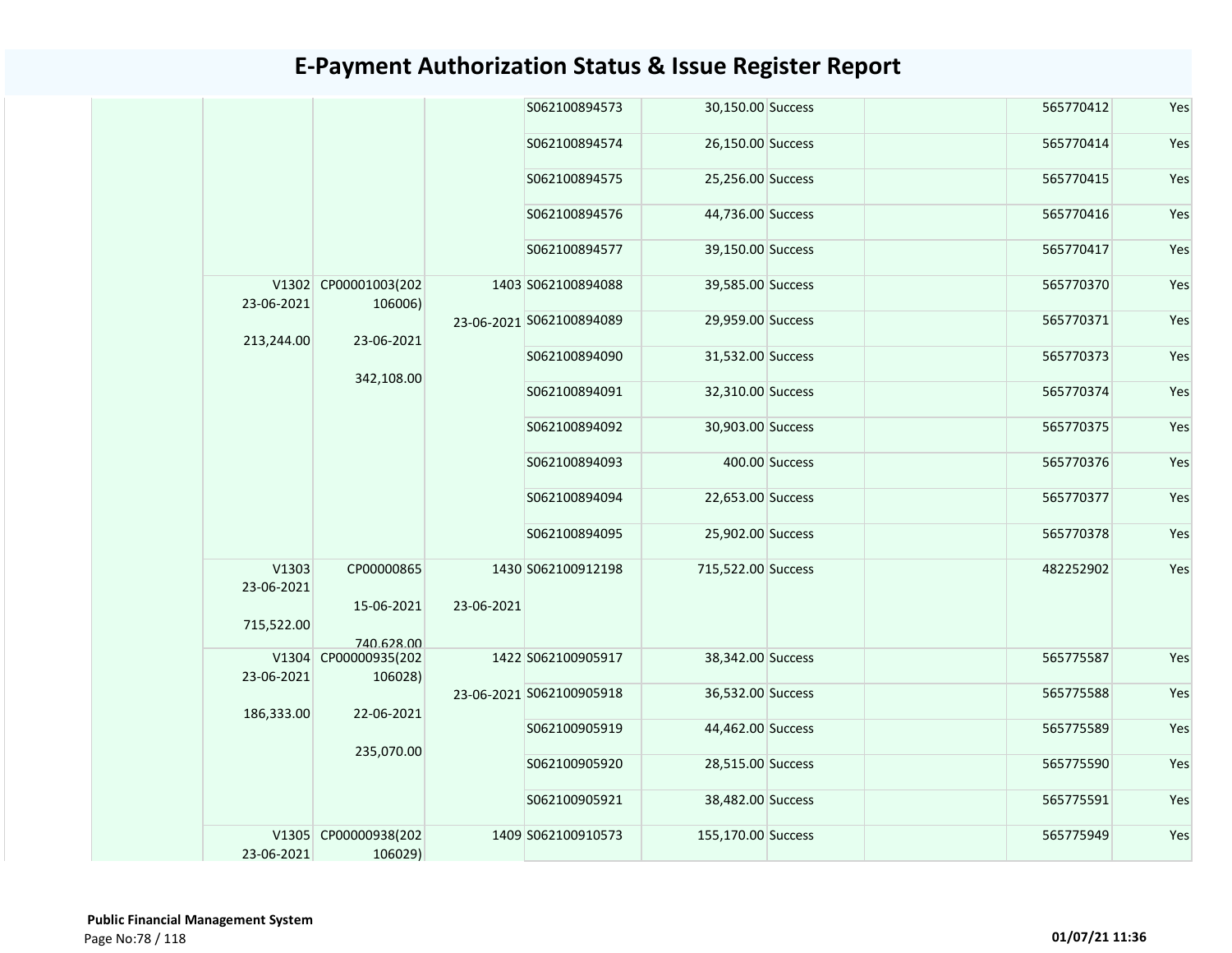| 600,022.00   | 22-06-2021                      |  | 23-06-2021 S062100910574 | 25,647.00 Success | 565775951 | Yes |
|--------------|---------------------------------|--|--------------------------|-------------------|-----------|-----|
|              |                                 |  | S062100910575            | 55,677.00 Success | 565775952 | Yes |
|              | 652,832.00                      |  | S062100910576            | 28,375.00 Success | 565775953 | Yes |
|              |                                 |  | S062100910577            | 67,452.00 Success | 565775954 | Yes |
|              |                                 |  | S062100910578            | 30,715.00 Success | 565775959 | Yes |
|              |                                 |  | S062100910579            | 67,558.00 Success | 565775960 | Yes |
|              |                                 |  | S062100910580            | 66,624.00 Success | 565775961 | Yes |
|              |                                 |  | S062100910581            | 29,077.00 Success | 565775962 | Yes |
|              |                                 |  | S062100910582            | 73,727.00 Success | 565775963 | Yes |
| 23-06-2021   | V1306 CP00000952(202<br>106031) |  | 1423 S062100907595       | 38,282.00 Success | 565775862 | Yes |
| 1,380,500.00 | 22-06-2021                      |  | 23-06-2021 S062100907596 | 42,412.00 Success | 565775864 | Yes |
|              |                                 |  | S062100907597            | 38,282.00 Success | 565775866 | Yes |
|              | 1,985,280.00                    |  | S062100907598            | 25,724.00 Success | 565775867 | Yes |
|              |                                 |  | S062100907599            | 33,724.00 Success | 565775868 | Yes |
|              |                                 |  | S062100907600            | 33,608.00 Success | 565775870 | Yes |
|              |                                 |  | S062100907601            | 23,724.00 Success | 565775872 | Yes |
|              |                                 |  | S062100907602            | 35,724.00 Success | 565775873 | Yes |
|              |                                 |  | S062100907603            | 37,437.00 Success | 565775874 | Yes |
|              |                                 |  | S062100907604            | 30,799.00 Success | 565775875 | Yes |
|              |                                 |  | S062100907605            | 20,318.00 Success | 565775876 | Yes |
|              |                                 |  | S062100907606            | 53,282.00 Success | 565775877 | Yes |
|              |                                 |  |                          |                   |           |     |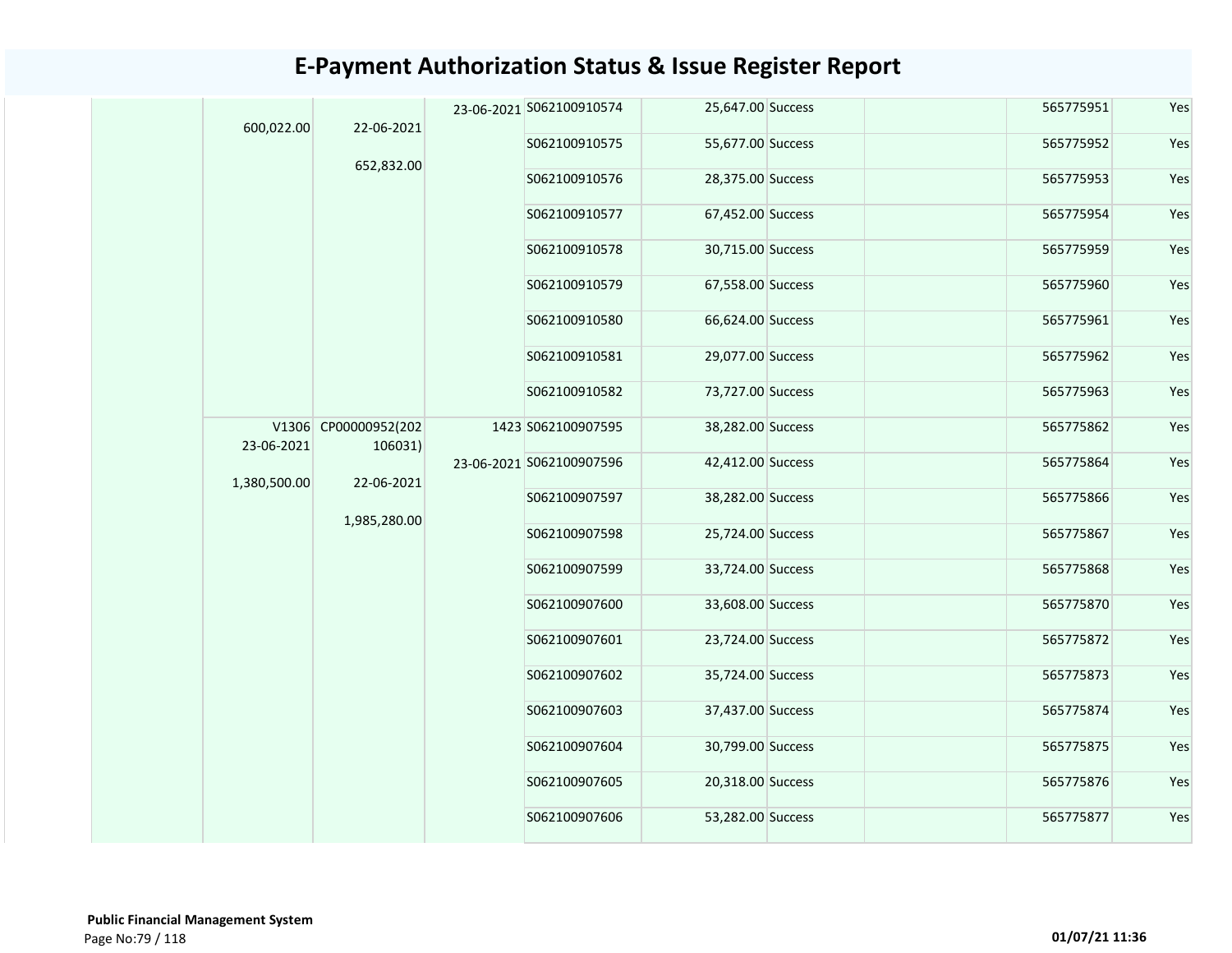| Yes | 565775878 | 33,532.00 Success | S062100907607 |
|-----|-----------|-------------------|---------------|
| Yes | 565775879 | 33,532.00 Success | S062100907608 |
| Yes | 565775880 | 43,532.00 Success | S062100907609 |
| Yes | 565775881 | 40,282.00 Success | S062100907610 |
| Yes | 565775882 | 41,627.00 Success | S062100907611 |
| Yes | 565775883 | 29,512.00 Success | S062100907612 |
| Yes | 565775884 | 38,532.00 Success | S062100907613 |
| Yes | 565775885 | 33,282.00 Success | S062100907614 |
| Yes | 565775886 | 38,512.00 Success | S062100907615 |
| Yes | 565775887 | 37,122.00 Success | S062100907616 |
| Yes | 565775888 | 19,512.00 Success | S062100907617 |
| Yes | 565775889 | 38,282.00 Success | S062100907618 |
| Yes | 565775890 | 29,512.00 Success | S062100907619 |
| Yes | 565775891 | 35,083.00 Success | S062100907620 |
| Yes | 565775892 | 41,833.00 Success | S062100907621 |
| Yes | 565775893 | 49,532.00 Success | S062100907622 |
| Yes | 565775894 | 41,772.00 Success | S062100907623 |
| Yes | 565775895 | 41,417.00 Success | S062100907624 |
| Yes | 565775896 | 26,491.00 Success | S062100907625 |
| Yes | 565775897 | 24,512.00 Success | S062100907626 |
| Yes | 565775898 | 38,282.00 Success | S062100907627 |
|     |           |                   |               |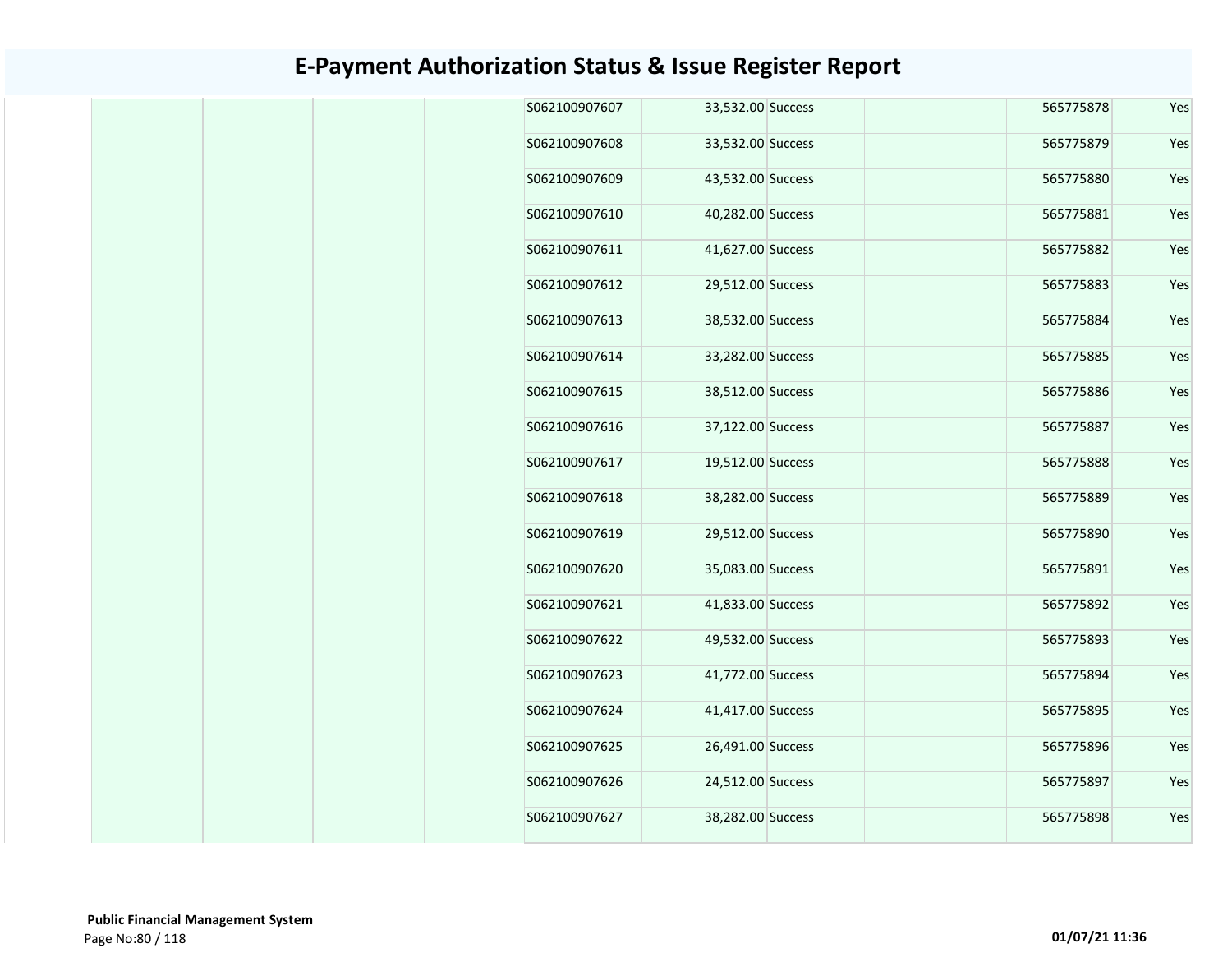|  |                          |                                 |                          | S062100907628      | 34,833.00 Success |               | 565775899         | Yes |           |     |
|--|--------------------------|---------------------------------|--------------------------|--------------------|-------------------|---------------|-------------------|-----|-----------|-----|
|  |                          |                                 |                          | S062100907629      | 38,512.00 Success |               | 565775900         | Yes |           |     |
|  |                          |                                 |                          | S062100907630      | 30,799.00 Success |               | 565775901         | Yes |           |     |
|  |                          |                                 |                          | S062100907631      | 27,437.00 Success |               | 565775902         | Yes |           |     |
|  |                          |                                 |                          | S062100907632      | 29,416.00 Success |               | 565775903         | Yes |           |     |
|  |                          |                                 |                          | S062100907633      | 50,494.00 Success |               | 565775904         | Yes |           |     |
|  | 23-06-2021               | V1307 CP00000965(202<br>106030) |                          | 1407 S062100910807 | 31,192.00 Success |               | 565776041         | Yes |           |     |
|  | 524,282.00<br>22-06-2021 |                                 | 23-06-2021 S062100910808 | 21,532.00 Success  |                   | 565776042     | Yes               |     |           |     |
|  |                          |                                 | 838,405.00               |                    |                   | S062100910809 | 45,487.00 Success |     | 565776043 | Yes |
|  |                          |                                 |                          |                    |                   | S062100910810 | 30,128.00 Success |     | 565776044 | Yes |
|  |                          |                                 |                          | S062100910811      | 40,050.00 Success |               | 565776045         | Yes |           |     |
|  |                          |                                 |                          |                    |                   | S062100910812 | 41,742.00 Success |     | 565776046 | Yes |
|  |                          |                                 |                          | S062100910813      | 30,437.00 Success |               | 565776047         | Yes |           |     |
|  |                          |                                 |                          | S062100910814      | 56,807.00 Success |               | 565776048         | Yes |           |     |
|  |                          |                                 |                          | S062100910815      | 45,754.00 Success |               | 565776049         | Yes |           |     |
|  |                          |                                 |                          | S062100910816      | 27,057.00 Success |               | 565776051         | Yes |           |     |
|  |                          |                                 |                          | S062100910817      | 26,949.00 Success |               | 565776052         | Yes |           |     |
|  |                          |                                 |                          | S062100910818      | 23,896.00 Success |               | 565776053         | Yes |           |     |
|  |                          |                                 |                          | S062100910819      | 27,437.00 Success |               | 565776054         | Yes |           |     |
|  |                          |                                 |                          | S062100910820      | 26,514.00 Success |               | 565776055         | Yes |           |     |
|  |                          |                                 |                          | S062100910821      | 27,404.00 Success |               | 565776056         | Yes |           |     |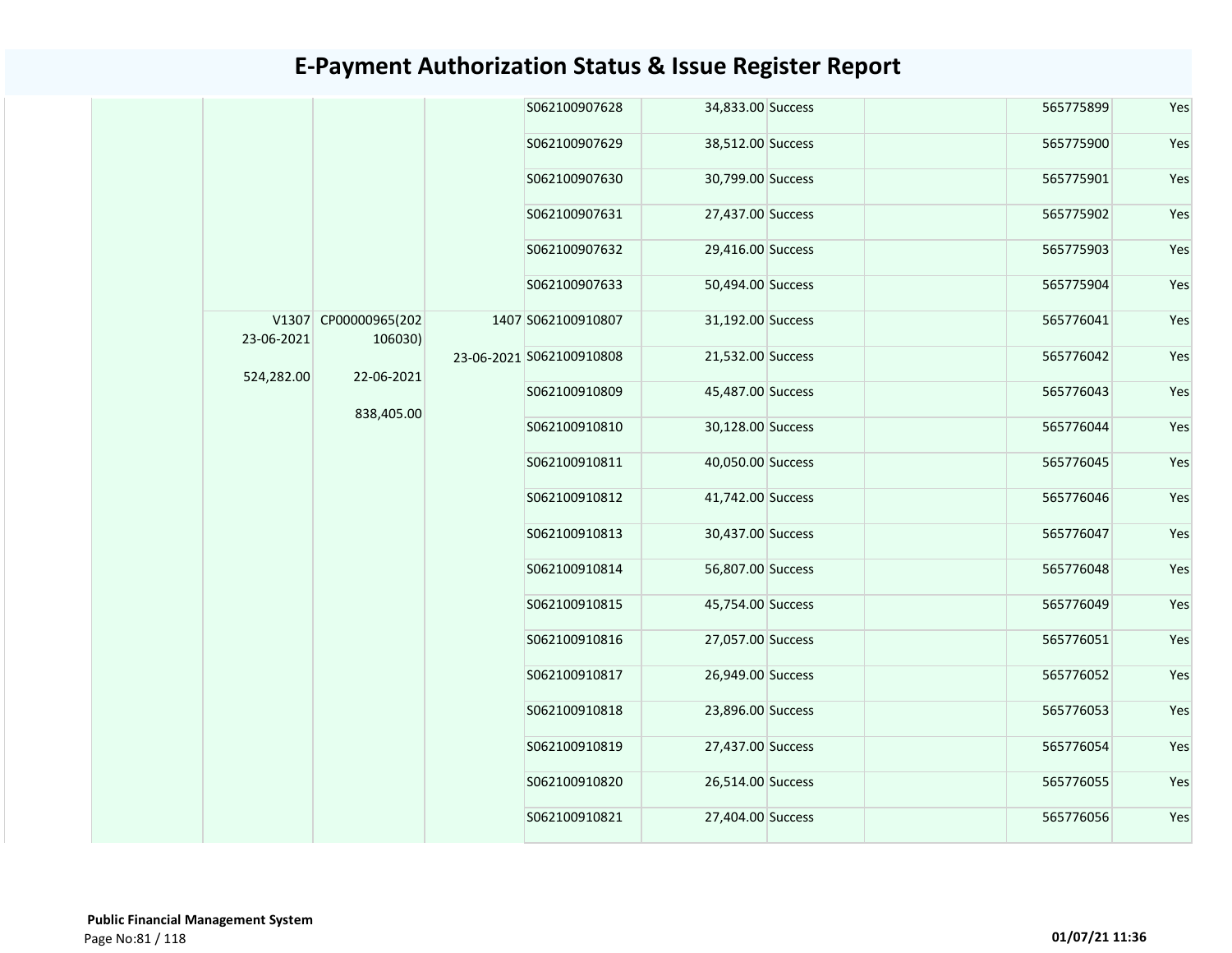|                                  |                                       |            | S062100910822                  | 21,896.00 Success                      |                |     | 565776057              | Yes        |
|----------------------------------|---------------------------------------|------------|--------------------------------|----------------------------------------|----------------|-----|------------------------|------------|
| V1308<br>23-06-2021<br>72,000.00 | CP00000973<br>22-06-2021<br>80.000.00 | 23-06-2021 | 1392 S062100906639             | 72,000.00 Failed                       |                | R11 | 482292776              | Yes        |
| V1309<br>23-06-2021<br>74,500.00 | CP00000977<br>22-06-2021<br>74.500.00 | 23-06-2021 | 1394 S062100905947             | 74,500.00 Success                      |                |     | 482287700              | Yes        |
| V1311<br>23-06-2021<br>587.00    | CP00000974<br>22-06-2021<br>587.00    | 23-06-2021 | 1393 S062100910411             |                                        | 587.00 Success |     | 482292994              | Yes        |
| V1312<br>23-06-2021<br>74,098.00 | CP00000980<br>23-06-2021<br>75.376.00 | 23-06-2021 | 1395 S062100910405             | 74,098.00 Success                      |                |     | 482276283              | Yes        |
| V1313<br>23-06-2021<br>12,682.00 | CP00000981<br>23-06-2021<br>12.897.00 | 23-06-2021 | 1396 S062100910382             | 12,682.00 Success                      |                |     | 482292922              | Yes        |
| 23-06-2021                       | V1314 CP00000987(202<br>106033)       |            | 1419 S062100905794             | 63,638.00 Success                      |                |     | 565775519              | Yes        |
| 2,163,189.00                     | 23-06-2021                            |            | 23-06-2021 S062100905795       | 66,339.00 Success                      |                |     | 565775520              | Yes        |
|                                  | 2,511,344.00                          |            | S062100905796<br>S062100905797 | 63,739.00 Success<br>62,699.00 Success |                |     | 565775522<br>565775523 | Yes<br>Yes |
|                                  |                                       |            | S062100905798                  | 60,119.00 Success                      |                |     | 565775524              | Yes        |
|                                  |                                       |            | S062100905799                  | 59,079.00 Success                      |                |     | 565775525              | Yes        |
|                                  |                                       |            | S062100905800                  | 63,239.00 Success                      |                |     | 565775526              | Yes        |
|                                  |                                       |            | S062100905801                  | 65,018.00 Success                      |                |     | 565775527              | Yes        |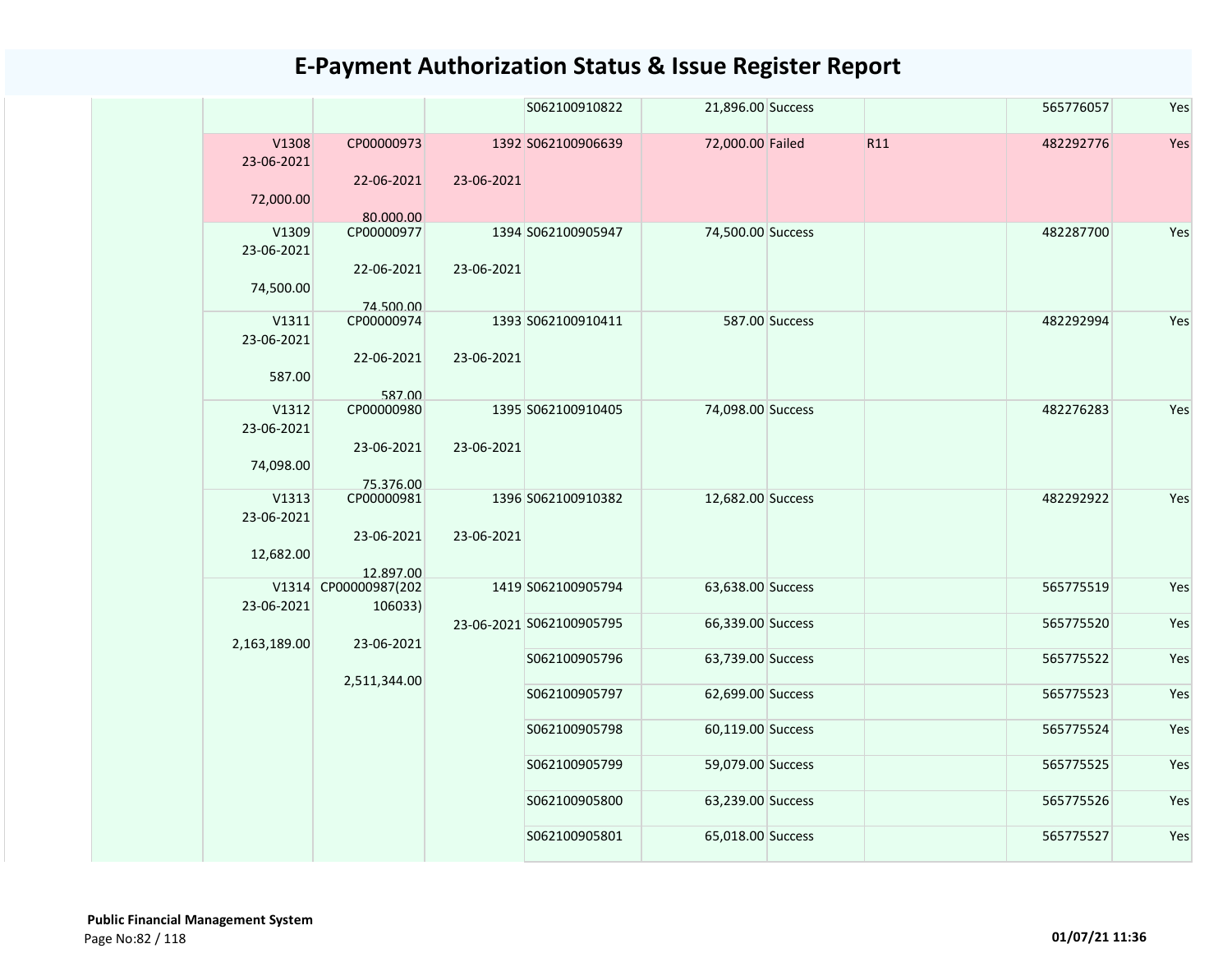| Yes | 565775529 | 74,319.00 Success | S062100905802 |
|-----|-----------|-------------------|---------------|
| Yes | 565775530 | 75,359.00 Success | S062100905803 |
| Yes | 565775531 | 77,959.00 Success | S062100905804 |
| Yes | 565775532 | 74,319.00 Success | S062100905805 |
| Yes | 565775533 | 74,319.00 Success | S062100905806 |
| Yes | 565775534 | 75,359.00 Success | S062100905807 |
| Yes | 565775535 | 75,359.00 Success | S062100905808 |
| Yes | 565775536 | 74,319.00 Success | S062100905809 |
| Yes | 565775537 | 75,359.00 Success | S062100905810 |
| Yes | 565775538 | 60,426.00 Success | S062100905811 |
| Yes | 565775539 | 66,198.00 Success | S062100905812 |
| Yes | 565775540 | 64,638.00 Success | S062100905813 |
| Yes | 565775541 | 64,638.00 Success | S062100905814 |
| Yes | 565775543 | 67,238.00 Success | S062100905815 |
| Yes | 565775544 | 64,638.00 Success | S062100905816 |
| Yes | 565775545 | 65,678.00 Success | S062100905817 |
| Yes | 565775547 | 66,718.00 Success | S062100905818 |
| Yes | 565775548 | 66,198.00 Success | S062100905819 |
| Yes | 565775550 | 66,848.00 Success | S062100905820 |
| Yes | 565775551 | 64,638.00 Success | S062100905821 |
| Yes | 565775552 | 66,718.00 Success | S062100905822 |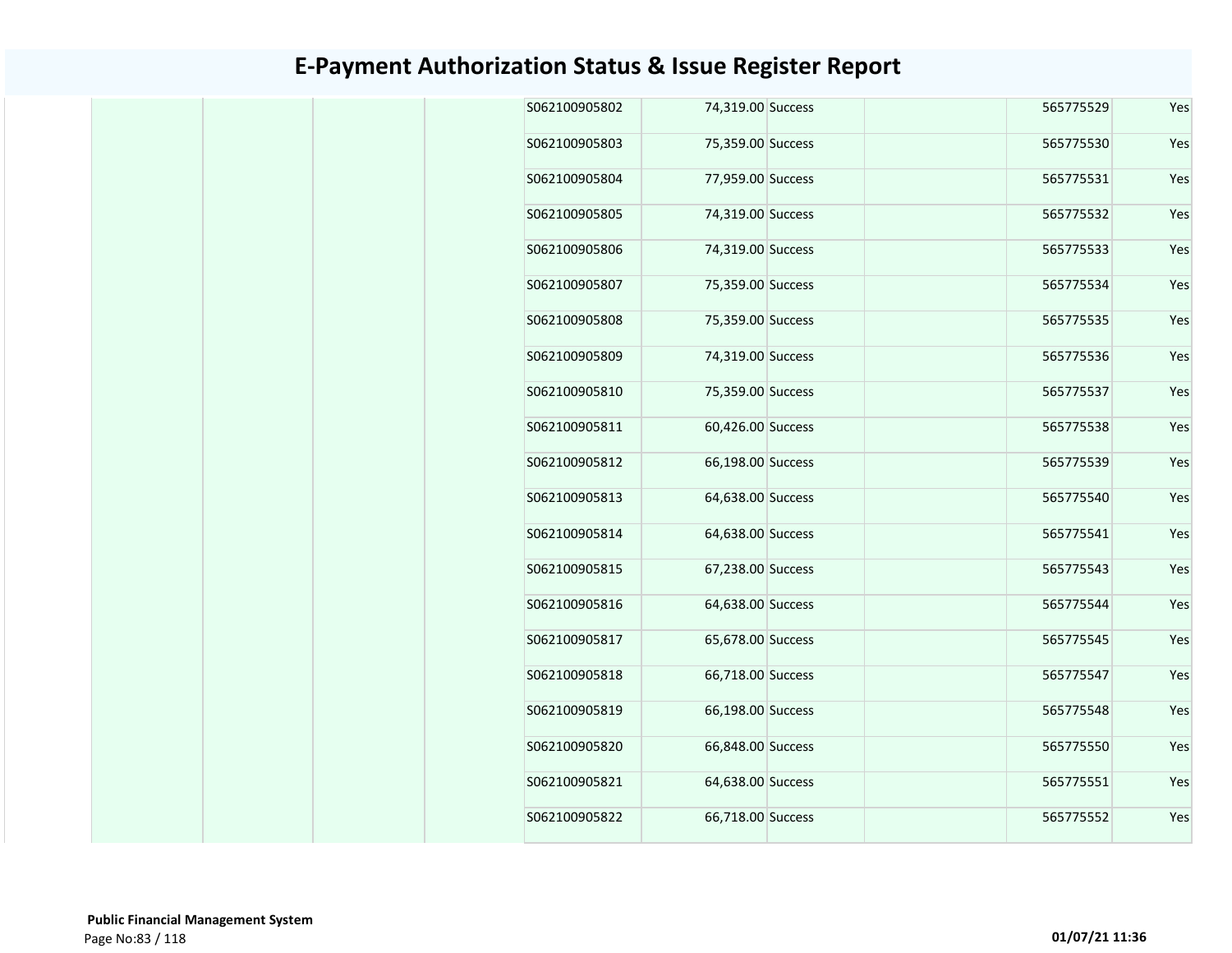|              |                                 |  | S062100905823            | 65,158.00 Success | 565775553 | Yes |
|--------------|---------------------------------|--|--------------------------|-------------------|-----------|-----|
|              |                                 |  | S062100905824            | 66,198.00 Success | 565775554 | Yes |
|              |                                 |  | S062100905825            | 66,718.00 Success | 565775555 | Yes |
| 23-06-2021   | V1315 CP00000989(202<br>106022) |  | 1426 S062100905624       | 74,319.00 Success | 565770488 | Yes |
| 1,772,842.00 | 23-06-2021                      |  | 23-06-2021 S062100905625 | 73,279.00 Success | 565770489 | Yes |
|              |                                 |  | S062100905626            | 78,063.00 Success | 565770491 | Yes |
|              | 2,117,287.00                    |  | S062100905627            | 75,983.00 Success | 565770492 | Yes |
|              |                                 |  | S062100905628            | 78,727.00 Success | 565770494 | Yes |
|              |                                 |  | S062100905629            | 61,326.00 Success | 565770496 | Yes |
|              |                                 |  | S062100905630            | 76,399.00 Success | 565770497 | Yes |
|              |                                 |  | S062100905631            | 75,359.00 Success | 565770498 | Yes |
|              |                                 |  | S062100905632            | 74,319.00 Success | 565770499 | Yes |
|              |                                 |  | S062100905633            | 76,399.00 Success | 565770500 | Yes |
|              |                                 |  | S062100905634            | 79,519.00 Success | 565770501 | Yes |
|              |                                 |  | S062100905635            | 61,303.00 Success | 565770502 | Yes |
|              |                                 |  | S062100905636            | 77,959.00 Success | 565770503 | Yes |
|              |                                 |  | S062100905637            | 74,359.00 Success | 565770504 | Yes |
|              |                                 |  | S062100905638            | 75,399.00 Success | 565770505 | Yes |
|              |                                 |  | S062100905639            | 74,969.00 Success | 565770506 | Yes |
|              |                                 |  | S062100905640            | 70,107.00 Success | 565770507 | Yes |
|              |                                 |  | S062100905641            | 74,319.00 Success | 565770509 | Yes |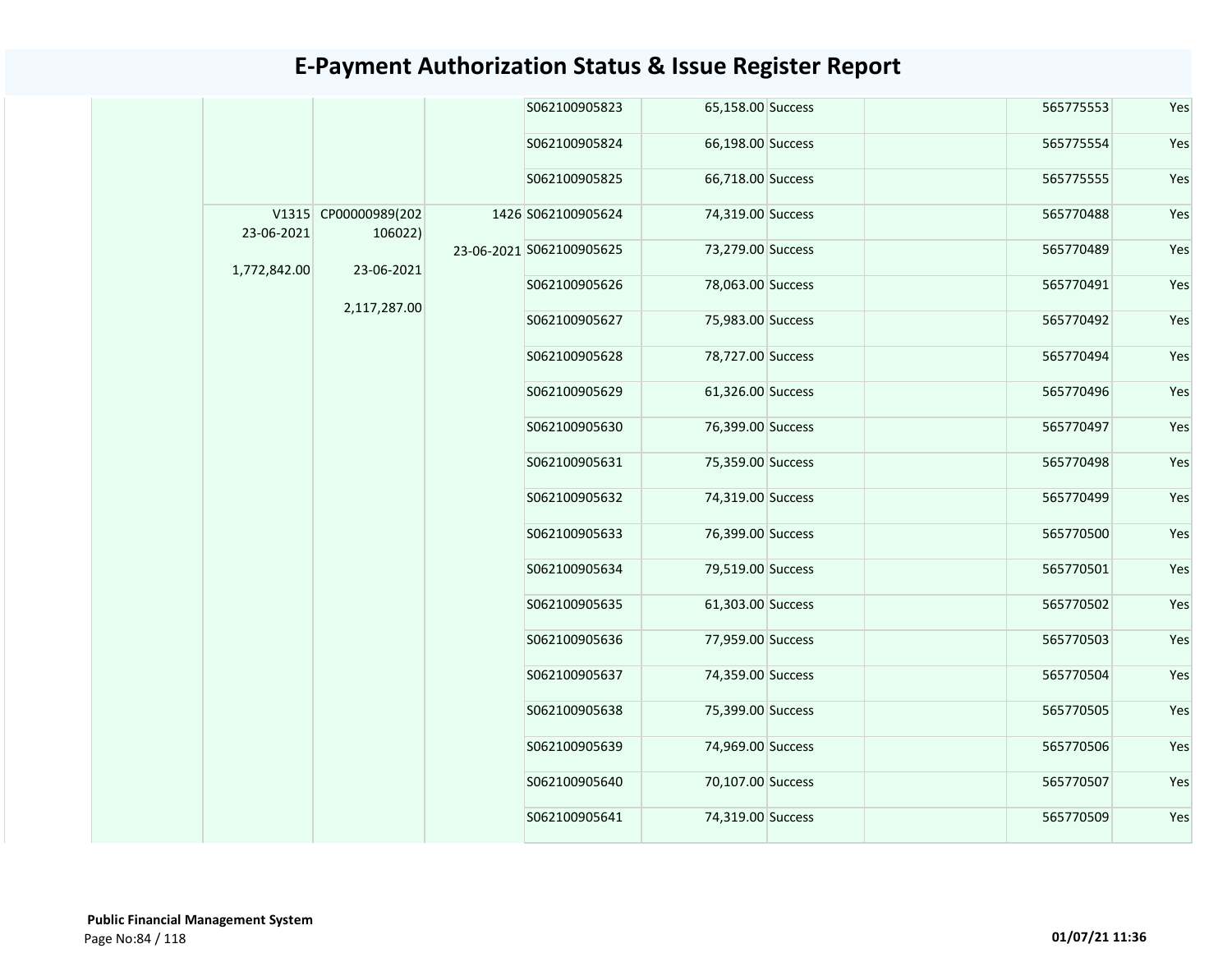|  |              |                                 |               | S062100905642            | 75,359.00 Success  |                   | 565770511 | Yes       |               |                   |  |           |     |  |  |               |                   |  |           |     |  |               |                   |  |           |     |
|--|--------------|---------------------------------|---------------|--------------------------|--------------------|-------------------|-----------|-----------|---------------|-------------------|--|-----------|-----|--|--|---------------|-------------------|--|-----------|-----|--|---------------|-------------------|--|-----------|-----|
|  |              |                                 |               | S062100905643            | 75,411.00 Success  |                   | 565770512 | Yes       |               |                   |  |           |     |  |  |               |                   |  |           |     |  |               |                   |  |           |     |
|  |              |                                 |               | S062100905644            | 78,063.00 Success  |                   | 565775513 | Yes       |               |                   |  |           |     |  |  |               |                   |  |           |     |  |               |                   |  |           |     |
|  |              |                                 |               | S062100905645            | 73,279.00 Success  |                   | 565775514 | Yes       |               |                   |  |           |     |  |  |               |                   |  |           |     |  |               |                   |  |           |     |
|  |              |                                 |               | S062100905646            | 73,319.00 Success  |                   | 565775515 | Yes       |               |                   |  |           |     |  |  |               |                   |  |           |     |  |               |                   |  |           |     |
|  |              |                                 |               | S062100905647            | 65,304.00 Success  |                   | 565775516 | Yes       |               |                   |  |           |     |  |  |               |                   |  |           |     |  |               |                   |  |           |     |
|  | 23-06-2021   | V1316 CP00000991(202<br>106034) |               | 1421 S062100905867       | 78,466.00 Success  |                   | 565775559 | Yes       |               |                   |  |           |     |  |  |               |                   |  |           |     |  |               |                   |  |           |     |
|  | 1,424,755.00 | 23-06-2021                      |               | 23-06-2021 S062100905868 | 95,778.00 Success  |                   | 565775560 | Yes       |               |                   |  |           |     |  |  |               |                   |  |           |     |  |               |                   |  |           |     |
|  | 2,297,058.00 |                                 | S062100905869 | 45,395.00 Success        |                    | 565775561         | Yes       |           |               |                   |  |           |     |  |  |               |                   |  |           |     |  |               |                   |  |           |     |
|  |              |                                 |               | S062100905870            | 103,047.00 Success |                   | 565775562 | Yes       |               |                   |  |           |     |  |  |               |                   |  |           |     |  |               |                   |  |           |     |
|  |              |                                 |               |                          | S062100905871      | 23,087.00 Success |           | 565775563 | Yes           |                   |  |           |     |  |  |               |                   |  |           |     |  |               |                   |  |           |     |
|  |              |                                 |               |                          | S062100905872      | 31,802.00 Success |           | 565775564 | Yes           |                   |  |           |     |  |  |               |                   |  |           |     |  |               |                   |  |           |     |
|  |              |                                 |               | S062100905873            | 47,722.00 Success  |                   | 565775565 | Yes       |               |                   |  |           |     |  |  |               |                   |  |           |     |  |               |                   |  |           |     |
|  |              |                                 |               | S062100905874            | 75,544.00 Success  |                   | 565775566 | Yes       |               |                   |  |           |     |  |  |               |                   |  |           |     |  |               |                   |  |           |     |
|  |              |                                 |               |                          |                    |                   |           |           |               |                   |  |           |     |  |  |               |                   |  |           |     |  | S062100905875 | 44,133.00 Success |  | 565775567 | Yes |
|  |              |                                 |               | S062100905876            | 65,783.00 Success  |                   | 565775568 | Yes       |               |                   |  |           |     |  |  |               |                   |  |           |     |  |               |                   |  |           |     |
|  |              |                                 |               |                          |                    |                   |           |           |               |                   |  |           |     |  |  | S062100905877 | 56,509.00 Success |  | 565775569 | Yes |  |               |                   |  |           |     |
|  |              |                                 | S062100905878 | 71,257.00 Success        |                    | 565775570         | Yes       |           |               |                   |  |           |     |  |  |               |                   |  |           |     |  |               |                   |  |           |     |
|  |              |                                 |               |                          |                    |                   |           |           | S062100905879 | 59,566.00 Success |  | 565775571 | Yes |  |  |               |                   |  |           |     |  |               |                   |  |           |     |
|  |              |                                 |               |                          |                    |                   |           |           | S062100905880 | 24,523.00 Success |  | 565775572 | Yes |  |  |               |                   |  |           |     |  |               |                   |  |           |     |
|  |              |                                 |               | S062100905881            | 40,104.00 Success  |                   | 565775574 | Yes       |               |                   |  |           |     |  |  |               |                   |  |           |     |  |               |                   |  |           |     |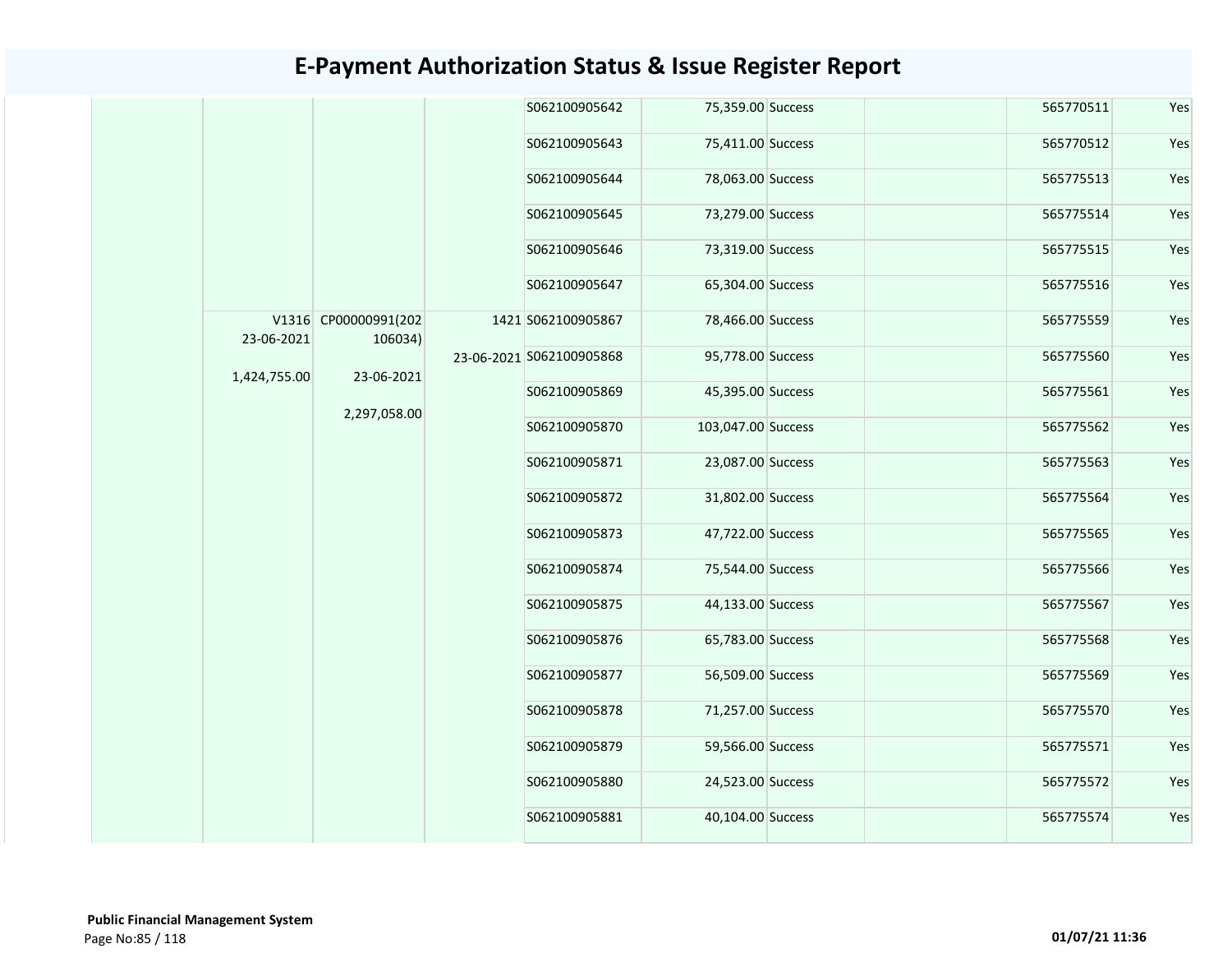|              |                                                               | S062100905882            | 77,937.00 Success  | 565775575         | Yes           |                   |           |     |
|--------------|---------------------------------------------------------------|--------------------------|--------------------|-------------------|---------------|-------------------|-----------|-----|
|              | V1317 CP00000993(202<br>106016)<br>23-06-2021<br>2,345,364.00 | S062100905883            | 68,616.00 Success  | 565775577         | Yes           |                   |           |     |
|              |                                                               | S062100905884            | 59,929.00 Success  | 565775580         | Yes           |                   |           |     |
|              |                                                               | S062100905885            | 69,884.00 Success  | 565775581         | Yes           |                   |           |     |
|              |                                                               | S062100905886            | 88,671.00 Success  | 565775582         | Yes           |                   |           |     |
|              |                                                               | S062100905887            | 63,042.00 Success  | 565775583         | Yes           |                   |           |     |
|              |                                                               | S062100905888            | 47,722.00 Success  | 565775584         | Yes           |                   |           |     |
|              |                                                               | S062100905889            | 86,238.00 Success  | 565775585         | Yes           |                   |           |     |
| 23-06-2021   |                                                               |                          | 1428 S062100906677 | 58,527.00 Success | 565775593     | Yes               |           |     |
|              |                                                               | 23-06-2021 S062100906678 | 43,421.00 Success  | 565775595         | Yes           |                   |           |     |
| 1,290,964.00 |                                                               |                          |                    |                   | S062100906679 | 76,223.00 Success | 565775596 | Yes |
|              |                                                               | S062100906680            | 52,799.00 Success  | 565775597         | Yes           |                   |           |     |
|              |                                                               | S062100906681            | 79,438.00 Success  | 565775599         | Yes           |                   |           |     |
|              |                                                               | S062100906682            | 142,258.00 Success | 565775600         | Yes           |                   |           |     |
|              |                                                               | S062100906683            | 45,142.00 Success  | 565775601         | Yes           |                   |           |     |
|              |                                                               | S062100906684            | 28,542.00 Success  | 565775602         | Yes           |                   |           |     |
|              |                                                               | S062100906685            | 39,238.00 Success  | 565775603         | Yes           |                   |           |     |
|              |                                                               | S062100906686            | 45,900.00 Success  | 565775604         | Yes           |                   |           |     |
|              |                                                               | S062100906687            | 91,183.00 Success  | 565775606         | Yes           |                   |           |     |
|              |                                                               | S062100906688            | 76,358.00 Success  | 565775608         | Yes           |                   |           |     |
|              |                                                               | S062100906689            | 38,042.00 Success  | 565775609         | Yes           |                   |           |     |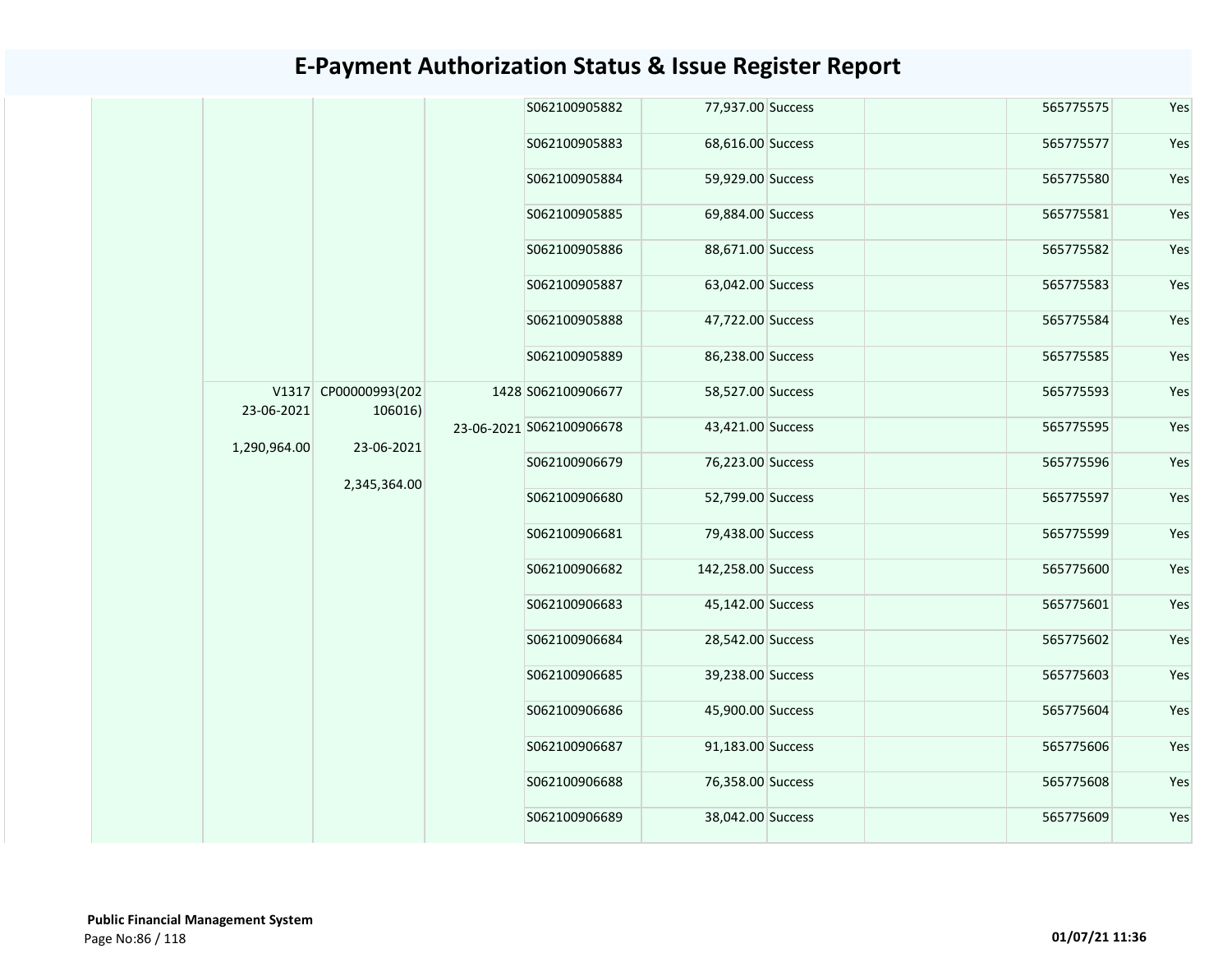|              |                                 |              | S062100906690            | 71,630.00 Success  |  | 565775610 | Yes |
|--------------|---------------------------------|--------------|--------------------------|--------------------|--|-----------|-----|
|              |                                 |              | S062100906691            | 172,541.00 Success |  | 565775611 | Yes |
|              |                                 |              | S062100906692            | 81,295.00 Success  |  | 565775612 | Yes |
|              |                                 |              | S062100906693            | 77,980.00 Success  |  | 565775614 | Yes |
|              |                                 |              | S062100906694            | 70,447.00 Success  |  | 565775615 | Yes |
| 23-06-2021   | V1318 CP00000994(202<br>106017) |              | 1420 S062100898216       | 67,174.00 Success  |  | 565770468 | Yes |
| 850,471.00   | 23-06-2021                      |              | 23-06-2021 S062100898217 | 67,531.00 Success  |  | 565770470 | Yes |
|              |                                 |              | S062100898218            | 42,934.00 Success  |  | 565770471 | Yes |
|              |                                 | 1,376,231.00 | S062100898219            | 48,393.00 Success  |  | 565770472 | Yes |
|              |                                 |              | S062100898220            | 83,268.00 Success  |  | 565770473 | Yes |
|              |                                 |              | S062100898221            | 68,822.00 Success  |  | 565770474 | Yes |
|              |                                 |              | S062100898222            | 68,367.00 Success  |  | 565770475 | Yes |
|              |                                 |              | S062100898223            | 64,430.00 Success  |  | 565770476 | Yes |
|              |                                 |              | S062100898224            | 87,540.00 Success  |  | 565770477 | Yes |
|              |                                 |              | S062100898225            | 70,827.00 Success  |  | 565770478 | Yes |
|              |                                 |              | S062100898226            | 40,337.00 Success  |  | 565770479 | Yes |
|              |                                 |              | S062100898227            | 86,540.00 Success  |  | 565770482 | Yes |
|              |                                 |              | S062100898228            | 54,308.00 Success  |  | 565770484 | Yes |
| 23-06-2021   | V1319 CP00001001(202<br>106008) |              | 1424 S062100897846       | 24,707.00 Success  |  | 565770421 | Yes |
| 1,095,483.00 | 23-06-2021                      |              | 23-06-2021 S062100897847 | 29,339.00 Success  |  | 565770422 | Yes |
|              | 1.212.482.00                    |              | S062100897848            | 29,339.00 Success  |  | 565770423 | Yes |
|              |                                 |              |                          |                    |  |           |     |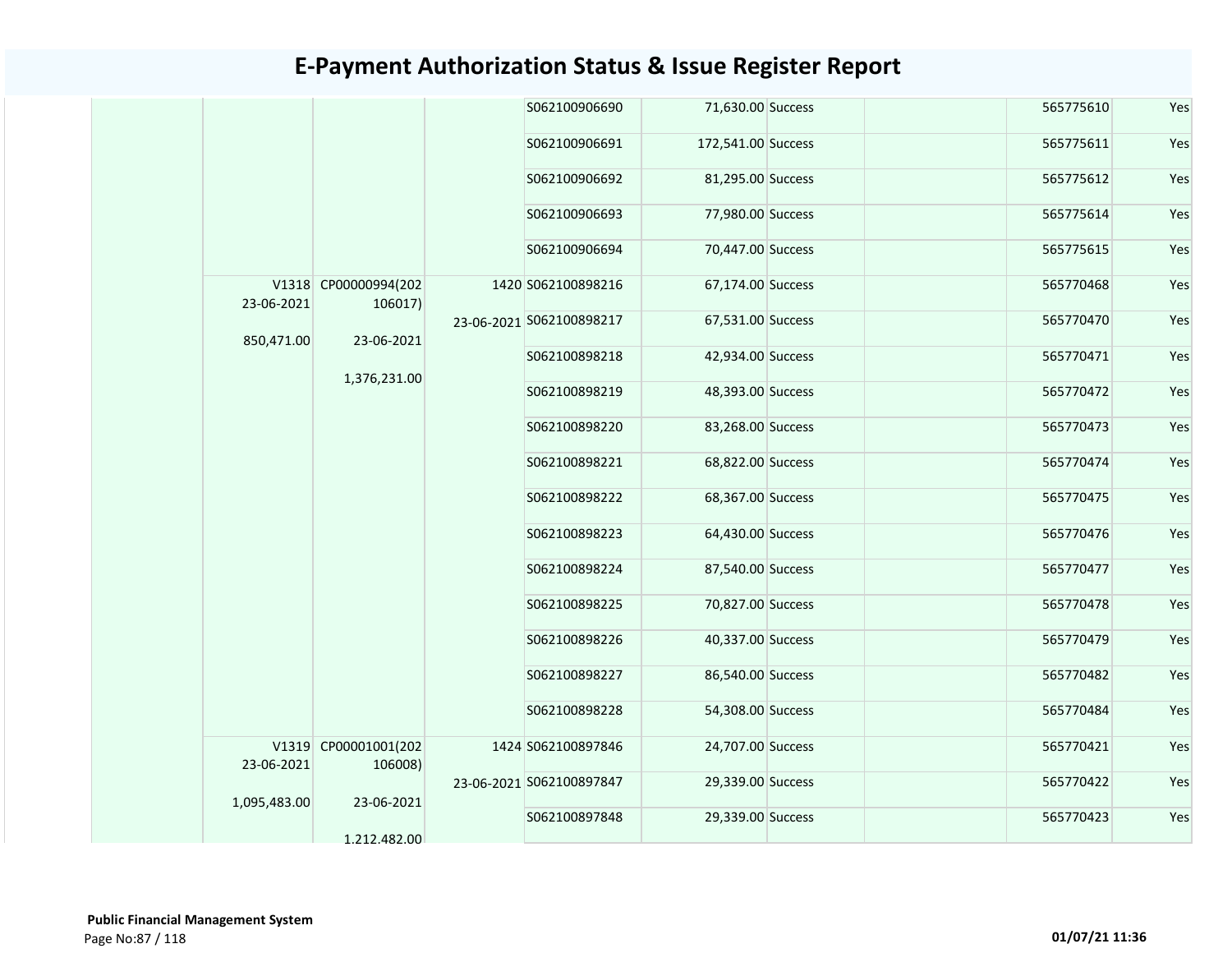|  | S062100897849 | 28,708.00 Success | 565770425 | Yes |
|--|---------------|-------------------|-----------|-----|
|  | S062100897850 | 30,653.00 Success | 565770426 | Yes |
|  | S062100897851 | 39,869.00 Success | 565770427 | Yes |
|  | S062100897852 | 38,619.00 Success | 565770428 | Yes |
|  | S062100897853 | 32,815.00 Success | 565770429 | Yes |
|  | S062100897854 | 31,815.00 Success | 565770430 | Yes |
|  | S062100897855 | 29,339.00 Success | 565770431 | Yes |
|  | S062100897856 | 29,339.00 Success | 565770433 | Yes |
|  | S062100897857 | 29,589.00 Success | 565770435 | Yes |
|  | S062100897858 | 31,168.00 Success | 565770436 | Yes |
|  | S062100897859 | 29,589.00 Success | 565770437 | Yes |
|  | S062100897860 | 29,339.00 Success | 565770438 | Yes |
|  | S062100897861 | 28,339.00 Success | 565770439 | Yes |
|  | S062100897862 | 29,339.00 Success | 565770440 | Yes |
|  | S062100897863 | 27,444.00 Success | 565770441 | Yes |
|  | S062100897864 | 29,339.00 Success | 565770442 | Yes |
|  | S062100897865 | 23,939.00 Success | 565770443 | Yes |
|  | S062100897866 | 29,339.00 Success | 565770444 | Yes |
|  | S062100897867 | 23,738.00 Success | 565770445 | Yes |
|  | S062100897868 | 23,759.00 Success | 565770446 | Yes |
|  | S062100897869 | 29,339.00 Success | 565770448 | Yes |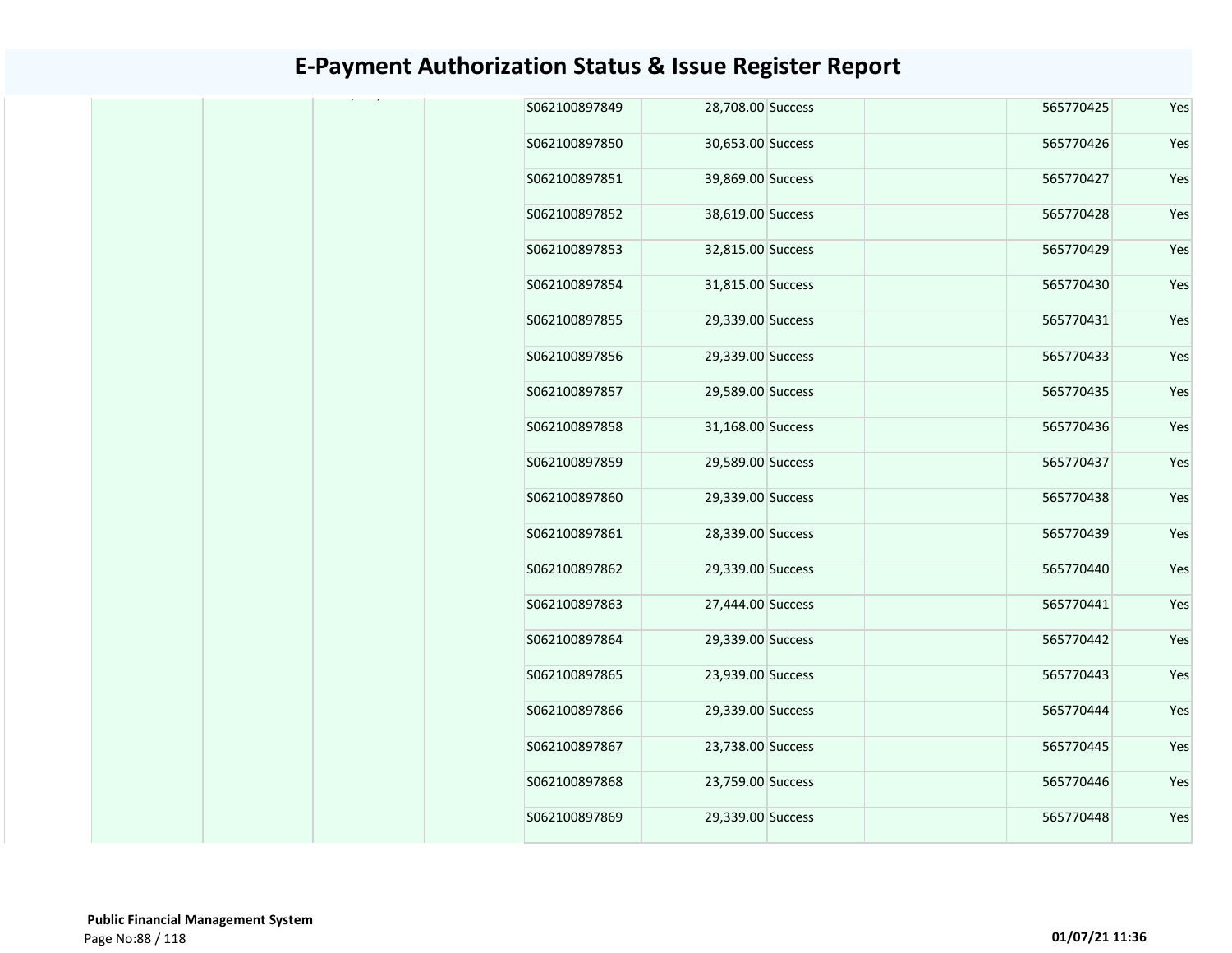|                     |                          |            | S062100897870      | 29,339.00 Success  | 565770449 | Yes |
|---------------------|--------------------------|------------|--------------------|--------------------|-----------|-----|
|                     |                          |            | S062100897871      | 23,128.00 Success  | 565770450 | Yes |
|                     |                          |            | S062100897872      | 29,339.00 Success  | 565770451 | Yes |
|                     |                          |            | S062100897873      | 29,339.00 Success  | 565770452 | Yes |
|                     |                          |            | S062100897874      | 29,589.00 Success  | 565770453 | Yes |
|                     |                          |            | S062100897875      | 29,655.00 Success  | 565770454 | Yes |
|                     |                          |            | S062100897876      | 29,339.00 Success  | 565770455 | Yes |
|                     |                          |            | S062100897877      | 39,619.00 Success  | 565770457 | Yes |
|                     |                          |            | S062100897878      | 41,539.00 Success  | 565770460 | Yes |
|                     |                          |            | S062100897879      | 39,619.00 Success  | 565770462 | Yes |
|                     |                          |            | S062100897880      | 29,339.00 Success  | 565770463 | Yes |
|                     |                          |            | S062100897881      | 36,837.00 Success  | 565770464 | Yes |
| V1321<br>23-06-2021 | CP00000945               |            | 1431 S062100909484 | 1,800.00 Success   | 482292858 | Yes |
| 1,800.00            | 22-06-2021<br>1.800.00   | 23-06-2021 |                    |                    |           |     |
| V1323<br>23-06-2021 | CP00000979               |            | 1385 S062100915255 | 511,290.00 Success | 482293143 | Yes |
| 511,290.00          | 23-06-2021<br>511.290.00 | 23-06-2021 |                    |                    |           |     |
| V1324               | CP00000978               |            | 1386 S062100915241 | 406,235.00 Success | 482272014 | Yes |
| 23-06-2021          |                          |            |                    |                    |           |     |
| 406,235.00          | 22-06-2021<br>406.235.00 | 23-06-2021 |                    |                    |           |     |
|                     |                          |            |                    |                    |           |     |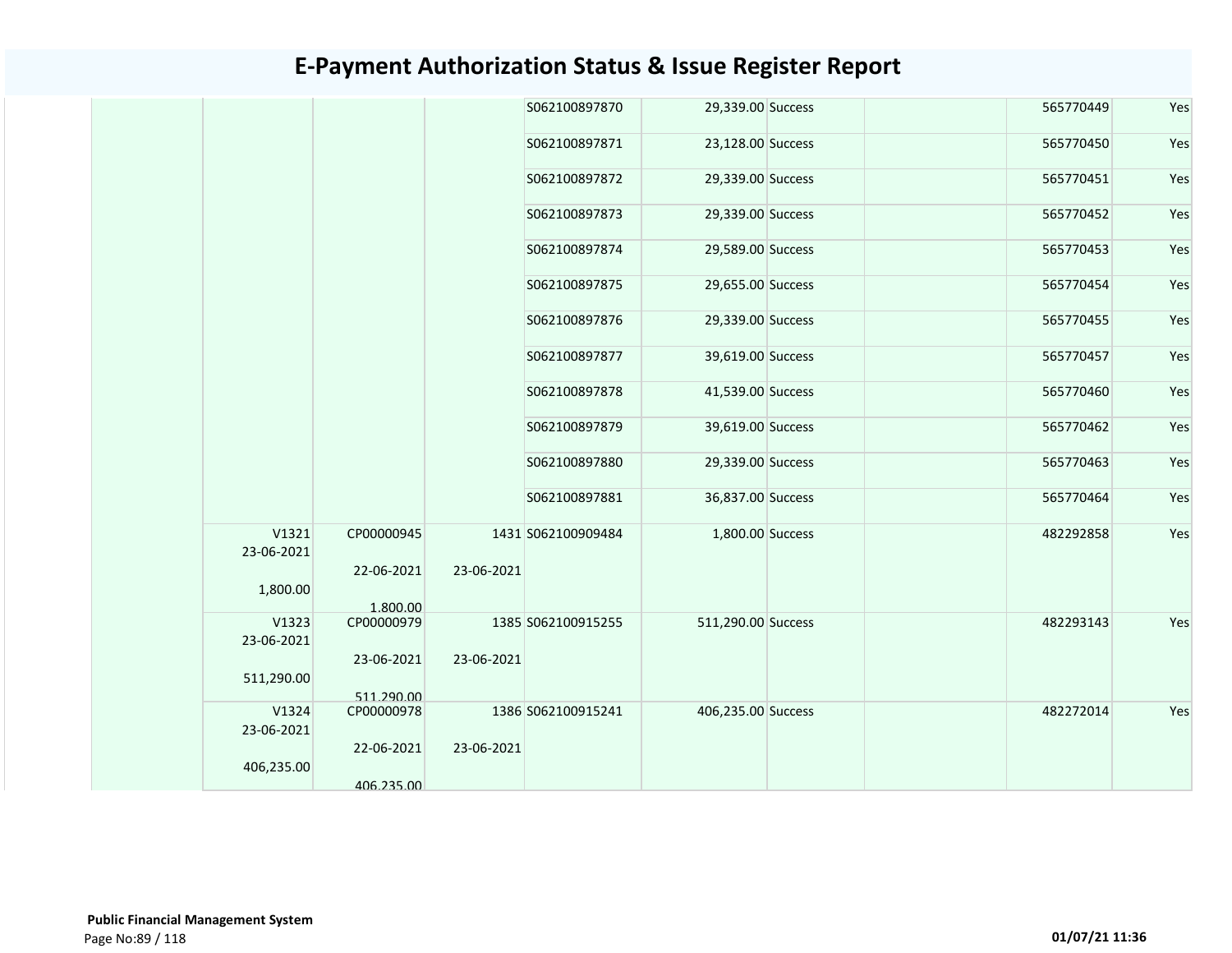|    |                               | V1325          | CP00000862                 |            | 1434 S062100891295       | 1,687,257.00 Success   | 482296033 | Yes |
|----|-------------------------------|----------------|----------------------------|------------|--------------------------|------------------------|-----------|-----|
|    |                               | 23-06-2021     |                            |            |                          |                        |           |     |
|    |                               |                | 15-06-2021                 | 23-06-2021 |                          |                        |           |     |
|    |                               | 1,687,257.00   | 1.687.257.00               |            |                          |                        |           |     |
|    |                               | V1326          | CP00000863                 |            | 1432 S062100891232       | 1,476,833.00 Issued    |           | Yes |
|    |                               | 23-06-2021     |                            |            |                          |                        |           |     |
|    |                               |                | 15-06-2021                 | 23-06-2021 |                          |                        |           |     |
|    |                               | 1,476,833.00   |                            |            |                          |                        |           |     |
|    |                               | V1327          | 1.476.833.00<br>CP00000864 |            | 1433 S062100891278       | 1,504,419.00 Issued    |           | Yes |
|    |                               | 23-06-2021     |                            |            |                          |                        |           |     |
|    |                               |                | 15-06-2021                 | 23-06-2021 |                          |                        |           |     |
|    |                               | 1,504,419.00   |                            |            |                          |                        |           |     |
|    |                               |                | 1.504.419.00               |            |                          |                        |           |     |
|    | 225429 [Section               | V1310          | CP00000103                 |            | 1387 S062100910511       | 59,400.00 Success      | 482293069 | Yes |
|    | Officer]                      | 23-06-2021     |                            |            |                          |                        |           |     |
|    |                               |                | 22-06-2021                 | 23-06-2021 |                          |                        |           |     |
|    |                               | 59,400.00      | 66.000.00                  |            |                          |                        |           |     |
|    |                               | V1320          | CP00000090                 |            | 1435 S062100920715       | 50,050.00 Success      | 482252967 | Yes |
|    |                               | 23-06-2021     |                            |            |                          |                        |           |     |
|    |                               |                | 09-06-2021                 | 23-06-2021 |                          |                        |           |     |
|    |                               | 50,050.00      |                            |            |                          |                        |           |     |
|    |                               | V1322          | 50.050.00<br>CP00000102    |            | 1389 S062100915277       | 36,651.00 Success      | 482293233 | Yes |
|    |                               | 23-06-2021     |                            |            |                          |                        |           |     |
|    |                               |                | 22-06-2021                 | 23-06-2021 |                          |                        |           |     |
|    |                               | 36,651.00      |                            |            |                          |                        |           |     |
|    |                               |                | 36.651.00                  |            |                          |                        |           |     |
| 14 | <b>Issue Date: 24-06-2021</b> |                |                            |            |                          | 267,240,900.00         |           |     |
|    | 225427 [Under                 | V1338          | CP00000811                 |            | 1483 S062101776774       | 267,240,900.00 Success | 499821896 | Yes |
|    | Secretary                     | 24-06-2021     |                            |            |                          |                        |           |     |
|    |                               |                | 10-06-2021                 | 24-06-2021 |                          |                        |           |     |
|    |                               | 267,240,900.00 | 267.240.900.00             |            |                          |                        |           |     |
| 15 | <b>Issue Date: 25-06-2021</b> |                |                            |            |                          | 467,578,312.00         |           |     |
|    | 200880 [Asstt                 |                | V1351 CP00000048(202       |            | 1453 S062101790166       | 47,421.00 Success      | 565779419 | Yes |
|    | Accounts Officer]             | 25-06-2021     | 106003)                    |            |                          |                        |           |     |
|    |                               |                |                            |            | 24-06-2021 S062101790167 | 45,369.00 Success      | 565779420 | Yes |
|    |                               | 369,725.00     | 24-06-2021                 |            |                          |                        |           |     |
|    |                               |                |                            |            | S062101790168            | 27,595.00 Success      | 565779421 | Yes |
|    |                               |                | 425.996.00                 |            |                          |                        |           |     |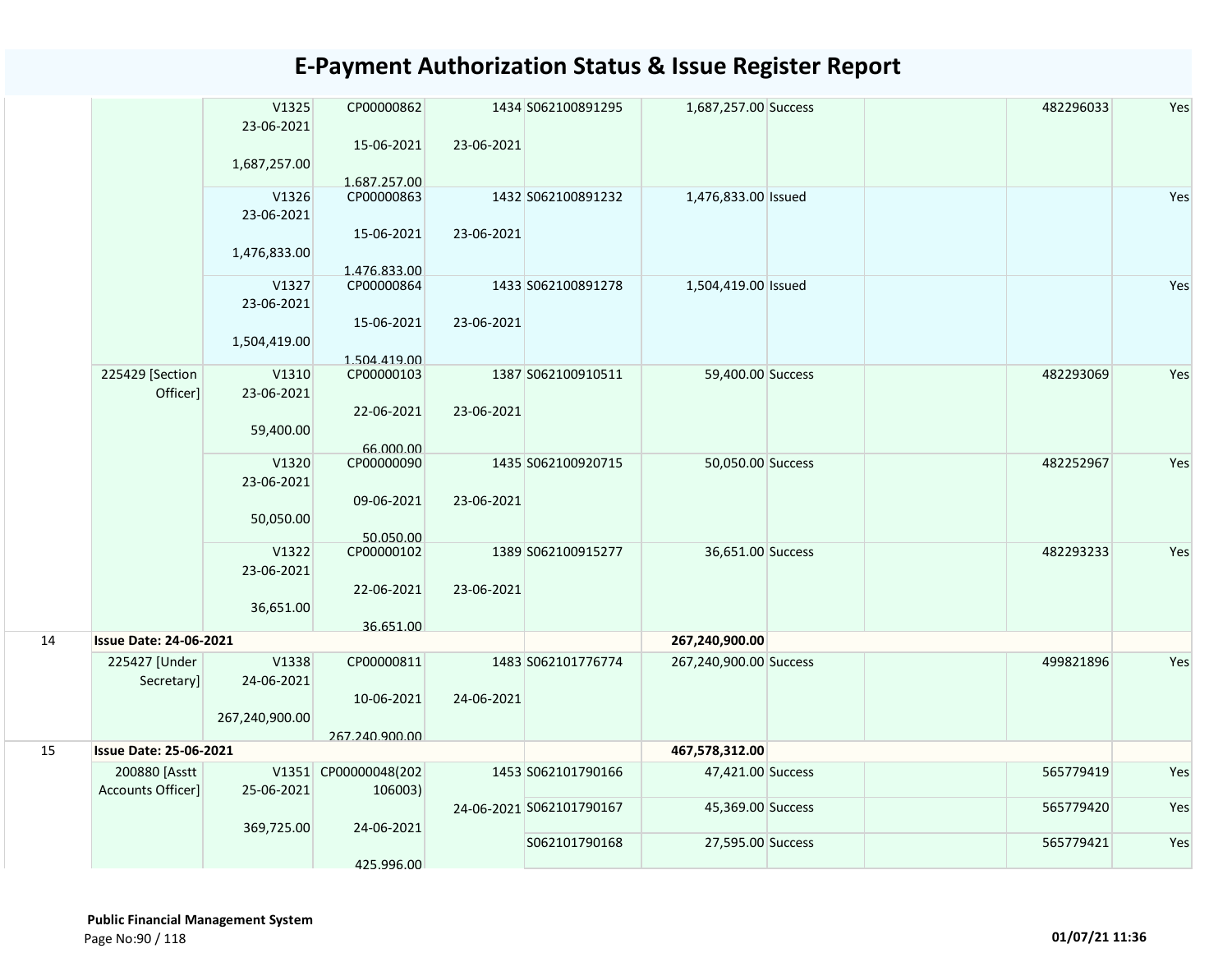|                   |                     |                                 |            | S062101790169            |                    | 560.00 Success | 565779422 | Yes |
|-------------------|---------------------|---------------------------------|------------|--------------------------|--------------------|----------------|-----------|-----|
|                   |                     |                                 |            | S062101790170            | 27,888.00 Success  |                | 565779423 | Yes |
|                   |                     |                                 |            | S062101790171            | 59,598.00 Success  |                | 565779424 | Yes |
|                   |                     |                                 |            | S062101790172            | 40,608.00 Success  |                | 565779425 | Yes |
|                   |                     |                                 |            | S062101790173            | 60,638.00 Success  |                | 565779427 | Yes |
|                   |                     |                                 |            | S062101790174            | 60,048.00 Success  |                | 565779428 | Yes |
|                   | 25-06-2021          | V1352 CP00000049(202<br>106002) |            | 1454 S062101788443       | 60,943.00 Success  |                | 565779404 | Yes |
|                   | 113,257.00          | 24-06-2021                      |            | 24-06-2021 S062101788444 |                    | 50.00 Success  | 565779405 | Yes |
|                   |                     | 220,287.00                      |            | S062101788445            |                    | 50.00 Success  | 565779407 | Yes |
|                   |                     |                                 |            | S062101788446            | 52,214.00 Success  |                | 565779408 | Yes |
|                   | 25-06-2021          | V1353 CP00000050(202<br>106001) |            | 1455 S062101790129       | 36,964.00 Success  |                | 565779413 | Yes |
|                   | 131,991.00          | 24-06-2021                      |            | 24-06-2021 5062101790130 |                    | 240.00 Success | 565779414 | Yes |
|                   |                     | 221,031.00                      |            | S062101790131            | 55,082.00 Success  |                | 565779415 | Yes |
|                   |                     |                                 |            | S062101790132            | 39,705.00 Success  |                | 565779416 | Yes |
|                   | V1365<br>25-06-2021 | CP00000047                      |            | 1456 S062101792523       | 3,564.00 Success   |                | 503185651 | Yes |
|                   | 3,564.00            | 23-06-2021                      | 24-06-2021 |                          |                    |                |           |     |
|                   | V1416               | 3.564.00<br>CP00000054          |            | 1497 S062101470559       | 25,120.00 Success  |                | 508479108 | Yes |
|                   | 25-06-2021          |                                 |            |                          |                    |                |           |     |
|                   |                     | 25-06-2021                      | 25-06-2021 |                          |                    |                |           |     |
|                   | 25,120.00           |                                 |            |                          |                    |                |           |     |
|                   |                     | 25.120.00                       |            |                          |                    |                |           |     |
| 206886 [Asst      | V1394               | CP00000023                      |            | 1484 S062101474673       | 100,530.00 Success |                | 508420616 | Yes |
| Administrative    | 25-06-2021          |                                 |            |                          |                    |                |           |     |
| Officer Copyright |                     | 17-06-2021                      | 25-06-2021 |                          |                    |                |           |     |
| Office New Delhi] | 100,530.00          |                                 |            |                          |                    |                |           |     |
|                   |                     | 100.530.00                      |            |                          |                    |                |           |     |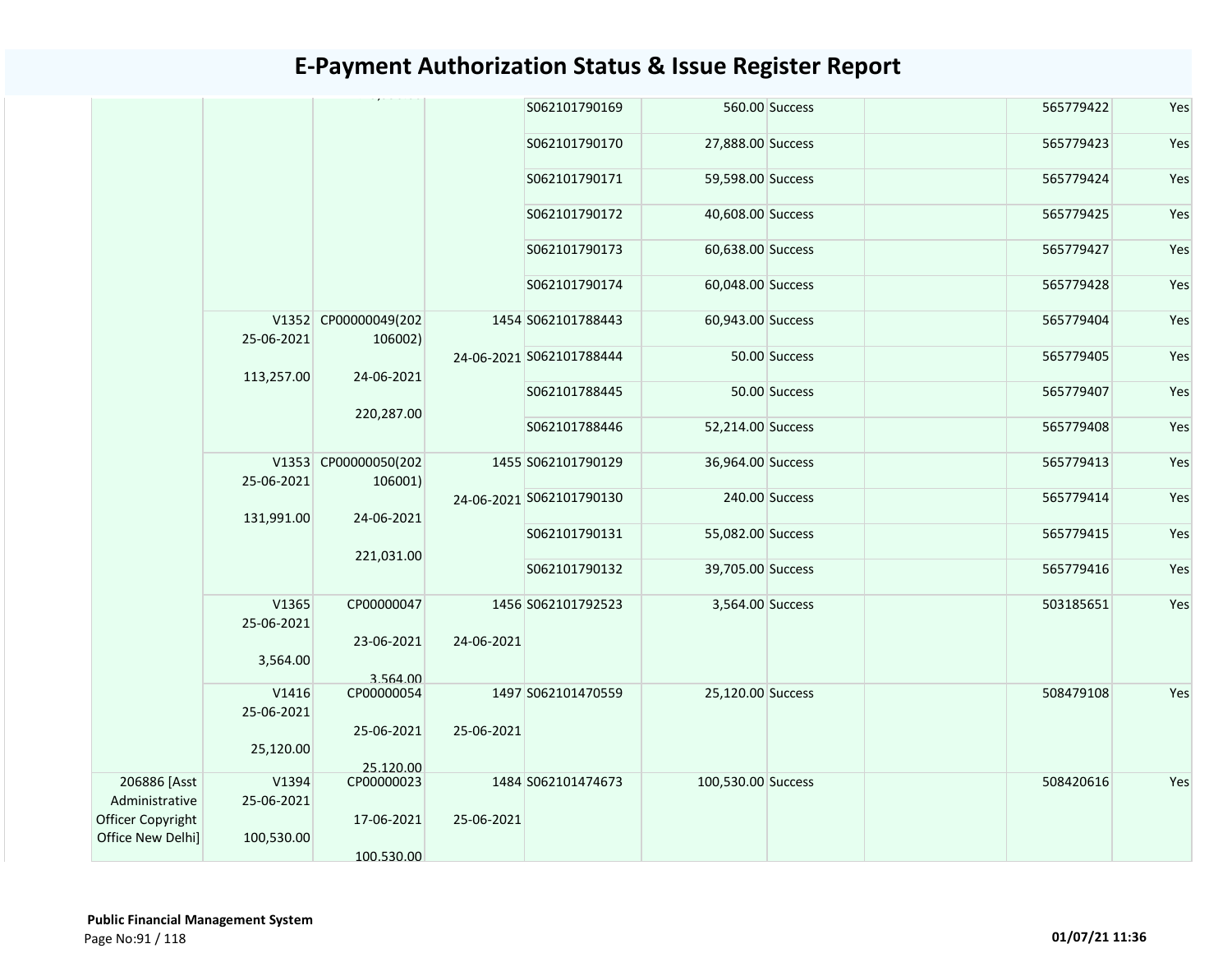| 225427 [Under<br>Secretary] | 25-06-2021 | V1339 CP00000949(GPF<br>$_2$ 02106051) | 23-06-2021 | 1398 S062101778347 | 160,618.00 Issued  | 577490468 | Yes |
|-----------------------------|------------|----------------------------------------|------------|--------------------|--------------------|-----------|-----|
|                             | 160,618.00 | 22-06-2021<br>160 618 00               |            |                    |                    |           |     |
|                             |            | V1340 CP00000950(GPF                   |            | 1399 S062101778288 | 51,912.00 Issued   | 577490460 | Yes |
|                             | 25-06-2021 | $_2$ 02106052)                         | 23-06-2021 |                    |                    |           |     |
|                             | 51,912.00  | 22-06-2021                             |            |                    |                    |           |     |
|                             |            | 51 912 00                              |            |                    |                    |           |     |
|                             |            | V1341 CP00000951(GPF                   |            | 1400 S062101778429 | 687,197.00 Success | 502940465 | Yes |
|                             | 25-06-2021 | $_2$ 02106053)                         |            |                    |                    |           |     |
|                             |            |                                        | 23-06-2021 |                    |                    |           |     |
|                             | 687,197.00 | 22-06-2021                             |            |                    |                    |           |     |
|                             |            |                                        |            |                    |                    |           |     |
|                             | V1342      | 687 197 00<br>CP00001005               |            | 1458 S062101792354 | 3,924.00 Success   | 502966871 | Yes |
|                             | 25-06-2021 |                                        |            |                    |                    |           |     |
|                             |            | 23-06-2021                             | 24-06-2021 |                    |                    |           |     |
|                             | 3,924.00   |                                        |            |                    |                    |           |     |
|                             |            | 4.000.00                               |            |                    |                    |           |     |
|                             | V1344      | CP00001041                             |            | 1473 S062101792328 | 46,850.00 Success  | 502966667 | Yes |
|                             | 25-06-2021 |                                        |            |                    |                    |           |     |
|                             |            | 24-06-2021                             | 24-06-2021 |                    |                    |           |     |
|                             | 46,850.00  |                                        |            |                    |                    |           |     |
|                             |            | 47.806.00                              |            |                    |                    |           |     |
|                             |            | V1345 CP00001018(511                   |            | 1461 S062101778593 | 27,525.00 Success  | 502942729 | Yes |
|                             | 25-06-2021 | 687743519941-                          |            |                    |                    |           |     |
|                             |            | 1B1)                                   | 24-06-2021 |                    |                    |           |     |
|                             | 27,525.00  |                                        |            |                    |                    |           |     |
|                             |            | 24-06-2021                             |            |                    |                    |           |     |
|                             |            | 28 UUU UU                              |            |                    |                    |           |     |
|                             |            | V1346 CP00001030(511                   |            | 1465 S062101783424 | 324,301.00 Success | 502964430 | Yes |
|                             | 25-06-2021 | 687762139431-                          |            |                    |                    |           |     |
|                             |            | 1B1)                                   | 24-06-2021 |                    |                    |           |     |
|                             | 324,301.00 |                                        |            |                    |                    |           |     |
|                             |            | 24-06-2021                             |            |                    |                    |           |     |
|                             |            | 379 897 NO                             |            |                    |                    |           |     |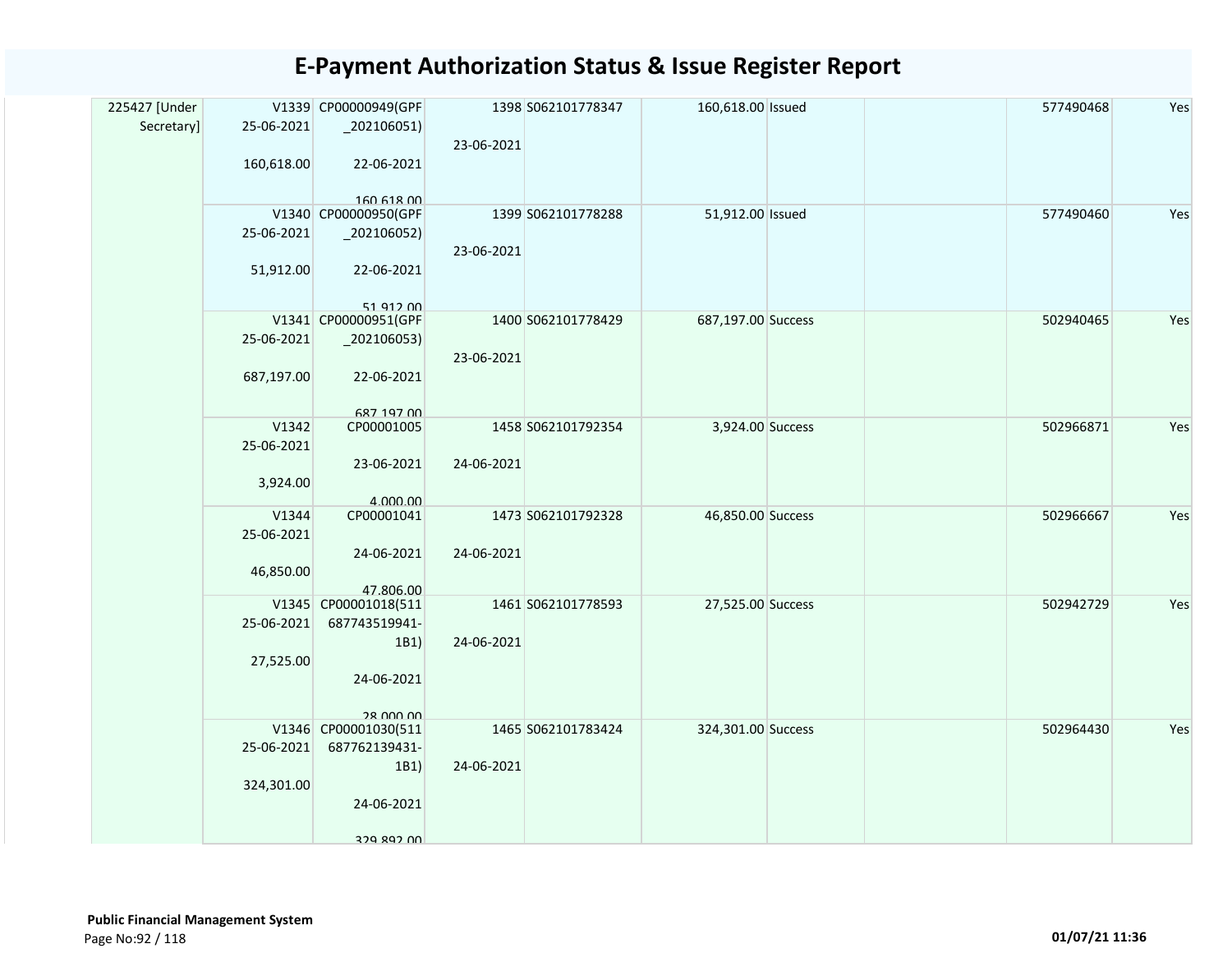| 25-06-2021<br>194,616.00        | V1347 CP00001031(511<br>687759097400-<br>1B1)<br>24-06-2021                           | 24-06-2021 | 1466 S062101783407 | 194,616.00 Success |                | 502943168 | Yes |
|---------------------------------|---------------------------------------------------------------------------------------|------------|--------------------|--------------------|----------------|-----------|-----|
| 25-06-2021<br>4,915.00          | 197 971 00<br>V1348 CP00001032(511<br>687731614055-<br>1B1)<br>24-06-2021<br>A 999 00 | 24-06-2021 | 1467 S062101778732 | 4,915.00 Success   |                | 502963984 | Yes |
| V1349<br>25-06-2021<br>1,986.00 | CP00001033(511<br>687753073368-<br>1B1)<br>24-06-2021<br>2.020.00                     | 24-06-2021 | 1468 S062101780438 | 1,986.00 Success   |                | 502964220 | Yes |
| 25-06-2021<br>1,986.00          | V1350 CP00001034(511<br>687737523235-<br>1B1)<br>24-06-2021<br>2.020.00               | 24-06-2021 | 1469 S062101781622 | 1,986.00 Success   |                | 502942961 | Yes |
| V1359<br>25-06-2021<br>2,411.00 | CP00001004<br>23-06-2021<br>2.411.00                                                  | 24-06-2021 | 1457 S062101792912 | 2,411.00 Success   |                | 503097470 | Yes |
| V1360<br>25-06-2021<br>150.00   | CP00001016<br>24-06-2021<br>150.00                                                    | 24-06-2021 | 1459 S062101792900 |                    | 150.00 Success | 503097201 | Yes |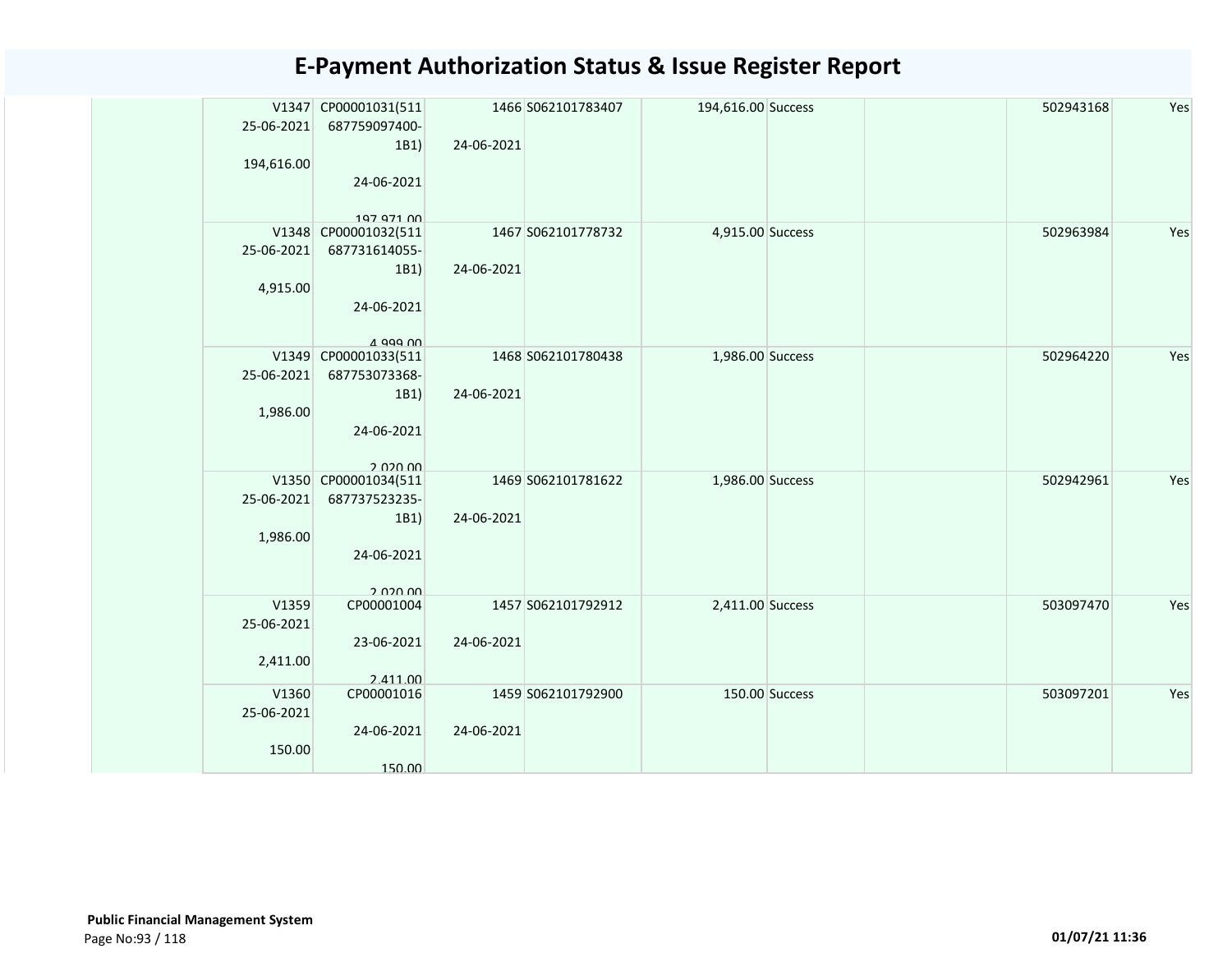| 25-06-2021          | V1361 CP00000930(EPC<br>2021060008)           | 22-06-2021 | 1380 S062101792291 | 87,541.00 Success  |  | 503094209 | Yes |
|---------------------|-----------------------------------------------|------------|--------------------|--------------------|--|-----------|-----|
| 87,541.00           | 21-06-2021<br>87 541 00                       |            |                    |                    |  |           |     |
| V1368<br>25-06-2021 | CP00001038<br>24-06-2021                      | 24-06-2021 | 1476 S062101792383 | 9,000.00 Success   |  | 503173752 | Yes |
| 9,000.00            | 10.000.00                                     |            |                    |                    |  |           |     |
| 25-06-2021          | V1369 CP00001017(511<br>687736101515-<br>1B1) | 24-06-2021 | 1460 S062101778572 | 17,397.00 Success  |  | 503157244 | Yes |
| 17,397.00           | 24-06-2021<br>17 697 00                       |            |                    |                    |  |           |     |
| 25-06-2021          | V1370 CP00001019(511<br>687768117165-<br>1B1) | 24-06-2021 | 1462 S062101778646 | 176,949.00 Success |  | 503170091 | Yes |
| 176,949.00          | 24-06-2021<br>180 000 00                      |            |                    |                    |  |           |     |
| 25-06-2021          | V1371 CP00001028(511<br>687748588788-         |            | 1463 S062101778623 | 58,984.00 Success  |  | 503157449 | Yes |
| 58,984.00           | 1B1)<br>24-06-2021<br>GO OOO OO               | 24-06-2021 |                    |                    |  |           |     |
|                     | V1372 CP00001029(511                          |            | 1464 S062101783368 | 160,684.00 Success |  | 503183211 | Yes |
| 25-06-2021          | 687749532404-                                 |            |                    |                    |  |           |     |
| 160,684.00          | 1B1)<br>24-06-2021                            | 24-06-2021 |                    |                    |  |           |     |
|                     | 163 454 00                                    |            |                    |                    |  |           |     |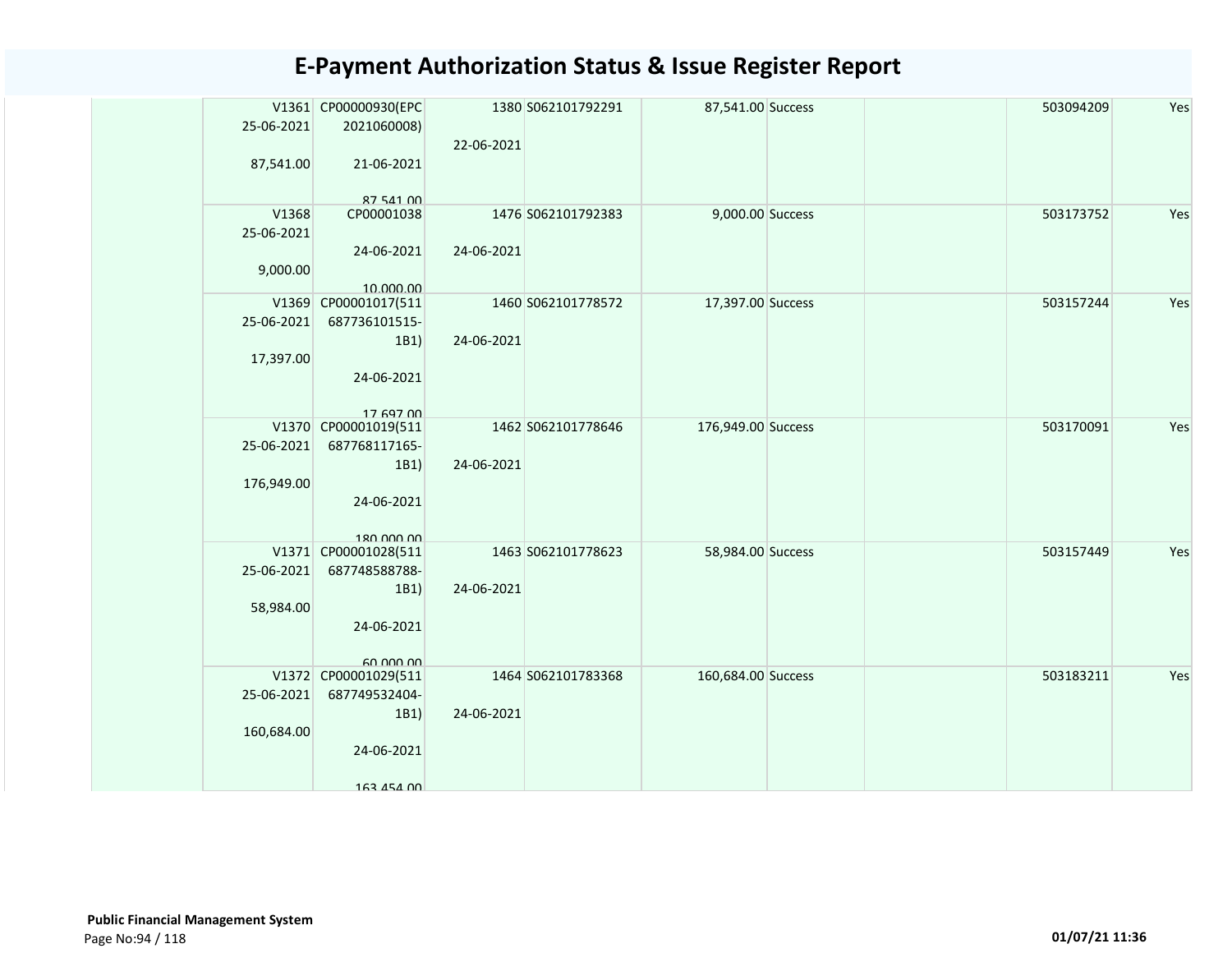| 25-06-2021<br>2,865.00           | V1373 CP00001035(511<br>687739344146-<br>1B1)<br>24-06-2021<br>2 914 00         | 24-06-2021 | 1470 S062101783321 | 2,865.00 Success    |  | 503173517            | Yes |
|----------------------------------|---------------------------------------------------------------------------------|------------|--------------------|---------------------|--|----------------------|-----|
| 25-06-2021<br>1,986.00           | V1374 CP00001036(511<br>687704846411-<br>1B1)<br>24-06-2021<br>חח חכח כ         | 24-06-2021 | 1471 S062101783280 | 1,986.00 Success    |  | 503182937            | Yes |
| 25-06-2021<br>7,367.00           | V1375 CP00001037(511<br>687751276172-<br>1B1)<br>24-06-2021<br>7 494 00         | 24-06-2021 | 1472 S062101784070 | 7,367.00 Success    |  | 503159662            | Yes |
| 25-06-2021<br>23,347.00          | V1376 CP00001042(511<br>687740297880-<br>1B1)<br>24-06-2021<br><b>23 749 00</b> | 24-06-2021 | 1474 S062101779862 | 23,347.00 Success   |  | 503170312            | Yes |
| 25-06-2021<br>1,290,985.00       | V1378 CP00000946(GPF<br>202106049<br>22-06-2021<br>1 290 985 00                 | 23-06-2021 | 1397 S062101778462 | 1,290,985.00 Issued |  | CBINH21182604<br>327 | Yes |
| V1380<br>25-06-2021<br>31,257.00 | CP00001039<br>24-06-2021<br>31.257.00                                           | 25-06-2021 | 1491 S062101998865 | 31,257.00 Success   |  | 565780741            | Yes |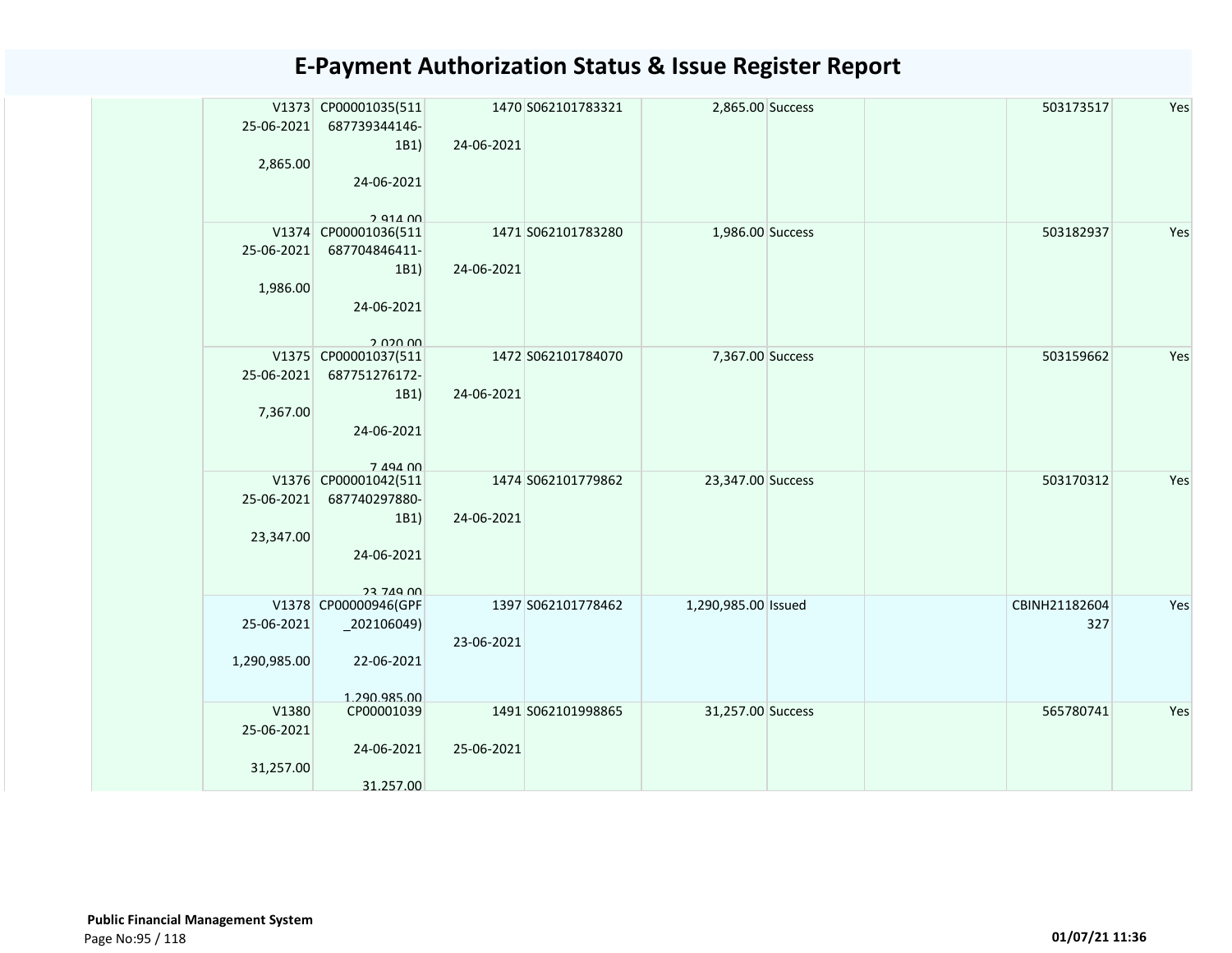| V1381               | CP00001040                 |            | 1490 S062101999124 | 23,543.00 Success     |  | 565780748 | Yes |
|---------------------|----------------------------|------------|--------------------|-----------------------|--|-----------|-----|
| 25-06-2021          | 24-06-2021                 | 25-06-2021 |                    |                       |  |           |     |
| 23,543.00           |                            |            |                    |                       |  |           |     |
|                     | 23.543.00                  |            |                    |                       |  |           |     |
| V1382               | CP00000907                 |            | 1485 S062101002030 | 1,527,678.00 Success  |  | 506502568 | Yes |
| 25-06-2021          |                            |            |                    |                       |  |           |     |
|                     | 18-06-2021                 | 25-06-2021 |                    |                       |  |           |     |
| 1,527,678.00        |                            |            |                    |                       |  |           |     |
| V1384               | 1.536.678.00<br>CP00001051 |            | 1495 S062101372114 | 22,642.00 Success     |  | 565810992 | Yes |
| 25-06-2021          |                            |            |                    |                       |  |           |     |
|                     | 25-06-2021                 | 25-06-2021 |                    |                       |  |           |     |
| 22,642.00           |                            |            |                    |                       |  |           |     |
|                     | 22.642.00                  |            |                    |                       |  |           |     |
| V1385               | CP00001059                 |            | 1499 S062101372243 | 20,206.00 Success     |  | 565811156 | Yes |
| 25-06-2021          |                            |            |                    |                       |  |           |     |
|                     | 25-06-2021                 | 25-06-2021 |                    |                       |  |           |     |
| 20,206.00           |                            |            |                    |                       |  |           |     |
| V1386               | 20.206.00<br>CP00001060    |            | 1496 S062101373190 | 22,581.00 Success     |  | 565811296 | Yes |
| 25-06-2021          |                            |            |                    |                       |  |           |     |
|                     | 25-06-2021                 | 25-06-2021 |                    |                       |  |           |     |
| 22,581.00           |                            |            |                    |                       |  |           |     |
|                     | 22.581.00                  |            |                    |                       |  |           |     |
| V1387               | CP00000932                 |            | 1522 S062101373254 | 4,900,000.00 Success  |  | 508365155 | Yes |
| 25-06-2021          |                            |            |                    |                       |  |           |     |
| 4,900,000.00        | 22-06-2021                 | 25-06-2021 |                    |                       |  |           |     |
|                     | 4.900.000.00               |            |                    |                       |  |           |     |
| V1388               | CP00000931                 |            | 1520 S062101386140 | 16,100,000.00 Success |  | 508365452 | Yes |
| 25-06-2021          |                            |            |                    |                       |  |           |     |
|                     | 22-06-2021                 | 25-06-2021 |                    |                       |  |           |     |
| 16,100,000.00       |                            |            |                    |                       |  |           |     |
|                     | 16.100.000.00              |            |                    |                       |  |           |     |
| V1389<br>25-06-2021 | CP00000933                 |            | 1521 S062101384839 | 8,000,000.00 Success  |  | 508365319 | Yes |
|                     | 22-06-2021                 | 25-06-2021 |                    |                       |  |           |     |
| 8,000,000.00        |                            |            |                    |                       |  |           |     |
|                     | 8.000.000.00               |            |                    |                       |  |           |     |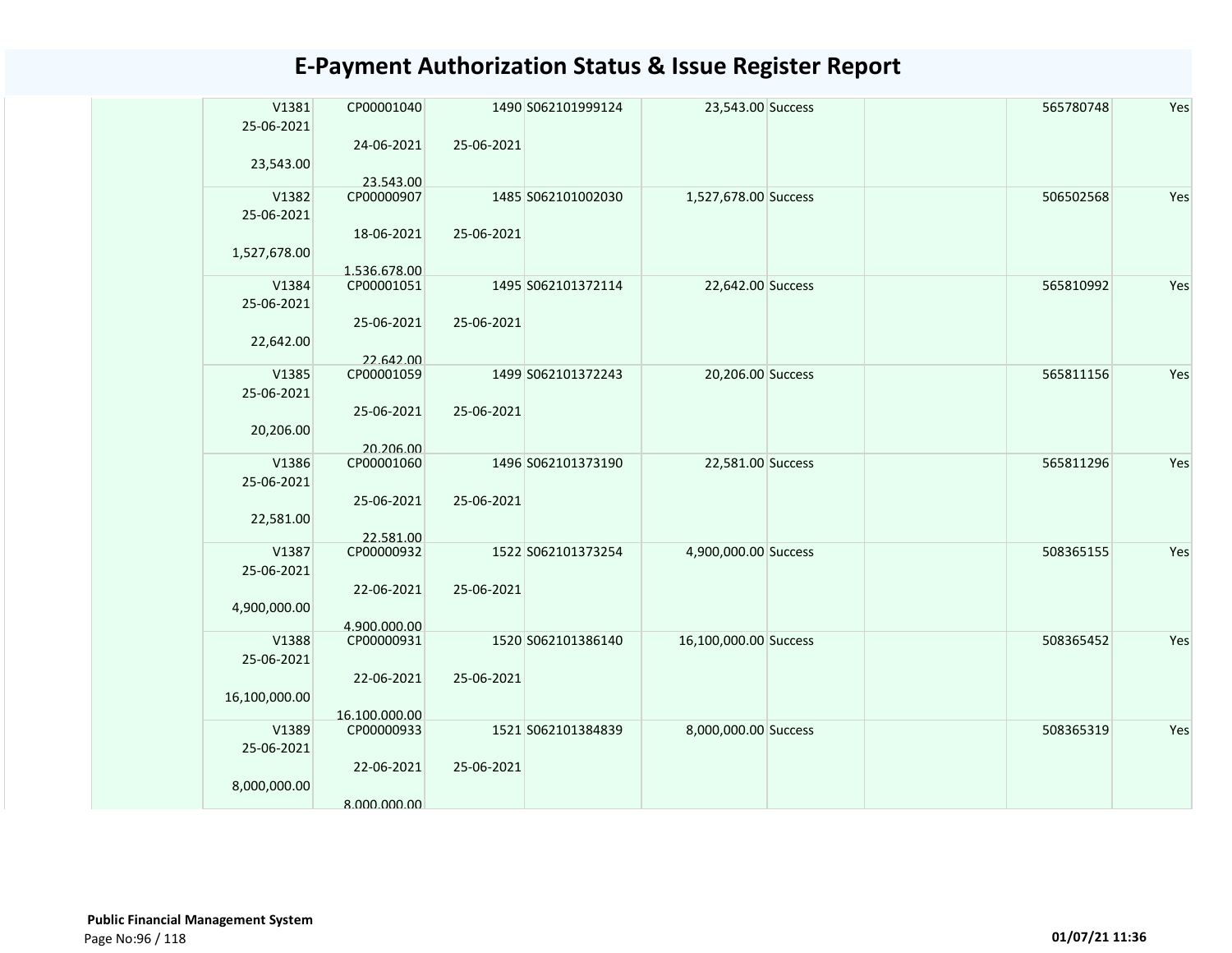| V1390<br>25-06-2021 | CP00001045                   |            | 1523 S062101459544       | 353,393,255.00 Success |                | 508367849 | Yes |
|---------------------|------------------------------|------------|--------------------------|------------------------|----------------|-----------|-----|
| 353,393,255.00      | 24-06-2021<br>353.393.255.00 | 25-06-2021 |                          |                        |                |           |     |
| V1391<br>25-06-2021 | CP00001044                   |            | 1518 S062101474583       | 29,800,260.00 Success  |                | 508367983 | Yes |
| 29,800,260.00       | 24-06-2021<br>29.800.260.00  | 25-06-2021 |                          |                        |                |           |     |
| V1392<br>25-06-2021 | CP00001043                   |            | 1510 S062101453472       | 8,689,655.00 Success   |                | 508367711 | Yes |
| 8,689,655.00        | 24-06-2021                   | 25-06-2021 |                          |                        |                |           |     |
|                     | 8.689.655.00                 |            |                          |                        |                |           | Yes |
| V1393               | CP00001047                   |            | 1519 S062101429584       | 30,852,324.00 Success  |                | 508367585 |     |
| 25-06-2021          |                              |            |                          |                        |                |           |     |
|                     | 24-06-2021                   | 25-06-2021 |                          |                        |                |           |     |
| 30,852,324.00       |                              |            |                          |                        |                |           |     |
|                     | 30.852.324.00                |            |                          |                        |                |           |     |
| V1396<br>25-06-2021 | CP00000934                   |            | 1506 S062101488261       | 2,400.00 Success       |                | 508481230 | Yes |
|                     | 22-06-2021                   | 25-06-2021 |                          |                        |                |           |     |
| 2,400.00            |                              |            |                          |                        |                |           |     |
|                     | 2.400.00                     |            |                          |                        |                |           |     |
| V1397               | CP00001046                   |            | 1486 S062101474535       |                        | 900.00 Success | 508480776 | Yes |
| 25-06-2021          |                              |            |                          |                        |                |           |     |
|                     | 24-06-2021                   |            | 25-06-2021 S062101474536 |                        | 900.00 Success | 508480791 | Yes |
| 3,900.00            |                              |            |                          |                        |                |           |     |
|                     | 3,900.00                     |            | S062101474537            | 2,100.00 Success       |                | 508480796 | Yes |
|                     | V1398 CP00001048(511         |            | 1488 S062101474403       | 2,547.00 Success       |                | 508467319 | Yes |
| 25-06-2021          | 687706708966-                |            |                          |                        |                |           |     |
|                     | 1B1)                         | 25-06-2021 |                          |                        |                |           |     |
| 2,547.00            |                              |            |                          |                        |                |           |     |
|                     | 24-06-2021                   |            |                          |                        |                |           |     |
|                     | 2 591 NO                     |            |                          |                        |                |           |     |
|                     |                              |            |                          |                        |                |           |     |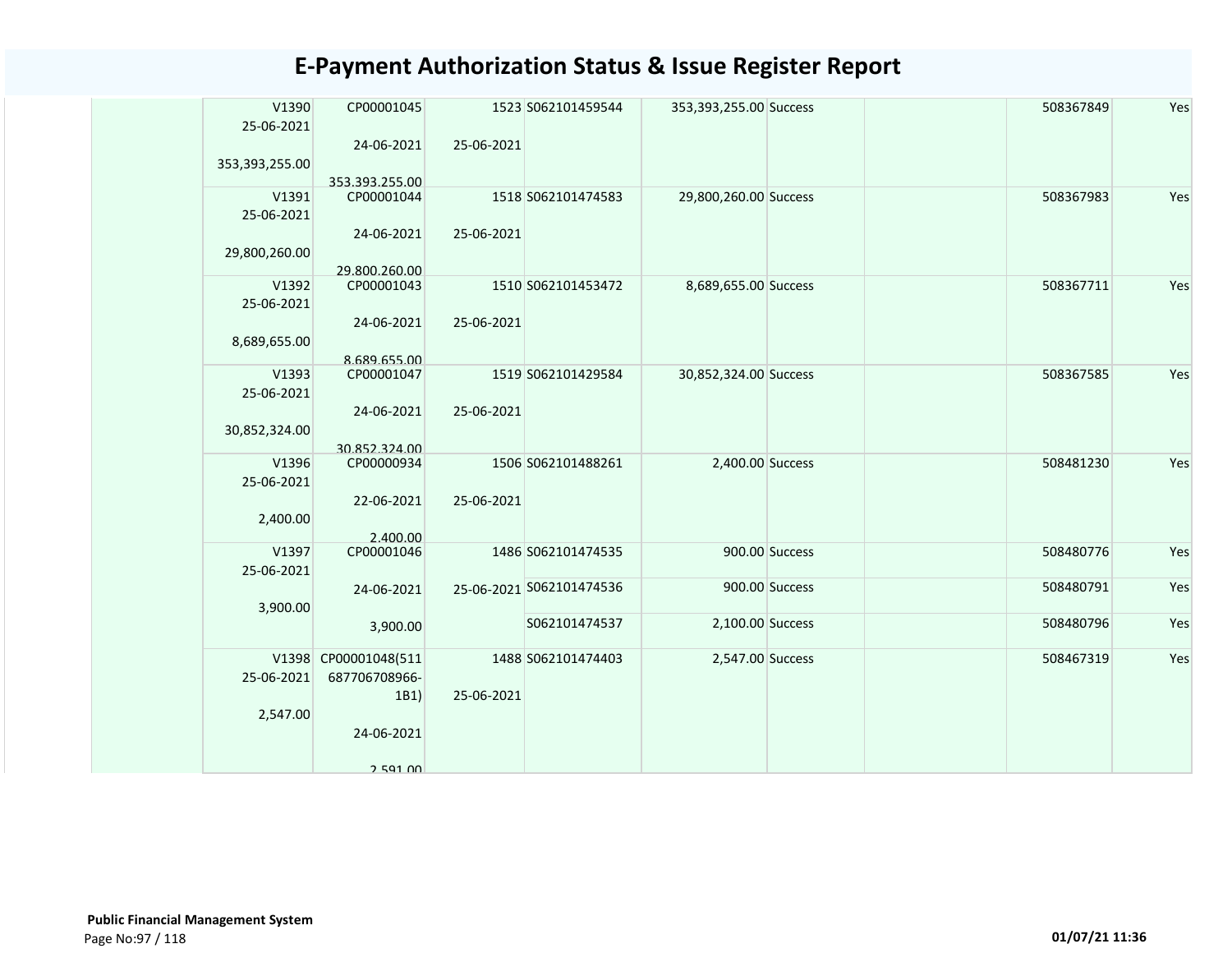|            | V1399 CP00001049(511               |            | 1489 S062101474446 | 22,221.00 Success  |  | 508479343 | Yes |
|------------|------------------------------------|------------|--------------------|--------------------|--|-----------|-----|
| 25-06-2021 | 687757589256-<br>1B1)              | 25-06-2021 |                    |                    |  |           |     |
| 22,221.00  |                                    |            |                    |                    |  |           |     |
|            | 24-06-2021                         |            |                    |                    |  |           |     |
|            |                                    |            |                    |                    |  |           |     |
|            | 22.625.00<br>V1400 CP00001050(511  |            | 1487 S062101474441 | 9,585.00 Success   |  | 508479227 | Yes |
| 25-06-2021 | 687708001906-                      |            |                    |                    |  |           |     |
|            | 1B1)                               | 25-06-2021 |                    |                    |  |           |     |
| 9,585.00   |                                    |            |                    |                    |  |           |     |
|            | 24-06-2021                         |            |                    |                    |  |           |     |
|            |                                    |            |                    |                    |  |           |     |
| V1401      | Q 750 00<br>CP00001061             |            | 1505 S062101488264 | 4,508.00 Success   |  | 508469683 | Yes |
| 25-06-2021 |                                    |            |                    |                    |  |           |     |
|            | 25-06-2021                         | 25-06-2021 |                    |                    |  |           |     |
| 4,508.00   |                                    |            |                    |                    |  |           |     |
|            | 4.508.00<br>V1402 CP00001052(511   |            | 1516 S062101474489 | 68,906.00 Success  |  | 508479444 | Yes |
| 25-06-2021 | 687735157509-                      |            |                    |                    |  |           |     |
|            | 1B1)                               | 25-06-2021 |                    |                    |  |           |     |
| 68,906.00  |                                    |            |                    |                    |  |           |     |
|            | 25-06-2021                         |            |                    |                    |  |           |     |
|            | 70.000.00                          |            |                    |                    |  |           |     |
|            | V1403 CP00001053(511               |            | 1515 S062101474496 | 152,441.00 Success |  | 508480550 | Yes |
| 25-06-2021 | 687766852836-                      |            |                    |                    |  |           |     |
| 152,441.00 | 1B1)                               | 25-06-2021 |                    |                    |  |           |     |
|            | 25-06-2021                         |            |                    |                    |  |           |     |
|            |                                    |            |                    |                    |  |           |     |
|            | 154 861 00<br>V1404 CP00001054(511 |            | 1514 S062101474498 | 11,059.00 Success  |  | 508480659 | Yes |
| 25-06-2021 | 687765039678-                      |            |                    |                    |  |           |     |
|            | 1B1)                               | 25-06-2021 |                    |                    |  |           |     |
| 11,059.00  |                                    |            |                    |                    |  |           |     |
|            | 25-06-2021                         |            |                    |                    |  |           |     |
|            |                                    |            |                    |                    |  |           |     |
|            | 11 250 00                          |            |                    |                    |  |           |     |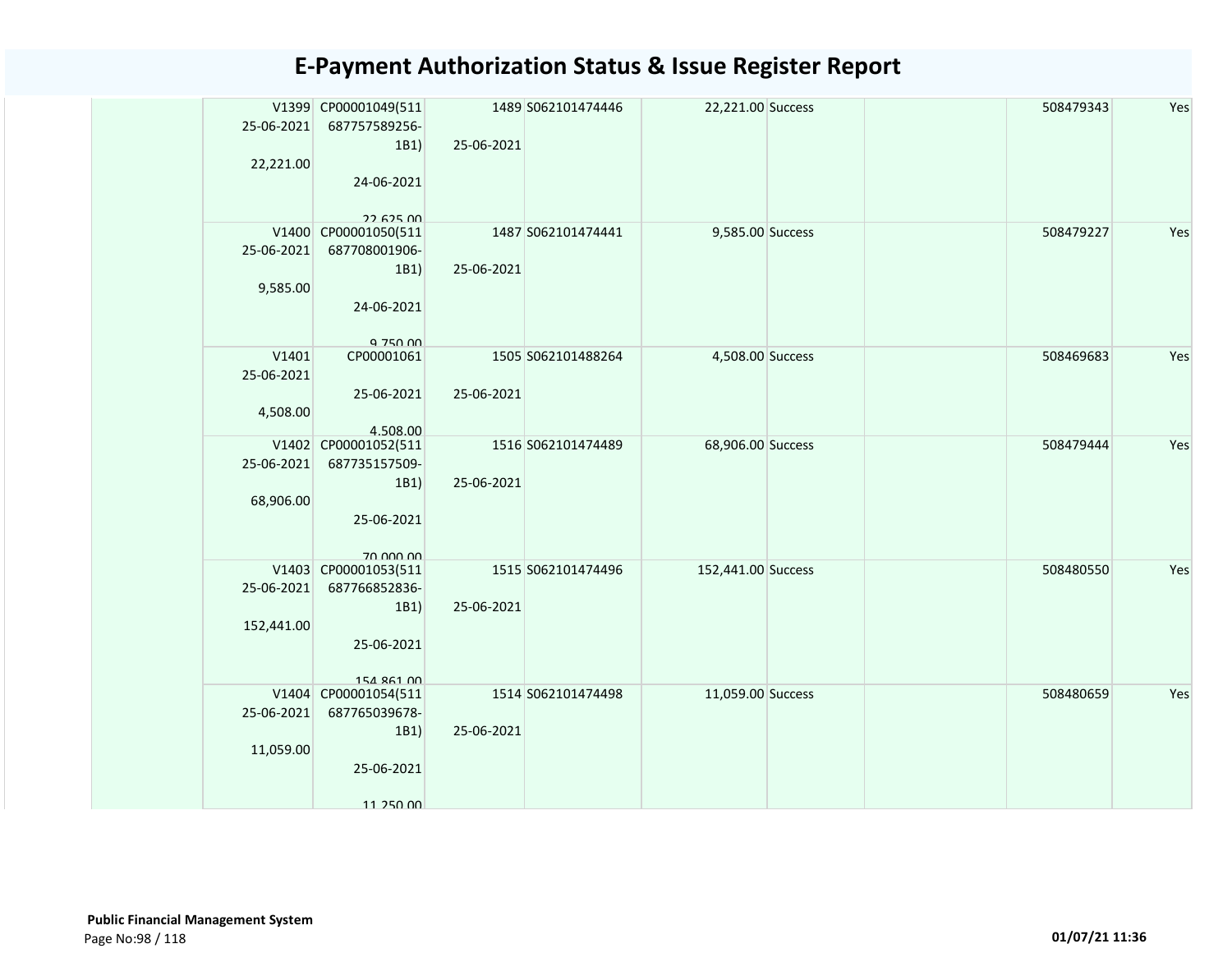| 25-06-2021<br>69,674.00         | V1405 CP00001055(511<br>687713445098-<br>1B1)<br>25-06-2021<br>70 875 00 | 25-06-2021 | 1513 S062101474703 | 69,674.00 Success |  | 508480902 | Yes |
|---------------------------------|--------------------------------------------------------------------------|------------|--------------------|-------------------|--|-----------|-----|
| 25-06-2021<br>23,347.00         | V1406 CP00001056(511<br>687745252625-<br>1B1)<br>25-06-2021<br>23 750 00 | 25-06-2021 | 1512 S062101480231 | 23,347.00 Success |  | 508481010 | Yes |
| 25-06-2021<br>88,220.00         | V1407 CP00001057(511<br>687789550589-<br>1B1)<br>25-06-2021<br>89 741 00 | 25-06-2021 | 1511 S062101488048 | 88,220.00 Success |  | 508469567 | Yes |
| 25-06-2021<br>57,381.00         | V1408 CP00001058(511<br>687710718152-<br>1B1)<br>25-06-2021<br>58 495 00 | 25-06-2021 | 1509 S062101485513 | 57,381.00 Success |  | 508467446 | Yes |
| 25-06-2021<br>34,333.00         | V1409 CP00001062(511<br>687757617850-<br>1B1)<br>25-06-2021<br>35 000 00 | 25-06-2021 | 1508 S062101488064 | 34,333.00 Success |  | 508481116 | Yes |
| V1410<br>25-06-2021<br>7,300.00 | CP00001063<br>25-06-2021<br>7.300.00                                     | 25-06-2021 | 1507 S062101470401 | 7,300.00 Success  |  | 508478993 | Yes |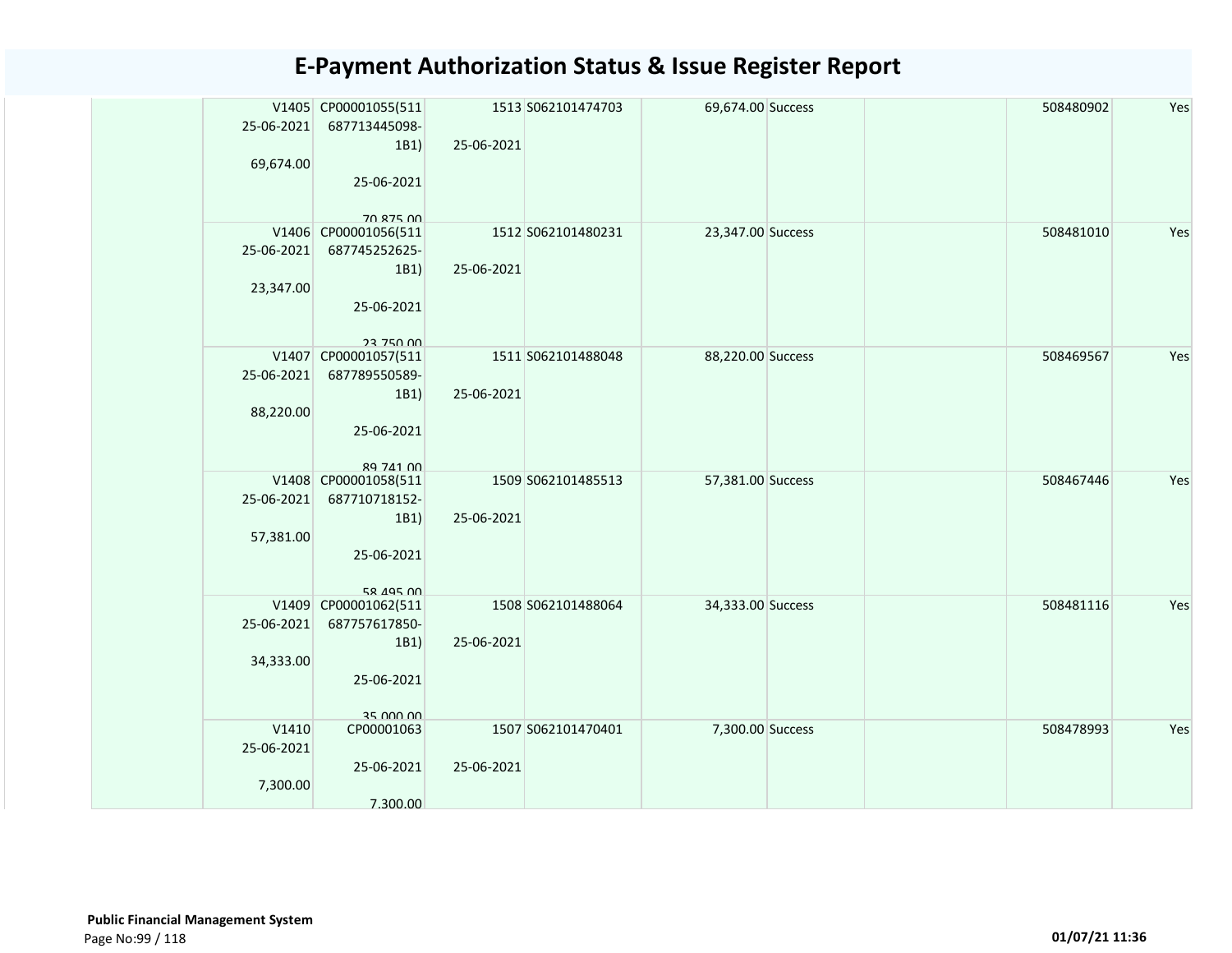| 225428 [Section<br>Officer] | V1343<br>25-06-2021<br>5,140.00 | CP00000074<br>24-06-2021<br>5.140.00                                           | 24-06-2021 | 1450 S062101792477                             | 5,140.00 Success                       | 502974294              | Yes        |
|-----------------------------|---------------------------------|--------------------------------------------------------------------------------|------------|------------------------------------------------|----------------------------------------|------------------------|------------|
|                             | V1364<br>25-06-2021<br>7,131.00 | CP00000073<br>24-06-2021<br>7.131.00                                           | 24-06-2021 | 1449 S062101792500                             | 7,131.00 Success                       | 503183427              | Yes        |
|                             | V1367<br>25-06-2021<br>4,918.00 | CP00000072<br>24-06-2021<br>4.918.00                                           | 24-06-2021 | 1448 S062101792456                             | 4,918.00 Success                       | 503096739              | Yes        |
| 225429 [Section<br>Officer] | 25-06-2021<br>4,480,266.00      | V1379 CP00000104(GPF<br>$\left[202106006\right)$<br>22-06-2021<br>4 480 266 00 | 23-06-2021 | 1388 S062101778512                             | 4,480,266.00 Issued                    | CBINH21182604<br>328   | Yes        |
|                             | V1395<br>25-06-2021<br>5,032.00 | CP00000098<br>21-06-2021<br>5.032.00                                           | 25-06-2021 | 1492 S062101470273                             | 5,032.00 Success                       | 508478877              | Yes        |
|                             | 25-06-2021                      | V1411 CP00000105(202<br>106006)                                                |            | 1503 S062101470228<br>25-06-2021 S062101470229 | 64,351.00 Success<br>64,095.00 Success | 565813042<br>565813048 | Yes<br>Yes |
|                             | 1,190,144.00                    | 25-06-2021                                                                     |            | S062101470230                                  | 43,702.00 Success                      | 565813050              | Yes        |
|                             |                                 | 1,476,920.00                                                                   |            | S062101470231                                  | 59,109.00 Success                      | 565813060              | Yes        |
|                             |                                 |                                                                                |            | S062101470232                                  | 65,808.00 Success                      | 565813064              | Yes        |
|                             |                                 |                                                                                |            | S062101470233                                  | 82,893.00 Success                      | 565813070              | Yes        |
|                             |                                 |                                                                                |            | S062101470234                                  | 90,856.00 Success                      | 565813073              | Yes        |
|                             |                                 |                                                                                |            | S062101470235                                  | 80,844.00 Success                      | 565813076              | Yes        |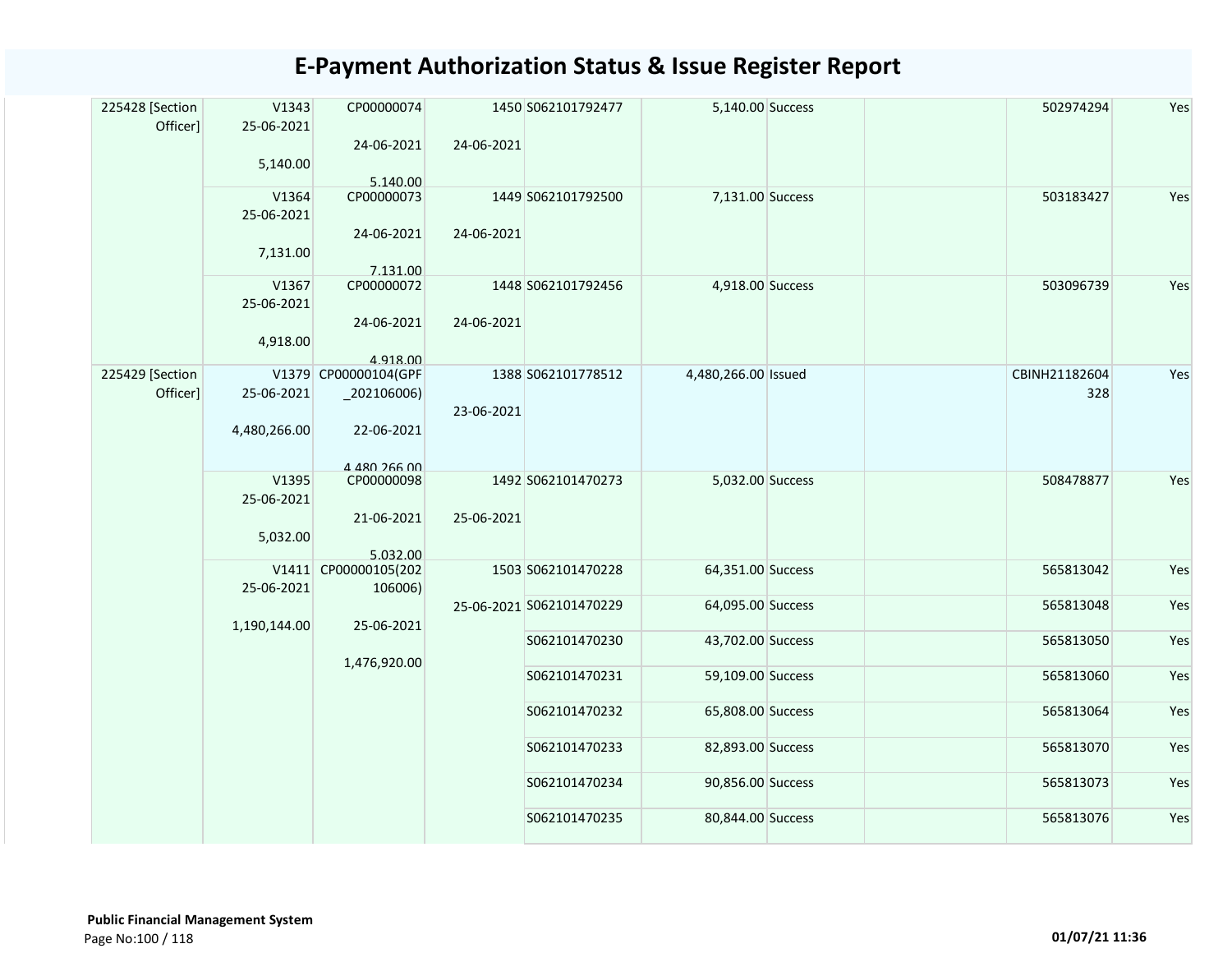|                                               |                            | S062101470236            | 84,790.00 Success  | 565813082 | Yes |
|-----------------------------------------------|----------------------------|--------------------------|--------------------|-----------|-----|
|                                               |                            | S062101470237            | 87,376.00 Success  | 565813088 | Yes |
|                                               |                            | S062101470238            | 50,608.00 Success  | 565813093 | Yes |
|                                               |                            | S062101470239            | 64,109.00 Success  | 565813097 | Yes |
|                                               |                            | S062101470240            | 70,773.00 Success  | 565813100 | Yes |
|                                               |                            | S062101470241            | 66,567.00 Success  | 565813107 | Yes |
|                                               |                            | S062101470242            | 93,096.00 Success  | 565813117 | Yes |
|                                               |                            | S062101470243            | 56,388.00 Success  | 565813124 | Yes |
|                                               |                            | S062101470244            | 64,779.00 Success  | 565813127 | Yes |
| V1412 CP00000106(202<br>25-06-2021<br>106005) |                            | 1493 S062101466203       | 136,165.00 Success | 565812653 | Yes |
| 1,084,926.00                                  | 25-06-2021<br>1,550,047.00 | 25-06-2021 S062101466204 | 55,812.00 Success  | 565812658 | Yes |
|                                               |                            | S062101466205            | 90,498.00 Success  | 565812664 | Yes |
|                                               |                            | S062101466206            | 244,929.00 Success | 565812668 | Yes |
|                                               |                            | S062101466207            | 124,804.00 Success | 565812671 | Yes |
|                                               |                            | S062101466208            | 128,646.00 Success | 565812675 | Yes |
|                                               |                            | S062101466209            | 65,387.00 Success  | 565812678 | Yes |
|                                               |                            | S062101466210            | 171,814.00 Success | 565812683 | Yes |
|                                               |                            | S062101466211            | 66,871.00 Success  | 565812687 | Yes |
| V1413 CP00000107(202<br>25-06-2021<br>106002) |                            | 1501 S062101466500       | 41,156.00 Success  | 565812964 | Yes |
| 238,130.00<br>25-06-2021                      |                            | 25-06-2021 S062101466501 | 25,745.00 Success  | 565812967 | Yes |
| 456.950.00                                    |                            | S062101466502            | 42,656.00 Success  | 565812970 | Yes |
|                                               |                            |                          |                    |           |     |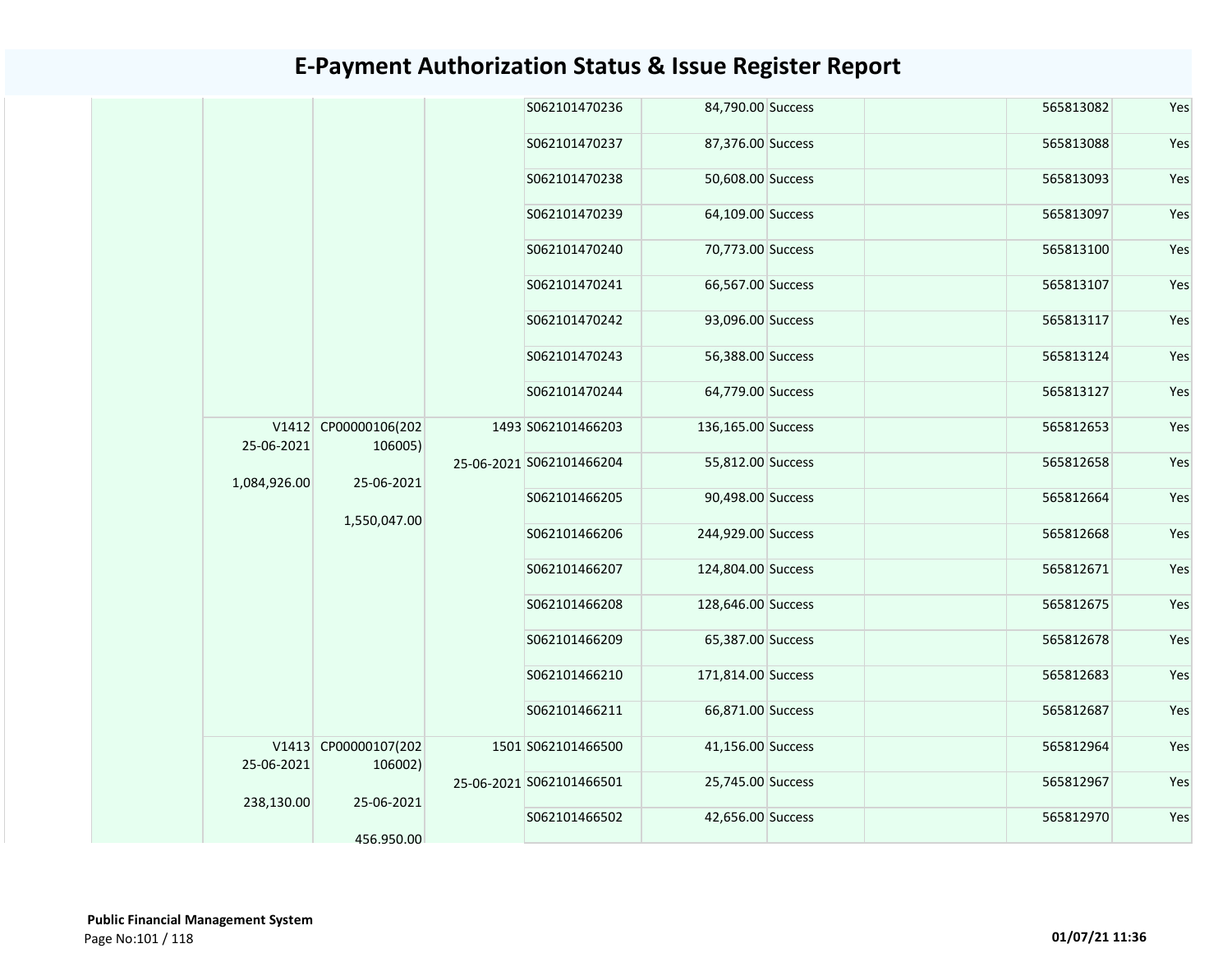|            |                                 | S062101466503            | 34,754.00 Success | 565812974 | Yes |
|------------|---------------------------------|--------------------------|-------------------|-----------|-----|
|            |                                 | S062101466504            | 25,807.00 Success | 565812980 | Yes |
|            |                                 | S062101466505            | 68,012.00 Success | 565812982 | Yes |
| 25-06-2021 | V1414 CP00000108(202<br>106003) | 1502 S062101466383       | 23,763.00 Success | 565812880 | Yes |
| 134,715.00 | 25-06-2021                      | 25-06-2021 S062101466384 | 28,784.00 Success | 565812884 | Yes |
|            |                                 | S062101466385            | 36,497.00 Success | 565812888 | Yes |
|            | 245,397.00                      | S062101466386            | 19,838.00 Success | 565812895 | Yes |
|            |                                 | S062101466387            | 25,833.00 Success | 565812900 | Yes |
| 25-06-2021 | V1415 CP00000109(202<br>106004) | 1500 S062101466350       | 45,517.00 Success | 565812734 | Yes |
| 696,697.00 | 25-06-2021                      | 25-06-2021 S062101466351 | 26,812.00 Success | 565812737 | Yes |
|            |                                 | S062101466352            | 21,238.00 Success | 565812741 | Yes |
|            | 780,130.00                      | S062101466353            | 26,812.00 Success | 565812747 | Yes |
|            |                                 | S062101466354            | 26,180.00 Success | 565812754 | Yes |
|            |                                 | S062101466355            | 25,812.00 Success | 565812761 | Yes |
|            |                                 | S062101466356            | 19,884.00 Success | 565812768 | Yes |
|            |                                 | S062101466357            | 51,039.00 Success | 565812773 | Yes |
|            |                                 | S062101466358            | 55,874.00 Success | 565812782 | Yes |
|            |                                 | S062101466359            | 49,031.00 Success | 565812788 | Yes |
|            |                                 | S062101466360            | 53,213.00 Success | 565812791 | Yes |
|            |                                 | S062101466361            | 41,041.00 Success | 565812797 | Yes |
|            |                                 | S062101466362            | 28,076.00 Success | 565812802 | Yes |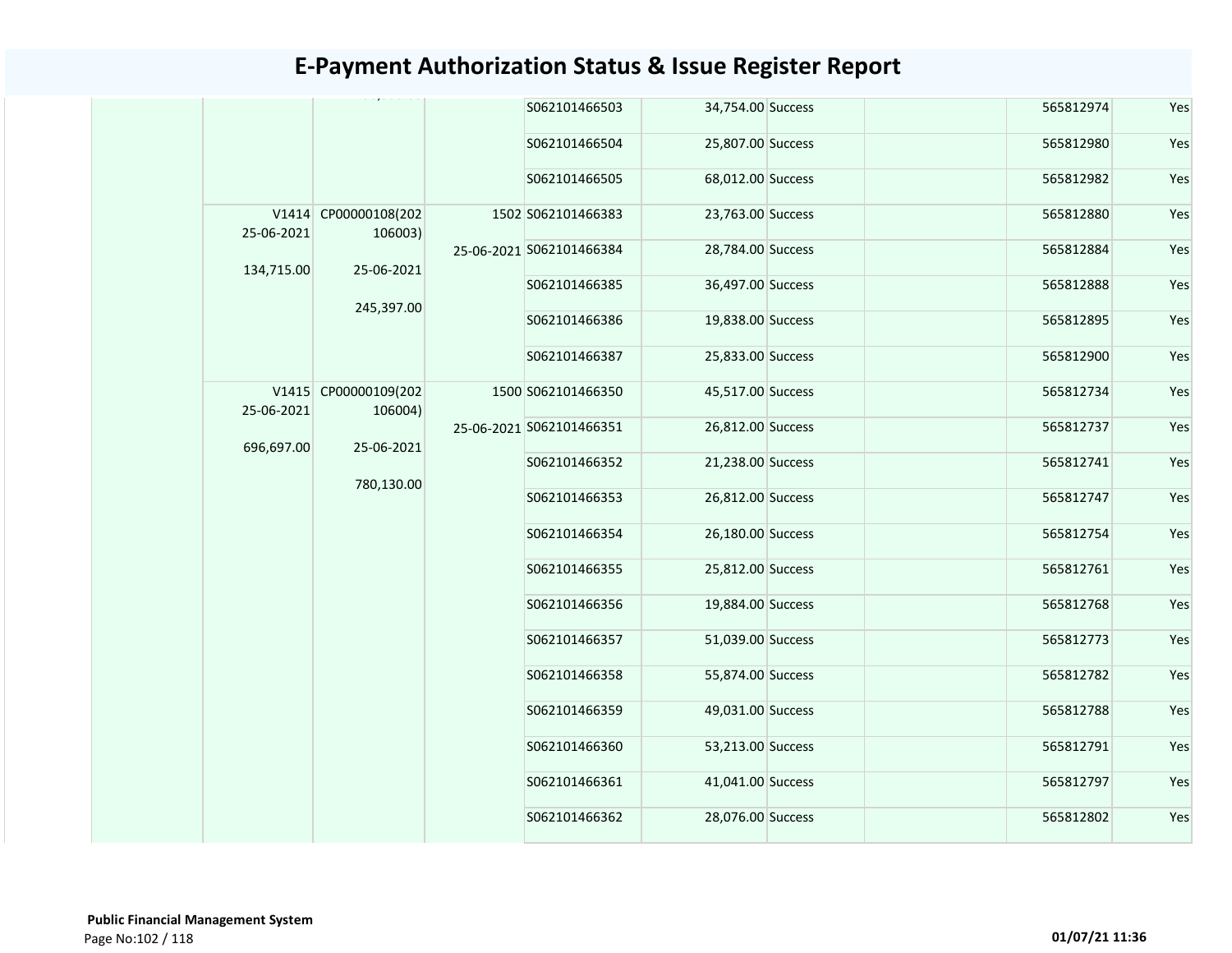|                                    |                         |                                               |            | S062101466363            | 32,845.00 Success | 565812806 | Yes |
|------------------------------------|-------------------------|-----------------------------------------------|------------|--------------------------|-------------------|-----------|-----|
|                                    |                         |                                               |            | S062101466364            | 51,592.00 Success | 565812810 | Yes |
|                                    |                         |                                               |            | S062101466365            | 58,517.00 Success | 565812813 | Yes |
|                                    |                         |                                               |            | S062101466366            | 29,971.00 Success | 565812816 | Yes |
|                                    |                         |                                               |            | S062101466367            | 53,243.00 Success | 565812822 | Yes |
| 225438 [Asstt<br>Accounts Officer] | 25-06-2021<br>53,265.00 | V1354 CP00000123(202<br>106001)<br>24-06-2021 | 24-06-2021 | 1477 S062101784275       | 53,265.00 Success | 565779350 | Yes |
|                                    |                         | 262 197 00                                    |            |                          |                   |           |     |
|                                    | 25-06-2021              | V1355 CP00000124(202<br>106002)               |            | 1478 S062101784573       | 97,511.00 Success | 565779360 | Yes |
|                                    |                         | 24-06-2021                                    |            | 24-06-2021 S062101784574 | 150.00 Success    | 565779361 | Yes |
|                                    | 225,121.00              |                                               |            | S062101784575            | 62,118.00 Success | 565779362 | Yes |
|                                    |                         | 394,341.00                                    |            | S062101784576            | 65,342.00 Success | 565779363 | Yes |
|                                    | 25-06-2021              | V1356 CP00000125(202<br>106003)               |            | 1479 S062101784480       | 50.00 Success     | 565779352 | Yes |
|                                    |                         |                                               |            | 24-06-2021 S062101784481 | 22,337.00 Success | 565779353 | Yes |
|                                    | 133,549.00              | 24-06-2021<br>330,009.00                      |            | S062101784482            | 52,452.00 Success | 565779354 | Yes |
|                                    |                         |                                               |            | S062101784483            | 58,710.00 Success | 565779355 | Yes |
|                                    | 25-06-2021              | V1357 CP00000126(202<br>106004)               |            | 1480 S062101786767       | 36,760.00 Success | 565779389 | Yes |
|                                    |                         |                                               |            | 24-06-2021 S062101786768 | 26,132.00 Success | 565779390 | Yes |
|                                    | 421,012.00              | 24-06-2021                                    |            | S062101786769            | 51,002.00 Success | 565779391 | Yes |
|                                    |                         | 767,016.00                                    |            | S062101786770            | 46,182.00 Success | 565779392 | Yes |
|                                    |                         |                                               |            | S062101786771            | 45,785.00 Success | 565779393 | Yes |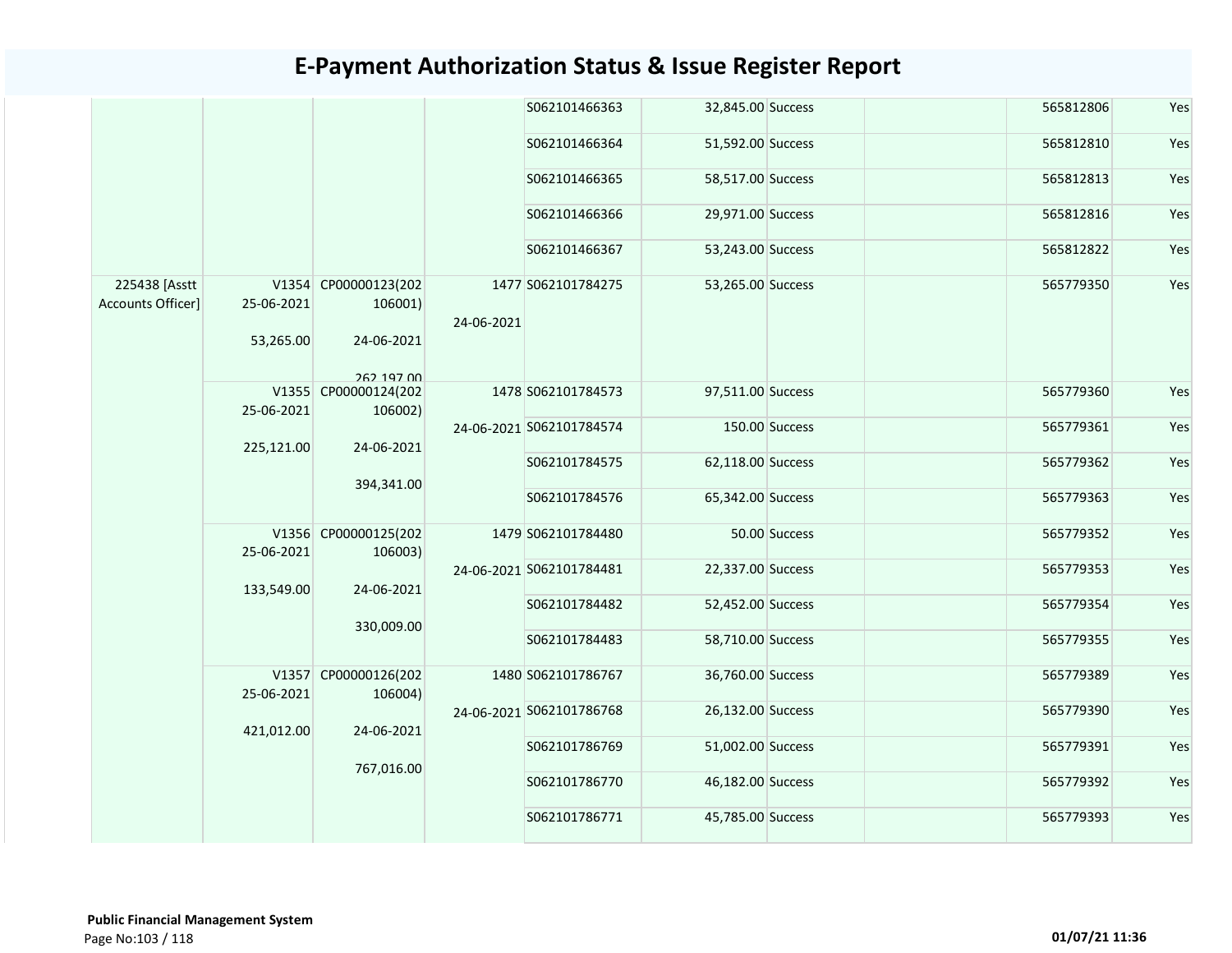|  |                                                                                         |  | S062101786772            | 31,409.00 Success  |                   | 565779394        | Yes       |           |
|--|-----------------------------------------------------------------------------------------|--|--------------------------|--------------------|-------------------|------------------|-----------|-----------|
|  |                                                                                         |  | S062101786773            | 31,935.00 Success  |                   | 565779395        | Yes       |           |
|  |                                                                                         |  | S062101786774            |                    | 560.00 Success    | 565779396        | Yes       |           |
|  |                                                                                         |  | S062101786775            | 36,909.00 Success  |                   | 565779397        | Yes       |           |
|  |                                                                                         |  | S062101786776            | 8,982.00 Success   |                   | 565779398        | Yes       |           |
|  | V1358 CP00000128(202<br>25-06-2021<br>106006)<br>686,970.00<br>24-06-2021<br>760,668.00 |  | S062101786777            | 40,873.00 Success  |                   | 565779399        | Yes       |           |
|  |                                                                                         |  | S062101786778            | 29,405.00 Success  |                   | 565779400        | Yes       |           |
|  |                                                                                         |  |                          | S062101786779      | 35,078.00 Success |                  | 565779401 | Yes       |
|  |                                                                                         |  |                          | 1482 S062101785309 | 61,678.00 Success |                  | 565779367 | Yes       |
|  |                                                                                         |  | 24-06-2021 S062101785310 | 45,369.00 Success  |                   | 565779368        | Yes       |           |
|  |                                                                                         |  |                          | S062101785311      | 45,369.00 Success |                  | 565779369 | Yes       |
|  |                                                                                         |  |                          | S062101785312      | 28,838.00 Success |                  | 565779370 | Yes       |
|  |                                                                                         |  | S062101785313            | 28,338.00 Success  |                   | 565779371        | Yes       |           |
|  |                                                                                         |  | S062101785314            | 26,732.00 Success  |                   | 565779373        | Yes       |           |
|  |                                                                                         |  | S062101785315            | 26,732.00 Success  |                   | 565779374        | Yes       |           |
|  |                                                                                         |  | S062101785316            | 41,358.00 Success  |                   | 565779375        | Yes       |           |
|  |                                                                                         |  | S062101785317            | 28,338.00 Success  |                   | 565779376        | Yes       |           |
|  |                                                                                         |  | S062101785318            | 27,655.00 Success  |                   | 565779377        | Yes       |           |
|  |                                                                                         |  | S062101785319            | 59,598.00 Success  |                   | 565779378        | Yes       |           |
|  |                                                                                         |  |                          |                    | S062101785320     | 1,200.00 Success |           | 565779379 |
|  |                                                                                         |  | S062101785321            | 41,852.00 Success  |                   | 565779380        | Yes       |           |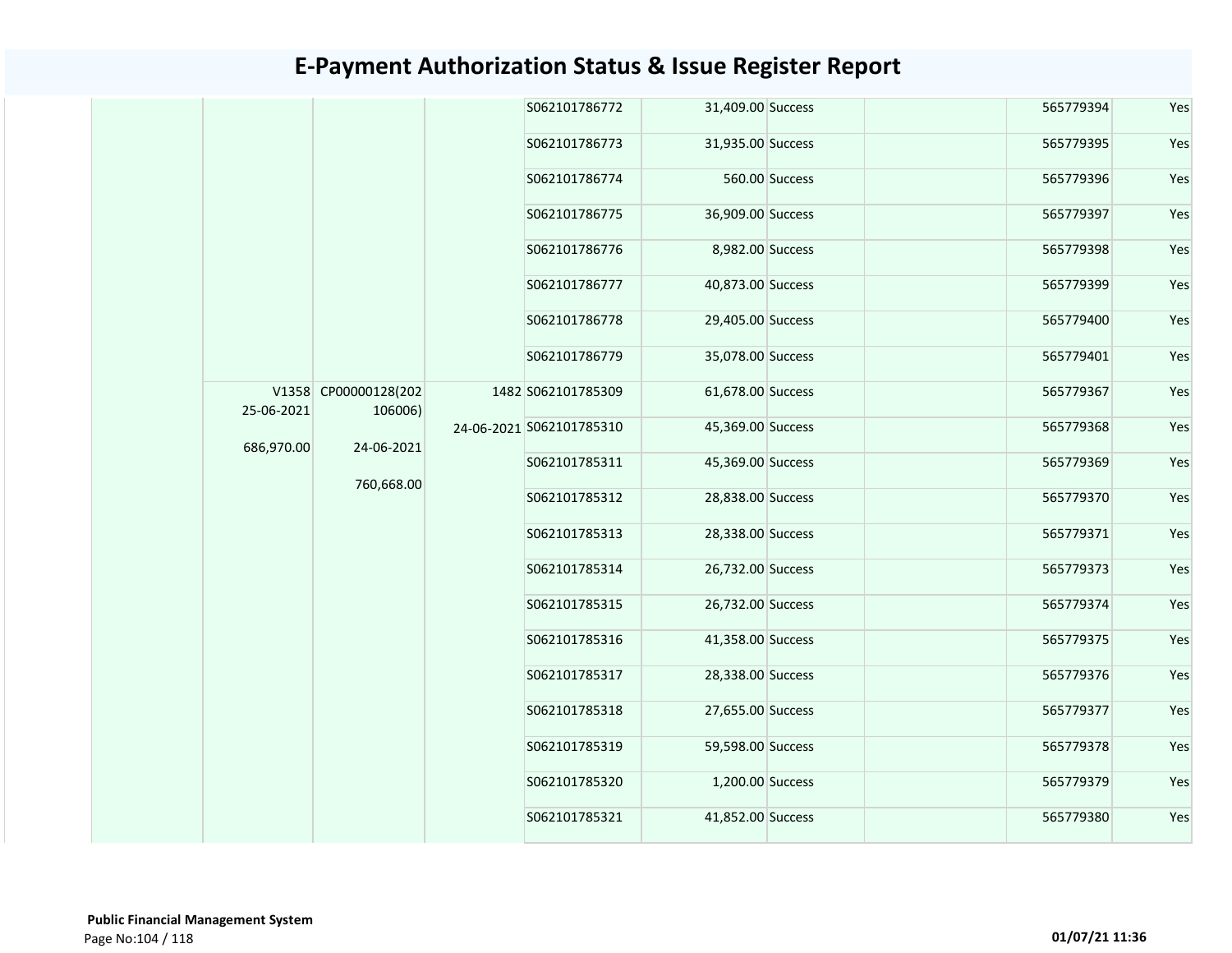|    |                               |                     |                                 |            | S062101785322            | 59,182.00 Success |                | 565779382 | Yes |
|----|-------------------------------|---------------------|---------------------------------|------------|--------------------------|-------------------|----------------|-----------|-----|
|    |                               |                     |                                 |            | S062101785323            | 61,678.00 Success |                | 565779383 | Yes |
|    |                               |                     |                                 |            | S062101785324            | 42,935.00 Success |                | 565779384 | Yes |
|    |                               |                     |                                 |            | S062101785325            | 60,118.00 Success |                | 565779385 | Yes |
|    |                               | V1362<br>25-06-2021 | CP00000120                      |            | 1437 S062101792650       | 2,880.00 Success  |                | 503096973 | Yes |
|    |                               | 2,880.00            | 22-06-2021<br>2.880.00          | 24-06-2021 |                          |                   |                |           |     |
|    |                               | V1363<br>25-06-2021 | CP00000119                      |            | 1436 S062101792596       | 2,607.00 Success  |                | 503159892 | Yes |
|    |                               | 2,607.00            | 22-06-2021<br>2.607.00          | 24-06-2021 |                          |                   |                |           |     |
|    |                               | V1366<br>25-06-2021 | CP00000121                      |            | 1451 S062101792346       | 34,308.00 Success |                | 503094471 | Yes |
|    |                               | 34,308.00           | 23-06-2021<br>35.702.00         | 24-06-2021 |                          |                   |                |           |     |
|    |                               | 25-06-2021          | V1377 CP00000127(202<br>106005) |            | 1481 S062101784161       | 69,247.00 Success |                | 565779343 | Yes |
|    |                               |                     | 24-06-2021                      |            | 24-06-2021 S062101784162 |                   | 50.00 Success  | 565779344 | Yes |
|    |                               | 139,985.00          | 164 112 00                      |            | S062101784163            | 70,688.00 Success |                | 565779345 | Yes |
|    |                               | V1383<br>25-06-2021 | CP00000129                      |            | 1504 S062101371893       |                   | 610.00 Success | 507826258 | Yes |
|    |                               | 610.00              | 25-06-2021                      | 25-06-2021 |                          |                   |                |           |     |
| 16 | <b>Issue Date: 28-06-2021</b> |                     | 610.00                          |            |                          | 23,988,838.00     |                |           |     |
|    | 225427 [Under                 | V1422               | CP00000927                      |            | 1557 S062101259773       | 3,646.00 Success  |                | 553042201 | Yes |
|    | Secretary]                    | 28-06-2021          |                                 | 28-06-2021 |                          |                   |                |           |     |
|    |                               | 3,646.00            | 21-06-2021<br>3.720.00          |            |                          |                   |                |           |     |
|    |                               |                     |                                 |            |                          |                   |                |           |     |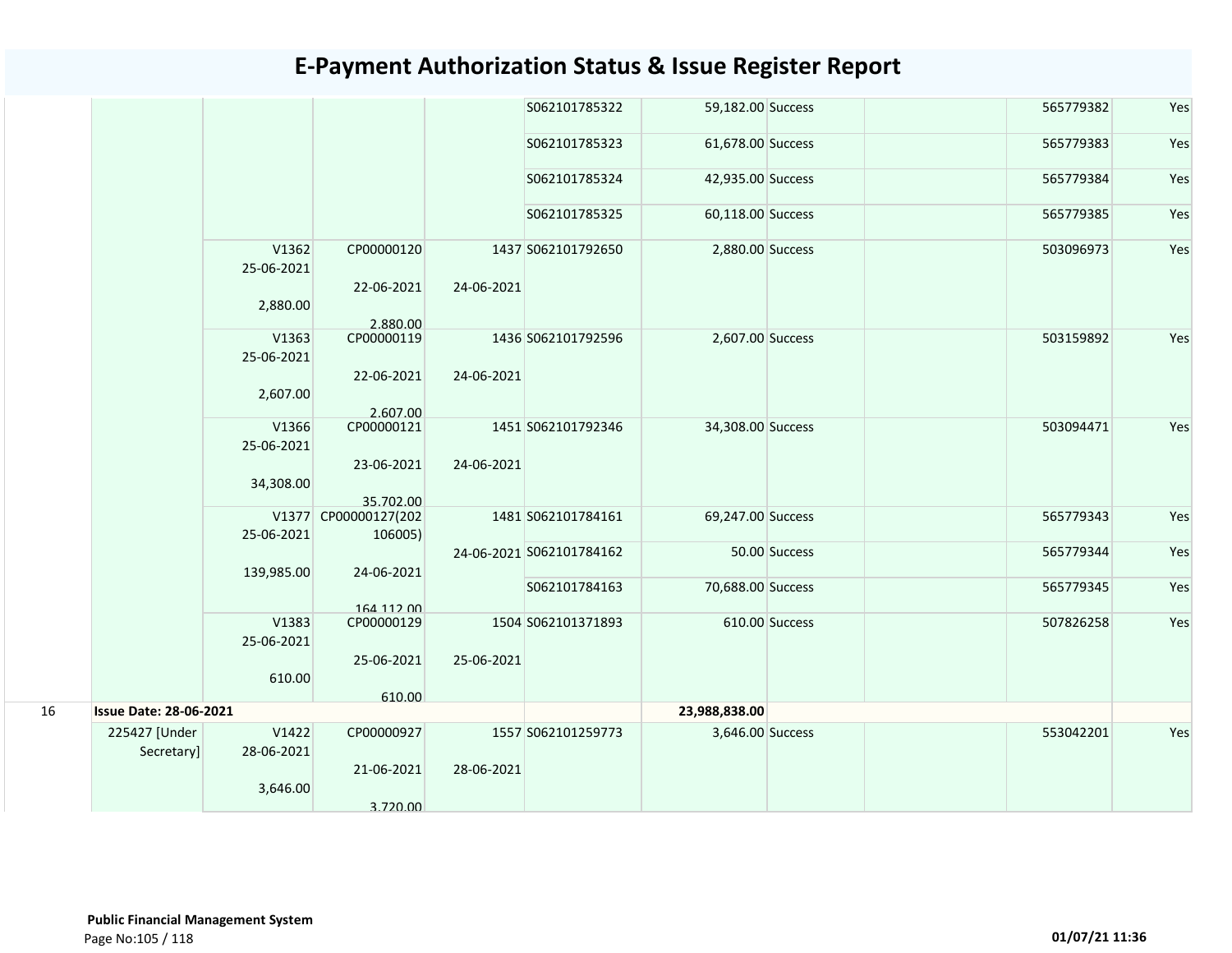| 21-06-2021<br>28-06-2021<br>46,105.00<br>47.046.00<br>V1424<br>CP00000923<br>1553 S062101260031<br>Yes<br>46,789.00 Success<br>553113215<br>28-06-2021<br>21-06-2021<br>28-06-2021<br>46,789.00<br>47.744.00<br>Yes<br>V1425<br>1556 S062101259951<br>3,925.00 Success<br>553111141<br>CP00000926<br>28-06-2021<br>21-06-2021<br>28-06-2021<br>3,925.00<br>4.005.00<br>V1426<br>CP00000925<br>1555 S062101259734<br>3,445.00 Success<br>Yes<br>553041749<br>28-06-2021<br>28-06-2021<br>21-06-2021<br>3,445.00<br>3.515.00<br>V1427<br>Yes<br>CP00000929<br>1559 S062101262987<br>61,579.00 Success<br>553224895<br>28-06-2021<br>21-06-2021<br>28-06-2021<br>61,579.00<br>62.834.00<br>V1428<br>CP00000928<br>1558 S062101262940<br>44,517.00 Success<br>553143949<br>Yes<br>28-06-2021<br>21-06-2021<br>28-06-2021 |
|----------------------------------------------------------------------------------------------------------------------------------------------------------------------------------------------------------------------------------------------------------------------------------------------------------------------------------------------------------------------------------------------------------------------------------------------------------------------------------------------------------------------------------------------------------------------------------------------------------------------------------------------------------------------------------------------------------------------------------------------------------------------------------------------------------------------|
|                                                                                                                                                                                                                                                                                                                                                                                                                                                                                                                                                                                                                                                                                                                                                                                                                      |
|                                                                                                                                                                                                                                                                                                                                                                                                                                                                                                                                                                                                                                                                                                                                                                                                                      |
|                                                                                                                                                                                                                                                                                                                                                                                                                                                                                                                                                                                                                                                                                                                                                                                                                      |
|                                                                                                                                                                                                                                                                                                                                                                                                                                                                                                                                                                                                                                                                                                                                                                                                                      |
|                                                                                                                                                                                                                                                                                                                                                                                                                                                                                                                                                                                                                                                                                                                                                                                                                      |
|                                                                                                                                                                                                                                                                                                                                                                                                                                                                                                                                                                                                                                                                                                                                                                                                                      |
|                                                                                                                                                                                                                                                                                                                                                                                                                                                                                                                                                                                                                                                                                                                                                                                                                      |
|                                                                                                                                                                                                                                                                                                                                                                                                                                                                                                                                                                                                                                                                                                                                                                                                                      |
|                                                                                                                                                                                                                                                                                                                                                                                                                                                                                                                                                                                                                                                                                                                                                                                                                      |
|                                                                                                                                                                                                                                                                                                                                                                                                                                                                                                                                                                                                                                                                                                                                                                                                                      |
| 44,517.00<br>45.426.00                                                                                                                                                                                                                                                                                                                                                                                                                                                                                                                                                                                                                                                                                                                                                                                               |
| V1429<br>CP00001087<br>1561 S062101263398<br>47,379.00 Success<br>Yes<br>553028483<br>28-06-2021                                                                                                                                                                                                                                                                                                                                                                                                                                                                                                                                                                                                                                                                                                                     |
| 28-06-2021<br>28-06-2021<br>47,379.00<br>48.346.00                                                                                                                                                                                                                                                                                                                                                                                                                                                                                                                                                                                                                                                                                                                                                                   |
| Yes<br>V1430<br>1541 S062101257665<br>3,163.00 Success<br>553110774<br>CP00001081<br>28-06-2021                                                                                                                                                                                                                                                                                                                                                                                                                                                                                                                                                                                                                                                                                                                      |
| 28-06-2021<br>25-06-2021<br>3,163.00<br>3.163.00                                                                                                                                                                                                                                                                                                                                                                                                                                                                                                                                                                                                                                                                                                                                                                     |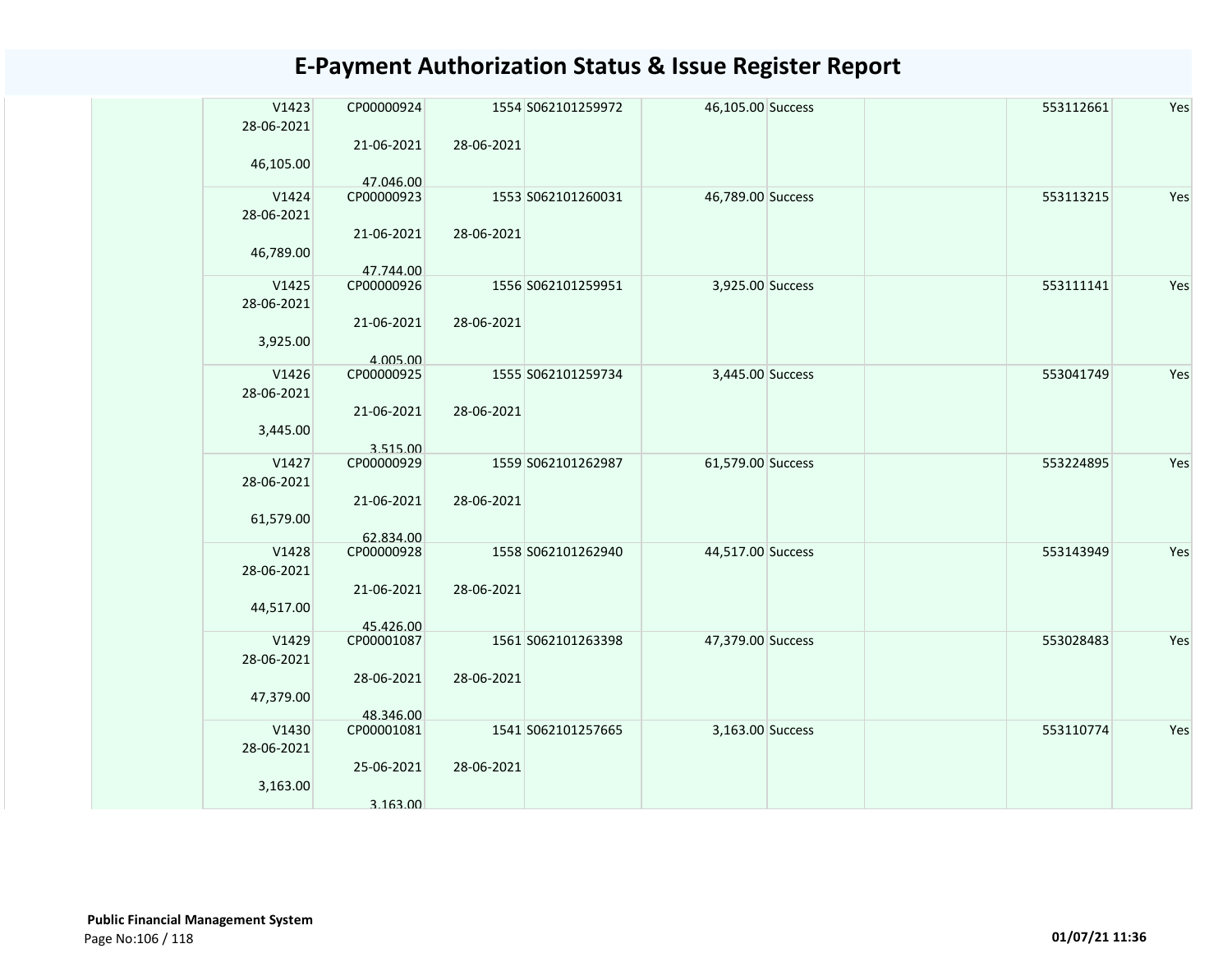| V1431<br>28-06-2021<br>186,780.00 | CP00001082<br>25-06-2021                                                       | 28-06-2021 | 1542 S062101257714 | 186,780.00 Failed | R11 | 553224161 | Yes |
|-----------------------------------|--------------------------------------------------------------------------------|------------|--------------------|-------------------|-----|-----------|-----|
|                                   | 190.000.00                                                                     |            |                    |                   |     |           |     |
| 28-06-2021<br>4,751.00            | V1432 CP00001064(511<br>687750561989-<br>1B1)<br>25-06-2021<br><b>4 833 UU</b> | 28-06-2021 | 1524 S062101246967 | 4,751.00 Success  |     | 553088568 | Yes |
| 28-06-2021<br>4,357.00            | V1433 CP00001065(511<br>687764196440-<br>1B1)<br>25-06-2021<br>A 432 00        | 28-06-2021 | 1525 S062101246962 | 4,357.00 Success  |     | 553268006 | Yes |
| 28-06-2021<br>9,189.00            | V1434 CP00001066(511<br>687782946381-<br>1B1)<br>25-06-2021<br>Q 347 00        | 28-06-2021 | 1526 S062101249013 | 9,189.00 Success  |     | 553092044 | Yes |
| 28-06-2021<br>9,189.00            | V1435 CP00001067(511<br>687778146435-<br>1B1)<br>25-06-2021<br>9 347 00        | 28-06-2021 | 1527 S062101256504 | 9,189.00 Success  |     | 553094974 | Yes |
| 28-06-2021<br>9,189.00            | V1436 CP00001068(511<br>687748239785-<br>1B1)<br>25-06-2021<br>9 347 00        | 28-06-2021 | 1528 S062101256505 | 9,189.00 Success  |     | 553223757 | Yes |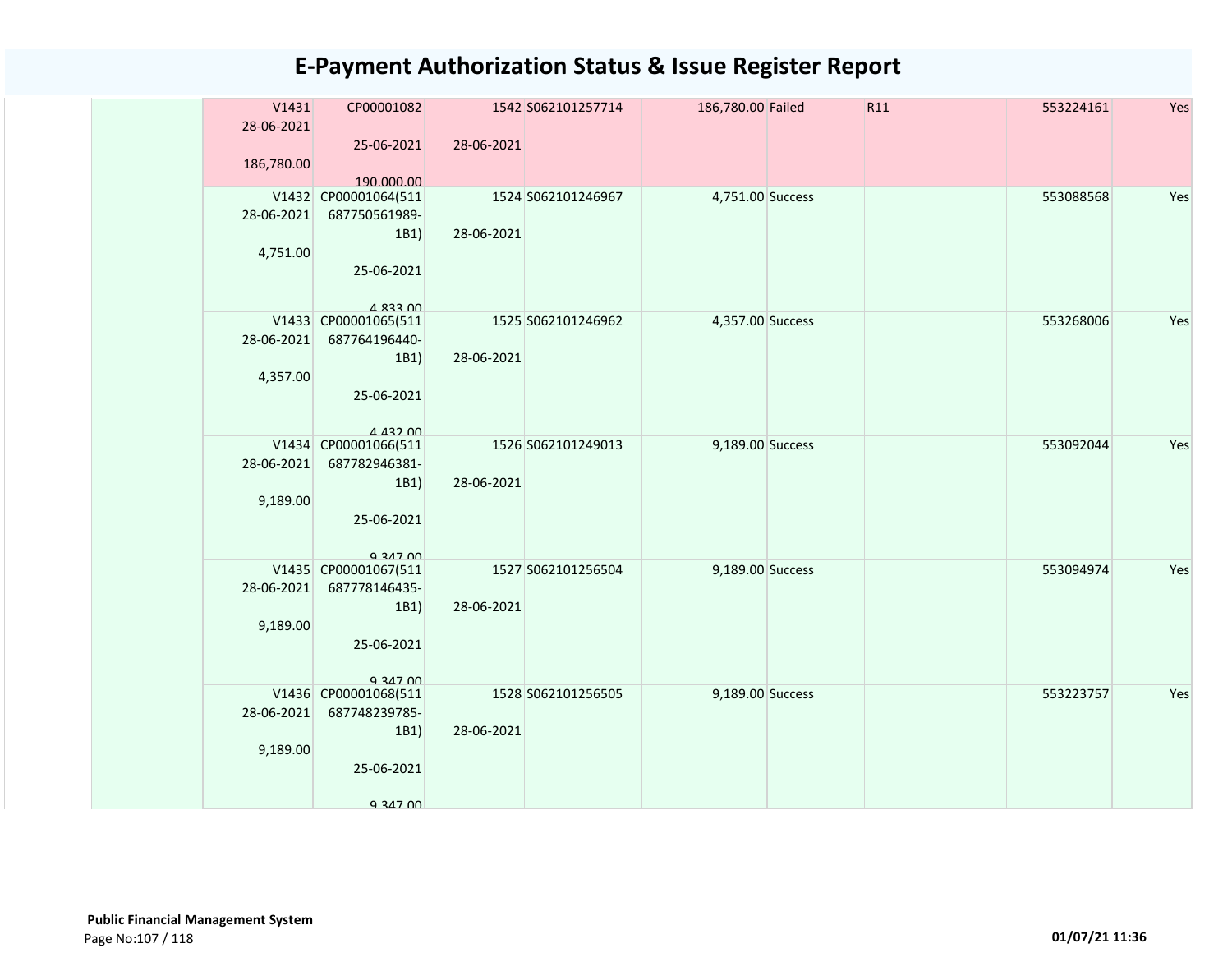| 28-06-2021<br>6,450.00  | V1437 CP00001069(511<br>687705009879-<br>1B1)<br>25-06-2021<br>6 561 00     | 28-06-2021 | 1529 S062101256506 | 6,450.00 Success  |  | 553027542 | Yes |
|-------------------------|-----------------------------------------------------------------------------|------------|--------------------|-------------------|--|-----------|-----|
| 28-06-2021<br>5,134.00  | V1438 CP00001070(511<br>687783604271-<br>1B1)<br>25-06-2021<br>$5.223$ $00$ | 28-06-2021 | 1530 S062101256507 | 5,134.00 Success  |  | 553187069 | Yes |
| 28-06-2021<br>5,134.00  | V1439 CP00001071(511<br>687723343848-<br>1B1)<br>25-06-2021<br>5.22300      | 28-06-2021 | 1531 S062101256508 | 5,134.00 Success  |  | 553094534 | Yes |
| 28-06-2021<br>11,766.00 | V1440 CP00001072(511<br>687754899991-<br>1B1)<br>25-06-2021<br>11 969 00    | 28-06-2021 | 1532 S062101256509 | 11,766.00 Success |  | 553095526 | Yes |
| 28-06-2021<br>20,538.00 | V1441 CP00001073(511<br>687729020281-<br>1B1)<br>25-06-2021<br>20 892 00    | 28-06-2021 | 1533 S062101256510 | 20,538.00 Success |  | 553187435 | Yes |
| 28-06-2021<br>19,459.00 | V1442 CP00001074(511<br>687786589389-<br>1B1)<br>25-06-2021<br>19 794 00    | 28-06-2021 | 1534 S062101257598 | 19,459.00 Success |  | 553028050 | Yes |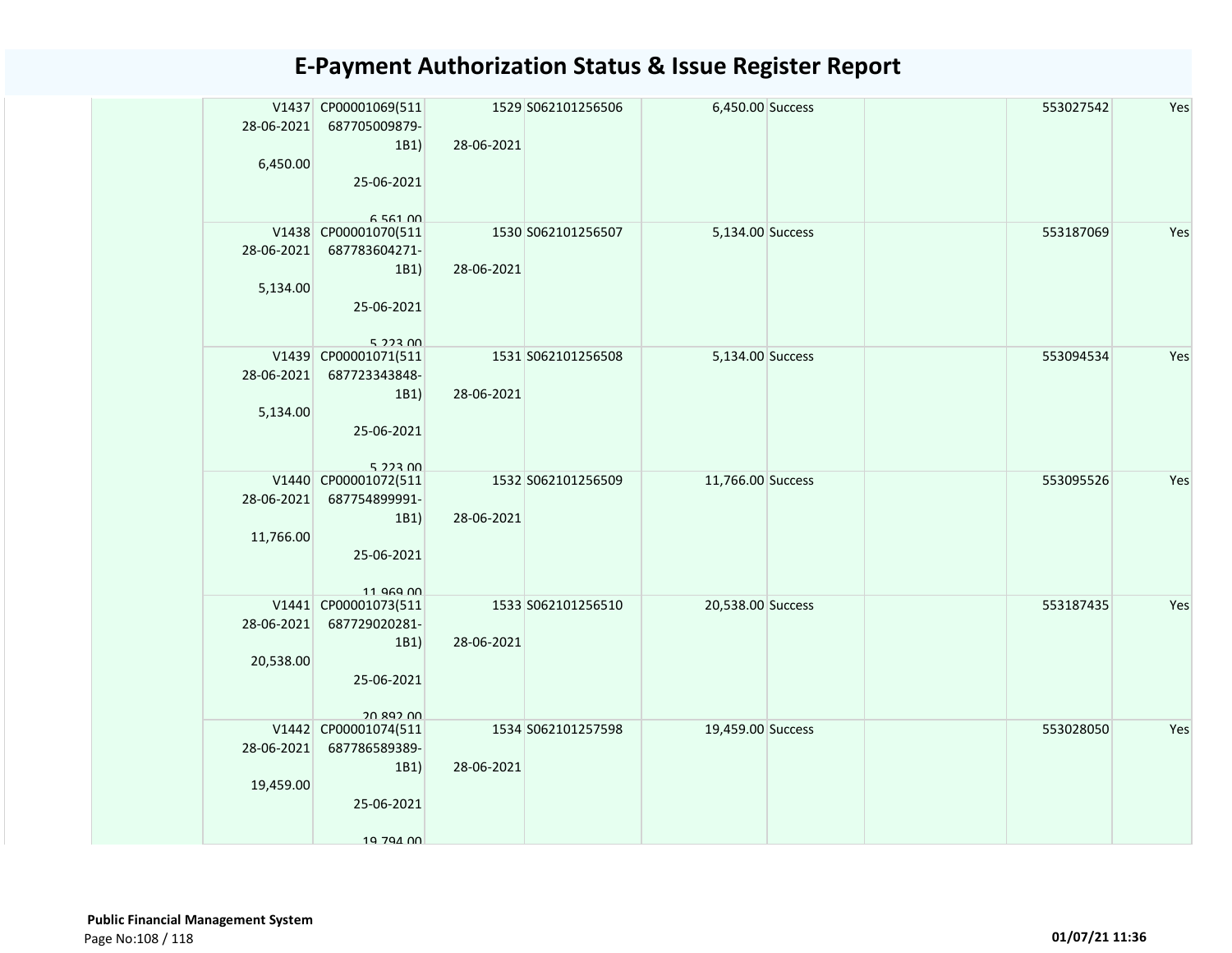| 28-06-2021<br>19,459.00 | V1443 CP00001075(511<br>687707320758-<br>1B1)<br>25-06-2021<br>10 704 00 | 28-06-2021 | 1535 S062101257607 | 19,459.00 Success |  | 553109164 | Yes |
|-------------------------|--------------------------------------------------------------------------|------------|--------------------|-------------------|--|-----------|-----|
| 28-06-2021<br>19,459.00 | V1444 CP00001076(511<br>687746728983-<br>1B1)<br>25-06-2021<br>10 704 00 | 28-06-2021 | 1536 S062101257677 | 19,459.00 Success |  | 553095969 | Yes |
| 28-06-2021<br>5,190.00  | V1445 CP00001077(511<br>687716143713-<br>1B1)<br>25-06-2021<br>5 280 00  | 28-06-2021 | 1537 S062101257970 | 5,190.00 Success  |  | 553224522 | Yes |
| 28-06-2021<br>17,397.00 | V1446 CP00001078(511<br>687717175968-<br>1B1)<br>25-06-2021<br>17 697 00 | 28-06-2021 | 1538 S062101257971 | 17,397.00 Success |  | 553188789 | Yes |
| 28-06-2021<br>12,289.00 | V1447 CP00001079(511<br>687775068615-<br>1B1)<br>25-06-2021<br>12.500.00 | 28-06-2021 | 1539 S062101247013 | 12,289.00 Success |  | 553186691 | Yes |
| 28-06-2021<br>46,715.00 | V1448 CP00001080(511<br>687729674625-<br>1B1)<br>25-06-2021<br>47 520 00 | 28-06-2021 | 1540 S062101247092 | 46,715.00 Success |  | 553089062 | Yes |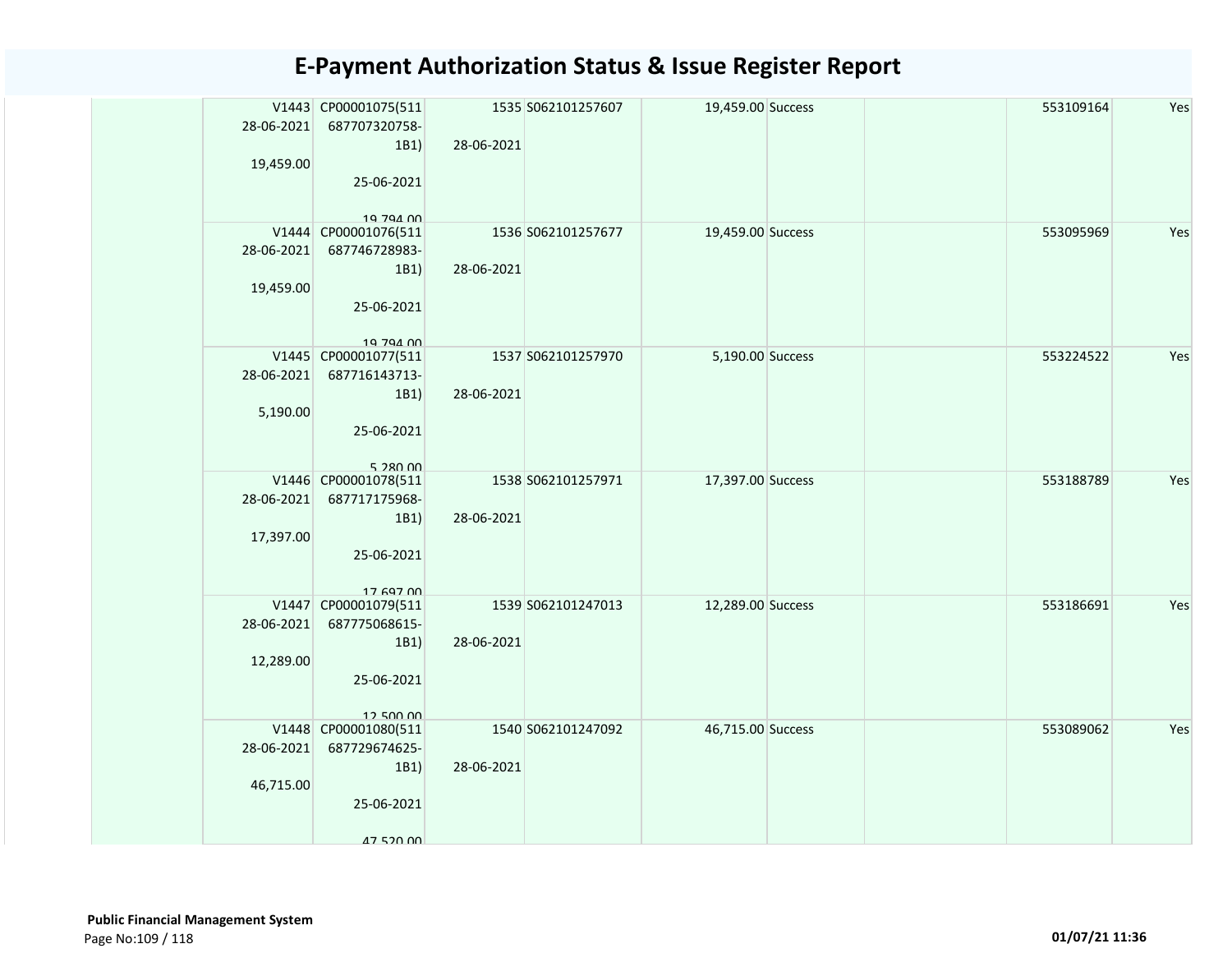| 28-06-2021 | V1449 CP00001083(511<br>687717063536-    |            | 1543 S062101247009 | 5,134.00 Success   |  | 553222161 | Yes |
|------------|------------------------------------------|------------|--------------------|--------------------|--|-----------|-----|
| 5,134.00   | 1B1)                                     | 28-06-2021 |                    |                    |  |           |     |
|            | 25-06-2021<br>$5.223$ $00$               |            |                    |                    |  |           |     |
|            | V1450 CP00001090(511                     |            | 1562 S062101266137 | 24,524.00 Success  |  | 553114825 | Yes |
| 28-06-2021 | 687771082771-                            |            |                    |                    |  |           |     |
|            | 1B1)                                     | 28-06-2021 |                    |                    |  |           |     |
| 24,524.00  |                                          |            |                    |                    |  |           |     |
|            | 28-06-2021                               |            |                    |                    |  |           |     |
| V1451      | 25 000 00<br>CP00001099                  |            | 1571 S062101289760 | 186,780.00 Success |  | 553880369 | Yes |
| 28-06-2021 |                                          |            |                    |                    |  |           |     |
|            | 28-06-2021                               | 28-06-2021 |                    |                    |  |           |     |
| 186,780.00 |                                          |            |                    |                    |  |           |     |
| V1452      | 190.000.00<br>CP00001086                 |            | 1560 S062101284238 | 2,480.00 Success   |  | 553911752 | Yes |
| 28-06-2021 |                                          |            |                    |                    |  |           |     |
|            | 28-06-2021                               | 28-06-2021 |                    |                    |  |           |     |
| 2,480.00   |                                          |            |                    |                    |  |           |     |
|            | 2.480.00<br>V1453 CP00001091(511         |            | 1563 S062101284410 |                    |  |           | Yes |
| 28-06-2021 | 687794903721-                            |            |                    | 23,541.00 Success  |  | 553911852 |     |
|            | 1B1)                                     | 28-06-2021 |                    |                    |  |           |     |
| 23,541.00  |                                          |            |                    |                    |  |           |     |
|            | 28-06-2021                               |            |                    |                    |  |           |     |
|            |                                          |            |                    |                    |  |           |     |
|            | <b>23 008 UU</b><br>V1454 CP00001092(511 |            | 1564 S062101284422 | 11,537.00 Success  |  | 553911924 | Yes |
| 28-06-2021 | 687742486441-                            |            |                    |                    |  |           |     |
|            | 1B1)                                     | 28-06-2021 |                    |                    |  |           |     |
| 11,537.00  |                                          |            |                    |                    |  |           |     |
|            | 28-06-2021                               |            |                    |                    |  |           |     |
|            | 11 736 00                                |            |                    |                    |  |           |     |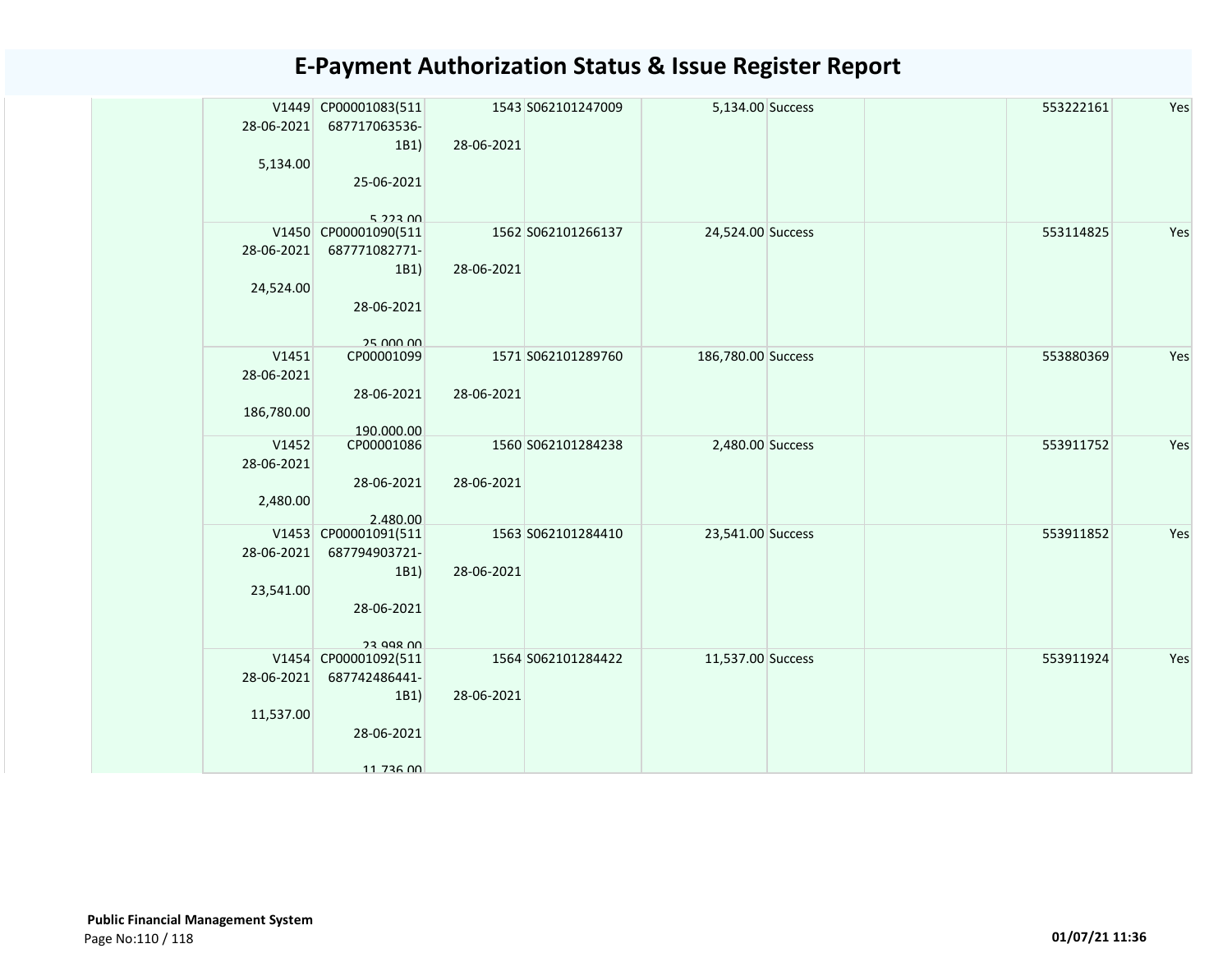|            | V1455 CP00001093(511                  |            | 1565 S062101284819 | 4,719.00 Success   |  | 553912005 | Yes |
|------------|---------------------------------------|------------|--------------------|--------------------|--|-----------|-----|
| 28-06-2021 | 687719479774-                         |            |                    |                    |  |           |     |
|            | 1B1)                                  | 28-06-2021 |                    |                    |  |           |     |
| 4,719.00   |                                       |            |                    |                    |  |           |     |
|            | 28-06-2021                            |            |                    |                    |  |           |     |
|            | $A$ 800 00                            |            |                    |                    |  |           |     |
|            | V1456 CP00001094(511                  |            | 1566 S062101284924 | 324,301.00 Success |  | 553912073 | Yes |
| 28-06-2021 | 687702777723-                         |            |                    |                    |  |           |     |
|            | 1B1)                                  | 28-06-2021 |                    |                    |  |           |     |
| 324,301.00 |                                       |            |                    |                    |  |           |     |
|            | 28-06-2021                            |            |                    |                    |  |           |     |
|            |                                       |            |                    |                    |  |           |     |
|            | 329 892 UU                            |            |                    |                    |  |           |     |
| 28-06-2021 | V1457 CP00001095(511<br>687773941234- |            | 1567 S062101285169 | 324,301.00 Success |  | 553919753 | Yes |
|            | 1B1)                                  | 28-06-2021 |                    |                    |  |           |     |
| 324,301.00 |                                       |            |                    |                    |  |           |     |
|            | 28-06-2021                            |            |                    |                    |  |           |     |
|            |                                       |            |                    |                    |  |           |     |
|            | 379 897 NN                            |            |                    |                    |  |           |     |
|            | V1458 CP00001096(511                  |            | 1568 S062101285268 | 324,301.00 Success |  | 553903973 | Yes |
| 28-06-2021 | 687748637022-                         |            |                    |                    |  |           |     |
|            | 1B1)                                  | 28-06-2021 |                    |                    |  |           |     |
| 324,301.00 |                                       |            |                    |                    |  |           |     |
|            | 28-06-2021                            |            |                    |                    |  |           |     |
|            | 379 897 NN                            |            |                    |                    |  |           |     |
|            | V1459 CP00001097(511                  |            | 1569 S062101285497 | 324,301.00 Success |  | 553904068 | Yes |
| 28-06-2021 | 687721141578-                         |            |                    |                    |  |           |     |
|            | 1B1)                                  | 28-06-2021 |                    |                    |  |           |     |
| 324,301.00 |                                       |            |                    |                    |  |           |     |
|            | 28-06-2021                            |            |                    |                    |  |           |     |
|            | 329 892 00                            |            |                    |                    |  |           |     |
|            | V1460 CP00001098(511                  |            | 1570 S062101288014 | 158,271.00 Success |  | 553912149 | Yes |
| 28-06-2021 | 687721904183-                         |            |                    |                    |  |           |     |
|            | 1B1)                                  | 28-06-2021 |                    |                    |  |           |     |
| 158,271.00 |                                       |            |                    |                    |  |           |     |
|            | 28-06-2021                            |            |                    |                    |  |           |     |
|            |                                       |            |                    |                    |  |           |     |
|            | 161 000 00                            |            |                    |                    |  |           |     |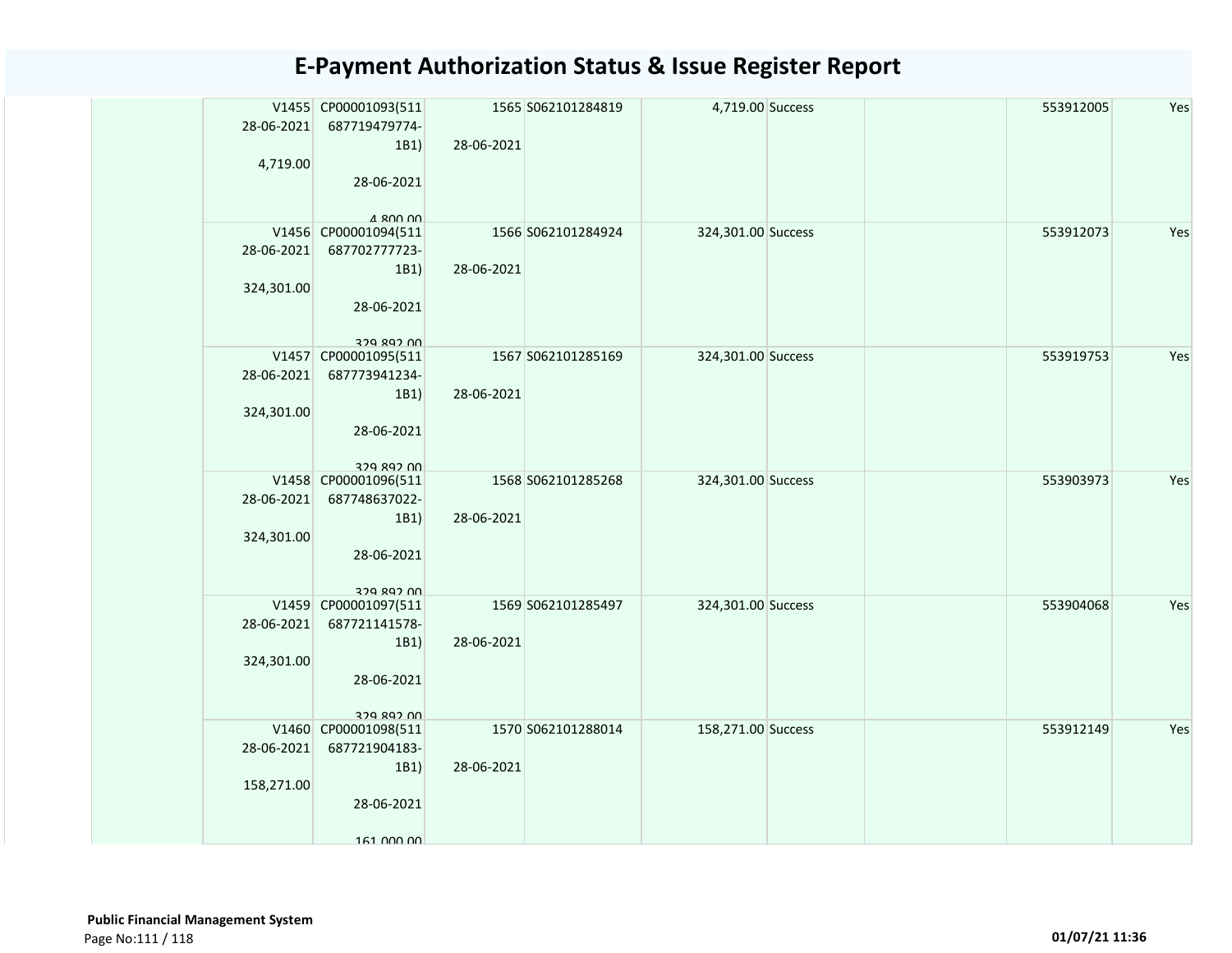|    |                                                                          | V1461<br>28-06-2021<br>201,655.00    | CP00001085<br>26-06-2021<br>201.655.00               | 28-06-2021 | 1572 S062101296767 | 201,655.00 Success    | 553883570 | Yes |
|----|--------------------------------------------------------------------------|--------------------------------------|------------------------------------------------------|------------|--------------------|-----------------------|-----------|-----|
|    |                                                                          | V1462<br>28-06-2021<br>11,400,000.00 | CP00001089<br>28-06-2021<br>11.400.000.00            | 28-06-2021 | 1574 S062101296599 | 11,400,000.00 Success | 553919889 | Yes |
|    |                                                                          | V1463<br>28-06-2021<br>10,000,000.00 | CP00001088<br>28-06-2021<br>10.000.000.00            | 28-06-2021 | 1573 S062101296675 | 10,000,000.00 Success | 553912494 | Yes |
| 17 | <b>Issue Date: 29-06-2021</b>                                            |                                      |                                                      |            |                    | 86,916,738.00         |           |     |
|    | 206886 [Asst<br>Administrative<br>Officer Copyright<br>Office New Delhi] | V1469<br>29-06-2021<br>164,501.00    | CP00000029<br>28-06-2021                             | 29-06-2021 | 1586 S062101420561 | 164,501.00 Success    | 562681946 | Yes |
|    |                                                                          | V1470<br>29-06-2021<br>248,915.00    | 170.273.00<br>CP00000030<br>28-06-2021<br>257.649.00 | 29-06-2021 | 1587 S062101420329 | 248,915.00 Success    | 562678168 | Yes |
|    | 225427 [Under<br>Secretary]                                              | V1464<br>29-06-2021<br>17,076,489.00 | CP00001100<br>28-06-2021<br>17.076.489.00            | 28-06-2021 | 1575 S062101416325 | 17,076,489.00 Issued  |           | Yes |
|    |                                                                          | V1465<br>29-06-2021<br>3,187.00      | CP00001102<br>28-06-2021<br>3.187.00                 | 29-06-2021 | 1578 S062101420419 | 3,187.00 Success      | 562681781 | Yes |
|    |                                                                          | V1466<br>29-06-2021<br>60,723.00     | CP00001101<br>28-06-2021<br>60.723.00                | 29-06-2021 | 1577 S062101420384 | 60,723.00 Success     | 562681566 | Yes |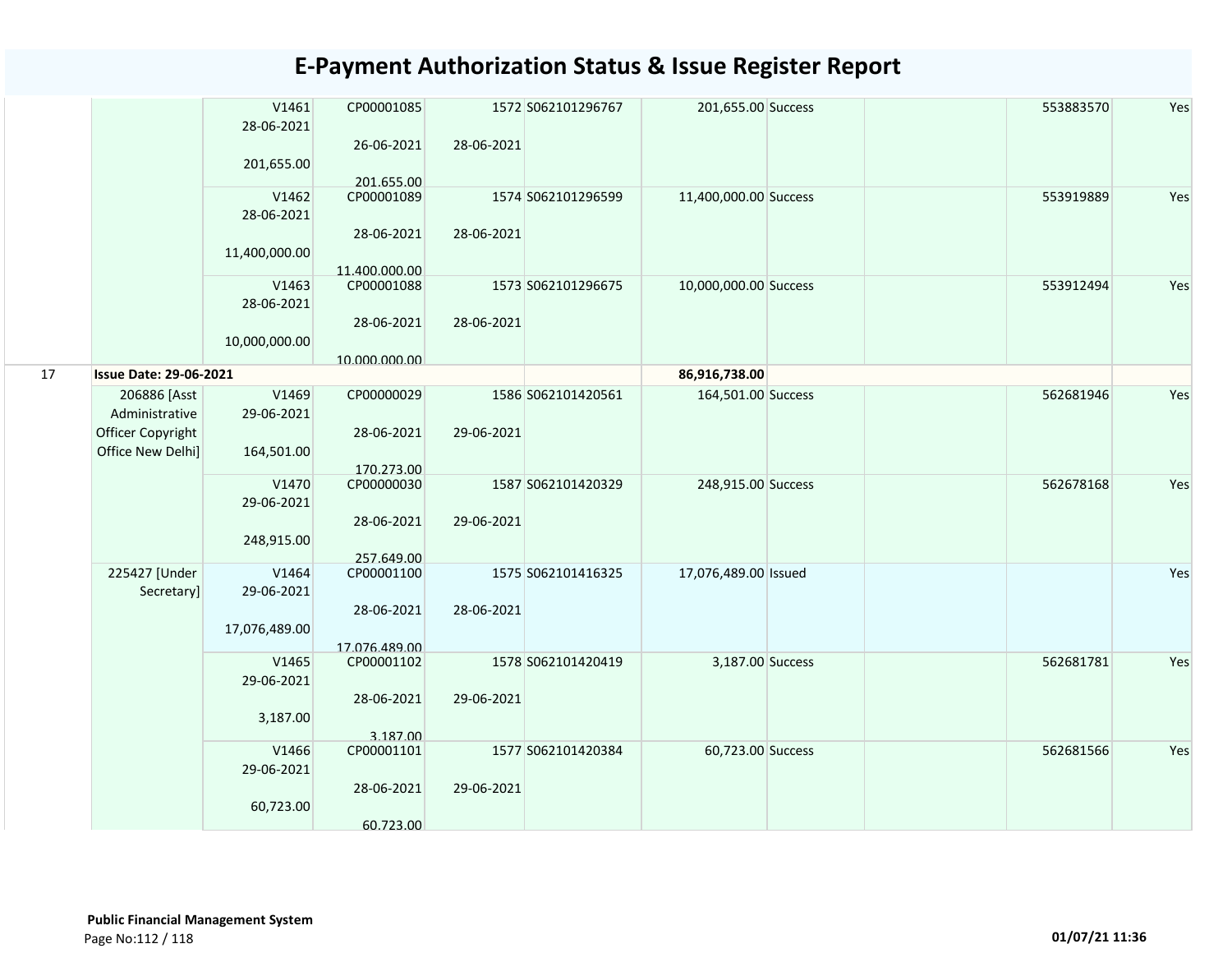| V1467<br>29-06-2021 | CP00001103                 |            | 1576 S062101420359 | 2,400.00 Success     | 562678395 | Yes |
|---------------------|----------------------------|------------|--------------------|----------------------|-----------|-----|
| 2,400.00            | 28-06-2021                 | 29-06-2021 |                    |                      |           |     |
|                     | 2.400.00                   |            |                    |                      |           |     |
| V1471               | CP00001027                 |            | 1584 S062101452552 | 2,800,000.00 Success | 564125123 | Yes |
| 29-06-2021          |                            |            |                    |                      |           |     |
| 2,800,000.00        | 24-06-2021                 | 29-06-2021 |                    |                      |           |     |
|                     | 2.800.000.00               |            |                    |                      |           |     |
| V1472               | CP00001026                 |            | 1583 S062101452590 | 4,800,000.00 Success | 564148375 | Yes |
| 29-06-2021          |                            |            |                    |                      |           |     |
| 4,800,000.00        | 24-06-2021                 | 29-06-2021 |                    |                      |           |     |
|                     |                            |            |                    |                      |           |     |
| V1473               | 4.800.000.00<br>CP00001023 |            | 1582 S062101452568 | 3,000,000.00 Success | 564147948 | Yes |
|                     |                            |            |                    |                      |           |     |
| 29-06-2021          |                            |            |                    |                      |           |     |
|                     | 24-06-2021                 | 29-06-2021 |                    |                      |           |     |
| 3,000,000.00        |                            |            |                    |                      |           |     |
|                     | 3.000.000.00               |            |                    |                      |           |     |
| V1474               | CP00001020                 |            | 1580 S062101452578 | 4,100,000.00 Success | 564148255 | Yes |
| 29-06-2021          |                            |            |                    |                      |           |     |
|                     | 24-06-2021                 | 29-06-2021 |                    |                      |           |     |
| 4,100,000.00        |                            |            |                    |                      |           |     |
|                     | 4.100.000.00               |            |                    |                      |           |     |
| V1475               | CP00001105                 |            | 1589 S062101467797 | 1,336.00 Success     | 564158810 | Yes |
| 29-06-2021          |                            |            |                    |                      |           |     |
|                     | 29-06-2021                 | 29-06-2021 |                    |                      |           |     |
|                     |                            |            |                    |                      |           |     |
| 1,336.00            |                            |            |                    |                      |           |     |
|                     | 1.336.00                   |            |                    |                      |           |     |
| V1476               | CP00001104                 |            | 1588 S062101467847 | 8,096.00 Success     | 564158919 | Yes |
| 29-06-2021          |                            |            |                    |                      |           |     |
|                     | 29-06-2021                 | 29-06-2021 |                    |                      |           |     |
| 8,096.00            |                            |            |                    |                      |           |     |
|                     | 8.096.00                   |            |                    |                      |           |     |
| V1477               | CP00001107                 |            | 1592 S062101466606 | 18,681.00 Success    | 564127753 | Yes |
| 29-06-2021          |                            |            |                    |                      |           |     |
|                     | 29-06-2021                 | 29-06-2021 |                    |                      |           |     |
| 18,681.00           |                            |            |                    |                      |           |     |
|                     | 19.062.00                  |            |                    |                      |           |     |
|                     |                            |            |                    |                      |           |     |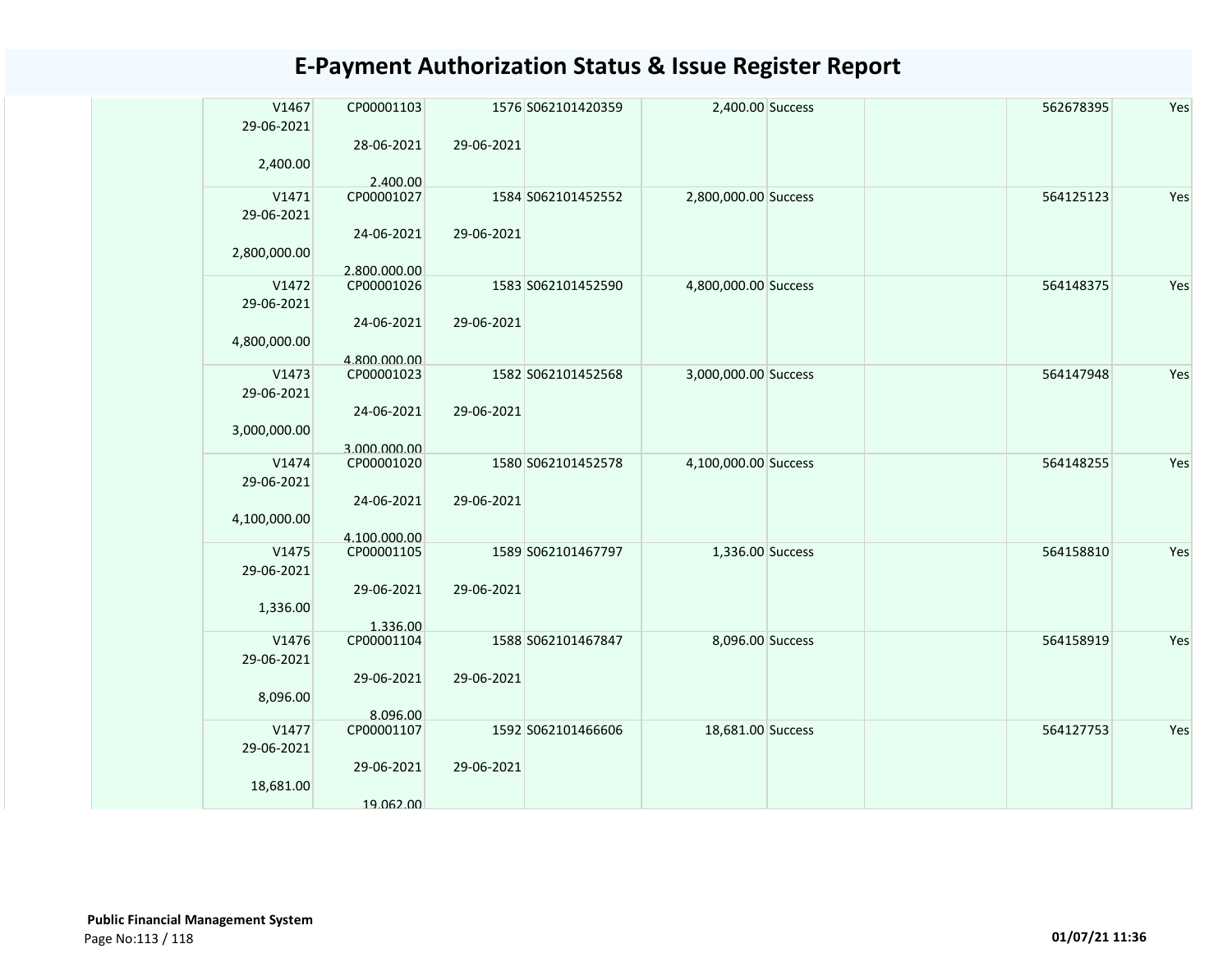| V1478<br>29-06-2021 | CP00001108                  |            | 1594 S062101466944       | 37,365.00 Success     |  | 564158696 | Yes |
|---------------------|-----------------------------|------------|--------------------------|-----------------------|--|-----------|-----|
|                     | 29-06-2021                  | 29-06-2021 |                          |                       |  |           |     |
| 37,365.00           |                             |            |                          |                       |  |           |     |
| V1481               | 38.127.00<br>CP00001106(511 |            | 1593 S062101465830       | 4,424.00 Success      |  | 564155862 | Yes |
| 29-06-2021          | 687779758161-               |            |                          |                       |  |           |     |
|                     | 1B1)                        | 29-06-2021 |                          |                       |  |           |     |
| 4,424.00            |                             |            |                          |                       |  |           |     |
|                     | 29-06-2021                  |            |                          |                       |  |           |     |
|                     |                             |            |                          |                       |  |           |     |
| V1482               | $A$ 500 00<br>CP00001109    |            | 1590 S062101465955       | 91,820.00 Success     |  | 564127635 | Yes |
| 29-06-2021          |                             |            |                          |                       |  |           |     |
|                     | 29-06-2021                  | 29-06-2021 |                          |                       |  |           |     |
| 91,820.00           |                             |            |                          |                       |  |           |     |
|                     | 91.820.00                   |            |                          |                       |  |           |     |
| V1484<br>29-06-2021 | CP00001110                  |            | 1591 S062101465926       | 18,761.00 Success     |  | 564158564 | Yes |
|                     | 29-06-2021                  |            | 29-06-2021 S062101465927 | 18,569.00 Success     |  | 564158571 | Yes |
| 37.330.00           |                             |            |                          |                       |  |           |     |
| V1487               | CP00001025                  |            | 1600 S062101477589       | 24,000,000.00 Success |  | 564250207 | Yes |
| 29-06-2021          |                             |            |                          |                       |  |           |     |
| 24,000,000.00       | 24-06-2021                  | 29-06-2021 |                          |                       |  |           |     |
|                     | 24.000.000.00               |            |                          |                       |  |           |     |
| V1488               | CP00001024                  |            | 1581 S062101467735       | 2,900,000.00 Success  |  | 564250096 | Yes |
| 29-06-2021          |                             |            |                          |                       |  |           |     |
|                     | 24-06-2021                  | 29-06-2021 |                          |                       |  |           |     |
| 2,900,000.00        | 2.900.000.00                |            |                          |                       |  |           |     |
| V1489               | CP00001022                  |            | 1579 S062101466679       | 2,436,000.00 Success  |  | 564249997 | Yes |
| 29-06-2021          |                             |            |                          |                       |  |           |     |
|                     | 24-06-2021                  | 29-06-2021 |                          |                       |  |           |     |
| 2,436,000.00        | 2.436.000.00                |            |                          |                       |  |           |     |
| V1490               | CP00001021                  |            | 1601 S062101481594       | 25,000,000.00 Success |  | 564250331 | Yes |
| 29-06-2021          |                             |            |                          |                       |  |           |     |
|                     | 24-06-2021                  | 29-06-2021 |                          |                       |  |           |     |
| 25,000,000.00       |                             |            |                          |                       |  |           |     |
|                     | 25.000.000.00               |            |                          |                       |  |           |     |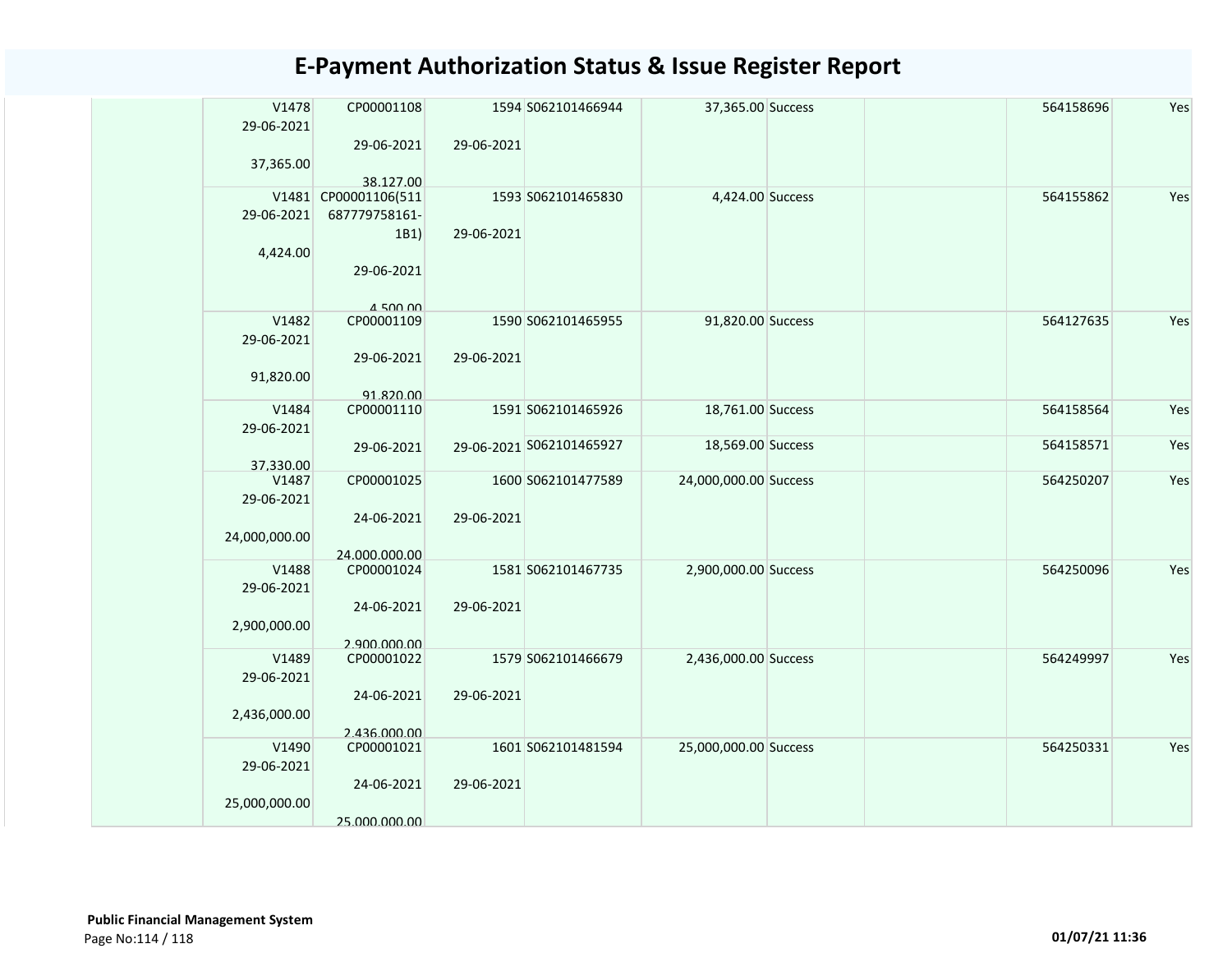|    | 225429 [Section<br>Officer]        | 29-06-2021          | V1468 CP00000112(GPF<br>$_2$ 02106007) | 28-06-2021 | 1550 S062101416282 | 50,000.00 Success    |  | 562677957 | Yes |
|----|------------------------------------|---------------------|----------------------------------------|------------|--------------------|----------------------|--|-----------|-----|
|    |                                    | 50,000.00           | 28-06-2021<br>50.000.00                |            |                    |                      |  |           |     |
|    | 225438 [Asstt                      |                     | V1479 CP00000132(511                   |            | 1597 S062101465885 | 23,079.00 Success    |  | 564156092 | Yes |
|    | Accounts Officer]                  | 29-06-2021          | 687747308531-                          |            |                    |                      |  |           |     |
|    |                                    |                     | 1B1)                                   | 29-06-2021 |                    |                      |  |           |     |
|    |                                    | 23,079.00           |                                        |            |                    |                      |  |           |     |
|    |                                    |                     | 29-06-2021                             |            |                    |                      |  |           |     |
|    |                                    |                     | 23 550 00                              |            |                    |                      |  |           |     |
|    |                                    |                     | V1480 CP00000133(511                   |            | 1598 S062101465864 | 22,050.00 Success    |  | 564155973 | Yes |
|    |                                    | 29-06-2021          | 687736251883-                          |            |                    |                      |  |           |     |
|    |                                    |                     | 1B1)                                   | 29-06-2021 |                    |                      |  |           |     |
|    |                                    | 22,050.00           |                                        |            |                    |                      |  |           |     |
|    |                                    |                     | 29-06-2021                             |            |                    |                      |  |           |     |
|    |                                    |                     | 22 500 00                              |            |                    |                      |  |           |     |
|    |                                    | V1483<br>29-06-2021 | CP00000134                             |            | 1599 S062101465895 | 5,166.00 Success     |  | 564156333 | Yes |
|    |                                    |                     | 29-06-2021                             | 29-06-2021 |                    |                      |  |           |     |
|    |                                    | 5,166.00            |                                        |            |                    |                      |  |           |     |
|    |                                    |                     | 5.740.00                               |            |                    |                      |  |           |     |
|    |                                    | V1485               | CP00000135                             |            | 1596 S062101465890 | 4,230.00 Success     |  | 564156213 | Yes |
|    |                                    | 29-06-2021          | 29-06-2021                             | 29-06-2021 |                    |                      |  |           |     |
|    |                                    | 4,230.00            |                                        |            |                    |                      |  |           |     |
|    |                                    |                     | 4.230.00                               |            |                    |                      |  |           |     |
|    |                                    | V1486               | CP00000136                             |            | 1595 S062101465922 | 20,946.00 Success    |  | 564156445 | Yes |
|    |                                    | 29-06-2021          |                                        |            |                    |                      |  |           |     |
|    |                                    |                     | 29-06-2021                             | 29-06-2021 |                    |                      |  |           |     |
|    |                                    | 20,946.00           |                                        |            |                    |                      |  |           |     |
|    | <b>Issue Date: 30-06-2021</b>      |                     | 20.946.00                              |            |                    |                      |  |           |     |
| 18 |                                    |                     |                                        |            |                    | 5,632,927.00         |  |           |     |
|    | 200880 [Asstt<br>Accounts Officer] | V1510               | CP00000055                             |            | 1621 S062101590289 | 1,975,474.00 Success |  | 575406000 | Yes |
|    |                                    | 30-06-2021          | 30-06-2021                             | 30-06-2021 |                    |                      |  |           |     |
|    |                                    | 1,975,474.00        |                                        |            |                    |                      |  |           |     |
|    |                                    |                     | 1.975.474.00                           |            |                    |                      |  |           |     |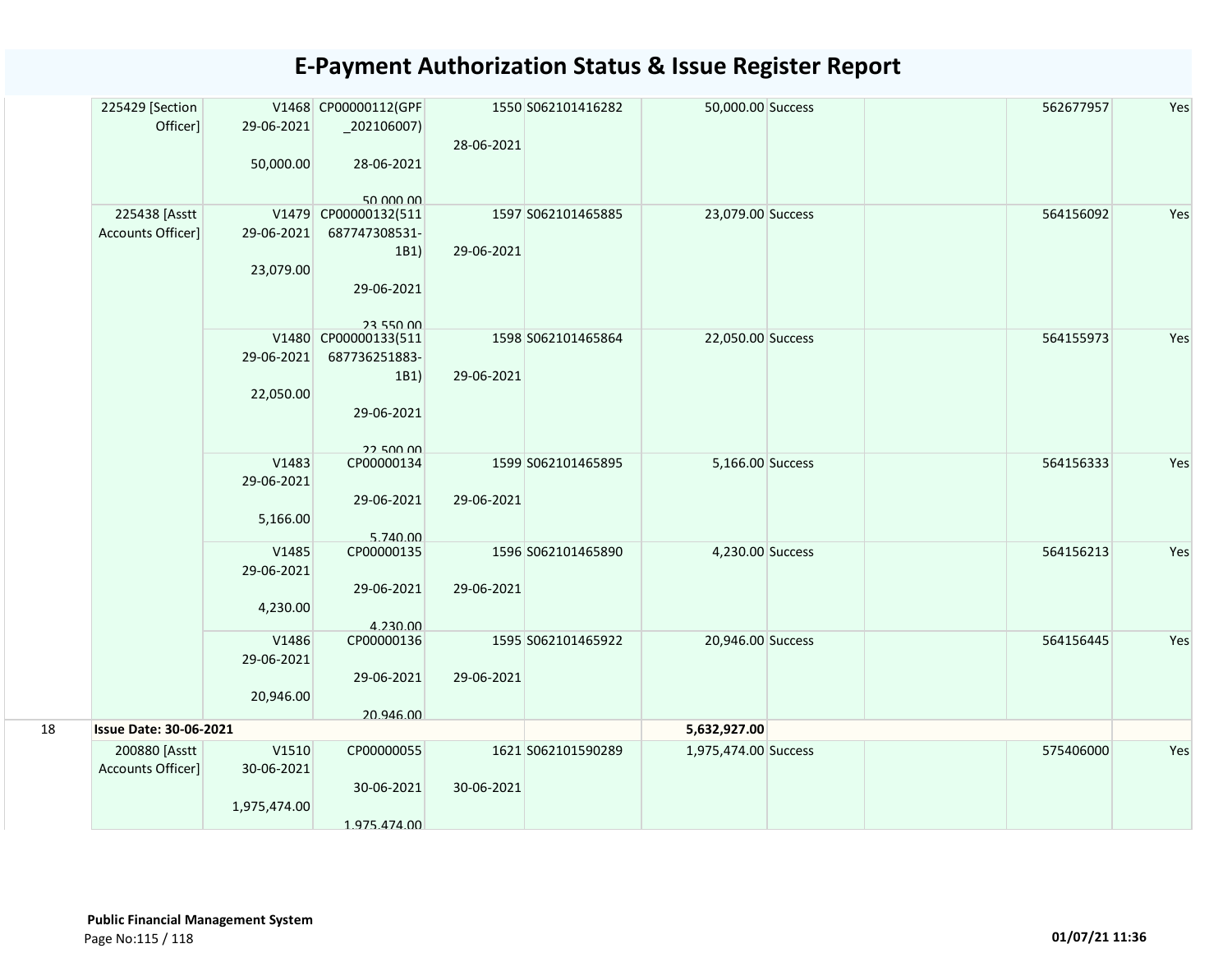| 225427 [Under | V1494        | CP00001113                            |            | 1609 S062101547215       | 1,264,765.00 Success |                | 574712458 | Yes |
|---------------|--------------|---------------------------------------|------------|--------------------------|----------------------|----------------|-----------|-----|
| Secretary]    | 30-06-2021   |                                       |            |                          |                      |                |           |     |
|               |              | 29-06-2021                            | 30-06-2021 |                          |                      |                |           |     |
|               | 1,264,765.00 |                                       |            |                          |                      |                |           |     |
|               |              | 1.309.143.00<br>V1496 CP00001118(EFR  |            | 1615 S062101573747       | 27,000.00 Success    |                | 574714835 | Yes |
|               | 30-06-2021   | 2021060011)                           |            |                          |                      |                |           |     |
|               |              |                                       |            | 30-06-2021 S062101573748 | 27,000.00 Success    |                | 574714849 | Yes |
|               | 54.000.00    | 30-06-2021                            |            |                          |                      |                |           |     |
|               |              | V1497 CP00001119(EOT                  |            | 1616 S062101573722       | 1,200.00 Success     |                | 574725883 | Yes |
|               | 30-06-2021   | 2021060010)                           |            |                          |                      |                |           |     |
|               |              |                                       |            | 30-06-2021 S062101573723 | 2,815.00 Success     |                | 574725894 | Yes |
|               | 13,671.00    | 30-06-2021                            |            |                          |                      |                |           |     |
|               |              |                                       |            | S062101573724            | 2,288.00 Success     |                | 574725913 | Yes |
|               |              | 13,671.00                             |            |                          |                      |                |           |     |
|               |              |                                       |            | S062101573725            | 2,815.00 Success     |                | 574725930 | Yes |
|               |              |                                       |            | S062101573726            | 3,690.00 Success     |                | 574725950 | Yes |
|               |              |                                       |            |                          |                      |                |           |     |
|               |              |                                       |            | S062101573727            |                      | 863.00 Success | 574725961 | Yes |
|               |              |                                       |            |                          |                      |                |           |     |
|               | V1500        | CP00001116                            |            | 1612 S062101547133       | 1,822,581.00 Success |                | 574752664 | Yes |
|               | 30-06-2021   |                                       |            |                          |                      |                |           |     |
|               |              | 29-06-2021                            | 30-06-2021 |                          |                      |                |           |     |
|               | 1,822,581.00 |                                       |            |                          |                      |                |           |     |
|               |              | 1.822.581.00                          |            |                          |                      |                |           |     |
|               | 30-06-2021   | V1501 CP00001111(511<br>687705635449- |            | 1607 S062101546916       | 13,341.00 Success    |                | 574764065 | Yes |
|               |              | 1B1)                                  | 30-06-2021 |                          |                      |                |           |     |
|               | 13,341.00    |                                       |            |                          |                      |                |           |     |
|               |              | 29-06-2021                            |            |                          |                      |                |           |     |
|               |              |                                       |            |                          |                      |                |           |     |
|               |              | 13 571 00                             |            |                          |                      |                |           |     |
|               |              | V1502 CP00001112(511                  |            | 1608 S062101546943       | 24,219.00 Success    |                | 574764246 | Yes |
|               | 30-06-2021   | 687754961236-                         |            |                          |                      |                |           |     |
|               |              | 1B1)                                  | 30-06-2021 |                          |                      |                |           |     |
|               | 24,219.00    |                                       |            |                          |                      |                |           |     |
|               |              | 29-06-2021                            |            |                          |                      |                |           |     |
|               |              |                                       |            |                          |                      |                |           |     |
|               |              | $24$ 636 00                           |            |                          |                      |                |           |     |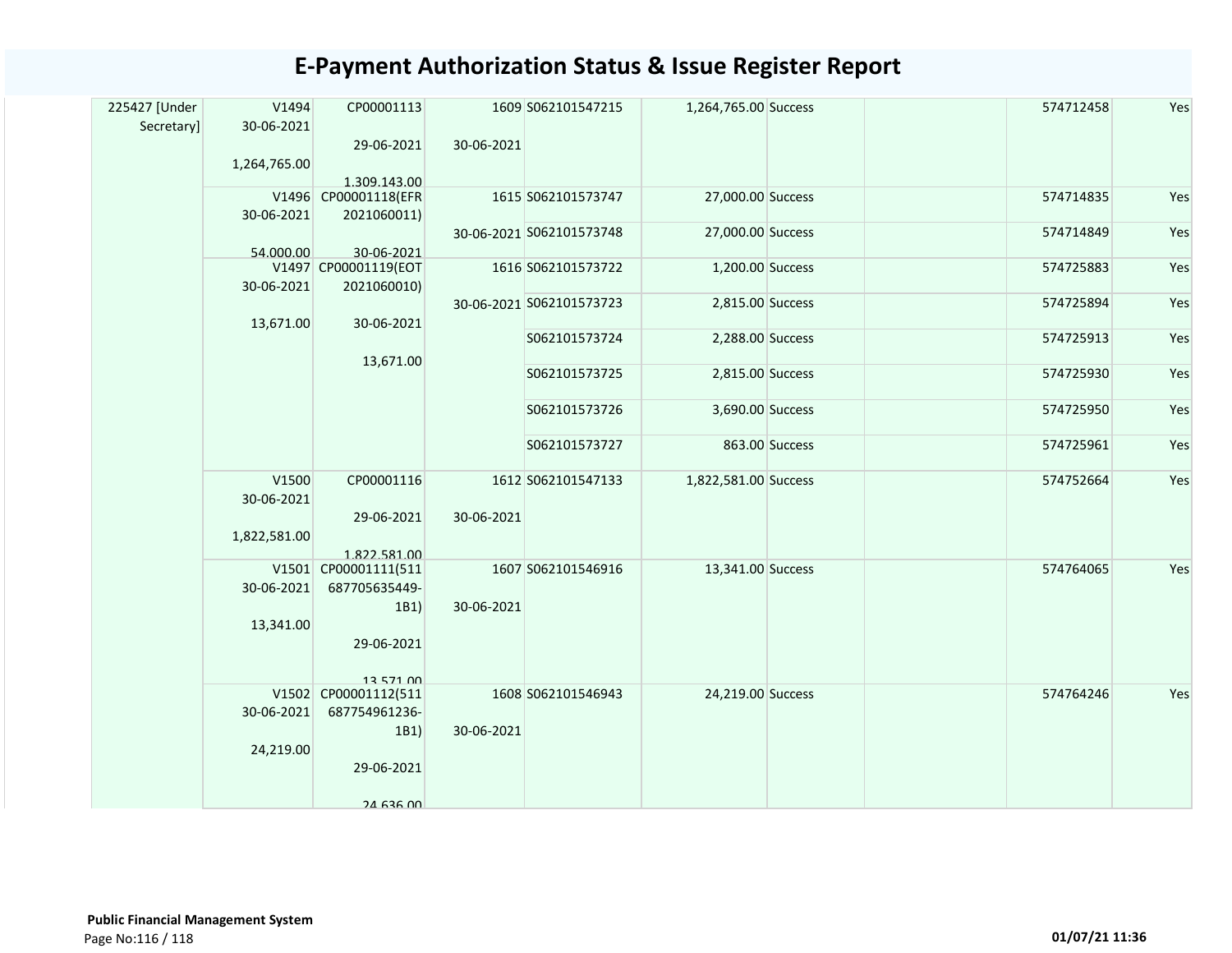|                   | V1503<br>30-06-2021 | CP00001117               | 1613 S062101546999 | 52,784.00 Success  | 574750470 | Yes |
|-------------------|---------------------|--------------------------|--------------------|--------------------|-----------|-----|
|                   | 52,784.00           | 29-06-2021               | 30-06-2021         |                    |           |     |
|                   |                     | 54.636.00                |                    |                    |           |     |
|                   | V1504               | CP00001114               | 1610 S062101547134 | 203,895.00 Success | 574767641 | Yes |
|                   | 30-06-2021          |                          |                    |                    |           |     |
|                   | 203,895.00          | 29-06-2021               | 30-06-2021         |                    |           |     |
|                   | V1505               | 207.410.00<br>CP00001115 | 1611 S062101546972 | 17,841.00 Success  | 574764440 | Yes |
|                   | 30-06-2021          |                          |                    |                    |           |     |
|                   |                     | 29-06-2021               | 30-06-2021         |                    |           |     |
|                   | 17,841.00           |                          |                    |                    |           |     |
|                   |                     | 18.175.00                |                    |                    |           |     |
| 225428 [Section   | V1495               | CP00000077               | 1618 S062101573784 | 19,186.00 Success  | 574715020 | Yes |
| Officer]          | 30-06-2021          |                          |                    |                    |           |     |
|                   |                     | 29-06-2021               | 30-06-2021         |                    |           |     |
|                   | 19,186.00           |                          |                    |                    |           |     |
|                   |                     | 19.186.00                |                    |                    |           |     |
| 225429 [Section   | V1498               | CP00000119               | 1620 S062101573794 | 20,651.00 Success  | 574726156 | Yes |
| Officer]          | 30-06-2021          |                          |                    |                    |           |     |
|                   |                     | 30-06-2021               | 30-06-2021         |                    |           |     |
|                   | 20,651.00           |                          |                    |                    |           |     |
|                   |                     | 20.651.00                |                    |                    |           |     |
|                   | V1507               | CP00000115               | 1602 S062101548953 | 3,565.00 Success   | 574768169 | Yes |
|                   | 30-06-2021          |                          |                    |                    |           |     |
|                   |                     | 29-06-2021               | 30-06-2021         |                    |           |     |
|                   | 3,565.00            |                          |                    |                    |           |     |
|                   |                     | 3.565.00                 |                    |                    |           |     |
|                   | V1508               | CP00000116               | 1603 S062101548903 | 3,645.00 Success   | 574767981 | Yes |
|                   | 30-06-2021          |                          |                    |                    |           |     |
|                   |                     | 29-06-2021               | 30-06-2021         |                    |           |     |
|                   | 3,645.00            |                          |                    |                    |           |     |
|                   |                     | 3.645.00                 |                    |                    |           |     |
|                   | V1509               | CP00000117               | 1604 S062101547595 | 3,965.00 Success   | 574767807 | Yes |
|                   | 30-06-2021          |                          |                    |                    |           |     |
|                   |                     | 29-06-2021               | 30-06-2021         |                    |           |     |
|                   | 3,965.00            |                          |                    |                    |           |     |
|                   |                     | 3.965.00                 |                    |                    |           |     |
| 225438 [Asstt     |                     | V1499 CP00000138(EFR     | 1614 S062101573707 | 54,000.00 Success  | 574725516 | Yes |
| Accounts Officer] | 30-06-2021          | 2021060001)              |                    |                    |           |     |